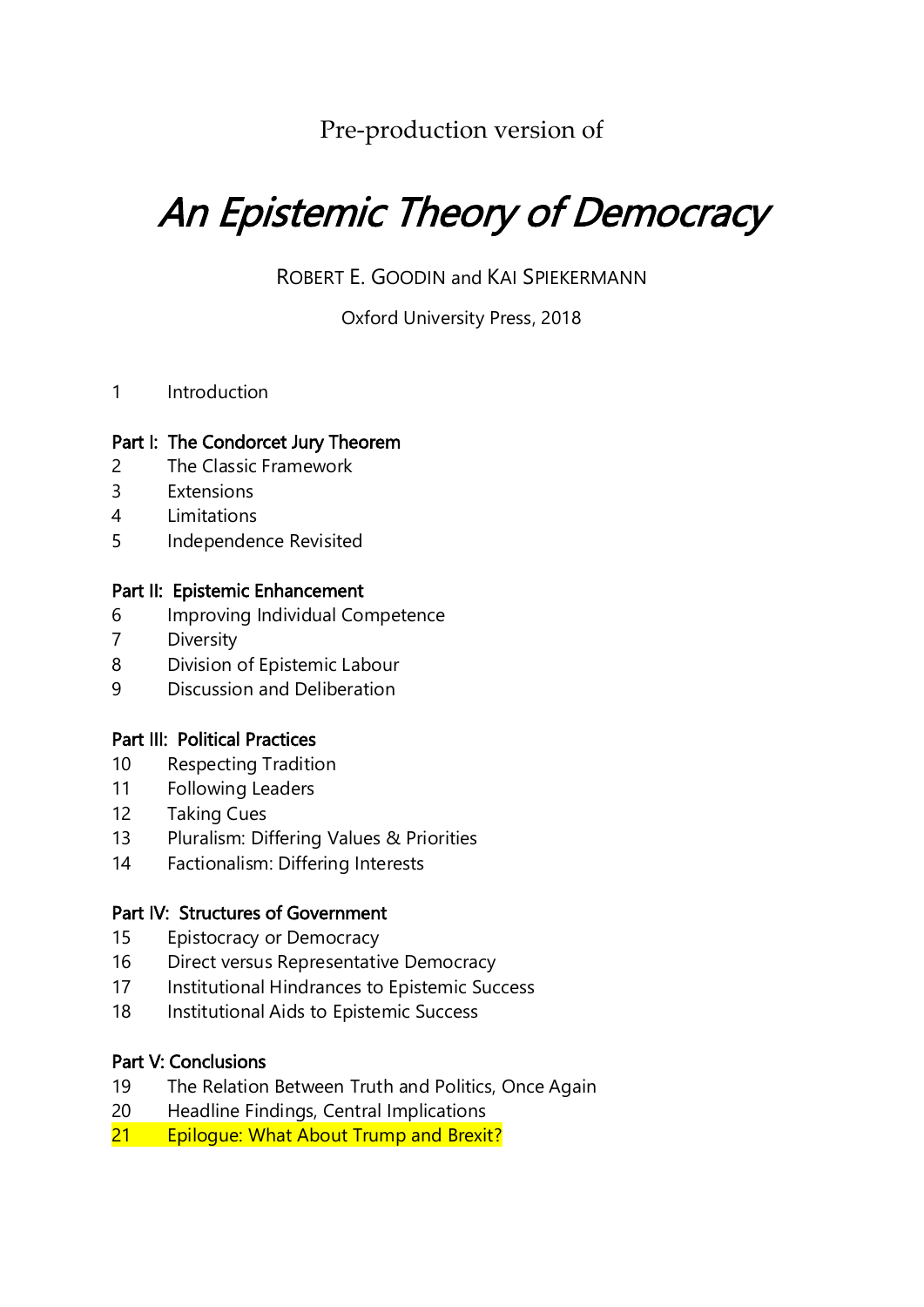# **Appendices**<br>A1 Key to

- Key to Notation
- A2 Estimating Group Competence by Monte Carlo Simulation

References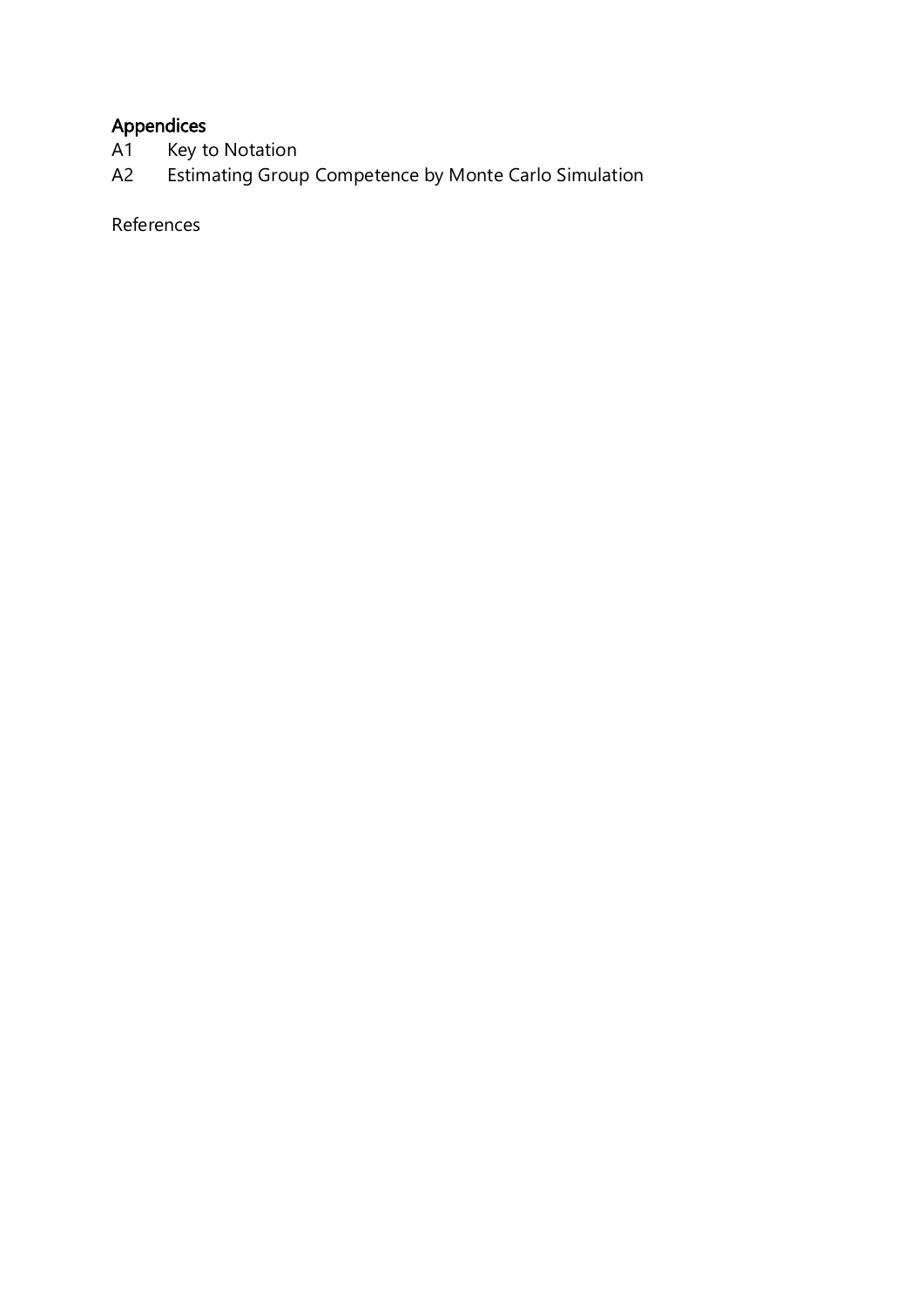#### CHAPTER 21

# **Epilogue: What about Trump and Brexit?**

Our analysis in this book has been a conditional one. Assuming certain conditions (about competence, independence and sincerity) are satisfied, the pooling of votes by majority rule has epistemically beneficial properties. The conditions can be weakened and many of those epistemic benefits still follow. However at some point, when the conditions are violated too severely, the epistemic benefits of majority voting break down. Our argument can thus also be taken as an analysis of why democracy does not produce epistemically superior outcomes, when it does not, in epistemically radically non-ideal circumstances. That is the subject of this epilogue.

The day after Trump was elected, our colleagues inevitably poked fun at us for our work asserting 'the wisdom of crowds'. Joking aside, the election of Donald Trump and the vote for 'Brexit' (Britain's exit from the European Union) raise inevitable questions that cannot be ignored about the epistemic function of democracy.

We are confident that the analysis offered in this book has internal validity. The mathematics are as they are. Given the assumptions as specified, the conclusions are as we report. Whether those assumptions and the implications drawn from them correspond to the real world is, however, something else again.

Surely they correspond to *something* in the real world. That is to say, surely there are cases (quite a lot of them, actually) in which there is some fact of the matter and people engage in good-faith efforts to pool their information with one another's to find out what those facts actually are. But there are also cases where influential actors deliberately, and successfully, mislead others. Take, for example, the concerted campaign by the tobacco industry to discredit mounting evidence that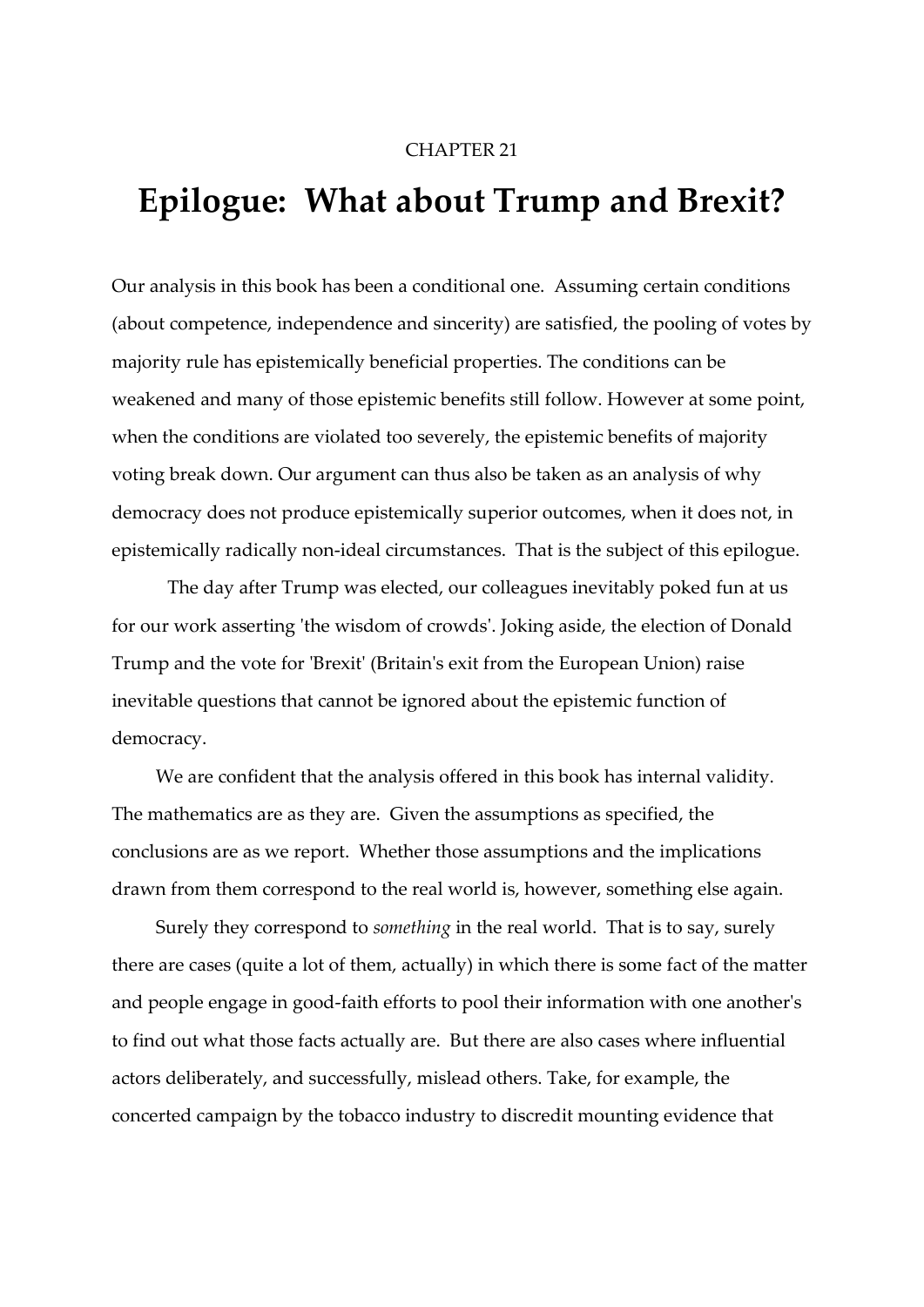tobacco smoking causes cancer.<sup>1</sup> In the 1950s tobacco companies came together to establish

the Tobacco Industry Research Committee, a sham organization designed to spread corporate propaganda to mislead the media, policymakers and the public at large. Their goal was not to convince the majority of Americans that cigarettes did not cause cancer. Instead, they sought to muddy the waters and create a second truth. One truth would emanate from the bulk of the scientific community; the other, from a cadre of people primarily in the employment of the tobacco industry. The ruse continued for almost five decades, until lawsuits against the industry forced the closure of the 'research institute' and the public release of its internal documents. Now anyone with an Internet connection can read the full details of the tobacco industry's expensive efforts to create an alternate set of facts about its products.<sup>2</sup>

The extent of such behaviour in politics has traditionally lain somewhere in between the two polar cases of honest information-pooling and utter deception. $^3$ The 'big lie' is a long established technique (but one historically not all *that* oft used)

<sup>&</sup>lt;sup>1</sup> The best analogue in our own day might be organized climate change denial.

<sup>2</sup> Rabin-Havt 2016; see similarly Harford 2017. It is perhaps no coincidence that it was the business world out of which Donald Trump emerged (Barstow 2016). Indeed, his confidant Roger Ailes, sometime CEO of Fox News, served as a secret operative for the tobacco industry resisting the Clinton health care reforms in 1993 (Dickinson 2011). But in terms of the influences on Trump, the impact of his mentor Ray Cohn – sometime chief counsel of Senator McCarthy's communist-witchhunting committee – must not be underestimated (O'Harrow and Boburg 2016).

<sup>3</sup> Arendt (1967/1977, p. 227) cynically says, 'no one has ever doubted that truth and politics are on rather bad terms with each other'. Still, the last time before 2016 that a US presidential election could have plausibly been said to have been won on the basis of a literal falsehood was in 1960, when the foreign policy centerpiece of Kennedy's campaign was the claim that the previous Republican administration had allowed a 'missile gap' to arise between the USSR and the US. That was subsequently shown to be untrue. At the time, however, it was reasonably thought to be true by Kennedy and the wider public, on the basis of what were still the official US estimates of Soviet military capacity. Only those privy to top-secret briefings based on U-2 reconnaissance knew otherwise, and they could not reveal that information without giving away that still super-secret technology (Atlantic 2013; CIA 2013). Mind you, wars have subsequently been started on the basis of falsehoods (Vietnam, on the basis of false reports of attacks on US warships in the Gulf of Tonkin; Iraq, on the basis of false reports about Sadam Hussein's weapons of mass destruction); and elections elsewhere have been won on the basis of baldfaced lies (in 2001 in Australia, on the basis of lies about refugees throwing their children overboard to force the navy to pick them up and take them to Australia [Australia Senate Select Committee 2004]).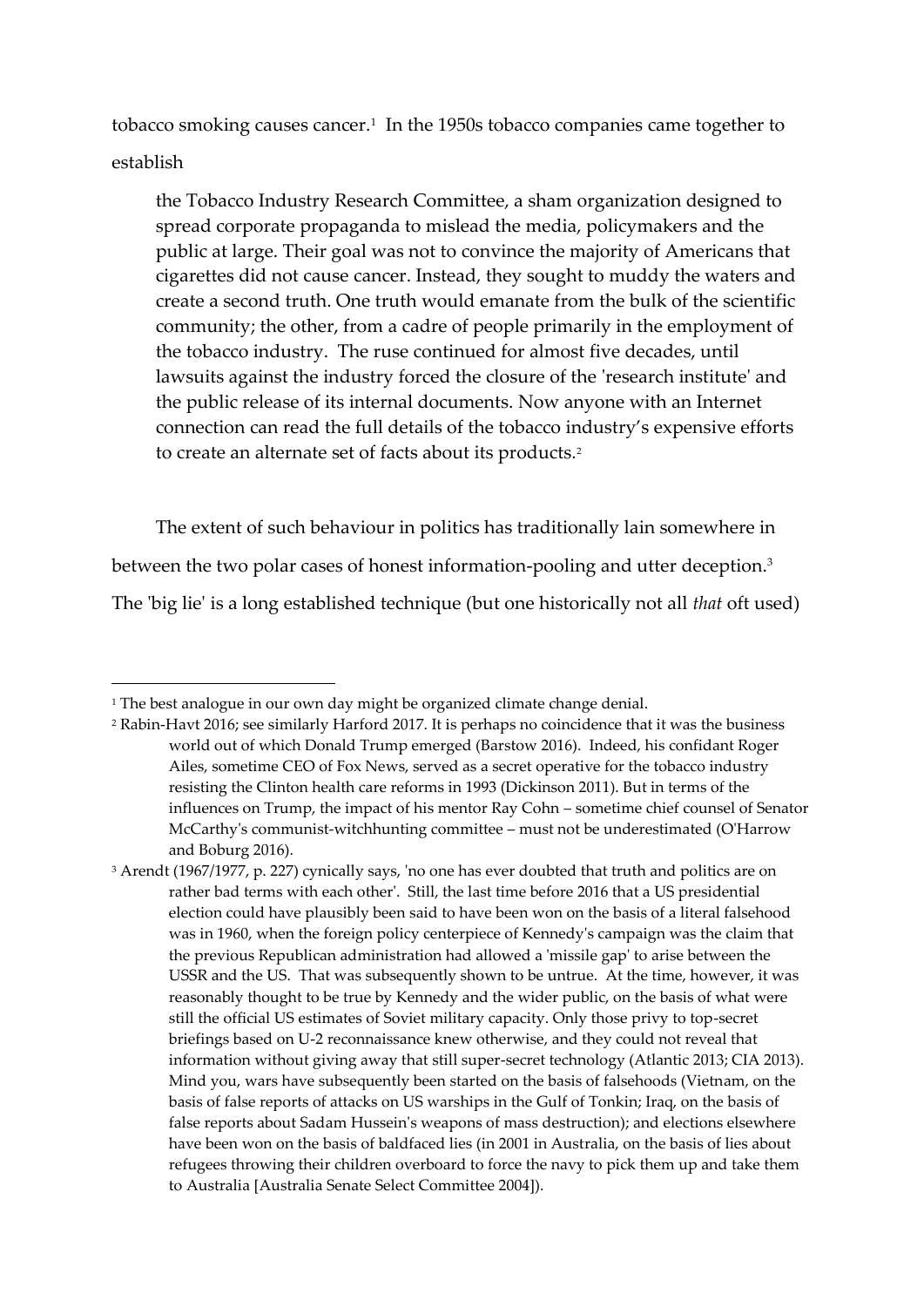for securing political power.<sup>4</sup> And the frequency, if not necessarily effectiveness, of negative (and often not altogether truthful) advertisements designed to undercut the credibility of one's opponents has increased over the past decades.<sup>5</sup> But at least, until recently, politicians conspicuously caught in lies tended to be punished by voters, and in consequence politicians were historically very wary of lying.<sup>6</sup> While voters may have long been prone to a certain amount of bias, selective perception and motivated reasoning, they have traditionally been broadly concerned with promoting the truth at least as they see it.

In terms of our interest in the epistemic performance of democracy, we must distinguish two different questions. First is the question about the correctness of recent decisions of the electorate. Second is the question about the truthconduciveness of the campaigns and processes that led up to those decisions. The first question is the one that triggered the snarky comments of our colleagues. Don't

<sup>4</sup> The technique was enunciated most famously by Orwell (1949) in *Nineteen Eighty-Four* – which rose to the top of Amazon's best-seller list the week after Trump's inauguration, when his former campaign manager started talking about 'alternative facts' (Charles 2017). But it was known to Abraham Lincoln, who in 1854 warned of the demagoguery of his nemesis Stephen Douglas in these terms: 'It was a great trick among some public speakers to hurl a naked absurdity at his audience, with such confidence that they should be puzzled to know if the speaker didn't see some point of great magnitude in it which entirely escaped their observation. A neatly varnished sophism would be readily penetrated, but a great, rough non sequitur was sometimes twice as dangerous as a well polished fallacy' (quoted in Blumenthal 2016). Or as Press Secretary Larry Speakes said *a propos* President Reagan's apocryphal stories, 'If you tell the same story five times, it's true' (quoted in Marcus 2016).

<sup>5</sup> Lau et al. 1999.

<sup>6</sup> Nyhan and Reifler 2015. As James Fallows describes the old rules, 'public figures would at least try to tell the truth most of the time and they would recognize it as a significant penalty if they're shown not telling the truth' (quoted in Rehm 2016b). Traditionally, 'knowledge of the risks of being caught has encouraged most politicians to minimize *provable* lies' (Fallows 2016a). Traditionally, straight-out lying has not been a particularly successful strategy of political manipulation in the long term (Goodin 1980, ch. 2). Of course, in Keynes' famous riposte, 'in the long run we're all dead' and it may well be that the lies will not be caught in time to do any good. That was Jonathan Swift's (1710) worry: 'it often happens that if a lie be believed only for an hour, it hath done its work, and there is no further occasion for it. Falsehood flies, and truth comes limping after it, so that when men come to be undeceived, it is too late; the jest is over, and the tale hath had its effect: like a man who hath thought of a good repartee when the discourse is changed, or the company parted; or like a physician, who hath found out an infallible medicine, after the patient is dead.'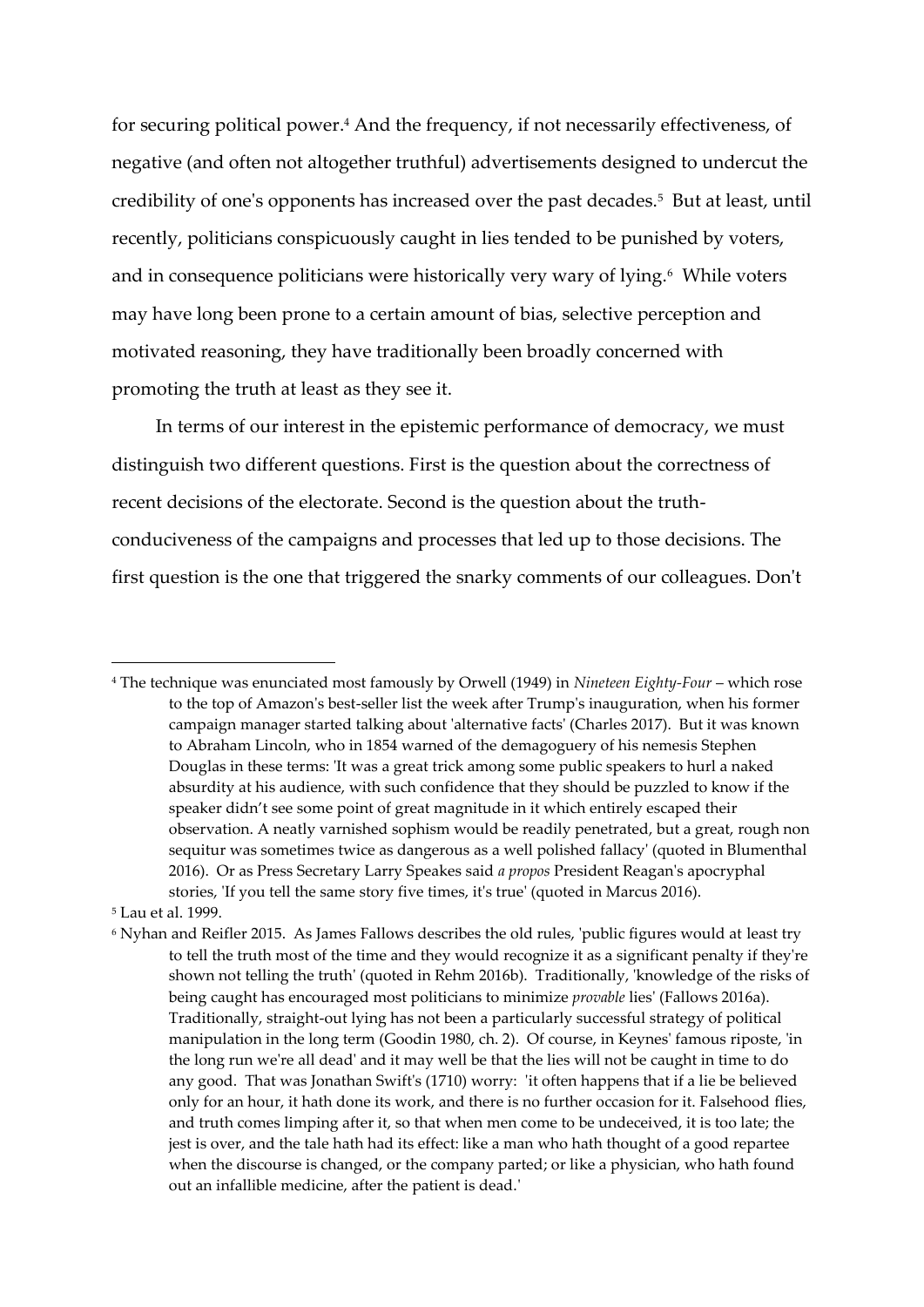we agree that Brexit and Trump were surely the wrong choices? As citizens we certainly do. But as social scientists we have to tread more cautiously.<sup>7</sup>

Our concern in this epilogue is, therefore, with the second question alone. Our concern is not that voters made what we ourselves think were catastrophically incorrect decisions in supporting Brexit and Donald Trump for US president. We do – but that is beside the present point. Our point here is that in these two prominent cases voters continued to lend their support to those campaigns, even after they were clearly shown to be based on blatant falsehoods. Large numbers of voters seemed to be impervious to the truth of the central claims of those campaigns. Small wonder that the *Oxford Dictionaries* named 'post-truth' the 'word of the year' for 2016.<sup>8</sup>

Such apparent indifference of voters toward the truth should be highly worrying for an epistemic theory of democracy. Certainly, anyway, it should be if that were a pattern that is likely to persist, rather than being an aberration limited to those two campaigns alone.

The purpose of this epilogue is to offer our best guesses as to what, exactly, was going on with the votes for Brexit and Trump. In that way, we hope to provide at least a set of reflections (our evidence is of course no better than anyone else's, so reflections are the most they can claim to be) as to the implications of the events of 2016 for the general applicability of an epistemic theory of democracy.

#### **21.1. The Political Lies of 2016**

<sup>7</sup> After all, we might be wrong in our own assessments – as we think are others (Caplan 2007; Somin 2013; Brennan 2016) who bemoan 'voter ignorance' based purely on the fact that voters disagree with neoliberal economists, who we too think to be often in error. See similarly Killick (2017).

<sup>8</sup> Flood 2016. Wang 2016. Oxford Dictionaries 2016.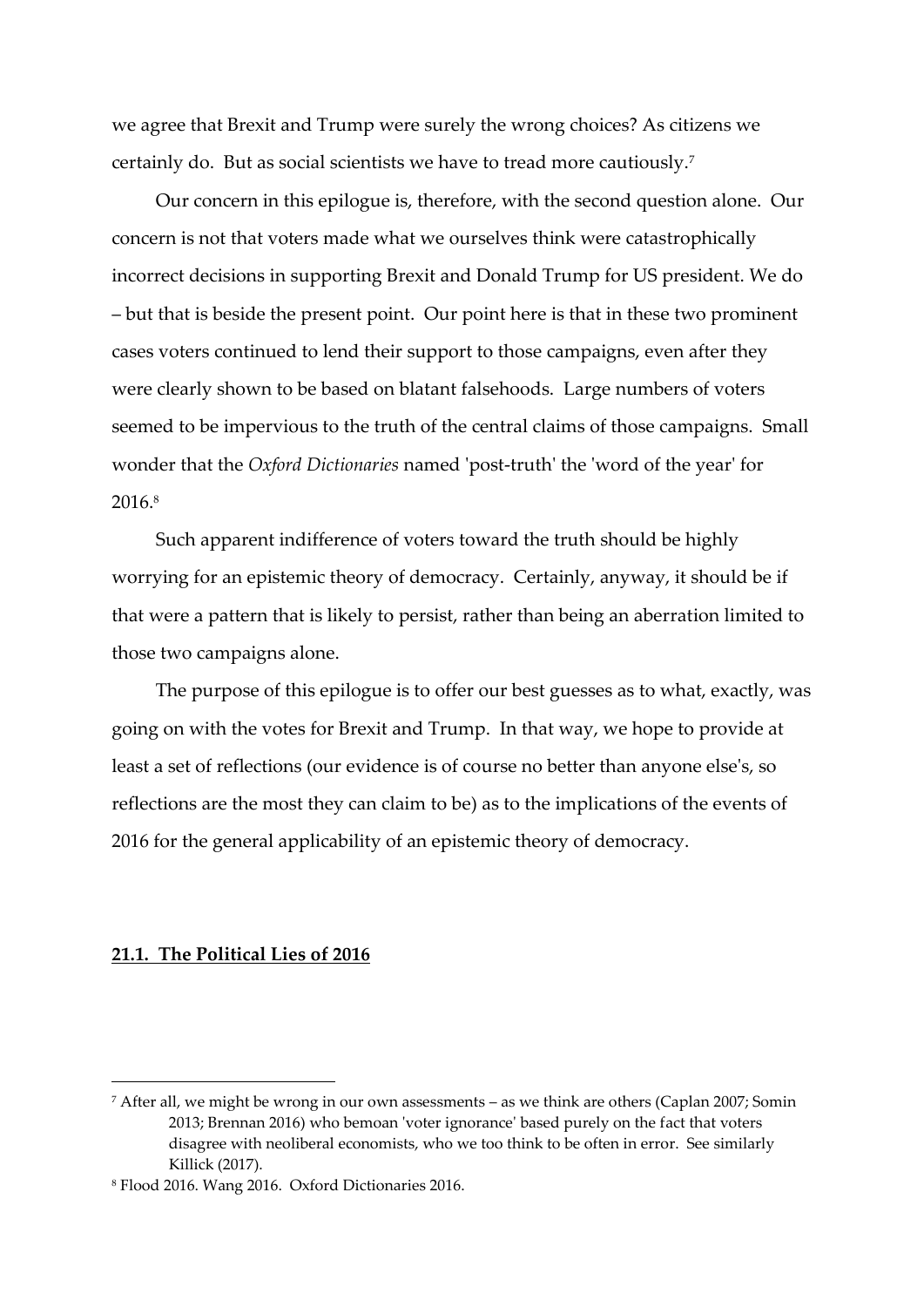We begin by substantiating our claim that the Brexit and Trump campaigns were based on lies that voters could and should have known to be false on the basis of evidence that was readily available at the time they voted.<sup>9</sup> Whether voters actually knew what they could and should have known, or whether they actually believed the falsehoods to be true, is an issue to which we will we return in Sections 21.5 and 21.7 below.

#### **21.1.1. Brexit Lies**

 $\overline{a}$ 

In the UK referendum on the EU, the 'Leave' campaign made many tendentious claims.<sup>10</sup> But the one upon which we will focus here is the slogan emblazoned in huge letters on the side of the Vote Leave Battle Bus in which leaders of that campaign (including Boris Johnson and Michael Gove) traveled up and down the

<sup>9</sup> A lie is, by definition, a falsehood that the speaker utters with the intent that the hearer believe it, the speaker knowing it to be untrue. Of course no outsider can really be sure what someone else knows, believes or intends. Some journalists hesitate to call Trump's falsehoods 'lies' for that reason (Baker 2017; Baker in NBC Meet the Press 2017). Others, after the fashion of a jury in a criminal trial, judge the weight of evidence to be such that beliefs and intentions can be ascribed and lies attributed accordingly (Fallows 2016; Dean Baquet 2016). Ironically, that is precisely the approach the alt-right website Breitbart suggested in relation to 'alternative facts' (discussed in section 21.9. below): Breitbart insisted that that is 'a harmless, and accurate, term in a legal setting, where each side of a dispute will lay out its own version of the facts for the court to decide' (Gabbatt 2017; see similarly Hughes in Stelter 2016). It is just worth mentioning however that any attorney who literally fabricated evidence – which is what the 'alternative facts' in question amount to – would of course be in contempt of court (Goodin 2010).

<sup>&</sup>lt;sup>10</sup> Many of the Leave campaign's claims about immigration were highly dubious – particularly Nigel Farage's poster picturing long lines of would-be immigrants who were actually nowhere near Britain's borders. So too was the claim that Turkey was about to join the UK. And many of the 'sovereignty-undermining' court cases of which Leave campaigners complained involved decisions of the European Court of Human Rights, which is not part of the EU anyway (Grice 2017). Advocates of Leave claimed that the Remain campaign was built on Project Fear, which they claimed were lies about the economic consequences of Brexit. Evidence on that so far is mixed: in the first year since the referendum the stock market performed strongly (FTSE 2017), but Sterling dropped precipitously to a 31-year low against the US dollar in the immediate aftermath of the referendum and has only very partially recovered (Allen et al. 2016).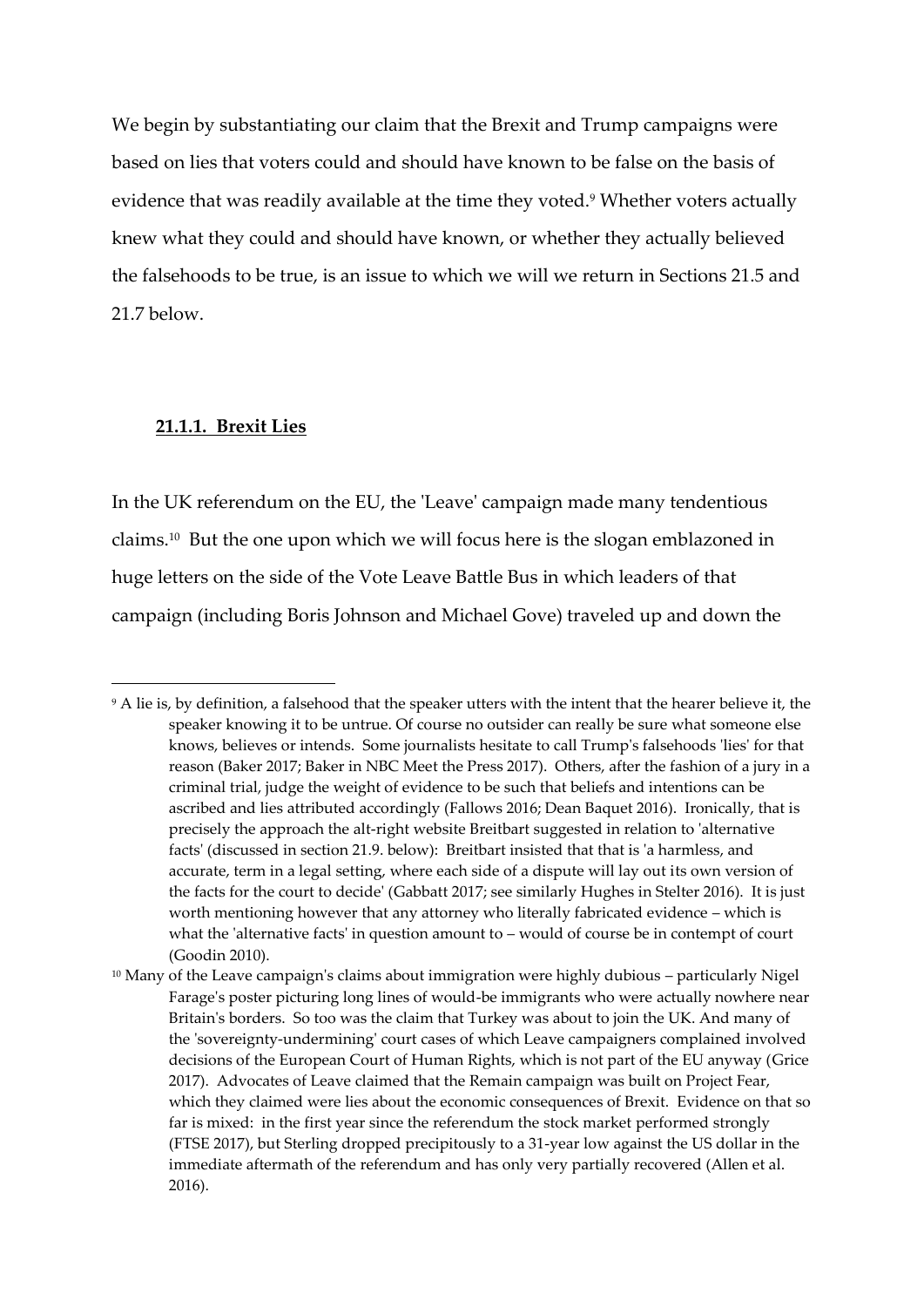country. The slogan read: 'We send the EU £350 million a week. Let's fund our NHS instead. Vote Leave.'<sup>11</sup>

That claim was literally a lie in one respect, and it was seriously misleading in another. That was the official finding of UK Statistics Authority – *'an independent body operating at arm's length from government as a non-ministerial department directly accountable to Parliament'. And that finding was* released fully two months before the referendum vote and was widely reported during the rest of the campaign.<sup>12</sup>

The Leave campaign's claim was literally a lie in the sense that, while it is true that

'in 2014 the UK's official gross payments to the EU amounted to £19.1 billion [the basis for the '£350m per week claim], this amount of money was *never actually transferred* to the EU. Before the UK government transfers any money to the EU a rebate is applied. In 2014 the UK received a rebate of £4.4 billion. This means £14 billion was [all that was] transferred from the UK government to the EU in official payments.'<sup>13</sup>

That brings the amount actually transferred down, from £350m per week to just under £270m per week.

Even that sum is seriously misleading, however, because '£4.8 billion *came back* to the public sector in 2014.... Given these figures, ... the UK government's net contribution to the EU – ... the difference between the money it paid to the EU and the money it received – was £9.9 billion in 2014.'<sup>14</sup> That brings the actual net transfer down to just over £190m per week – just over half the £350m per week emblazoned on the side of the Vote Leave Battle Bus and featured prominently on its website and in its leaders' stump speeches throughout the referendum campaign.

After continued harassment from Vote Leave correspondents the Chair of UK Statistics Authority, Sir Andrew Dilnot, issued a further statement saying, '*The* 

<sup>11</sup> Of that claim, one *Financial Times* writer remarked, 'It is hard to think of a previous example in modern western politics of a campaign leading with a transparent untruth, maintaining it when refuted by independent experts, and going on to triumph anyway' (Harford 2017).

<sup>12</sup> Dilnot 2016a,b; UK Statistics Authority 2016. BBC 2016; Islam 2016a; Ship 2016.

<sup>13</sup> UK Statistics Authority 2016, emphasis added.

<sup>14</sup> UK Statistics Authority 2016, emphasis added.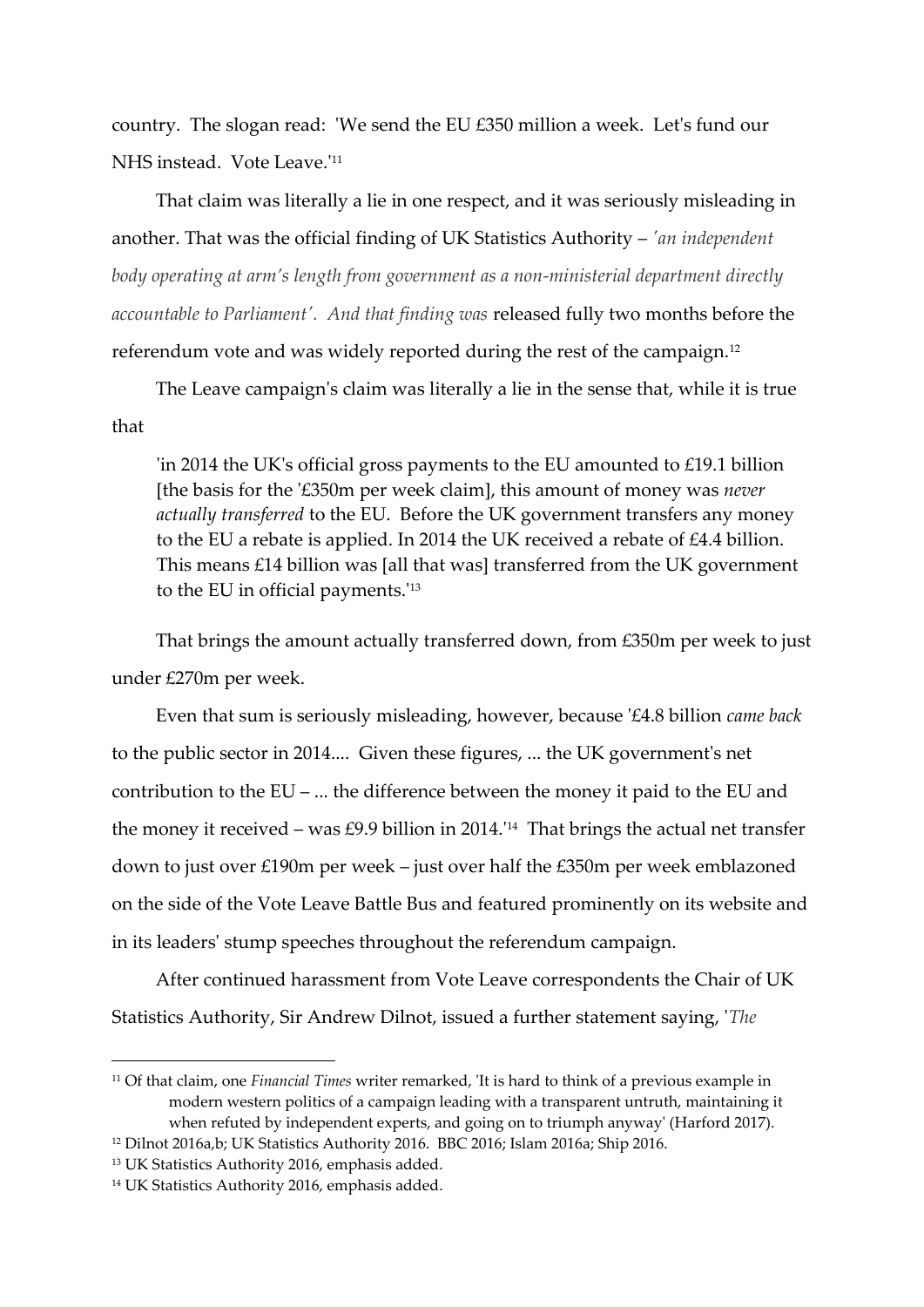*continued use of a gross figure in contexts that imply it is a net figure is misleading and undermines trust in official statistics.'<sup>15</sup> And even the chief funder of the Leave.UK campaign, Arron Banks, agreed in response that 'it's not smart to lie'.*<sup>16</sup> *Leaders of Vote Leave nonetheless persisted in these gross misrepresentations all the way to the end of the campaign*<sup>17</sup> *– only to repudiate them promptly thereafter.*<sup>18</sup>

#### **21.1.2. Trump Lies**

In the case of the Brexit Leave campaign, we have focused on one central lie. In the case of the Trump campaign, there is a plethora to choose among. Table 21.1 contains a *pot pourri* of some of Trump's more outlandish whoppers during the campaign, which he typically continued repeating even after they had been revealed as such.<sup>19</sup>

<sup>&</sup>lt;sup>15</sup> In what was, in the coded language of the British bureaucracy, a particularly stern rebuke to the Vote Leave harassers, Dilnot (2016b) upgraded this from 'potentially misleading' in his earlier announcement (Dilnot 2016a).

<sup>16</sup> Quoted in Islam 2016a.

<sup>&</sup>lt;sup>17</sup> Gove, quoted in Islam 2016a. Boris Johnson insisted, 'We think it's relevant to keep people focused on the global figure, because that is the figure over which we have no control' (quoted in ITV 2016). Throughout the rest of the campaign that claim remained on the website of Vote Leave (Griffin 2016), the organization officially recognized by the UK Electoral Commission (2016a) as 'represent[ing] those campaigning for that outcome to the greatest extent'.

<sup>&</sup>lt;sup>18</sup> That claim, along with everything else, was wiped from the Vote Leave website within days of the referendum (Griffin 2016). Gove, in launching his abortive bid for the Conservative Party leadership immediately after the election, reduced the sum promised to the NHS to £100m per week: 'Gove insisted he was not retreating from the slogan that implied all £350m would go to the NHS, but said that was likely to be the impression given' (Asthana and Mason 2016). Others – such as UKIP leader Nigel Farage immediately, and David Davis after he became Minister for Brexit – asserted they themselves had never made any such claim (Stone 2016b; Sparrow 2016a).

<sup>19</sup> One is reminded of Jonathan Swift's (1710) description of an English politician of his generation: 'his genius consists in nothing else but an inexhaustible fund of political lies, which he plentifully distributes every minute he speaks, and ... forgets, and consequently contradicts, the next half hour. He never yet considered whether any proposition were true or false, but whether it were convenient for the present minute or company to affirm or deny it.... I think he cannot with any justice be taxed with perjury... because he hath often fairly given public notice to the world that he believes in neither.'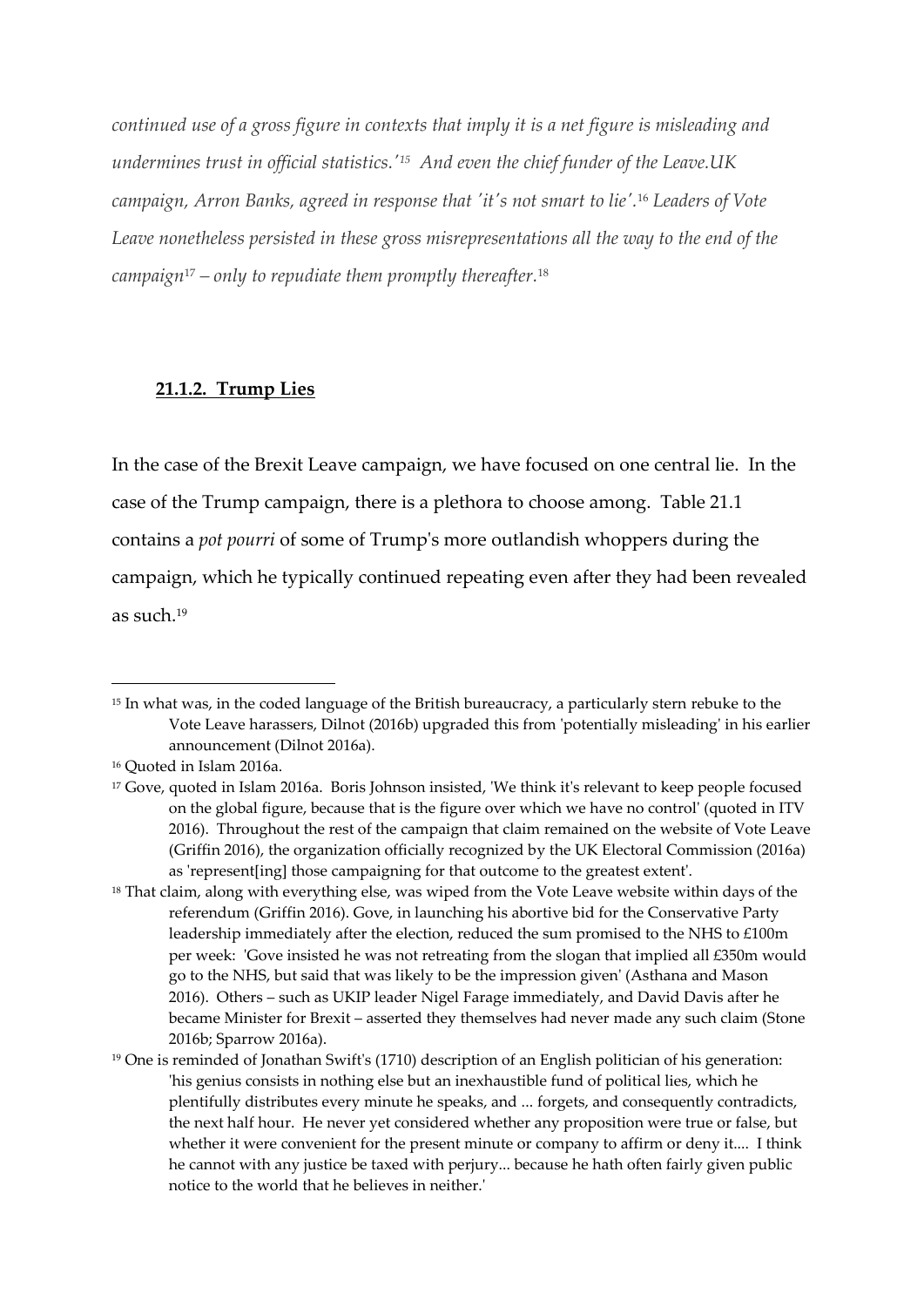# **Table 21.1: Fact Checking Trump's Lies**

| Trump claim                                                                                                                                                                         | Fact Check <sup>20</sup>                                                                                                                                                                                                                                                                                                                                                                                                        |
|-------------------------------------------------------------------------------------------------------------------------------------------------------------------------------------|---------------------------------------------------------------------------------------------------------------------------------------------------------------------------------------------------------------------------------------------------------------------------------------------------------------------------------------------------------------------------------------------------------------------------------|
| 'Our real unemployment rate is 42<br>percent' (18 Aug. 2015).                                                                                                                       | Actually, it is 5.3%. 'Yes,  there are<br>[42%] "not in the work force," but the<br>vast majority of those people do not<br>want to work. Most are retired or<br>simply are not interested in working,<br>such as stay-at-home parents. <sup>'21</sup>                                                                                                                                                                          |
| 'We can save as much as \$300 billion a<br>year' on prescription drugs purchased<br>by Medicare (18 Feb. 2016).                                                                     | Actually, 'total spending in Medicare<br>Part D [prescription drugs] in 2014<br>was only \$78 billion'.                                                                                                                                                                                                                                                                                                                         |
| 'On November 1 new numbers are<br>coming out which will show 40, 50, 60<br>percent increases' in premiums for health<br>insurance under the Affordable Care Act<br>(26 Sept. 2016). | 'This is a classic Trump claim. He<br>cherry-picks the most extreme<br>examples, applies them to the general<br>population He says rates will<br>increase by 40, 50, 60 percent $-$ but<br>the most common plans in the<br>marketplace will see an average<br>increase of 9 percent. The vast<br>majority of marketplace enrollees<br>receive government premium<br>subsidies and will be protected from<br>premium increases.' |
| "There are scores of recent migrants<br>inside our borders charged with<br>terrorism," and "dozens and dozens<br>more" per each case known publicly'<br>(2 May 2016).               | 'The claim may be a  reference to a<br>list from the office of Sen. Jeff Sessions<br>(R-Ala.) of 30 foreign-born<br>individuals who were arrested on<br>charges relating to terrorism in recent<br>years The majority of the 30 cases                                                                                                                                                                                           |

<sup>20</sup> All from Kessler et al. (2016) and links from that url, unless otherwise stated. Other factcheckers tell basically the same stories (Yuhas 2016).

<sup>21</sup> Kessler 2015.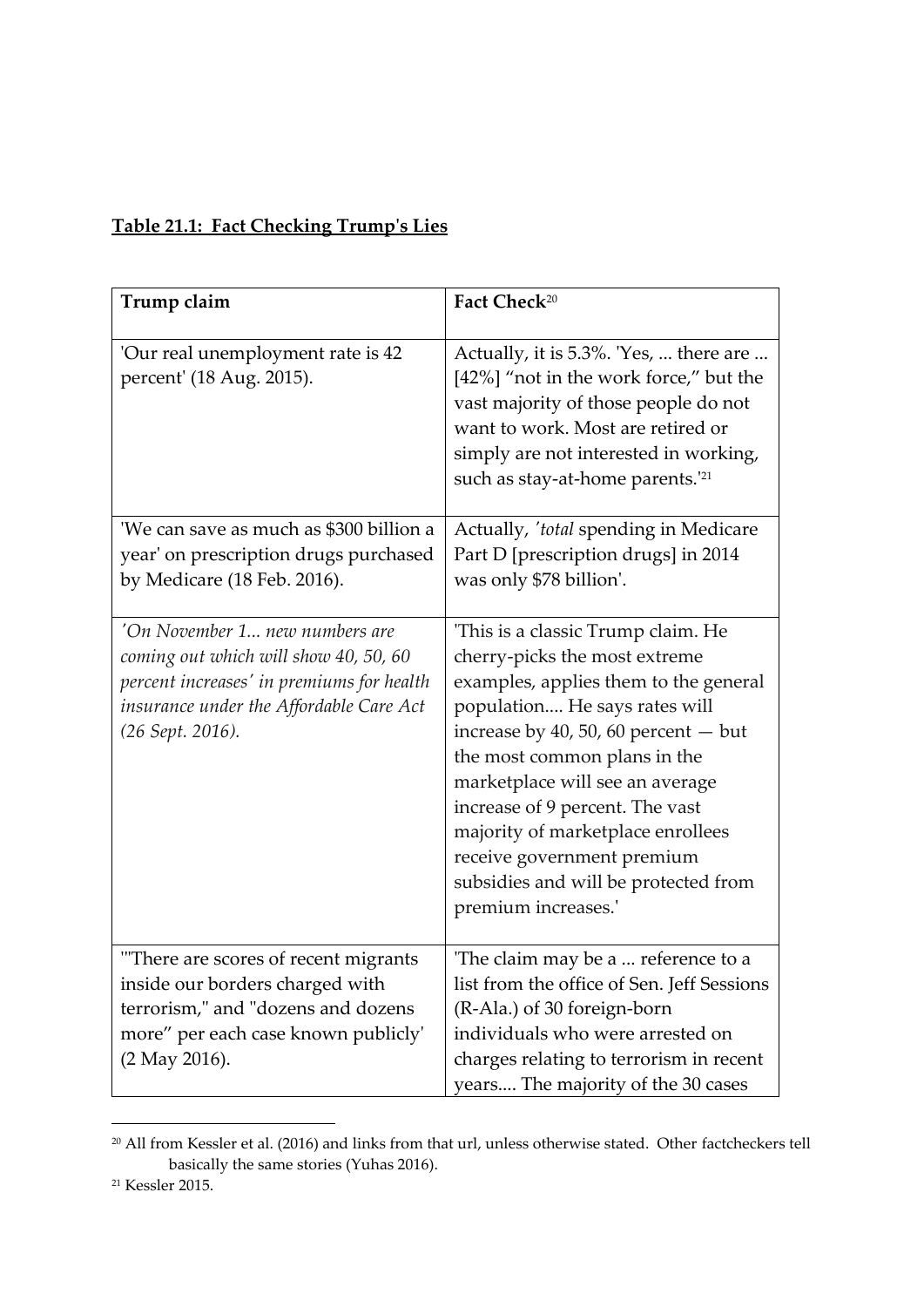|                                                                                                                                                  | involved naturalized U.S. citizens -<br>people who came to the U.S. as<br>children or had arrived before 2011.<br>We reviewed similar lists of cases<br>from 2014 and 2015, involving 76<br>people charged with activities relating<br>to foreign terrorist organizations. Of<br>them, 57 were U.S. citizens,  [either]<br>naturalized [or] natural-born U.S.<br>citizens, and many of the<br>naturalized citizens had arrived in the<br>country as children.'                                                                                                                                                              |
|--------------------------------------------------------------------------------------------------------------------------------------------------|-----------------------------------------------------------------------------------------------------------------------------------------------------------------------------------------------------------------------------------------------------------------------------------------------------------------------------------------------------------------------------------------------------------------------------------------------------------------------------------------------------------------------------------------------------------------------------------------------------------------------------|
| 'No, you're wrong' that stop-and-frisk<br>was ruled unconstitutional (28 Sept.<br>2016).                                                         | 'In 2013, U.S. District Judge Shira A.<br>Scheindlin, in the Southern District of<br>New York, issued a 195-page<br>ruling [holding] the city liable for<br>violations of the plaintiffs' rights<br>under the Fourth and 14th<br>amendments The federal appeals<br>panel denied the city's request to<br>overturn Scheindlin's ruling.'                                                                                                                                                                                                                                                                                     |
| "There were people over in New<br>Jersey, a heavy Arab population, that<br>were cheering as the buildings came<br>down" on 9/11' (22 Nov. 2015). | Actually, 'Jerry Speziale, the police<br>commissioner of Paterson, which has<br>the second-largest Muslim population<br>in the United States, [said], "That is<br>totally false. That is patently false.<br>That never happened. There were no<br>flags burning, no one was dancing.<br>That is bullshit."' In an attempt to<br>defend his claim, 'the Trump<br>campaign posted snippets of video<br>clips from a local CBS New York City<br>newscast at the time that reported on<br>the arrest of "eight men" - not<br>"thousands and thousands" – who<br>were reported by neighbors as having<br>celebrated the attack.' |
| 'I was totally against the war in Iraq'<br>from the beginning (23 Feb. 2016).                                                                    | Actually, in an interview on 11 Sept.<br>2002, Howard Stern asked him, 'Are                                                                                                                                                                                                                                                                                                                                                                                                                                                                                                                                                 |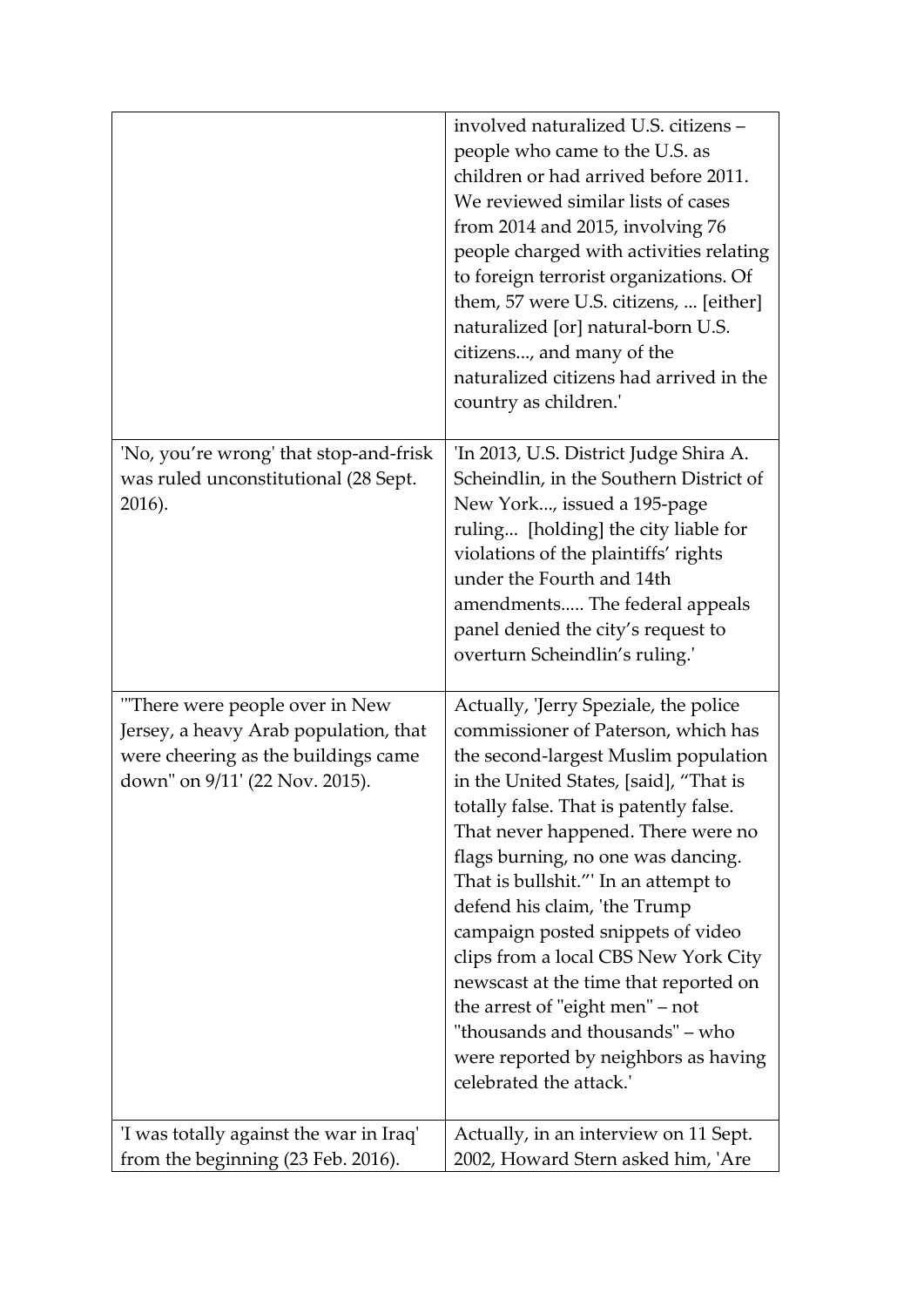| you for invading Iraq?' Trump                   |
|-------------------------------------------------|
| replied, 'Yeah, I guess so.' The Fact           |
| Checker continues: 'Trump clearly               |
| was outspoken about his opposition              |
| starting in 2004 But by then $-17$              |
| months after the invasion $-$ many              |
| Americans had turned against the                |
| war, making Trump's position not                |
| particularly unique. Trump has                  |
| repeatedly cited his remarks in [an]            |
| August 2004 story to support his                |
| claim that he was "totally" against the         |
| war. In light of his repeated false             |
| claim citing this article, <i>Esquire</i> added |
| an editor's note to [the online version]        |
| of] its August 2004 story [that]                |
| reads: "The following story was                 |
| published in the August 2004 issue of           |
| Esquire. During the 2016 presidential           |
| election, Donald Trump has repeatedly           |
| claimed to have been against the Iraq War       |
| from the beginning, and he has cited this       |
| story as proof. The Iraq War began in           |
| March 2003, more than a year before this        |
| story ran, thus nullifying Trump's              |
| timeline."'                                     |
|                                                 |
|                                                 |

Beyond the particulars, the sheer frequency and brazenness of Trump's lying is utterly astonishing. Here is the *Washington Post*'s 2016 end-of-year assessment:

There has never been a serial exaggerator in recent American politics like the president-elect. He not only consistently makes false claims but also repeats them, even though they have been proven wrong. He always insists he is right, no matter how little evidence he has for his claim or how easily his statement is debunked. During the campaign, Trump earned 59 Four-Pinocchio ratings ['whoppers' – the highest rating], compared with 7 for Hillary Clinton.<sup>22</sup>

<sup>&</sup>lt;sup>22</sup> Kessler 2016a; for a summary of each see Kessler et al. 2016. George W. Bush, in contrast, 'subtly and systematically attempted to deceive the nation about most of his major policy proposals... while generally avoiding obviously false statements. Instead, Bush consistently uses well-designed phrases and strategically crafted arguments to distract, deceive and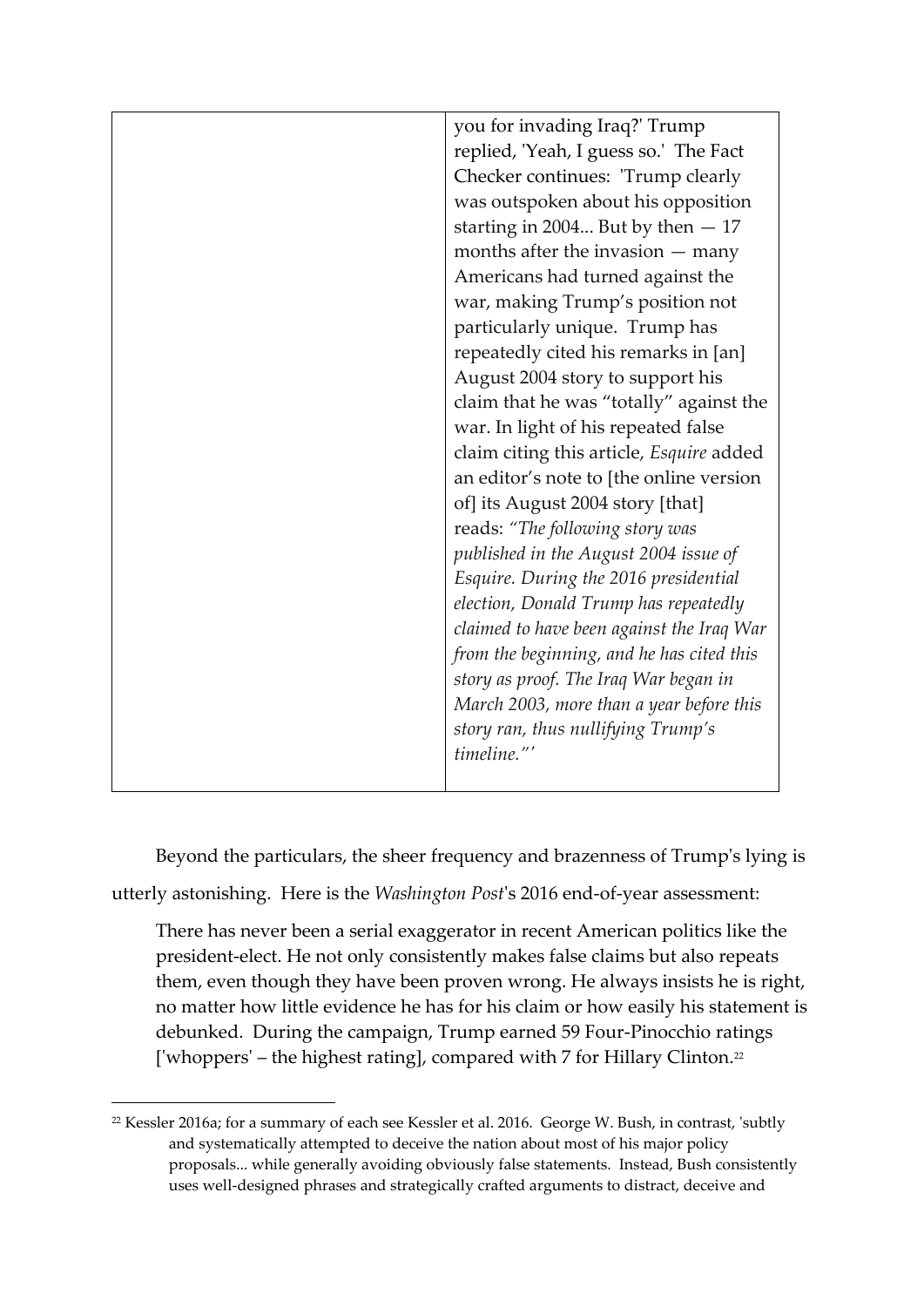Expressed in another way, '63 percent of the 91 Trump statements that the [*Washington Post*'s] Fact Checker has checked were given a Four Pinocchio rating meaning they were... totally false'. To put that in perspective, a 'typical candidate gets Four Pinocchios somewhere between 10 and 20 percent of the time', and only '14.2 percent of Clinton's claims have been given Four Pinocchios'.<sup>23</sup>

Ordinarily factcheckers just focus on major claims, often ones referred to them by readers.<sup>24</sup> But the magazine *Politico* undertook to factcheck literally every one of Trump's statements for a week. They found that, during the four hours 43 minutes worth of speeches and interviews that Trump gave over the course of that week, he made 87 'misstatements, exaggerations or falsehoods'. That is a rate of one every 3.25 minutes.<sup>25</sup>

Trump's campaign responded to that report with characteristic bluster:

There is a coordinated effort by the media elites and Hillary Clinton to shamelessly push their propaganda and distract from Crooked Hillary's lies and flailing campaign. All of these 'fact-check' questions can be easily verified, but that's not what blog sites like *Politico* want people to believe. Mr. Trump is standing with the people of America and against the rigged system insiders, and it's driving the media crazy. We will continue to speak the truth and communicate directly with the American people on issues they care most about, and we won't let the dishonest, liberal media intimidate us from

mislead. The result is that all but the most careful listeners end up believing something completely untrue, while proving the President has lied is usually impossible' (Fritz, Keefer and Nyhan 2004, p. 4).

<sup>&</sup>lt;sup>23</sup> Cillizza 2016; his numbers do not quite tally with Kessler's (2016), because his article was written just before the election, while a few factchecks were still underway. In keeping with his past practice, as president Trump earned Four Pinocchios for an interview with Time magazine about his lies (Kessler and Lee 2017). ). Similarly, in his first formal meeting with congressional leaders after becoming president, Trump insistently repeated four-Pinocchio fictions about millions of illegal voters—and as president Trump launched a formal government investigation into that matter (Johnson and Zapotosky 2017), even after being called on the lies once again by fact checkers (Kessler 2017a; Lee 2017).

<sup>24</sup> Kessler 2013.

<sup>25</sup> Cheney et al. 2016.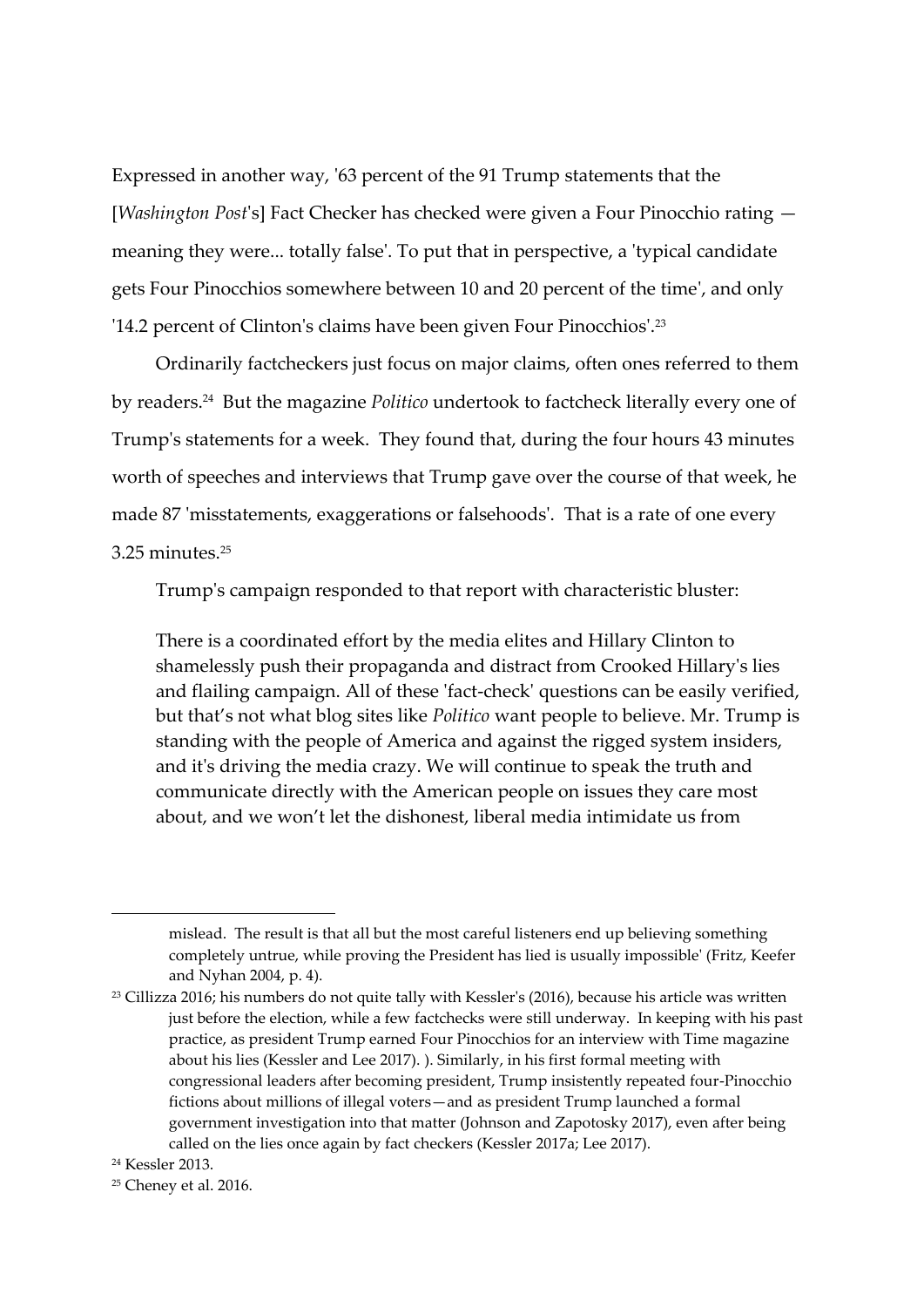speaking candidly and from the heart. A Donald J. Trump presidency will make America great again.<sup>26</sup>

But the assertion that the facts bear out Trump's claims is, of course, just the big lie at work.<sup>27</sup> It certainly is true that *Politico* is a left-wing outlet. But facts are facts, and factchecking protocols are well established. $^{28}$ 

#### **21.1.3. How Lies Undercut the CJT**

Now, in one way, all those lies might be neither here nor there from the point of view of the Condorcet Jury Theorem. Strictly speaking, all that the CJT says is that (as long as its assumptions are met) the majority among a large electorate will vote for the right outcome. And of course, it is logically possible that Leaving the EU was the correct outcome of the British referendum, whether or not the UK paid £350m per week to the EU, and that electing Trump was the correct outcome of the American election, whether or not thousands of Muslims in New Jersey celebrated the collapse of the Twin Towers on 9/11.

Formally, that response is perfectly appropriate. Epistemic theories of democracy are not public reason theories. Their emphasis is upon 'getting the outcome right', not 'giving one another good (true, honest, sincere) reasons'. Those two styles of democratic theory would respond very differently to lying in politics.

1

<sup>26</sup> Jason Miller, Trump's senior communications advisor, quoted in Cheney et al. 2016.

<sup>&</sup>lt;sup>27</sup> As was Trump's (2016a) assertion in his acceptance speech at the Republican National Convention that 'here, at our convention, there will be no lies. We will honor the American people with the truth, and nothing else.' A *Washington Post* Fact Check identified 25 statements in that very speech as being either false or misleading (Kessler and Lee 2016).

<sup>28</sup> Poynter 2017. Trump continued making an average of 4.92 false or misleading statements a day for the first 100 days of his presidency, according to the *Washington Post* Fact Check (Lee, Kessler and Shapiro 2017).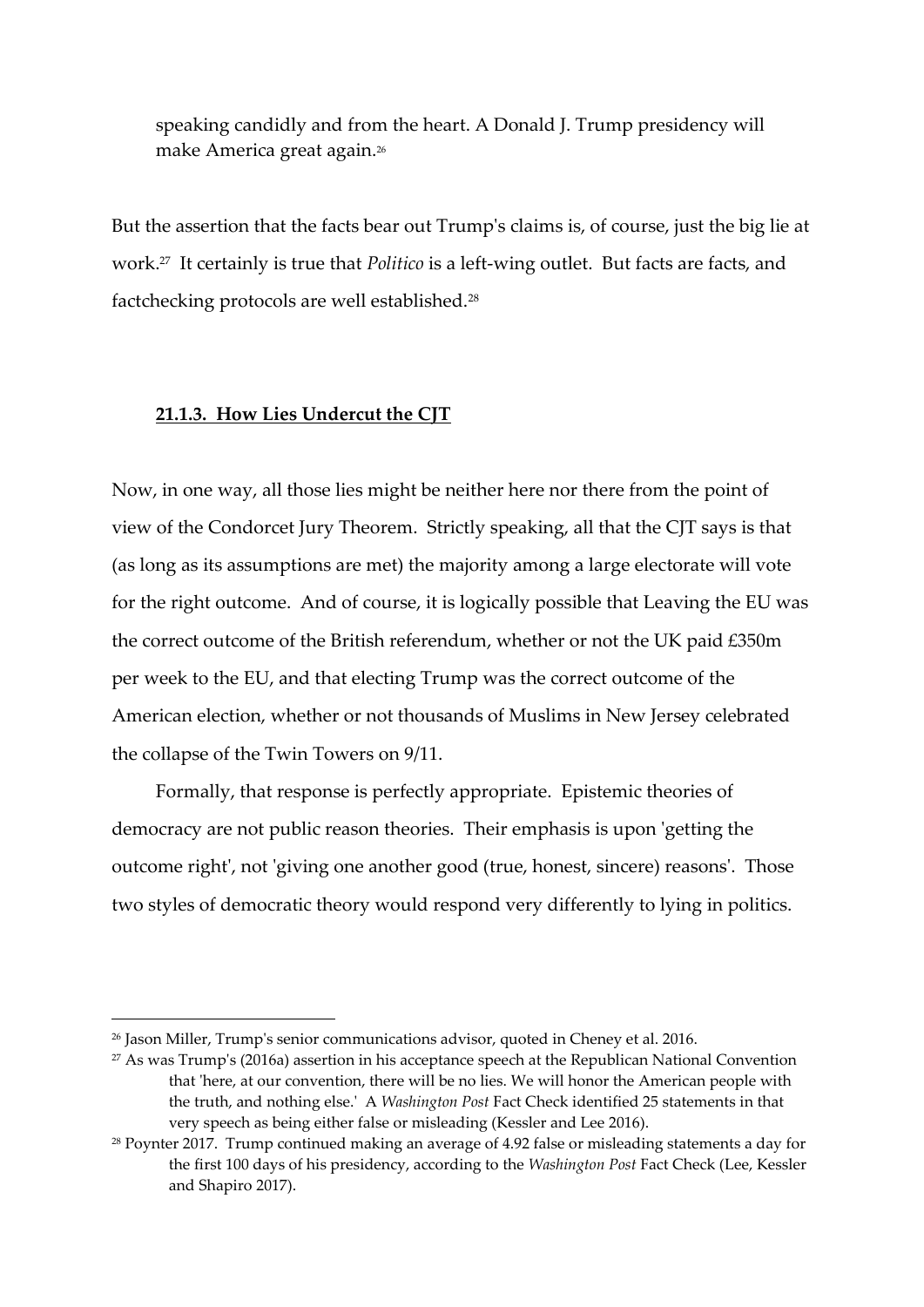Theories of public reason would see it as wrong in itself.<sup>29</sup> Epistemic theories of democracy see it as wrong only insofar as it is likely to compromise voters' capability to choose the correct outcome.

While it is possible for you to end up voting for the correct outcome even though your reasoning is based on false facts, it is unlikely that you will. If your reasoning is valid but based on false premises, your conclusions are more likely to be wrong than if they had been based on true premises, all else equal. Choices based on false reasoning are not necessarily incorrect, of course. But if they do end up being correct, that will be coincidental – a fluke. Philosophically we must not rule out flukes, but politically we should not count on them. $30$ 

False information designed to alter political attitudes is likely to undermine the reasoning of otherwise competent reasoners, leading them to incorrect conclusions and to vote in incorrect ways. Political lies, after all, attempt to change the way people behave in the voting booth. If those people are 'otherwise competent reasoners' (i.e., voters who would otherwise be likely to vote correctly<sup>31</sup>), the lies changing their votes would most often change them for the worse, epistemically speaking.

#### **21.2. In the US Anyway, the Big Liar Actually Lost**

 $\overline{a}$ 

Before we turn to the epistemically bad features of the campaigns themselves, it is worth having a closer look at the actual results of the popular vote.

<sup>29</sup> When 'public reason' theorists sometimes talk of relaxing the 'sincerity' requirement, they do not mean to endorse uttering falsehoods but merely the giving of reasons for a course of action that would be genuinely good reasons for others to endorse it even if those are not the speaker's own reasons for so doing (Schwartzman 2011).

<sup>30</sup> A fluke is just that – a 'lucky stroke, an unexpected success, a piece of good luck' (*Oxford English*  Dictionary, q.v. 'fluke' (n<sup>3</sup>)). Gettier (1963) showed philosophers why they matter.

<sup>&</sup>lt;sup>31</sup> I.e., assuming the standard CJT Competence assumption applies to them.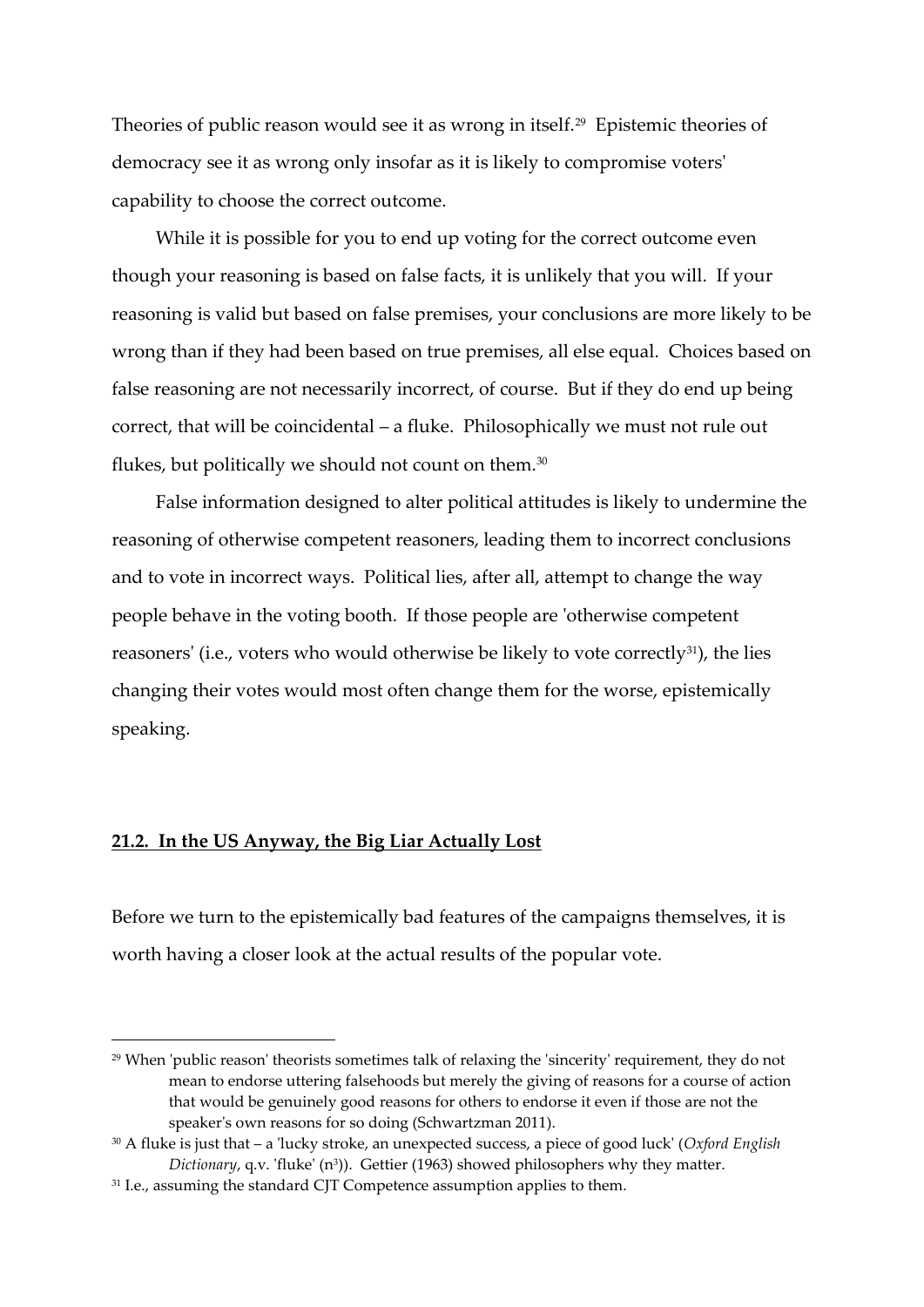In the UK, Leave clearly won the majority of votes in the Brexit referendum. Furthermore, it almost certainly would have done so even if turnout had not been suppressed on the day by flooding that stranded many commuters and closed some Underground lines in strongly pro-Remain London.<sup>32</sup>

In the US, however, the plain fact of the matter is that Donald Trump lost the popular vote in the 2016 presidential election, and he did so by a relatively sizeable margin. Hilary Clinton beat him by almost 3 million votes. Out of a total of more than 136 million votes cast, that represents a margin of 2.10% in favour of Clinton. $^{33}$ Trump won the presidency due only to the vagaries of the archaic Electoral College. But from a CJT point of view, that is irrelevant – or so the argument might go. $34$ 

What that argument does not appreciate, however, is the fact that each of the states and territories represented in that Electoral College itself has a very large number of voters. Even the smallest, Wyoming, had over 250,000 people voting in the 2016 election.<sup>35</sup> With that number of voters we should expect the CJT to take full effect, not just in the electorate nationwide but also at the level of each of those state electorates. If the less truthful candidate were the wrong one to win, and people's votes tracked the truth with better-than-random accuracy, Trump should have lost in every (or virtually every) state – in which case the Electoral College would have been virtually unanimous in favour of Clinton. Needless to say, that did not happen in 2016.

<sup>&</sup>lt;sup>32</sup> Forster 2016. 'Leave' scored a clear popular majority of 1,269,501 votes; even if London turnout had been as high as the nationwide average, there would only have been under 100,000 extra London voters, not all of whom would have voted 'Remain' in any case (UK Electoral Commission 2016b).

<sup>33</sup> Wasserman 2017.

 $34$  It is also interesting – but likewise irrelevant, from a CJT perspective – that if some other vote aggregation procedure had been used instead of plurality rule Trump would quite likely have been defeated in the Republican Primary Elections before ever getting into the General Election. Maskin and Sen (2016) discuss the alternative of Condorcet pairwise comparison, but the same would be true of a Borda count.

<sup>35</sup> Wasserman 2017.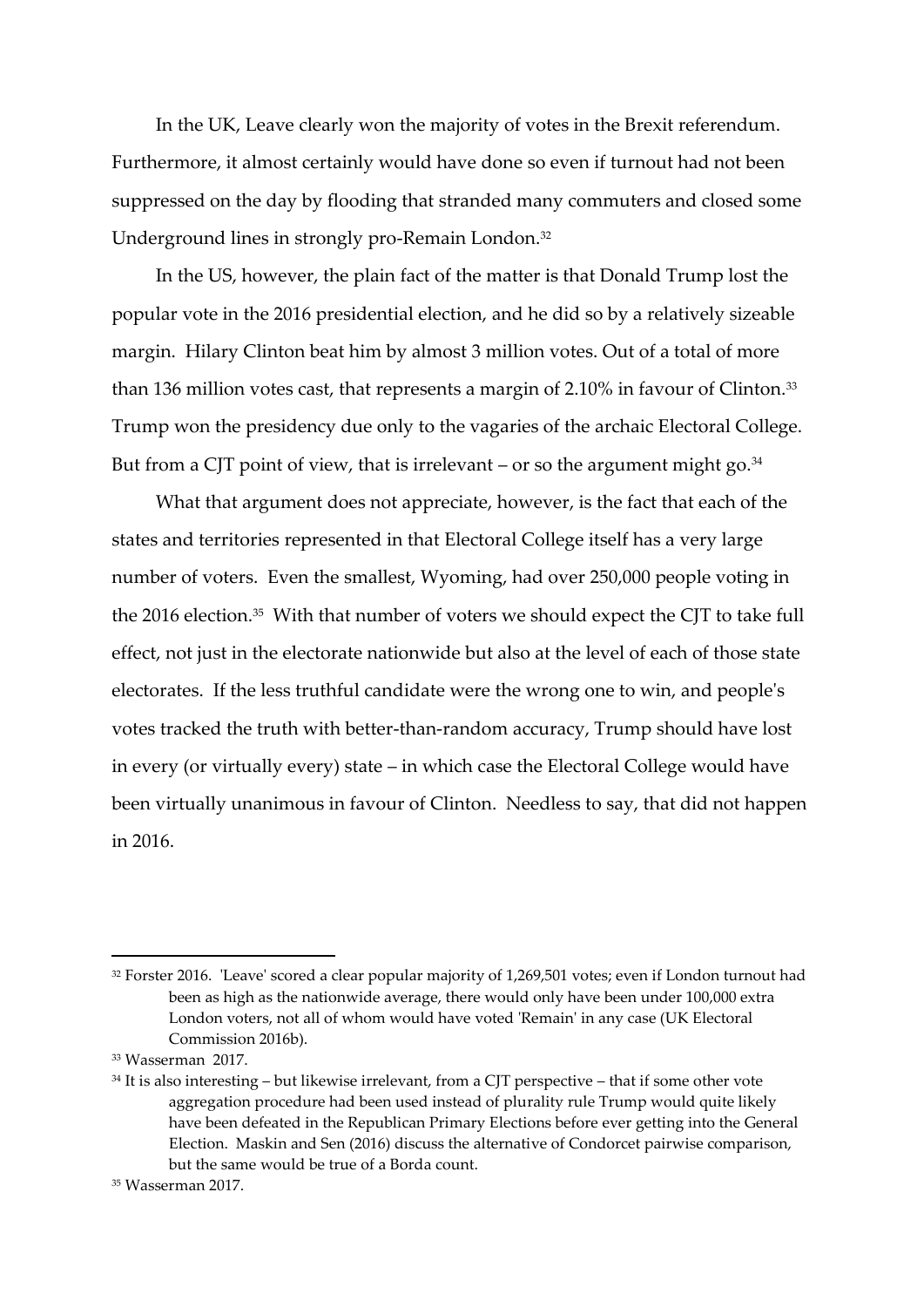Of course, it is perfectly standard in most elections for one candidate to win some states and the other candidate to win others. That presumably just reflects the fact that the interests, values and priorities of people in those states differ. We have shown in chapters 13 and 14 how the CJT might modified to take account of such differences; the 2016 election is discussed in terms of that model in section 21.4 below.

For now, the crucial fact to note is simply this. The sheer fact the more truthful candidate won the majority of votes nationwide does not, in itself, vindicate the epistemic merits of the 2016 US presidential election. Some other explanation is required to account for the fact that she lost the majority of votes in so many places that, if voters were competent truth-trackers and truthfulness were all that mattered, she should have won easily.

#### **21.3. Sending a Strategic Signal**

Maybe the Brexit and Trump outcomes do not really represent the sincere will of the majority in another way. Maybe those outcomes represent, instead, attempts at strategic signaling that went wrong.

Here is one anecdote along those lines. A person who worked closely with Michael Gove and the Vote Leave campaign is reported as having said after the referendum, 'We weren't meant to win. That line, "you were only meant to blow the bloody doors off"<sup>36</sup> – it's true. The plan was to run the Remain side close enough to scare the EU into bigger concessions. None of us thought we were ever going to win.... It's all such a mess. I want a second referendum now.'<sup>37</sup>

<sup>36</sup> The line from the film *The Italian Job* that Michael Gove's wife reportedly said to him the morning after the referendum (Vine 2016).

<sup>37</sup> Quoted in Sparrow 2016b.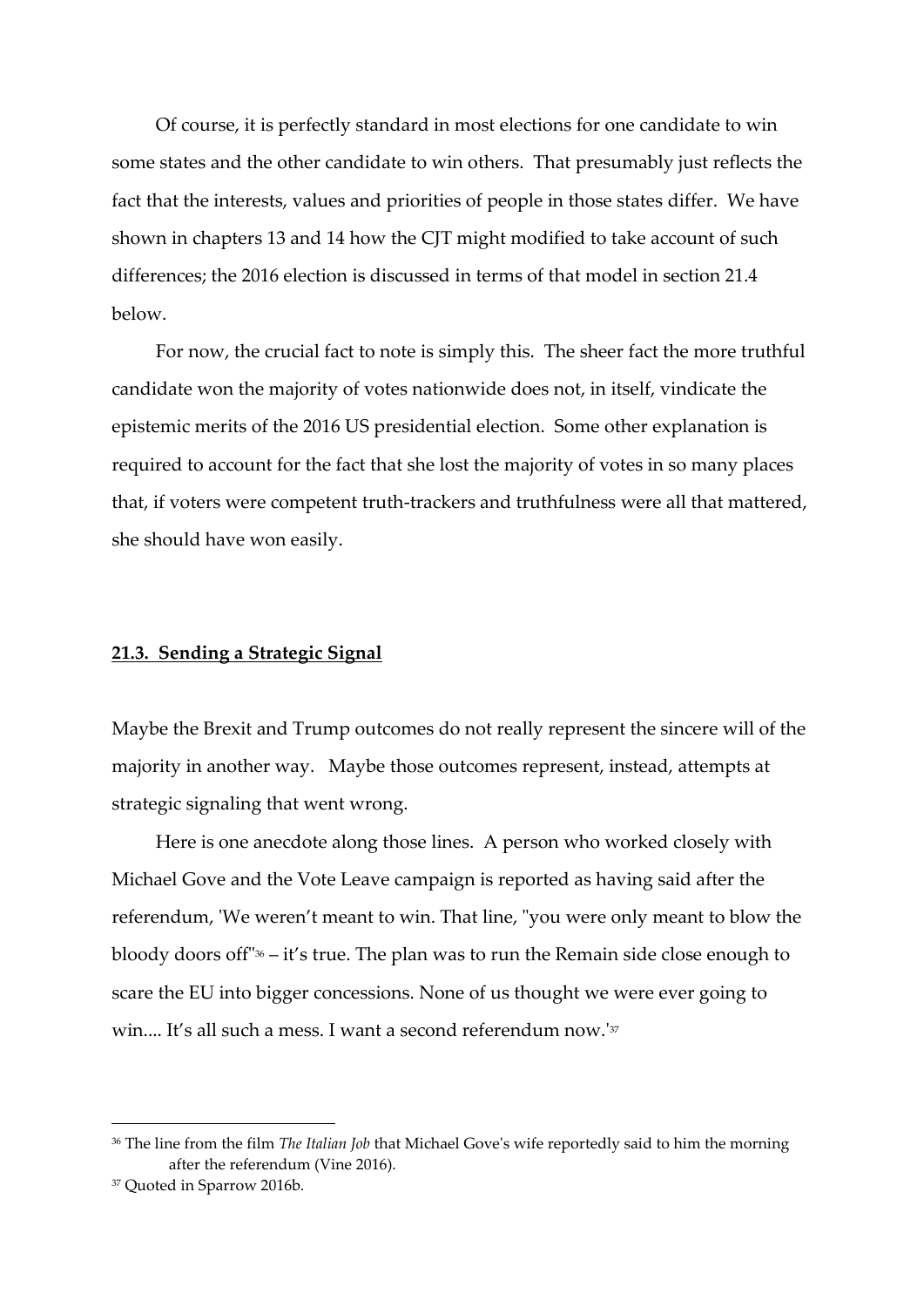Just how common such sentiments might be among those who voted to Leave can be surmised from a large-scale sample survey undertaken by the British Election Study after the referendum. In that survey some 6% of Leave voters reported regretting voting the way that they did. Furthermore, and tellingly for purposes of detecting strategic voting, the probability of voters saying they regretted voting to Leave was strongly associated with a voter's reporting that *ex ante* she or he did not believe that Leave would win. Fully one in ten Leave voters who thought ahead of the referendum that Leave had no chance of winning said, in that post-referendum survey, that they now regret voting for Leave.<sup>38</sup>

In the US, too, Trump was not expected to win, either by himself or by a great many of his supporters.<sup>39</sup> Many (probably most) of those who voted for Trump did so despite their perception that he had little chance of winning. The strategic voting question is this: just how many of those Trump voters voted for him precisely *because* they thought he was not going to win, and hence that voting for him would be a 'safe' protest vote?

Of course, a protest vote ('sending a message') is an expressive act as well; that is the topic of section 21.6 below. But in the circumstances here in view it counts as type of strategic voting, too. Unlike standard strategic voting where voters vote as if they were pivotal because they care about the outcome, in the case of 'expressive strategic voting' voters vote as they do precisely because they believe that they are *not* pivotal. The counterfactual test for identifying this type of strategic voting is that the voter would have voted otherwise if that vote would have determined the outcome of the election.<sup>40</sup> In that case, the vote is clearly a false indication of the voter's own true judgment of who is the best candidate.

<sup>38</sup> British Election Study 2016. Economist 2016.

<sup>39</sup> Jacobs and House 2016. Kahn 2016.

<sup>40</sup> Of course in a large electorate it is almost never the case that any one person's vote will actually be decisive in this way. Still, that counterfactual constitutes the proper test to decide whether the vote is 'strategic' rather than 'sincere'.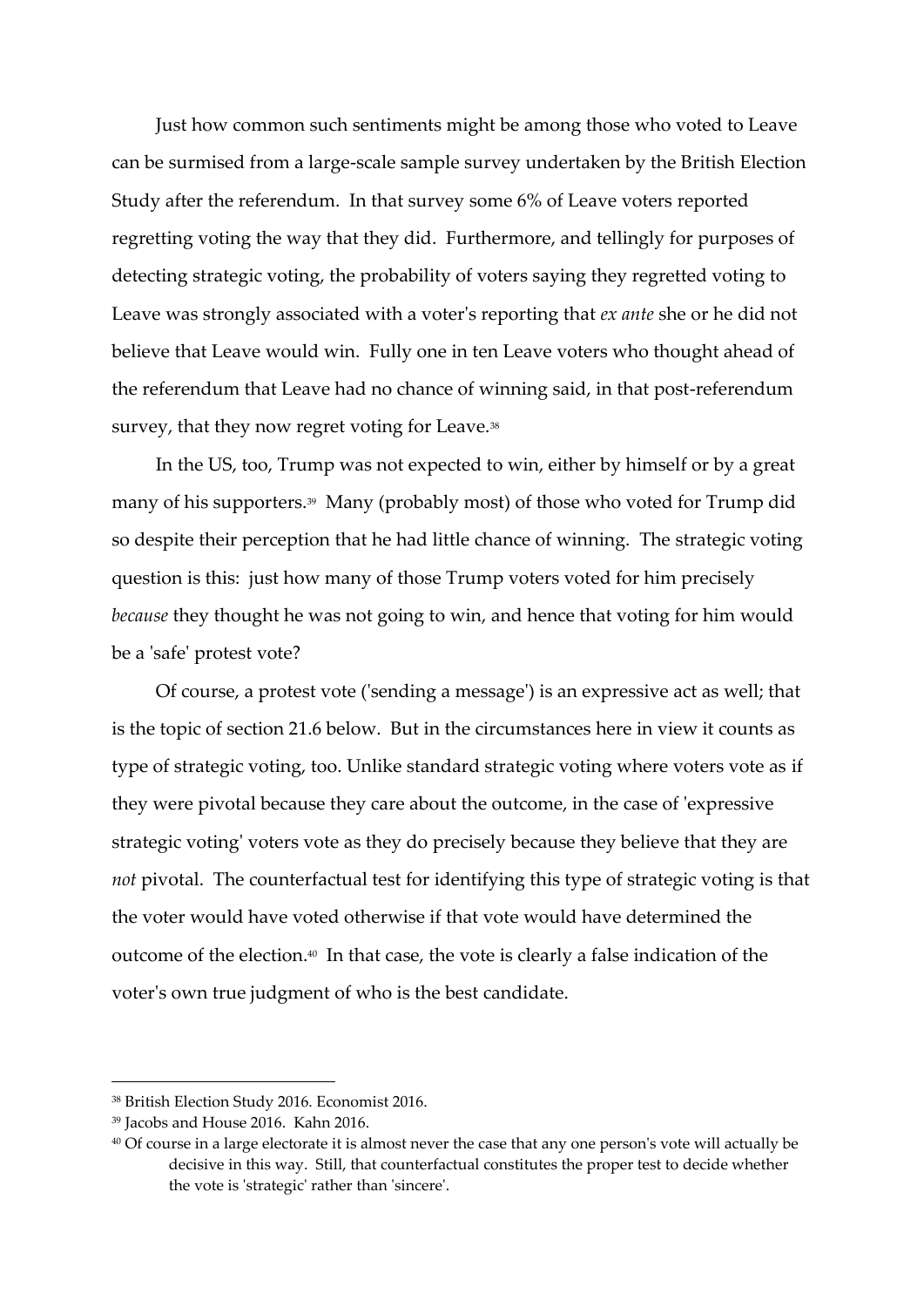We have little solid evidence of how many Trump votes were strategic in that sense.<sup>41</sup> We must largely rely on evidence that is anecdotal and circumstantial. But there is a fair bit of that sort of evidence. For one thing, Trump went into office with historically high 'unfavourable' ratings in the polls – and furthermore, those 'unfavourable' ratings actually increased as the date of his inauguration neared. $42$ Anecdotal evidence suggests that at least some voters, distrustful of Clinton and fearing that she might win by a landslide, voted for Trump to deny her too great a mandate.<sup>43</sup> There is also reason to believe that Trump's 'movement' was always at least as much a protest movement as it was a movement that aimed at actually seizing power (protesting is one thing, actually governing is quite another...).<sup>44</sup> None of that is remotely conclusive, but all of it is consistent with the possibility that at least some of Trump voters might have voted for him purely strategically to send a protest message and would not have voted for him had they foreseen that he would actually win.

Further evidence along those same lines can be found in Trump voters' own assessment of his fitness for office. According to exit polls, an astonishing 23% of

<sup>&</sup>lt;sup>41</sup> Anecdotal evidence can be found in the compilation of tweets at '@Trump\_Regrets' (Kassam 2017). <sup>42</sup> Saad 2017.

<sup>43</sup> There is for example Lu's (2016) report of 'David Marcus [who] has recently argued that at least for him (as a resident of New York State), a Trump vote is the most reasonable form of protest vote. He doesn't like Trump. But he knows his state has no chance of going red, and he doesn't want Hillary Clinton to run away with a landslide popular vote.' Or for another example, Rhonnie Enterline (28, Sacramento, Calif.) explained to the *Washington Post*, 'If I weren't in California where my presidential vote doesn't count for much, I might not have voted for [Trump]. But, I thought, why not be part of sending a message to Washington?' (quoted in Kelly 2016).

<sup>44</sup> In his column the day after the election, Garrison Keillor (2016b) wrote: 'The Trumpers never expected their guy to actually win the thing, and that's their problem now. They wanted only to whoop and yell, boo at the H-word, wear profane T-shirts, maybe grab a crotch or two, jump in the RV with a couple of six-packs and go out and shoot some spotted owls. It was pleasure enough for them just to know that they were driving us wild with dismay  $-$  by "us," I mean librarians, children's authors, yoga practitioners, Unitarians, bird-watchers, people who make their own pasta, opera-goers, the grammar police, people who keep books on their shelves, that bunch. The Trumpers exulted in knowing we were tearing our hair out. They had our number, like a bratty kid who knows exactly how to make you grit your teeth and froth at the mouth.'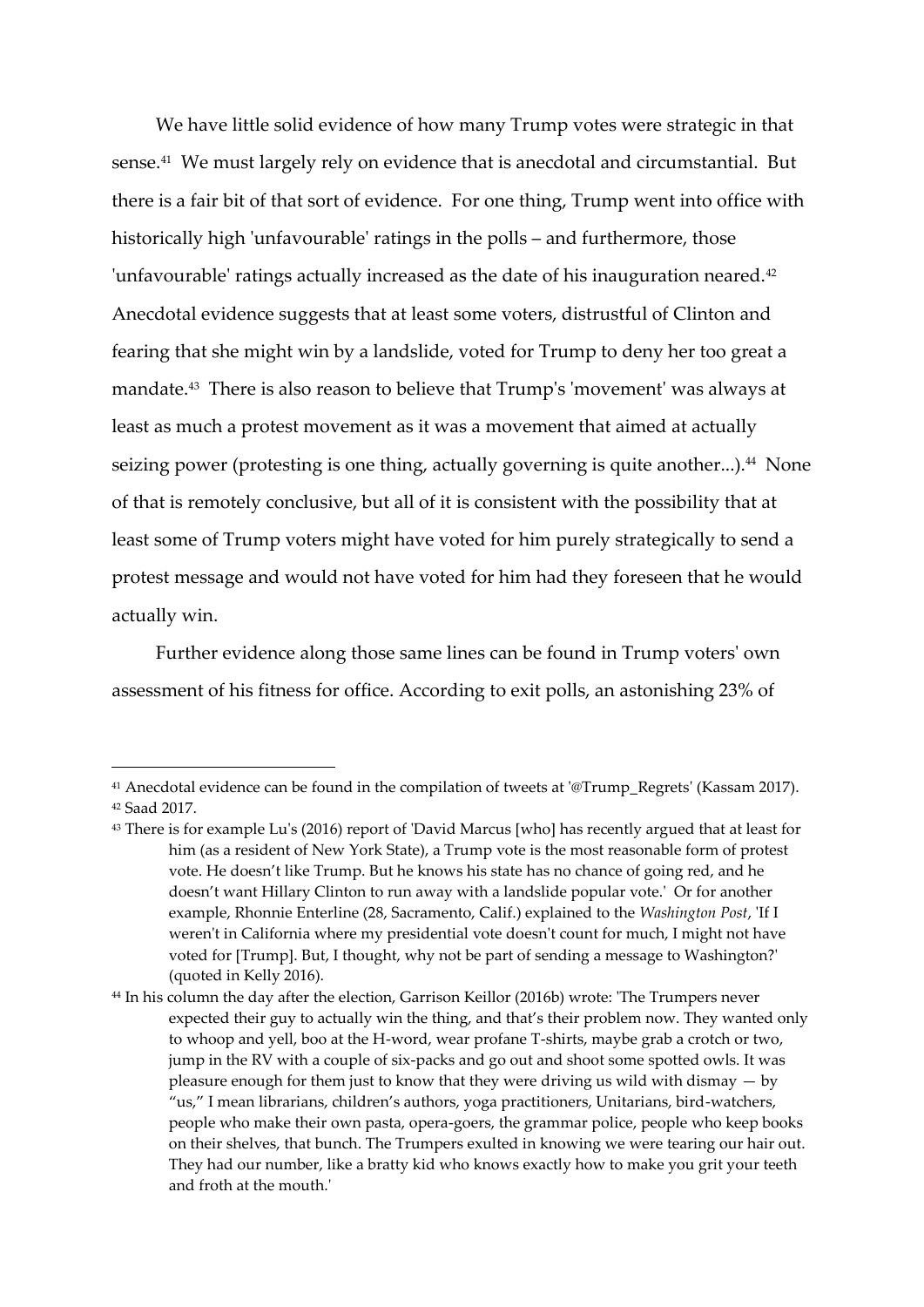those who said they voted for Trump also said that they regarded him as 'not qualified to serve as president'; and 27% said that they did not think he 'has the temperament to serve effectively as president'.<sup>45</sup> Of course, it is perfectly possible that they voted genuinely intending to install him as president, notwithstanding his unsuitably, on the ground that they thought that the alternative candidate was more unsuitable. But another interpretation, equally or more plausible (particularly when set against the background fact that so many of his supporters did not expect Trump to win), is that at least some of those Trump voters were voting strategically, intending to send a message, not intending to send their candidate to the White House. It seems likely that at least some of them (who knows how many) might have voted otherwise, had they foreseen that Trump might actually win.

Here is one final bit of evidence (admittedly, circumstantial once again) of 'buyer's regret' surrounding Trump's election. The Republican campaign focused heavily on a promise to repeal the Affordable Care Act (Obamacare). In the Kaiser Foundation Tracking Poll just before the election, 69% of intending Republican voters said they wanted to 'repeal the entire law'; yet in the month after the election, that had dropped precipitously to 52%.<sup>46</sup> Nothing much had happened over the course of that month except the election. So that looks very much like a case of 'be careful what you wish for' – i.e., Republican voters regretting, if not necessarily their vote, anyway the consequences of their vote for their health insurance. Of course, their original vote may have been completely sincere and the regret may have set in only afterwards. But this pattern is also consistent with at least some Trump voters having voted strategically, intending only to 'send a message' and not sincerely intending that he should be elected president.

<sup>45</sup> CNN 2016.

<sup>46</sup> Kirzinger et al. 2016.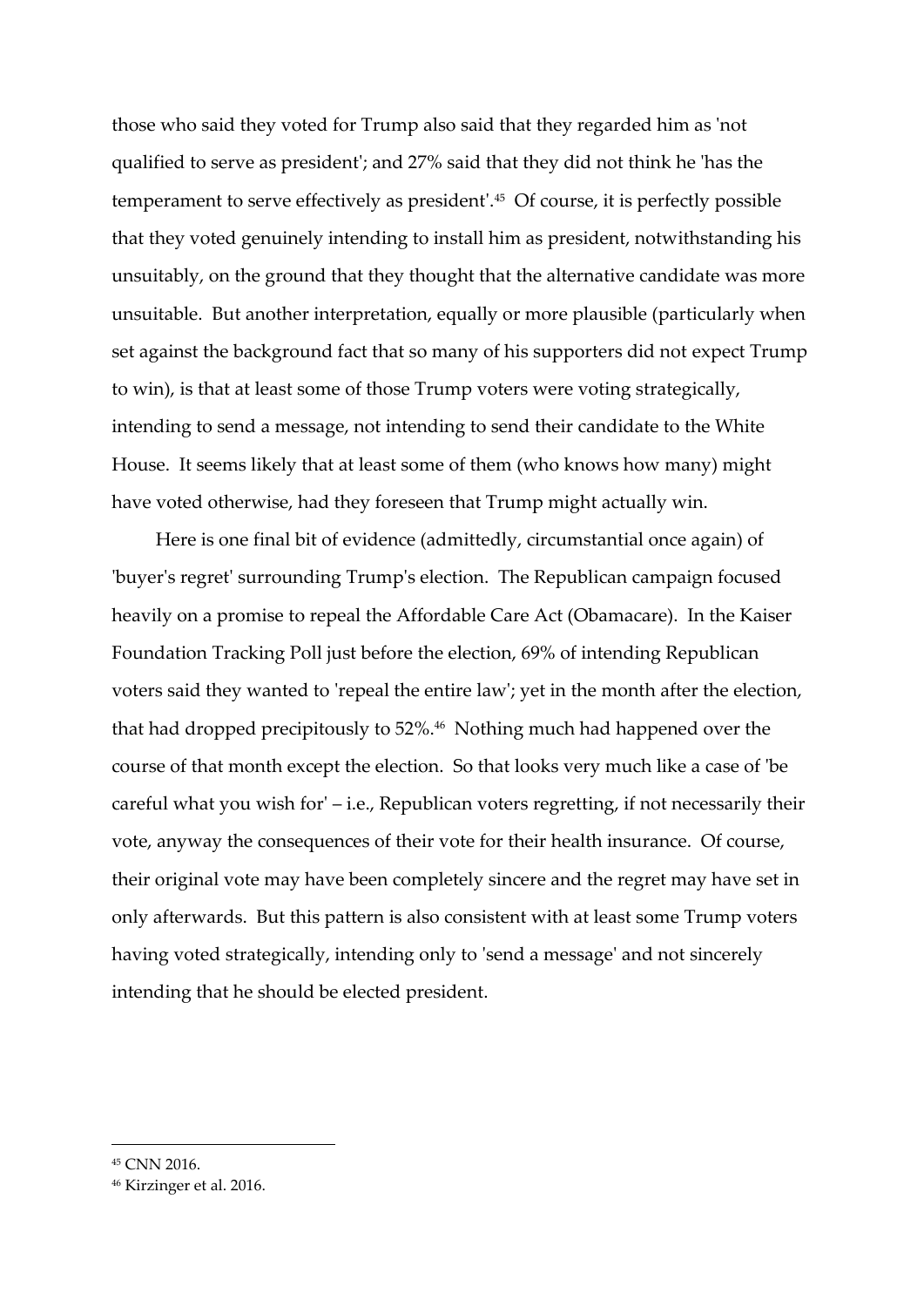Who knows how many Trump voters were actually thinking like that.<sup>47</sup> It may have been only a relatively small number. Still, even a small number of strategic voters might have made all the difference where the margin of victory is even smaller.

Furthermore, the number of voters engaged in this sort of 'expressive strategic voting' is likely to be larger than the number engaged in strategic voting of the more ordinary sort. Ordinary strategic voting is designed to change the result of the election, and the chances of succeeding in that are usually pretty slim. Expressive strategic voting, in contrast, is designed to send a protest message, and the success of that messaging does not depend on changing the result of the election. Knowing it is unlikely that her vote will change the outcome of the election dissuades a voter from engaging in strategic voting of the former sort but liberates her to engage in strategic voting of the latter sort, by voting for a candidate for whom she would not have supported had she expected her vote to be pivotal.

Notice finally that, given the logic of such expressive strategic voting, such votes are invariably concentrated on one side of politics – namely, the side that was generally expected to lose ahead of the voting. So it could well be true that, had everyone voted sincerely, neither Brexit and Trump would have won.

#### **21.4. Differing Priorities**

 $\overline{a}$ 

A highly plausible explanation of the – to many of us, surprising – outcomes of the UK EU referendum and the 2016 US presidential election is that voters on opposing sides simply had different interests, priorities or values from one another.

<sup>47</sup> Polls taken around his 100 day anniversary in office show that 'just 4 percent of Trump's supporters say they would back someone else if there was a redo of the election' (Blake 2017d).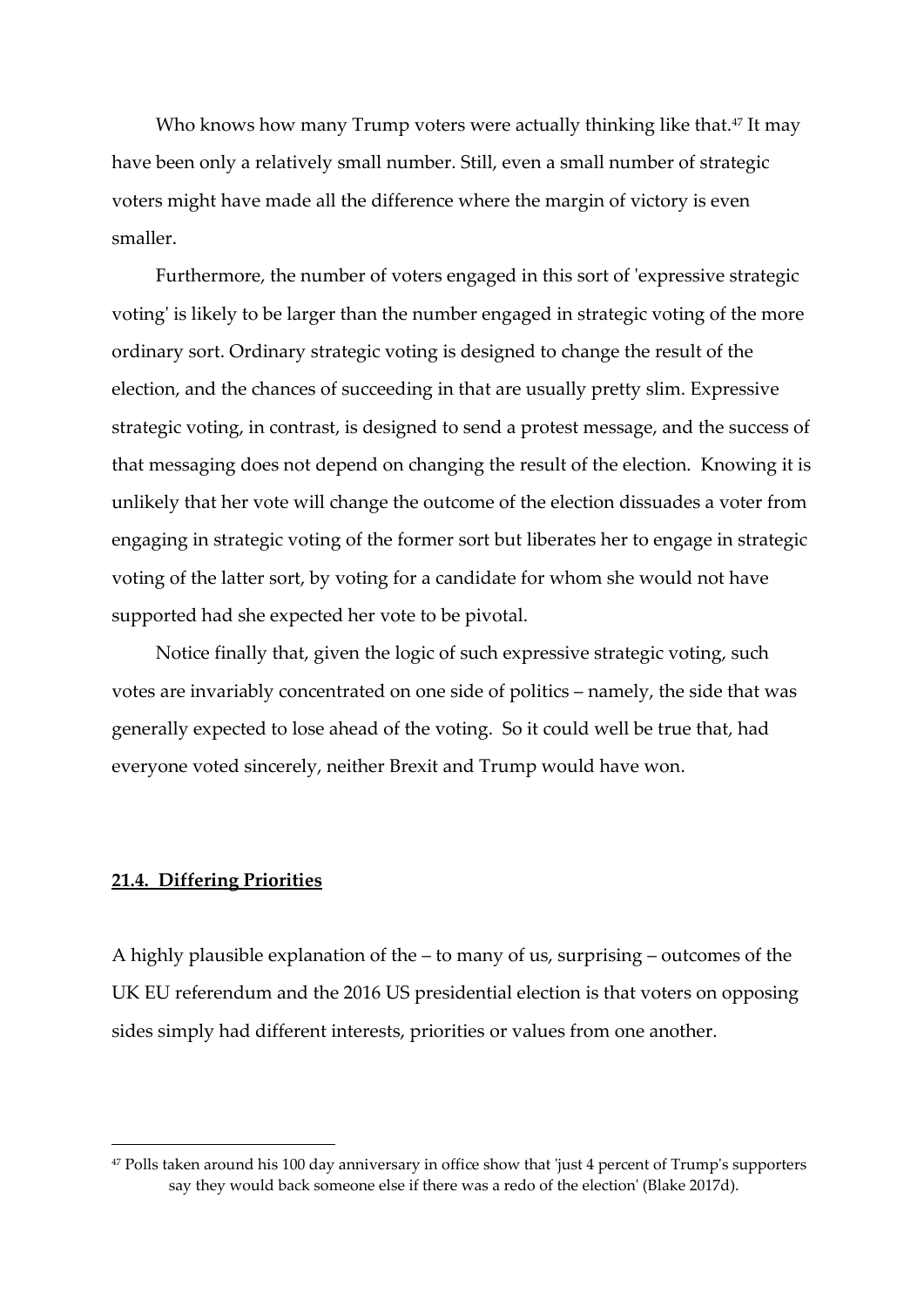Empirically, that certainly seems true. The standard analysis of both cases is that the priorities of metropolitan elites simply differed from those of voters in the deindustrialized hinterlands. That much is plain from the electoral maps that reveal sharply geographically differentiated bases of support for Trump and Brexit respectively.<sup>48</sup> And it is confirmed by polls showing that voters for the two opposing sides identified very different issues as being the 'most important'.<sup>49</sup> This also explains why, despite winning the popular vote quite decisively, Clinton lost many swing states especially in the Rust Belt.

Normatively, the question is simply whether even the more modest claims for the epistemic merits of majority outcomes sketched in chapters 13 and 14 can be sustained with respect to the Trump and Brexit majorities. As we observed in those chapters, where people have different interests, priorities or values, each voter is voting on the basis of what he or she believes to be the correct outcome from the point of view of his or her own interests, priorities or values, which differ from those of other voters. In such circumstances, the most that the CJT can claim (which is still quite a lot, if it is true) is the majority winner will be the outcome that is correct from the point of view of the interests, priorities or values of the majority of voters – assuming that each voter is better than random at choosing the correct outcome for furthering his or her own interests, priorities or values.

<sup>48</sup> For the US see < http://www.nytimes.com/elections/results/president> and for the UK see <http://www.electoralcommission.org.uk/find-information-by-subject/elections-andreferendums/past-elections-and-referendums/eu-referendum/eu-referendum-resultvisualisations>.

<sup>49</sup> In the 2016 US election, exit polls showed Trump voters were far more likely to say that 'immigration' or 'terrorism' were the most important issues, compared to Clinton voters (by 64% to 33% and 57% to 40% respectively); Clinton voters were far more likely to nominate 'foreign policy' (60% to 33%) and, oddly enough, 'the economy' (52% to 41%) (CNN 2016). In the UK Brexit referendum, an eve-of-poll survey found Leave voters were far more likely to say that 'immigration' and 'Britain's right to act independently' were 'most important to you in deciding how to vote' (by 35% to 2% and 45% to 18% respectively); Remain voters were far more likely to say 'jobs, investment and the economy generally' (by 60% to 8%) (YouGov 2016a).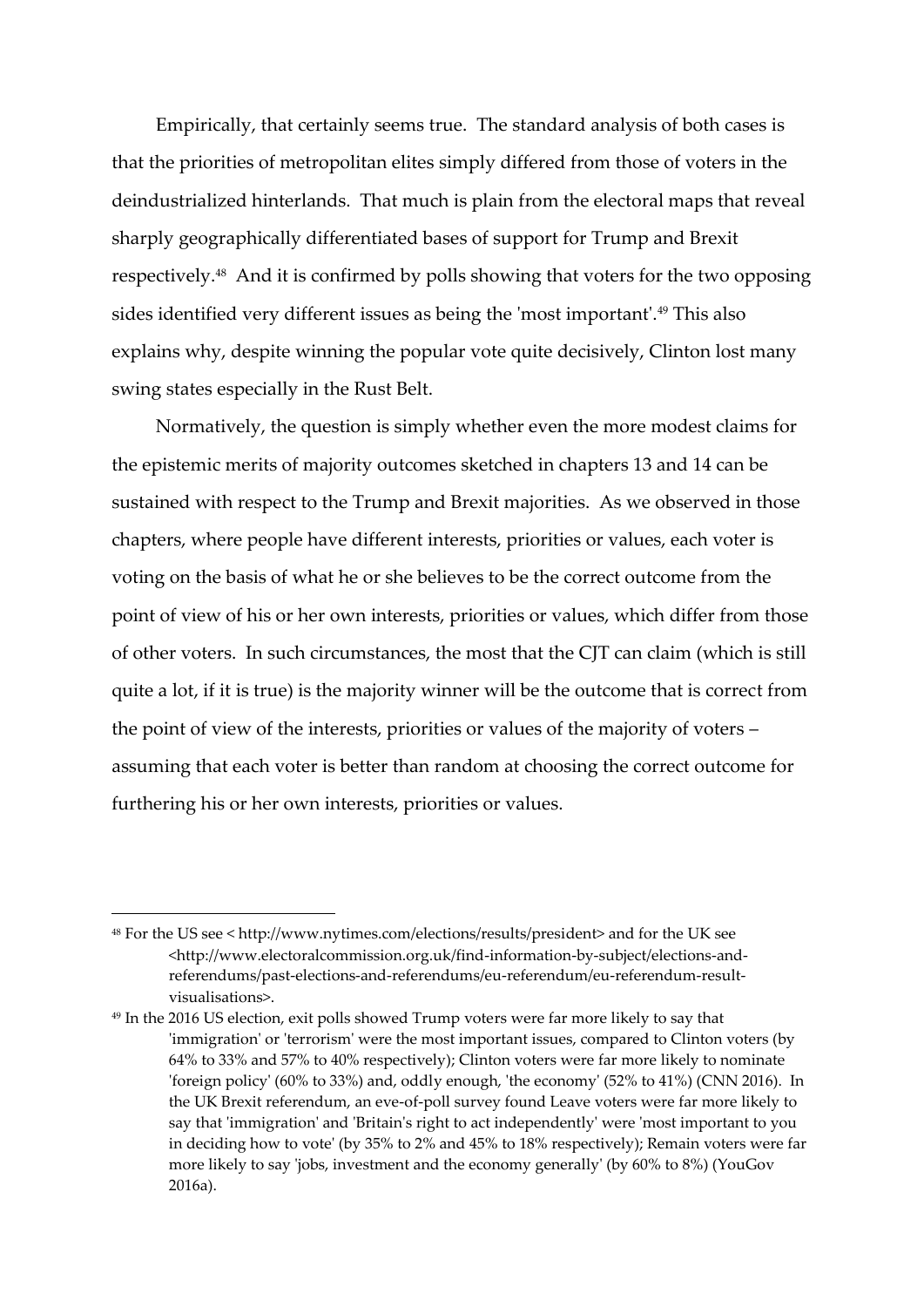But is that competence assumption warranted in the case of Brexit or Trump voters? Perhaps it is in terms of the values and priorities manifested by Leave voters in the Brexit referendum – Leave presumably is indeed the correct outcome if, as post-referendum polling suggests, the priorities of Leave voters were to restore British sovereignty over laws that applied in Britain, to reduce immigration (at least from within the EU) and to reduce or eliminate costly British contributions to the EU.<sup>50</sup> Whether Leave is in the objective *economic* interests of those who voted for it in other senses is another question, however. EU regional funds go disproportionately to regions that voted in favour Leave, which would of course result in those funds being cut off, for only the most salient example.<sup>51</sup> But if this referendum was less about the paycheck and more about identity, perhaps Brexit is just what the majority wanted.

Similarly in the US, it may be that Trump's diffuse slogan, 'Make America Great Again', resonated with his voters' values and priorities. Maybe his vague promises to prevent jobs from moving abroad and restricting immigration resonated with their values and priorities, too. Or anyway maybe it *sounded* as if voting for Trump was the right way for them to promote those values and priorities. Given how little detail he offered, however, it would have been hard to say for sure. Indeed, given how much he lied about everything else during the campaign, it would have been hard to say whether there was even a better than random chance of that being true.

Whatever doubts we might have whether voting for Trump was the right way for his supporters to promote their own values and priorities, those doubts are redoubled when it comes to the question of whether voting for him was the right way for his supporters best to serve their own objective interests. Again, Trump's

<sup>50</sup> Luck 2016.

<sup>51</sup> Dean 2016. EU funds might be replaced by ones from the UK central government, of course; but if they were, then that would reduce the '£350m per week' savings from leaving EU that would be available for the UK government to spend elsewhere (on the NHS, as Leave promised, for example).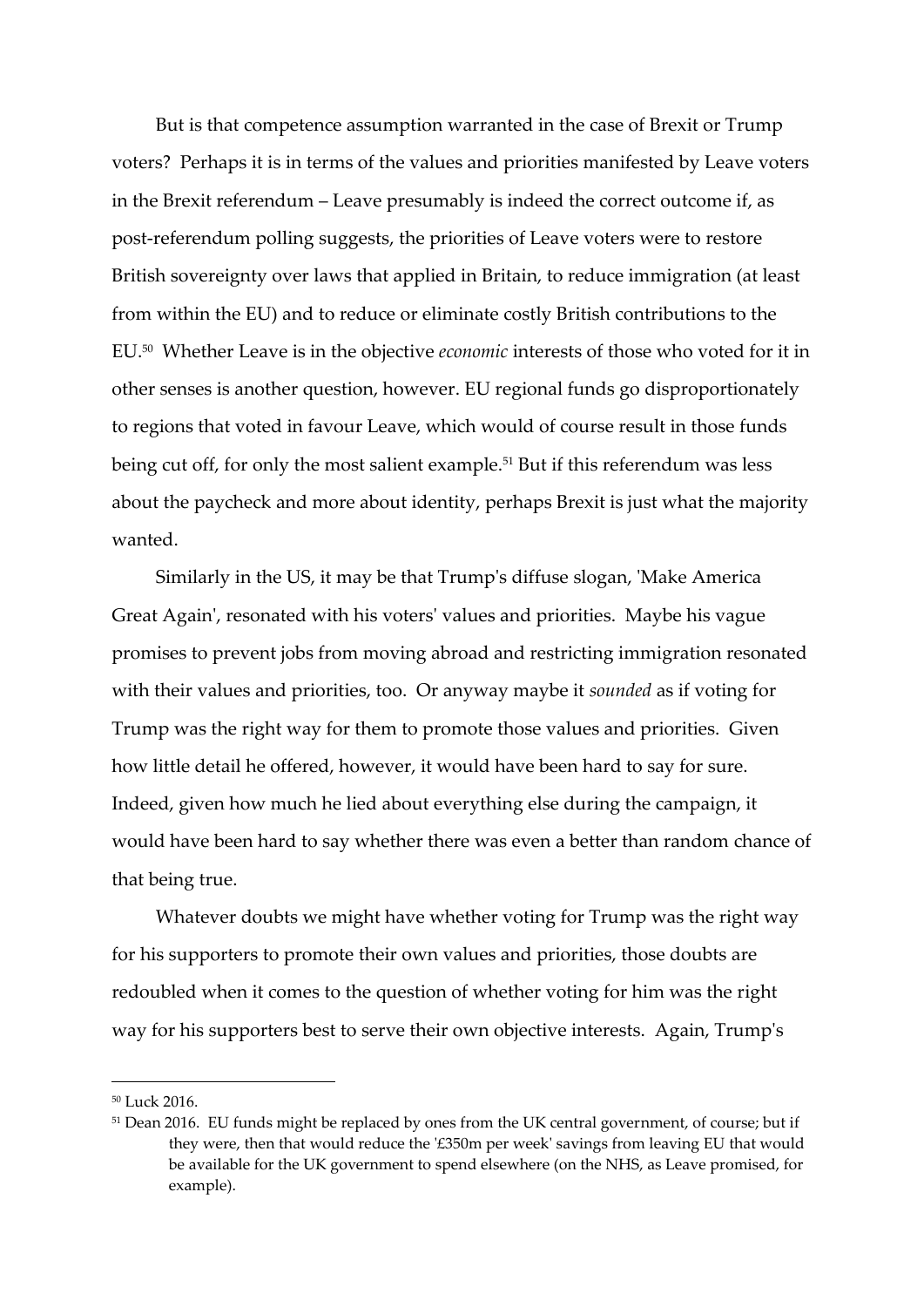policy proposals were so sketchy and incompletely specified, at the time of the election that no voter could have had the remotest way of determining whether they were genuinely in his or her own objective interests. Given how much he lied about everything else, voters could not even be confident that there was a better-thanrandom chance that he would do what he promised, insofar as he did make any specific promises. And indeed, on many topics the balance of evidence available to them should have suggested that the policies Trump was most likely to pursue were not in their objective interests.

Consider for example the Republicans' promise to repeal Obamacare, one of the central and most specific planks of their campaign and one that Trump immediately acted upon in one of the first Executive Orders he signed upon assuming the presidency. The fact of the matter is that it is only because of Obamacare that a great many of Trump's poor and unemployed Rust Belt supporters have insurance to protect them against the extremely high costs of US medical care. The non-partisan Congressional Budget Office estimates that, on the initial Republican plan for repealand-replacement (H.R. 3762), 'the number of people who are uninsured would increase by 18 million in the first ... year following enactment of the bill' and 'premiums... would increase by 20 percent to 25 percent'.<sup>52</sup> Assuming that estimate is correct, the interests of a great many of Trump's voters in affordable health insurance will be ill served by that policy.<sup>53</sup>

That is the case not only objectively but subjectively as well, judging from focus groups with Trump supporters in Rust Belt states in December 2016. In those discussions,

Several [participants] described their frustration with being forced to change plans annually to keep premiums down, losing their doctors in the process. But asked about policies found in several Republican plans to replace the Affordable Care Act — including a tax credit to help defray the cost of premiums, a tax-preferred savings account and a large deductible typical of

<sup>52</sup> CBO 2017.

<sup>&</sup>lt;sup>53</sup> In certain clear respects, at least: perhaps in other respects they think of themselves as having a 'dignity' interest in being able to afford to pay for health insurance without a state subsidy.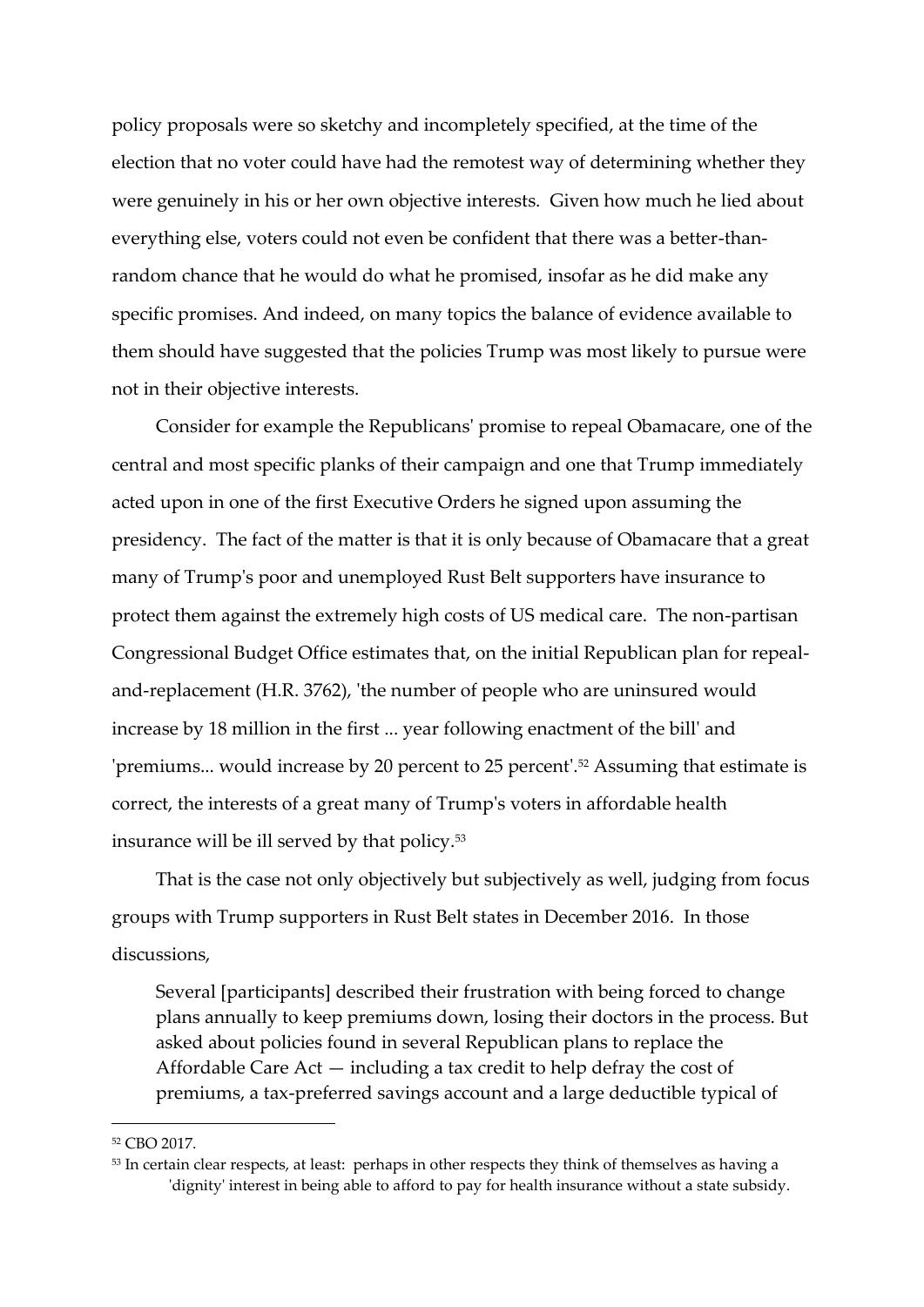catastrophic coverage — several of these Trump voters recoiled, calling such proposals 'not insurance at all.'<sup>54</sup>

There is one final way to try to make sense of how people might have seen voting for Trump or Brexit as being in their objective interests. Maybe they were thinking 'nothing could be worse than the status quo, and at least they will shake things up'. Trump put the point precisely like that in attempting (largely unsuccessfully) to appeal to black voters, asking, 'What the hell have you got to lose?'<sup>55</sup> Interviews with many of Trump's white working class supporters indicate that they, too, were thinking along those lines.<sup>56</sup> In Britain, many backed Brexit based on similar reasoning.<sup>57</sup>

Again, that may well be an accurate characterization of the thinking of some (perhaps many) Trump and Brexit voters. They voted for change simply out of deep despair with the status quo. But for the chapter 14 version of the CJT to apply, it must be the case that such voters were actually correct in thinking that 'nothing could be worse' than the status quo.<sup>58</sup> When terminal cancer patients volunteer to participate in trials of new drugs, bioethicists worry that the quality of their consent might be compromised by the 'therapeutic illusion', leading them to suppose that what the researchers intend only as an experiment with a new drug might actually have positive therapeutic effects.<sup>59</sup> From the point of view of willing research subjects, however, it is not at all a bad bet: after all, there is some chance (however

<sup>54</sup> Altman 2017.

<sup>55</sup> Bump 2016. Newt Gingrich summarized the 'Principles of Trumpism' to the Heritage Foundation a month after the election in the phrase 'he repeated again and again: "Donald Trump's gonna kick over the table"' (Gingrich 2016, quoted in Godfrey 2016).

<sup>56</sup> Kelly 2016.

<sup>&</sup>lt;sup>57</sup> In the postmortems on Brexit, one 62-year old London jobseeker was quoted as saying, 'Leaving the EU might make my life shit, but it's shit anyway. So how much worse can it get? I've got nothing to lose.... ' (Martin Parker, quoted in Ryan 2016).

<sup>&</sup>lt;sup>58</sup> A more sophisticated, and more plausible, version of this line of thought would be couched in terms of 'the probability is sufficiently high that they will do something sufficiently better for me than the status quo'. Maybe that is what some supporters of Trump and Brexit were thinking; but the more extreme formulation in the text is how they actually put it.

<sup>59</sup> Casarett 2016.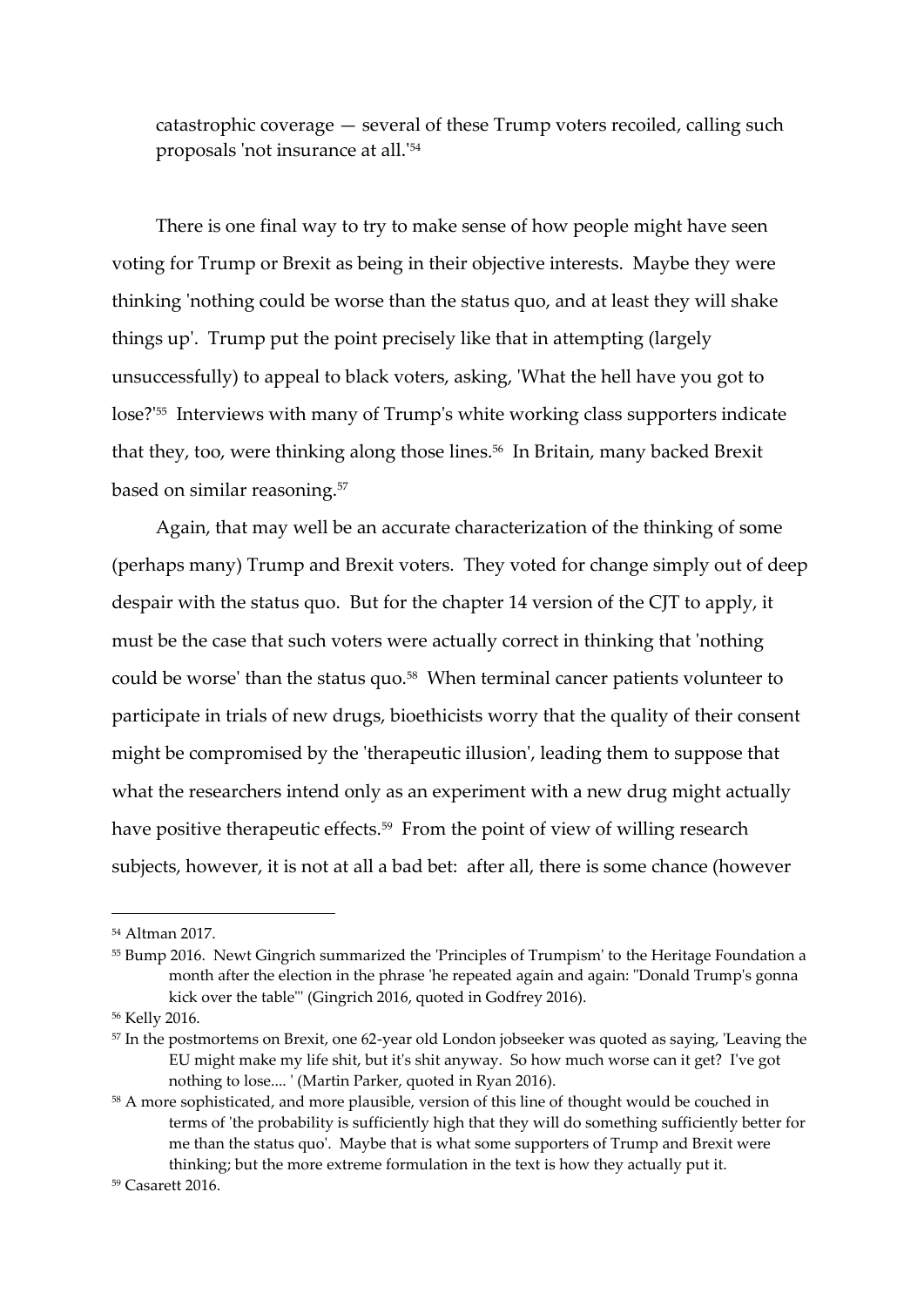small) that the drug will work; and terminally ill cancer patients genuinely do have nothing to lose. Does anyone seriously believe that Trump and Brexit voters can say the same with anything like the same confidence?<sup>60</sup>

Thus, it may well be that their distinctive priorities, values and interests drove a majority of voters to support Trump in the US and Brexit in the UK, contrary to the priorities, values and interests of the rest of the electorate. But whether the moderately happy CJT conclusion we adduced in chapters 13 and 14 follows is in doubt. Certainly, as regards their interests, and perhaps even their values and priorities, it is far from clear that voting for Trump or Brexit really was indeed the correct way for those people to best further their own objectives.

#### **21.5. Opinion Leaders Lied, and Voters Believed Them**

 $\overline{a}$ 

Let us now turn our attention to the campaigns and their epistemic flaws. Trump and leaders of the Brexit Leave campaign lied; we know that from section 21.1 above. We also know that a lot of people paid attention to what they said. Surveys found, curiously enough, that Boris Johnson (who had previously been twice fired for lying) was the political leader most trusted by Britons who voted to Leave the EU.<sup>61</sup> And Donald Trump, whose preferred mode of messaging is the 140-character tweet, has over 20 million Twitter followers and 'an audience attentiveness score of

 $60$  Bump 2016. Ehrenfreund 2016. A former George W. Bush speechwriter summarizes the strategy thusly: 'Because poor neighborhoods can't get any worse, why not try something new? Because America is already a jihadist battleground, why not take a radical and discriminatory new direction on immigration? Because the planet is in chaos, why not entirely reorient American foreign policy toward alliances and great power rivals? Things, after all, can't get any worse.' Michael Gerson then pointedly adds: 'The problem is: Things can get a lot worse, and quickly' (quoted in Tumulty and Nakamura 2017).

<sup>&</sup>lt;sup>61</sup> YouGov 2016b. In previous incarnations, Johnson had 'been sacked twice, and on both occasions ... for dishonesty: once by the *Times* for making up a quote, and again by the former Tory leader Michael Howard, for lying to his face about an extramarital affair' (Freedland 2016; Major 2016).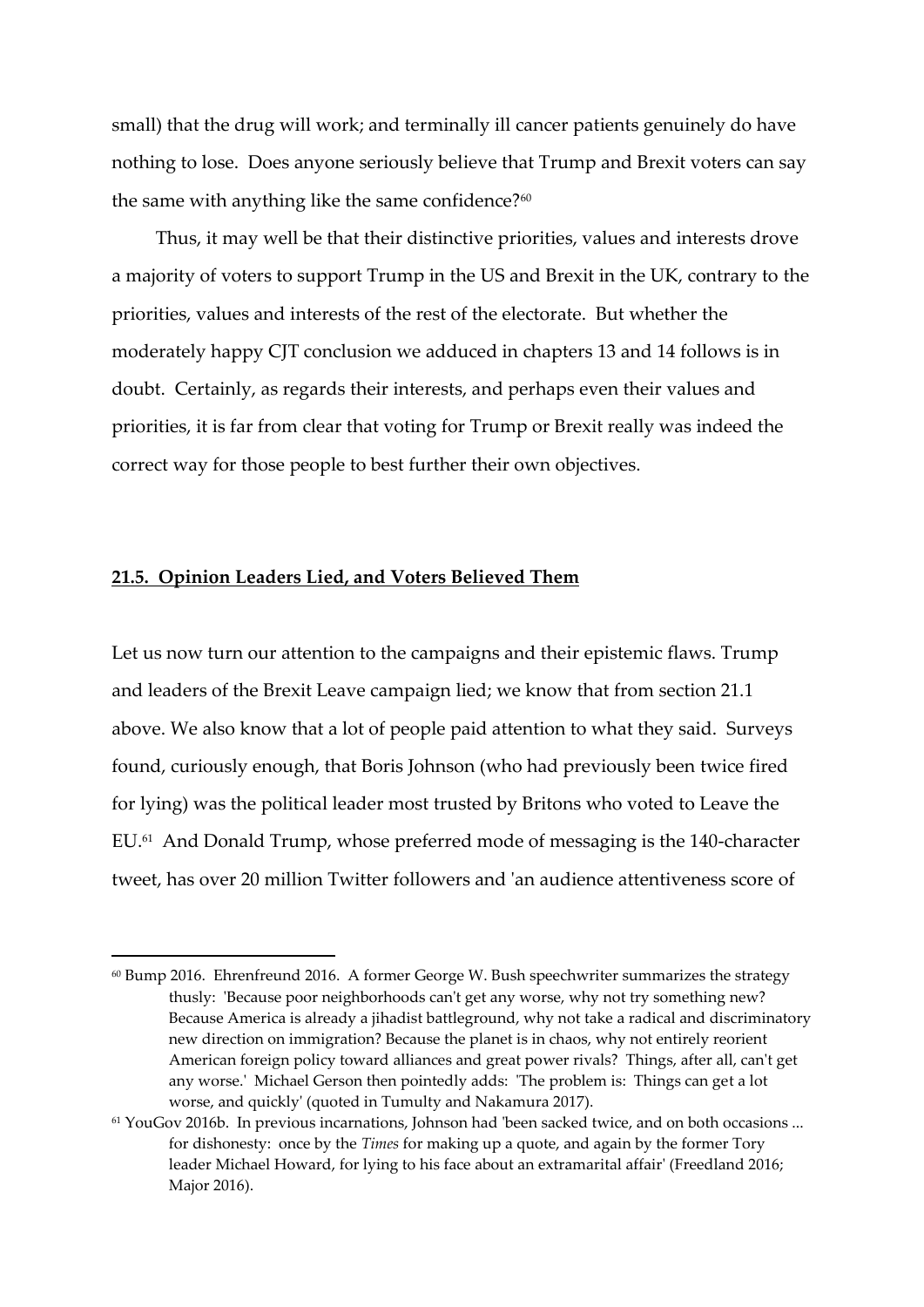75%'.<sup>62</sup> In short, in both the UK and US cases there were strong opinion leaders who lied.

But did the voters actually believe their lies? In the UK, we have survey evidence showing that they did. A poll conducted shortly before the referendum found that 47% of all respondents believed to be true the claim that 'Britain sends £350 million a week to the European Union', and only 39% believed it to be false. $^{63}$ Furthermore, in polling after the referendum, nearly one in five Leave voters named that claim as their *primary reason* for voting to Leave the EU.<sup>64</sup>

We do not have systematic polling in the US pertaining to each of Trump's many lies. But we do have anecdotal evidence that at least some of his voters genuinely believed at least some of the 'fake news' promulgated by Trump and his supporters. Perhaps the most famous example concerns the 'Pizzagate' myth, generated by social media and subsequently fueled by a tweet from Michael G. Flynn, a member of Trump's transition team and son of Trump's national security advisor designate at the time. That story linked 'Hillary Clinton, her campaign chairman and the owner of [the pizza shop] Comet Ping Pong to [an] alleged sexslave conspiracy'.<sup>65</sup> A North Carolina man, Edgar Maddison Welch, 'became so fixated on [that] fake news story that he drove [to Washington]... determined to take action.... For 45 minutes... Welch, cradling an AR-15 assault-style rifle, roamed the Comet Ping Pong pizza restaurant looking to prove an Internet conspiracy theory.... With D.C. police amassing outside..., Welch finally walked out with his hands up but not before he finished his search. He had come to rescue the children, court papers say he later told police, and now was convinced that none was being harmed there.'<sup>66</sup>

<sup>62</sup> According to TwitterCounter (2017).

<sup>63</sup> Ipsos MORI 2016, p. 6.

<sup>64</sup> Luck 2016, p. 8.

<sup>65</sup> According to one report, 'despite being widely debunked and described by the police as "fictitious" [that story] was still believed by 9% of registered voters' (Naughton 2017).

<sup>66</sup> Hermann et al. 2016. *Washington Post* Editorial Board 2016.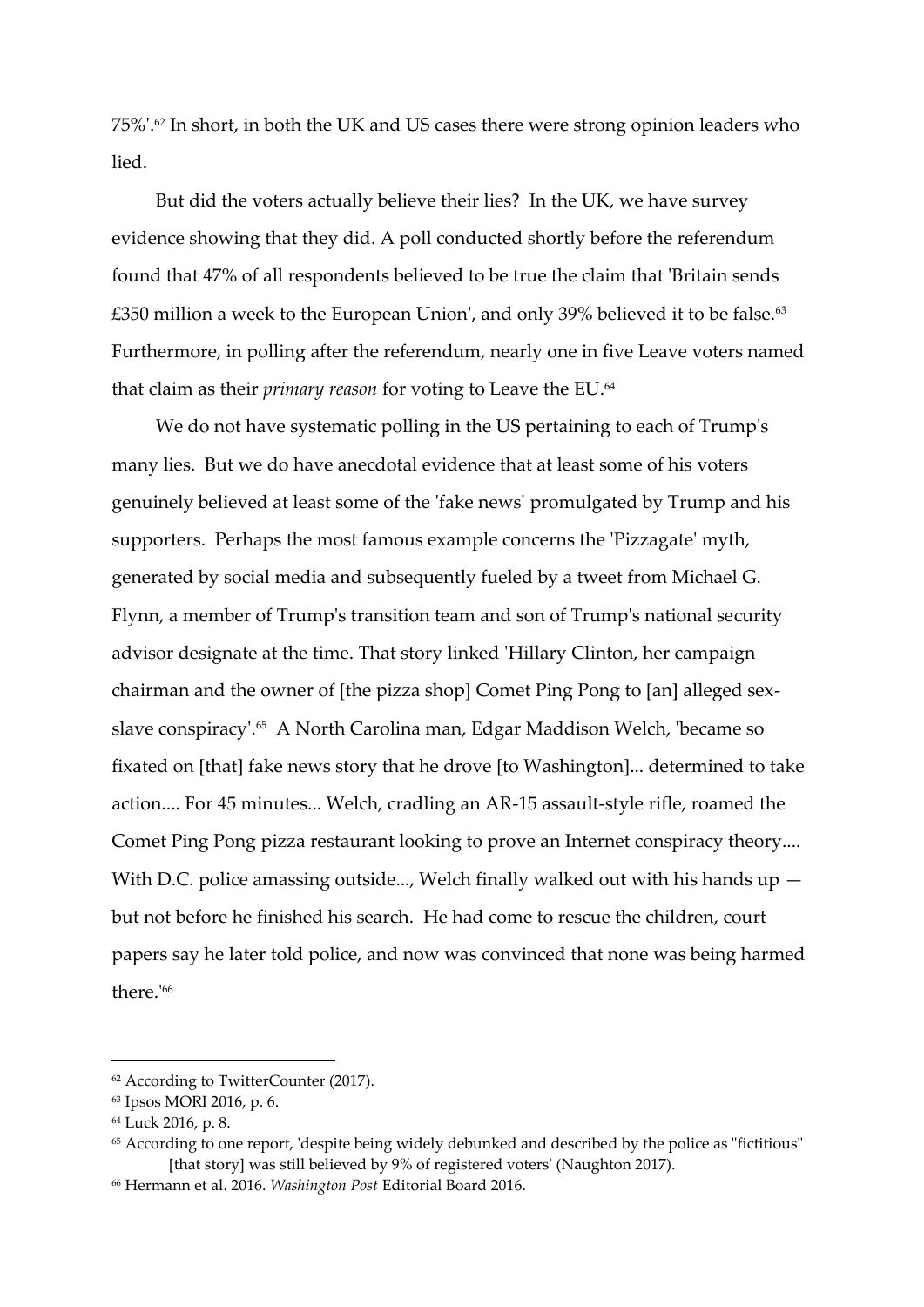To such anecdotal evidence, we can add a certain amount of polling data. Some pertain to specific statements on which Trump backers insistently endorse his version of the facts despite clear evidence it is false. Here are two examples. In a post-election poll, 52% of Republicans said that Trump really won the popular vote. $^{67}$ And in another post-inauguration poll, respondents were shown two photos of the Washington Mall, one taken during Obama's 2009 inauguration and the other taken during Trump's 2017 inauguration; when asked in which photo there were more people, 15% of Trump supporters denied the clear evidence of their own eyes and asserted that the 2017 photo showed more people on the Mall. 68

We can add to that other polling data on the more general question of whether voters consider each of the candidates as 'honest and trustworthy'. Neither Trump nor Clinton scored highly on that among the electorate as a whole. $^{69}$  But each did well among his or her own voters.<sup>70</sup> Fully 94% of Trump voters reported believing Trump to be 'honest and trustworthy', despite his having been shown to have been lying so repeatedly.<sup>71</sup> Perhaps respondents did not believe Trump's specific assertions, but they nonetheless thought him to be speaking some 'deeper truth'. We will discuss that possibility in section 21.7.2 below. Still, the responses taken at face value seem to constitute at least prima facie evidence that a large proportion his supporters actually believed Donald Trump's many lies.

<sup>67</sup> Oliver and Wood 2016.

<sup>68</sup> Schaffner and Luks 2017. Whether people really believed that, or whether they were just saying that in order to support Trump, is of course an open question. Other evidence suggests that 'partisan bias' (and motivated reasoning and confirmation bias more generally) is overcome with only rather modest 'accuracy incentives' (Prior et al. 2015).

 $69$  Clinton by 64% to 36%, Trump by 64% to 33% (CNN 2016). But when other polls asked which candidate they regarded as more honest, around 45% persistently said 'Trump' – astonishingly enough, given the evidence reported in section 21.1.2 above (Cillizza 2016).

<sup>70</sup> 94% of Trump voters considered him 'honest and trustworthy', as did the same percentage of Clinton voters her. When exit polls asked 'which candidate is honest?' only 29% of all voters responded 'neither is' (CNN 2016).

<sup>71</sup> CNN 2016. A month into his presidency, 78% of Republicans still said they trusted Trump rather than the media 'to tell the truth about important issues' (Sargent 2017a). As Jonathan Swift (1710) quipped in an earlier era, 'as the vilest writer hath his readers, so the greatest liar hath his believers'.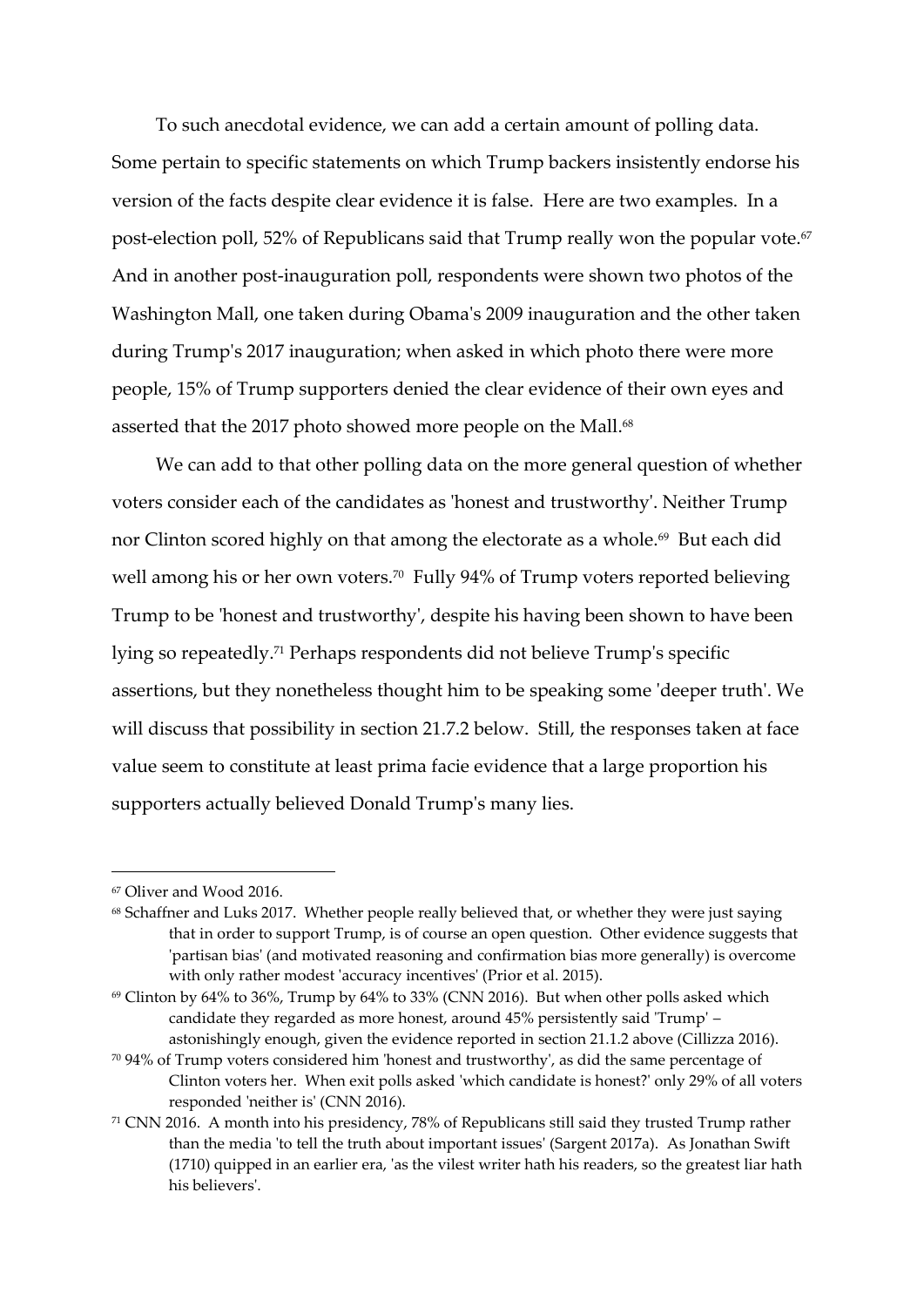In chapter 11 above we have discussed the phenomenon of opinion leadership from a CJT perspective. There we argue that, if voters follow opinion leaders rather than exercising their own independent judgment, those voters are (at best) collectively only as likely to be correct as their opinion leader is. If an opinion leader is wrong (whether innocently or intentionally so) in the guidance he provides, voters following him will be misled accordingly and the wrong outcome may well win a majority as a result.

In terms of the Condorcet Jury Theorem as it is standardly construed, the fault lies with a failure of the Independence Assumption as applied to voters who follow opinion leaders. But in the case of opinion leaders who deliberately lie, there is a second failing as well – a second-order failure of Sincerity. In our previous discussions, we have implicitly been assuming that opinion leaders at least make a good-faith effort to lead their followers to what they themselves genuinely believe to be correct outcomes. Opinion leaders might be wrong about that and accidentally mislead their followers in consequence. But when they deliberately lie, they intentionally mislead their followers – certainly in what to believe, and quite probably in how to vote as well.

Formally, nothing changes in the chapter 11 analysis of opinion leadership, of course. The probability that the majority of an opinion leader's faithful followers supports the correct outcome is still fixed by the probability that the opinion leader himself will support the correct outcome. The only difference is that, with lying opinion leaders, that probability is likely to be lower than with truthful opinion leaders. The analytics are identical – the upshot is merely more depressing.

In chapter 11 we were relatively sanguine about the dangers of opinion leadership. Our grounds were that the overall effects of opinion leadership would be likely to cancel out if (a) there are multiple, independent opinion leaders commanding different segments of the electorate as followers or (b) there are many independent, lower-level opinion leaders mediating the influence of top-level opinion leaders, then. But those happy predictions fail when top-level opinion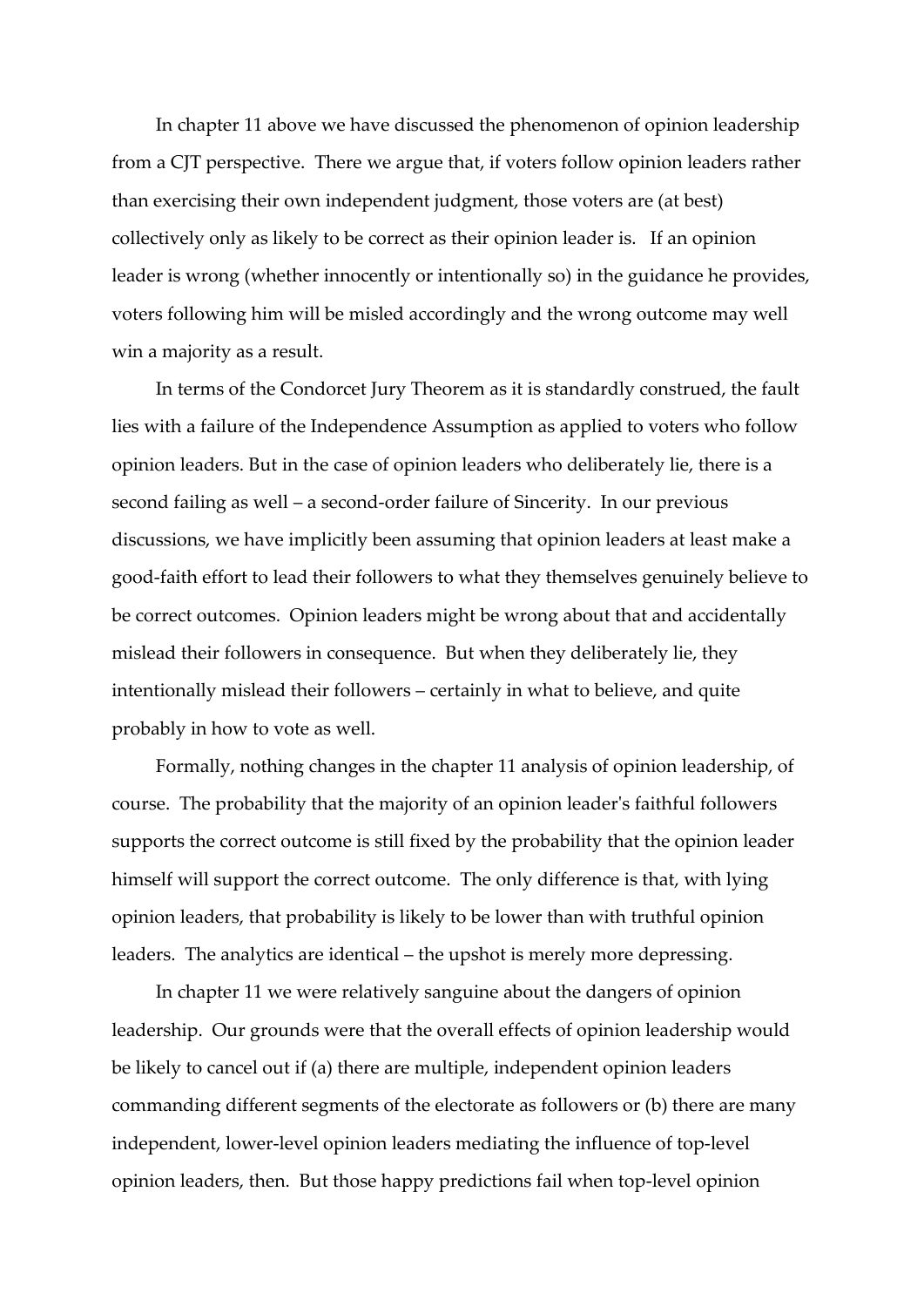leaders have direct, unmediated access to voters, via Twitter and Facebook and such like, or when too many opinion leaders are interconnected with one another and send the same message. Both were the case, definitely with the 2016 US presidential election and arguably with the UK EU referendum as well – again, making the implications for chapter 11's analytics more depressing as applied to those two cases.

#### **21.6. Affective Explanations**

In Section 21.3, we already briefly looked at strategic protest voting – voters hoping to send a 'warning shot' message without changing the outcomes. But what precisely do these voters intend to communicate? Here we will examine a suite of 'affective' explanations for the outcomes of the two 2016 elections under discussion.

These explanations are sometimes lumped together under the heading of 'expressive voting'.<sup>72</sup> The essence of that claim is that a voter votes to 'express' something (which can be accomplished by the sheer act of voting in itself) rather than for any consequentialist reasons that depend on his or her vote actually changing the outcome of the election.

For CJT purposes, however, it matters less whether people are voting for consequentialist or non-consequentialist reasons. What matters is instead what voters are trying to express – namely, whether or not they are expressing, through their votes, choices that they think to be tracking the *truth*. As we have argued in section 4.3.3 above, it is perfectly coherent for a voter to vote perfectly truthfully and sincerely for what he or she believes should be the correct outcome of the election, without being under any misapprehension whatsoever that his or her vote has any realistic chance of causing that outcome to prevail. Hence in our discussion of

1

<sup>72</sup> Brennan and Lomasky 1993.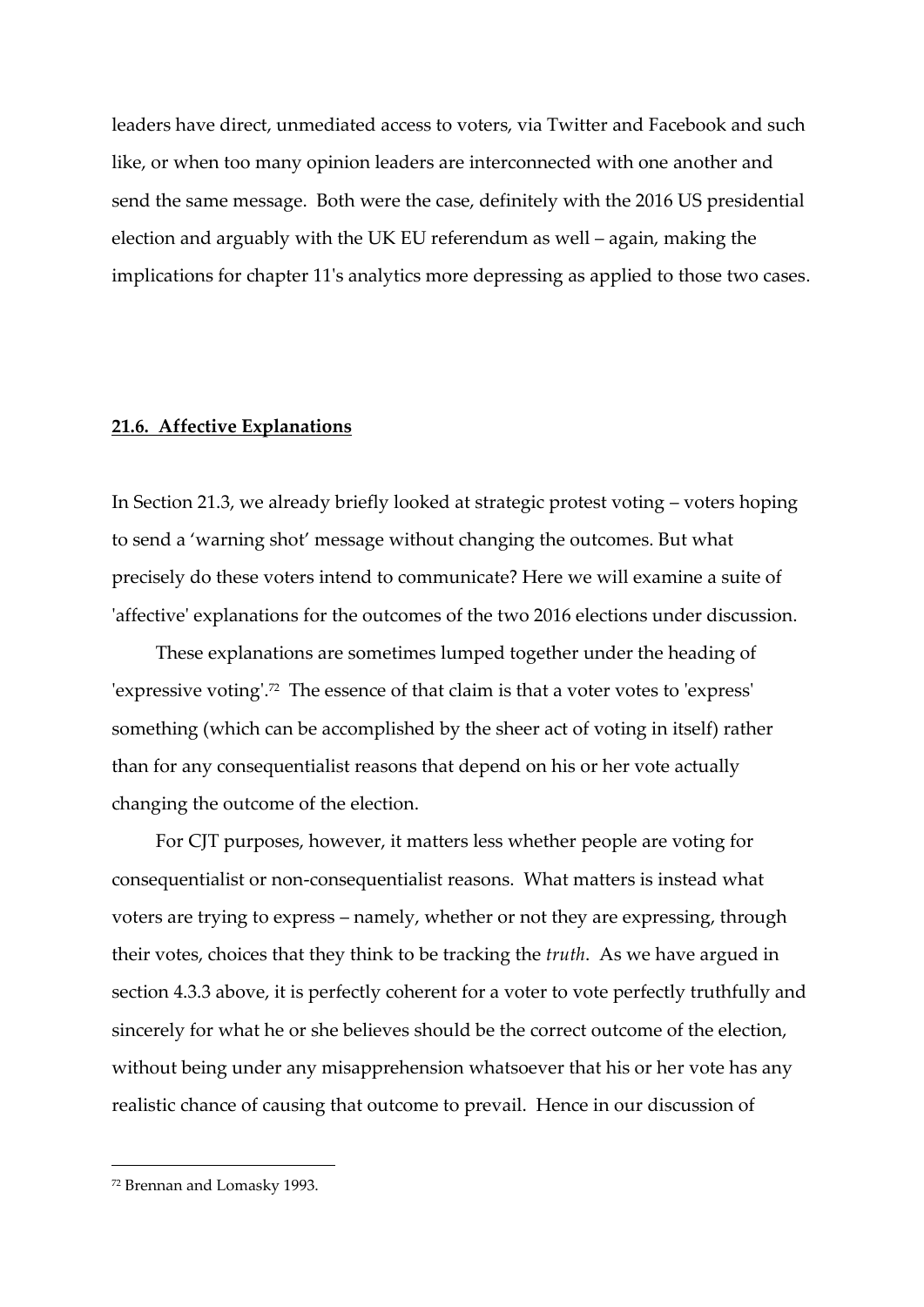affective voting we will be sensitive to what affects were involved and what truth value, if any, they might have.

#### **21.6.1. Expressing Emotions**

In naming 'post-truth' its word of the year for 2016, the *Oxford English Dictionary* defines it as 'relating to or denoting circumstances in which objective facts are less influential in shaping public opinion than appeals to emotion and personal belief'.<sup>73</sup>

The appeal to emotion, and a corresponding indifference to facts, is far from new in politics, of course.<sup>74</sup> But in the 2016 US presidential election, it was carried to new heights. As President Obama remarked of his successor, 'Trump understands the new ecosystem, in which facts and truth don't matter. You attract attention, rouse emotions, and then move on. You can surf those emotions.'<sup>75</sup>

Trump spokespeople sometimes forthrightly admitted that they were playing on emotions that were not only ungrounded in facts but indeed flatly contrary to them. Take for example this CNN interview with Newt Gingrich. When the interviewer challenged Trump's false claims about soaring crime rates, Gingrich replied,

'The average American  $-$  I'll bet you this morning  $-$  does not think crime is down, does not think they are safer.'

'But we *are* safer and it *is* down', says [the interviewer], citing FBI data to that effect.

1

<sup>73</sup> Flood 2016.

<sup>74</sup> As Elizabeth Drew commented on Ronald Reagan's first tilt at the presidency in 1976, his appeal had 'to do not with competence at governing but with the emotion he evokes. Reagan lets people get out their anger and frustration, their feeling of being misunderstood and mishandled by those who have run our government, their impatience with taxes and with the poor and the weak, their impulse to deal with the world's troublemakers by employing the stratagem of a punch in the nose' (quoted in Rich 2016).

<sup>75</sup> Obama 2016.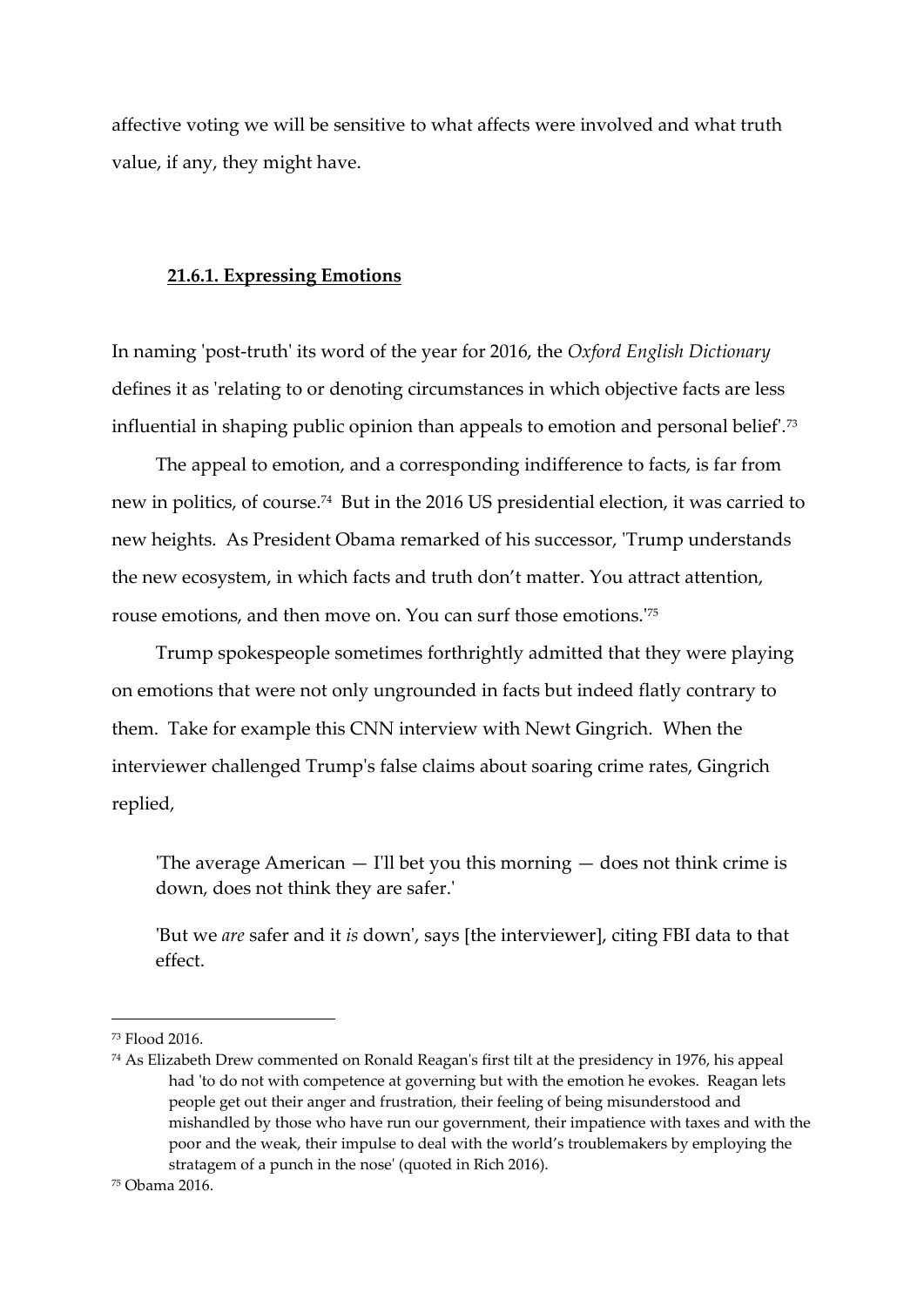'No', says Gingrich. 'That's your view.... What I said is also a fact', Gingrich continues, as if patiently explaining something obvious to a child. 'The current view is that liberals have a whole set of statistics that theoretically might be right, but it's not where human beings are.'

Confronted with the fact that the crime statistics cited come from the FBI hardly a 'liberal' organization — Gingrich makes it clear that *he doesn't care*. 'No, but what I said is equally true. People feel more threatened. As a political candidate, I'll go with how people feel, and I'll let you go with the theoreticians.'<sup>76</sup>

In the UK, Brexit campaigners deliberately took a leaf from the early Trump campaign in that respect. Arron Banks, the chief financial backer of the Leave.EU campaign, attributed its success to hiring a Washington firm that taught them that 'facts don't work'. He went on to say, 'The Remain campaign featured fact, fact, fact, fact, fact. It just doesn't work. You have got to connect with people emotionally. It's the Trump success', both in the primary elections of which Banks was speaking and in the general election that followed.<sup>77</sup> Trump's strategy in that respect was mimicked by the Leave campaign in the Brexit referendum.

How ought we to evaluate those emotional appeals in terms of the Condorcet Jury Theorem? One approach, along the lines of chapter 13 above, might be to say that, so long as people are more likely than not to be correct about what worries them and what it would take to ease those concerns, the vote of the majority is highly likely to point to the correct outcome for purposes of easing the majority's concerns. But when people's worries are based on false facts, then there seems little reason to believe that people will indeed be more likely than not to be correct (or even better than random) about what actions would be best suited to easing their concerns.

<sup>76</sup> Loofbourow 2016.

<sup>77</sup> Booth et al. 2016.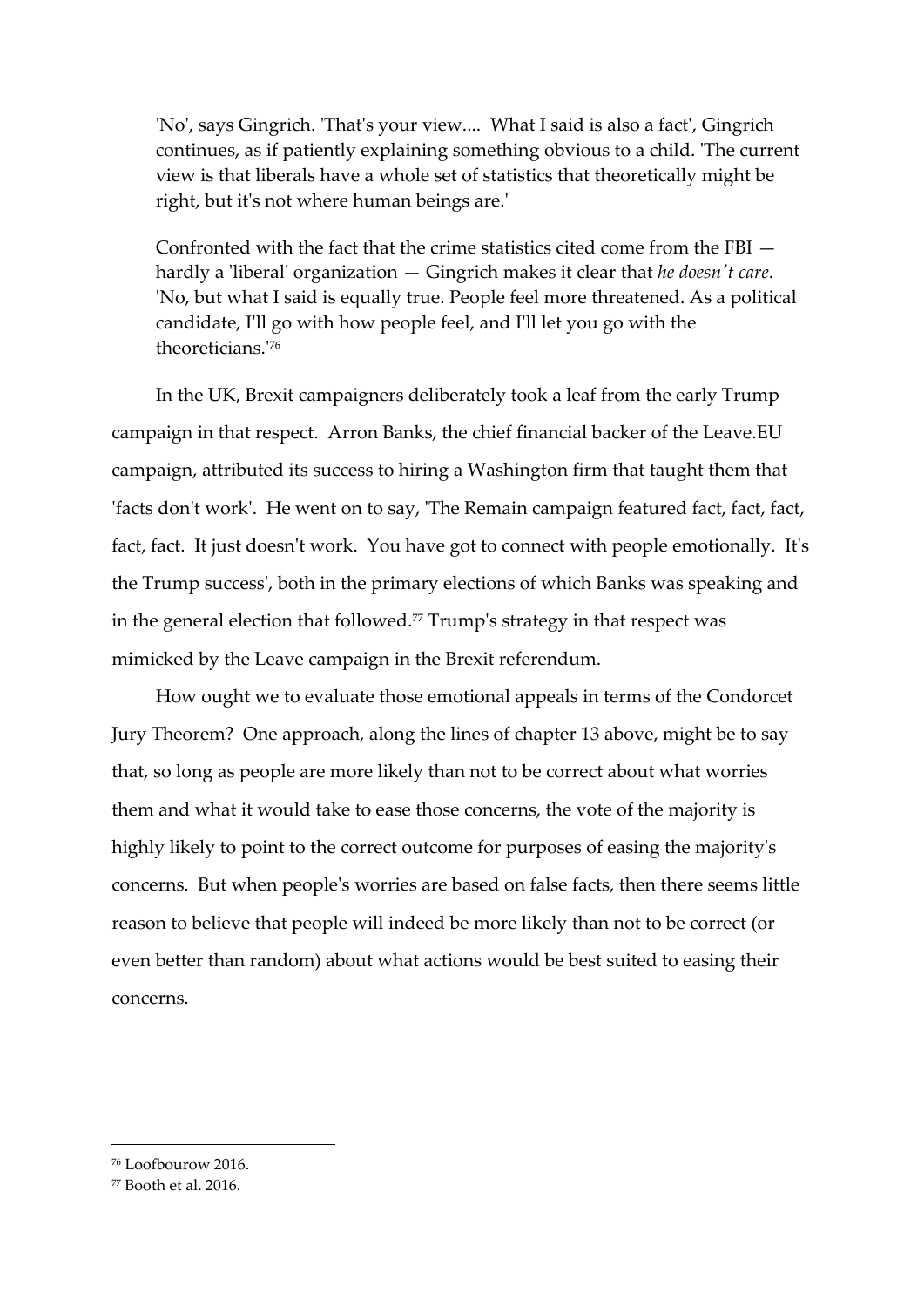#### **21.6.2. Expressing Identity**

Certainly one aspect of identity – 'party identity' – ended up being central to Trump's victory. During the campaign it did not look as if it was going to be. Republicans, both elite and mass, had been wary of supporting Trump after what many regarded as his 'hostile takeover' of their party. Former Republican presidents refused to endorse him; Barry Goldwater's daughter denounced him. Yet, in the end Republican voters came around. In the wake of the dual gratuitous interventions by the FBI Director late in the campaign, undecided Republican voters reluctantly got behind their party's candidate – and that seems to have been the main reason the polls (which Clinton had been leading comfortably throughout the previous month) closed so dramatically in the closing days of the campaign.<sup>78</sup> Come election day, exit polls showed the same proportion of self-identifying Republicans voting for Trump as of self-identifying Democrats voting for Clinton.<sup>79</sup>

That self-identifying Republicans should identify with the Republican candidate is one thing. That economically hard-pressed Rust Belt voters should identify with the occupant of a gold-plated penthouse atop a Manhattan miniskyscraper bearing his own name is quite another. Personal style is a large part of the story, perhaps. Whatever personality disorder drives Trump, it leads him to behave in ways reminiscent of a short-order cook in a Tuscaloosa greasy-spoon restaurant – behaviour that clearly resonates with a large swathe of voters in flyover America.<sup>80</sup> That is how an 81-year-old Pennsylvania restaurant owner explains Trump's appeal to so many of his formerly Democratic customers: 'With the

<sup>78</sup> Silver 2016.

<sup>79</sup> CNN 2016.

<sup>80</sup> McAdams 2016. James 2016.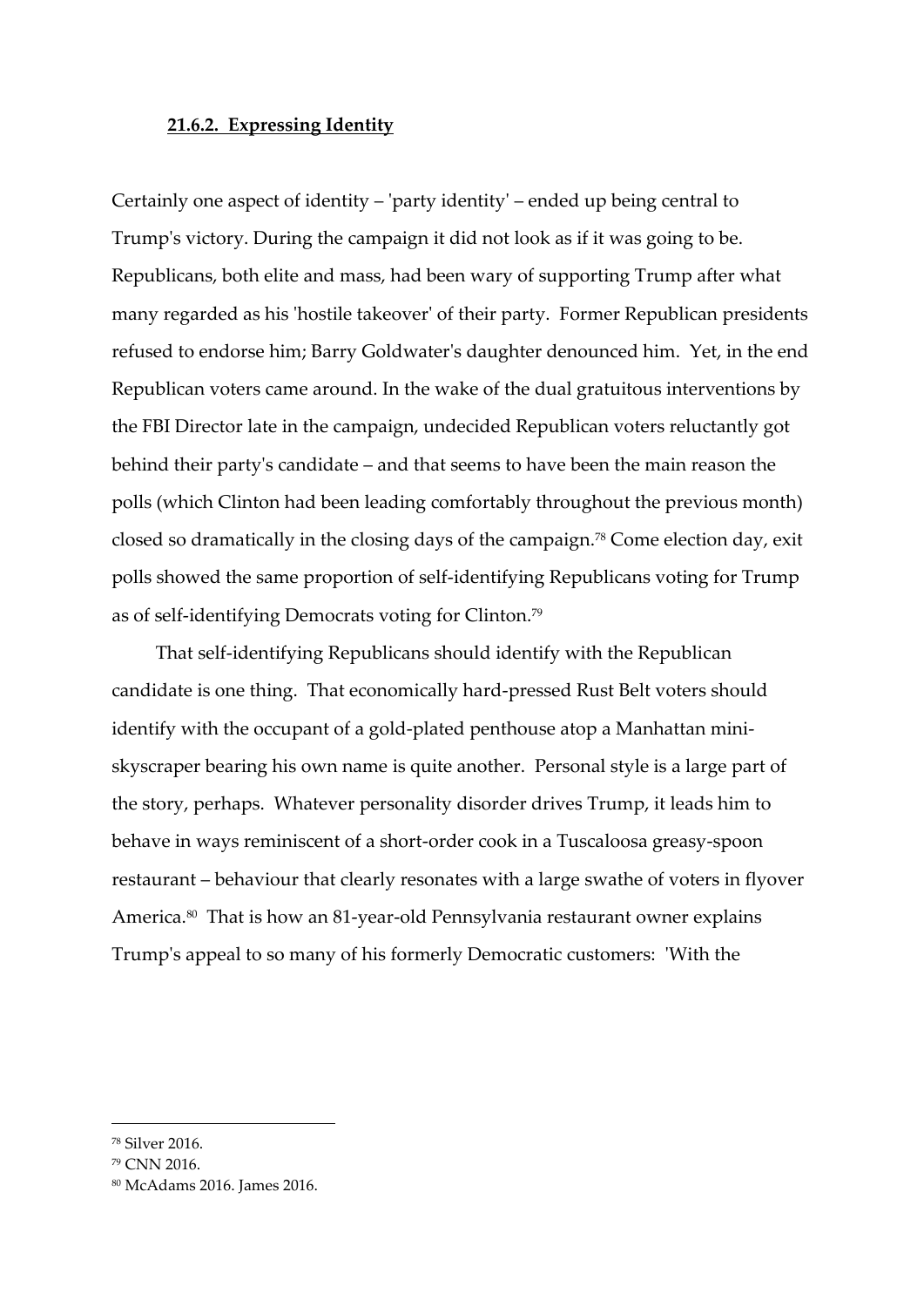majority of them, I think it was his ordinary man's conversation. It wasn't rehearsed. He said it like he felt it was. They all identified with the guy.'<sup>81</sup>

In addition to Trump's presentational style – his limited vocabulary, fractured grammar, persistent misspellings – there is something else that attracted Rust Belt voters. $^{82}$  That is what sociologists term the 'hidden injuries of class'. $^{83}$ 

Trump's Twitter rants – their explosive and unmediated primal fury – tap into a deeper wellspring than just economic anxiety. His in-the-moment, consequence-free, grandly unedited Twitter style is a potent fantasy for working-class people who have to step cautiously through the daily discouragements of their lives....

These are people who lack agency. Who are resigned to a bite-your-tongueand-take-crap relationship with their world; a battery of daily demeanments. These come from a brew of horrendous bosses; credit-stealing and slothful coworkers; disconnected and oblivious senior management; overbearing inlaws; demanding children; idiot foremen; and non-responsive insurance company bureaucrats (who themselves have no agency.)

Enter Trump. Every time he responds to a big attack or a micro-slight, however undisciplined and dramatically over-aggrieved it might be, the cathartic joy meter lights up like the Christmas tree in the lobby of Trump Tower.

Good for you, Donald. You don't take any shit. If I were a billionaire neither would I.<sup>84</sup>

Needless to say, the sheer fact that Donald Trump's Twitter tantrums make left-

behind voters feel good – the fact that he does outrageous things that they wish they

<sup>&</sup>lt;sup>81</sup> Quoted in McCarthy 2017. Similarly, a woman at a Trump rally explained that 'he's down to our level. He's not like past presidents who prepare a beautiful speech but it's not coming from the heart. He speaks it like it is' (quoted in Pilkington 2016).

<sup>82</sup> Milbank 2017. Sclanfani 2017.

<sup>83</sup> Sennett and Cobb 1993; Jütten 2017. The president of the American Enterprise Institute explains it in terms of how 'people are stripped of their sense of dignity... when they feel superfluous to society, when they feel that they are not needed... Donald Trump was talking to people in the parts of America that have been truly forgotten and left behind now for generations in a way that... helped people understand that he understood...' (quoted in Capehart 2017). For more in-depth analyses of the current American malaise in these terms, see Hochschild (2016) and Isenberg (2016).

<sup>84</sup> Hanft 2016.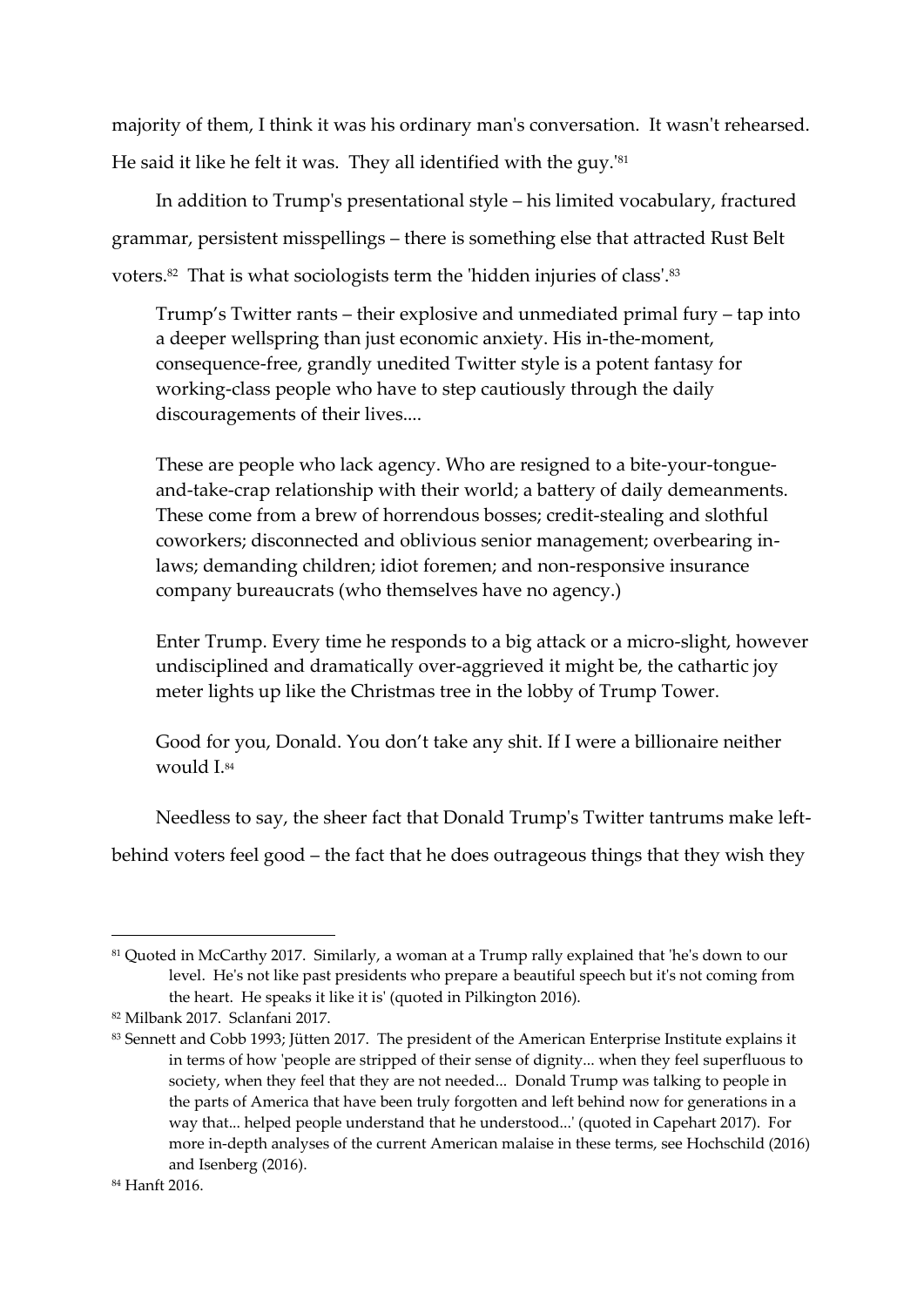could do – in no way proves that he is the *correct* candidate to support, even just in terms of their promoting their own values and priorities much less their interests.

Some political theorists say that it is good, from a democratic point of view, if people elect representatives who are 'just like themselves'. The reason they say that is that, if voters do so, their representatives in the legislature are likely to vote just the same way as their constituents would have done had they been there. $85$  There is no reason to think that that is true of Trump, however. Strongly though his supporters might identify with Trump's *behaviour* and his *personal style*, that is no guarantee whatsoever of any identity of interests, values or policy preferences or priorities. If voters use these as cues (in ways we discuss in chapter 12), they misfire spectacularly.

At best, any association is random. And it might be worse than that, insofar as whatever it is in Trump's behaviour that his supporters see as akin to their own actually has a much different source (if, for example, he is just a psychologically disturbed rich kid). Hence a chapter 13 style CJT defence of the epistemic merits of a majority in favour of his election seems on shaky ground in this respect as well.

#### **21.6.3. Having Fun**

Another broadly affective explanation of the Trump success may be just this. Perhaps his supporters did not believe, or even care, what he was saying. Maybe they were just having fun. Maybe it was purely entertainment, and in voting for Trump they were saying nothing more than they 'want the show to go on' – just as they might 'vote' for a reality television contestant who amuses them to remain on the show for another week. And maybe the same was true to a lesser extent with the

1

<sup>85</sup> Miller and Stokes 1963.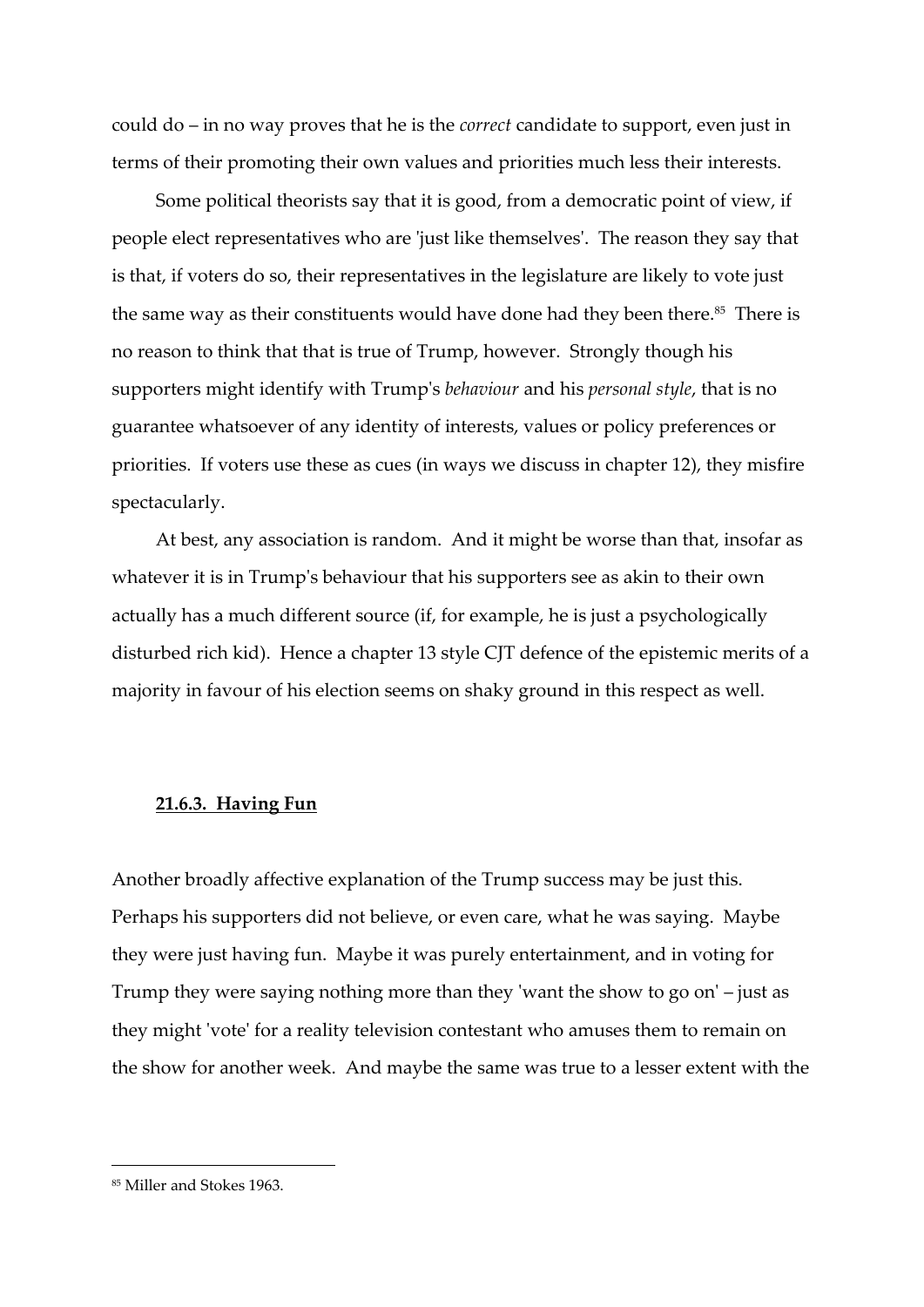UK Brexit referendum, where everyone remarks upon how one of the leading Leave campaigners, Boris Johnson, insistently plays the part of a 'clown' and a 'buffoon'.<sup>86</sup>

Again, the blurring of 'news' and 'entertainment' is far from new. Just recall the 'yellow journalism' that sold all those Pulitzer and Hearst newspapers in the 1890s. Or, in more recent times, think of the sorts of 'newspapers' that you see at supermarket checkout counters. $^{87}$  No one buys them because they believe the truth of their stories of alien abduction or Martians landing in Soldier's Field. People buy them for their entertainment value, not their news value. Or anyway, most people do.

Arguably the Trump phenomenon was largely about entertainment.

Undoubtedly that was so in its early stages.<sup>88</sup> Right throughout the campaign, however, 'cable news networks routinely broadcast Trump rallies not for their civic content but for their ratings boost', as Trump's surrogate Newt Gingrich boasted in an address on 'The Principles of Trumpism' to the right-wing Heritage Foundation a month after the election. <sup>89</sup>

Much about Trump's rallies did indeed suggest that they were about entertainment more than anything else. The pulsating old rock anthems and the call-response chants remind one of nothing more than a small town high school

<sup>86</sup> Frayer 2016.

<sup>87 &#</sup>x27;An army of crazed monkeys. John Belushi's drug dealer. Lee Harvey Oswald's autopsy photo. The contents of Henry Kissinger's trash cans. A woman who used her son's face as an ashtray. The presidential candidacy of Donald Trump... Over the years, an array of jawdropping oddities has drawn readers to the *National Enquirer*... Now it is the real estate developer's turn on top' (Gillette 2016). But the *National Enquirer* is the semi-respectable face of supermarket tabloids. For an even more extreme case, consider the *Weekly World News* (Heller 2014).

<sup>88</sup> Here is the report of CNN interviews with 150 Trump supporters early in the campaign: 'When he hit the campaign trail [immediately after announcing his candidacy], the crowds quickly swelled. Thousands were soon turning up at school gymnasiums, auditoriums and local event halls to see Trump in person, forming long, winding lines that often spilled into overflow rooms. In the first weeks and months of Trump's campaign, plenty of attendees admitted they were there to catch a glimpse of the former host of the "The Apprentice" – maybe even shake hands with the TV star' (Lee et al. 2016).

<sup>89</sup> Vyse (2016), glossing Gingrich (2016). See also Halloway 2016. By one estimate, Trump received \$2 billion worth of free media coverage during the first half of the primary election campaign alone (Confessore and Yourish 2016).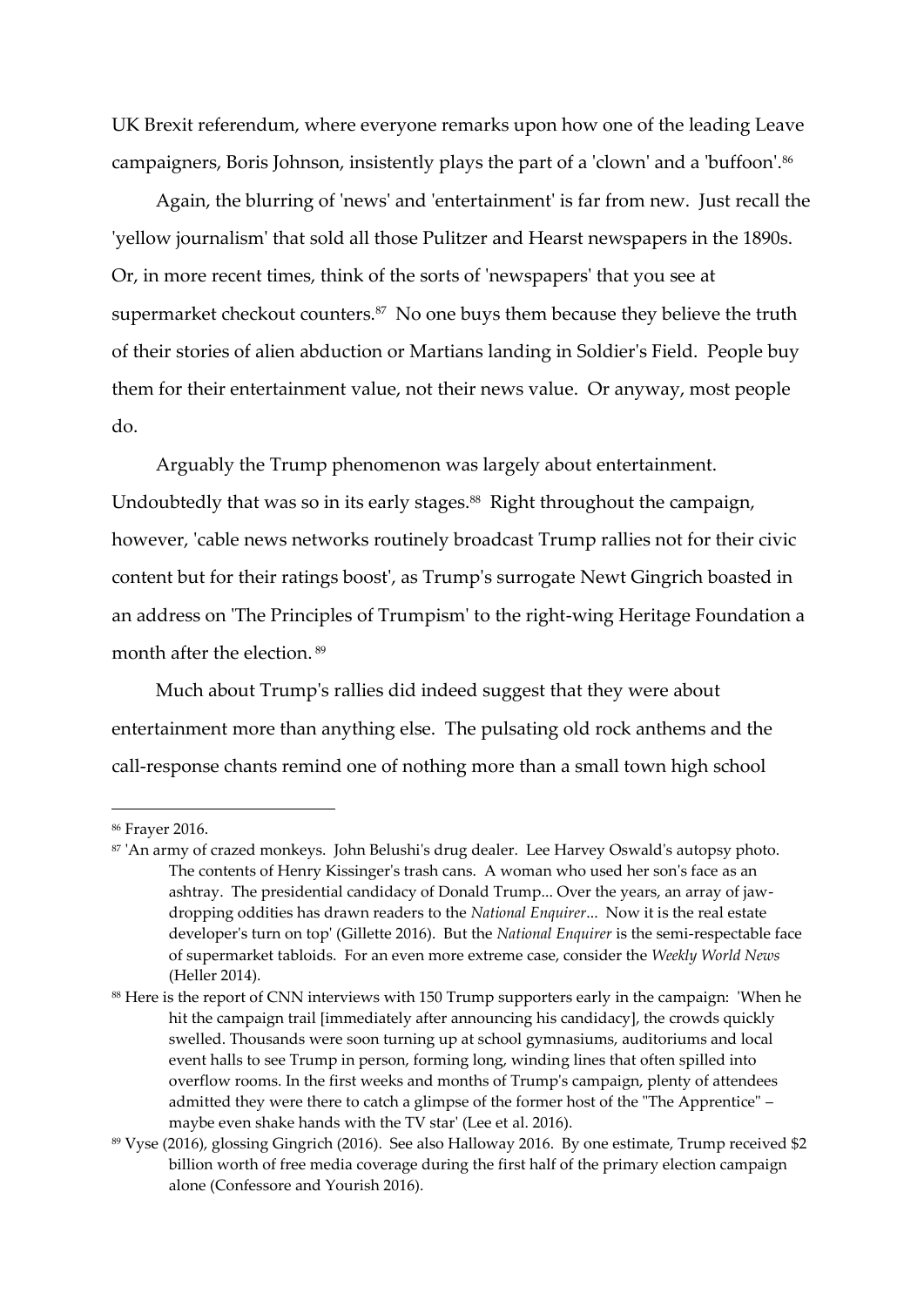football pep rally (an impression strongly reinforced by the fact that Trump's rallies were indeed typically held in pretty small venues in pretty small towns). Most tellingly, perhaps, is the fact that in his seemingly extemporaneous rambles at those events Trump himself repeatedly made much of the fact that everyone was 'having  $fun'$ 

Trump often opened his rallies a rhetorical question, 'Is there anyplace more fun to be than at a Trump rally?'<sup>90</sup> He repeated it often. As a protestor was being roughly evicted from one of his rallies, Trump famously said, 'Try not to hurt him [but] if you do I'll defend you in court...' – immediately adding, once again, 'Are Trump rallies the most fun? We're having a good time.'<sup>91</sup> Recalling the rally in which he famously instructed a mother with a crying baby to leave the room, Trump conjured up this image in his mind's eye: 'Everyone's having fun, we're smiling, I'm waving. Everyone's having fun...'<sup>92</sup>

Of course, it's perfectly possible for political rallies to be genuinely enjoyable without their being *nothing but* pure entertainment. Still, one highly plausible way of reading Trump's rallies, and his campaign more generally, would be as pure entertainment. To adapt a pithy phrase from a former Australian prime minister, Trump simply 'threw the switch to vaudeville'.<sup>93</sup>

Sometimes entertainment can have cognitive content. It does in the case of satirical skits or jokes, for example.<sup>94</sup> Perhaps certain of the entertainment aspects of Trump's campaign, too, contain the kernels of some genuine truths.<sup>95</sup> Clearly, participants' sense of identity can sometimes be accurately represented and reinforced (as well, of course, as being sometimes created *de novo*) through pep rallies, whether high school football teams or for presidential candidates. If the

<sup>90</sup> Kizenko 2016.

<sup>91</sup> Moyer, Starrs and Larimer 2016. Blake 2016.

<sup>92</sup> Flores 2016.

<sup>93</sup> Paul Keating, quoted in Kelly (2009, p. 35).

<sup>94</sup> People are counting on that heavily in the wake of Trump's victory: as the cover of *Atlantic Monthly* put it, 'Can Satire Save the Republic?' (C. Jones 2017).

<sup>95</sup> That is to say, maybe they were akin to the 'true fictions' discussed in section 21.7.2 below.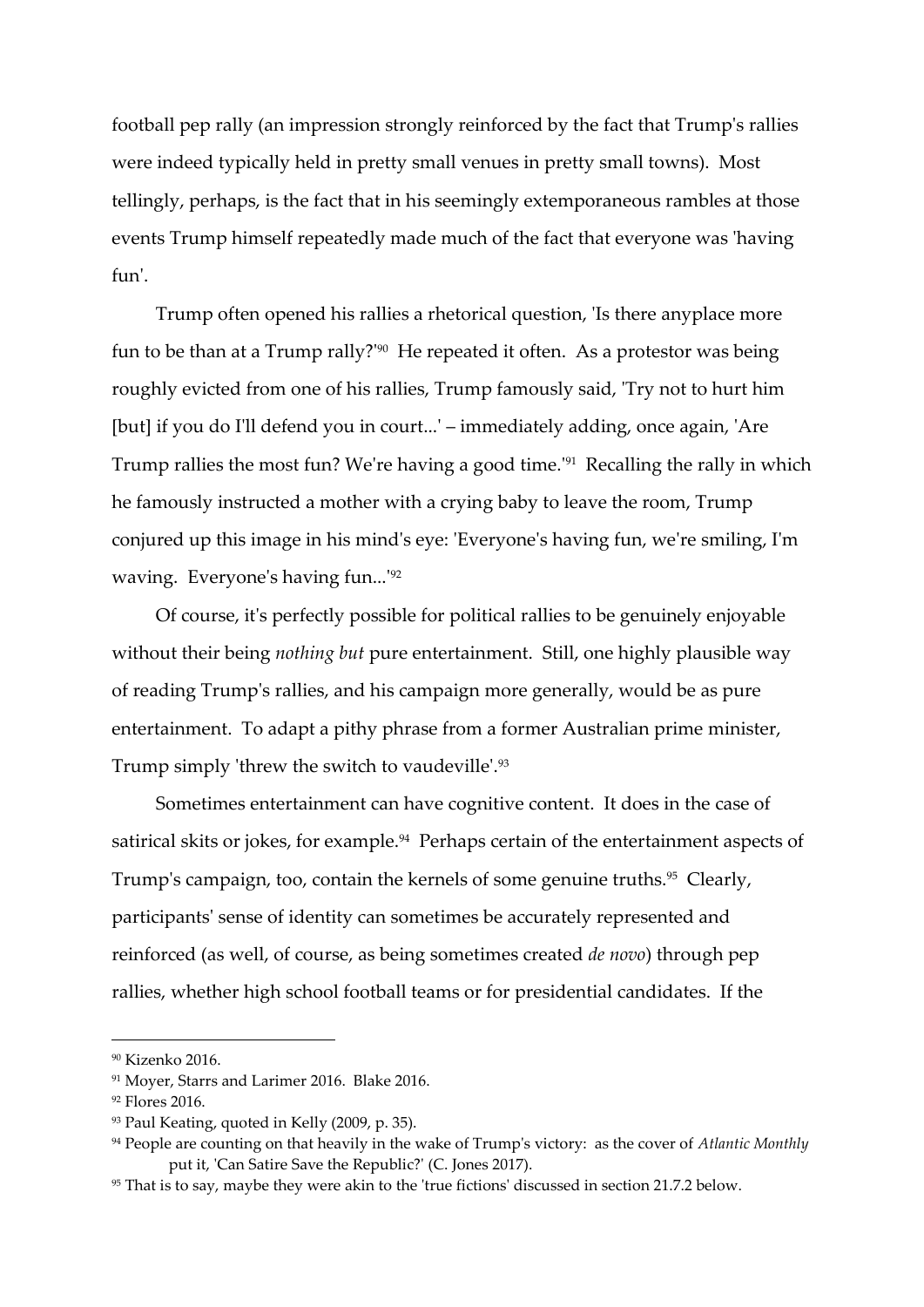entertainment aspects of the Trump campaign somehow accurately conveyed the interests, values or priorities between the candidate and his audience, then perhaps a CJT story of sorts can be told about them for that reason as well (along the lines of chapter 13 and section 21.4 above).

Insofar as people embraced the Trump campaign 'just for fun', however, they were simply not being serious.<sup>96</sup> And from an epistemic point of view, their votes for their favourite performer should not be taken seriously, in deciding who should occupy a far more consequential role than that.

# **21.7. Epistemic Insouciance**

Why did voters let political actors get away with falsehoods and lies? Quassim Cassam has coined the helpful term 'epistemic insouciance'. 'Insouciance in the ordinary sense [suggests] unconcern, carelessness or indifference.' Epistemic insouciance, 'the form of insouciance to which,' Cassam believes, 'some politicians are prone, is indifference or unconcern with respect to whether their claims are adequately grounded in reality or in the best available evidence.'<sup>97</sup>

Harry Frankfurt more prosaically calls it 'bullshit'. Here is how he distinguishes that from lying (what Cassam would call 'epistemic malevolence', the subject of the section 21.9 below):

When an honest man speaks, he says only what he believes to be true; and for the liar, it is correspondingly indispensable that he consider his statements to be false. For the bullshitter, however, all these bets are off: he is neither on the side of the true nor on the side of the false. His eye is not on the facts at all, ... except insofar as they may be pertinent to his interest in getting away with

<sup>96</sup> Mel Brooks describes Trump as 'just a song-and-dance man' who 'didn't expect to win' the election. 'He didn't take it seriously. Three hundred million Americans didn't take it seriously. Now they do' (quoted in Queenan 2017).

<sup>97</sup> Cassam 2016, p. 2.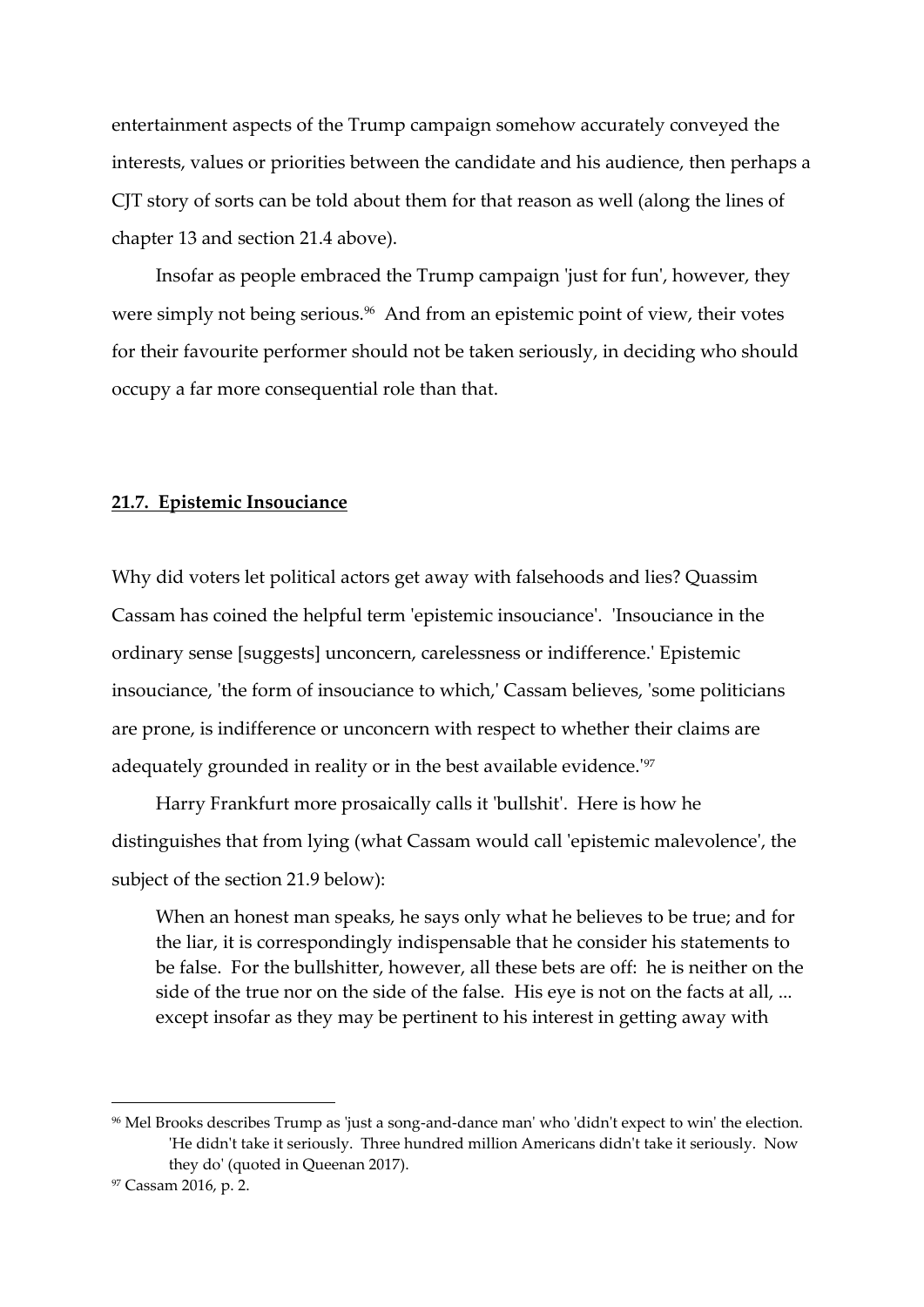what he says. He does not care whether the things he says describe reality correctly. He just picks them out, or makes them up, to suit his purpose.<sup>98</sup>

Donald Trump displays this attitude in spades.<sup>99</sup> He simply 'doesn't seem to care whether [his assertions] can be proven false five minutes later'.<sup>100</sup>

Donald Trump either cannot tell the difference between truth and lies, or he knows the difference but does not care. Tiniest example: On a single day during the campaign, Trump claimed that the National Football League had sent him a letter complaining that the presidential-debate schedule conflicted with NFL games (which the NFL immediately denied), and then he said the Koch brothers had begged him to accept their donations (which they also flatout denied).

Most people would hesitate before telling *easily disprovable* lies like these, much as shoplifters would hesitate if the store owner is looking at them. Most people are fazed if caught in an outright lie. But in these cases and others, Trump never blinked. .... David Fahrenthold (and Robert O'Harrow) of *The Washington Post* offered astonishing documentation [from his testimony in a 2007 lawsuit he had brought against an unflattering biographer] of Trump being caught in a long string of business-related lies and simply not caring.<sup>101</sup>

Here of course we are concerned to explain the outcomes of the Brexit referendum and the 2016 US presidential election. Hence, we are concerned with the attitudes not only of leaders but also of their followers. To what extent might the success of campaigns based on lies in those two cases reflect 'epistemic insouciance' on the part of voters, as well as of their leaders?<sup>102</sup>

Consider what it would mean, for the Condorcet Jury Theorem, if that were thoroughgoingly true. If voters were completely indifferent to the truth when

<sup>98</sup> Frankfurt 1988p. 131.

<sup>99</sup> Frankfurt (2016) himself supposes Trump more often to be lying, on the grounds that he either knew or could and should have known his statements were untrue. But by Frankfurt's own definition, someone can remain a bullshitter whilst saying all sorts of things knowing them to be untrue, just so long as he does not say them *because* they are untrue.

<sup>100</sup> Fallows in Rehm (2016b). See similarly Swift's (1710) description of English politicians of his day. <sup>101</sup> Fallows 2016. Fahrenthold and O'Harrow 2016.

<sup>&</sup>lt;sup>102</sup> We analyze the related phenomenon of 'epistemic agnosticism' among the mass public in section 21.10 below.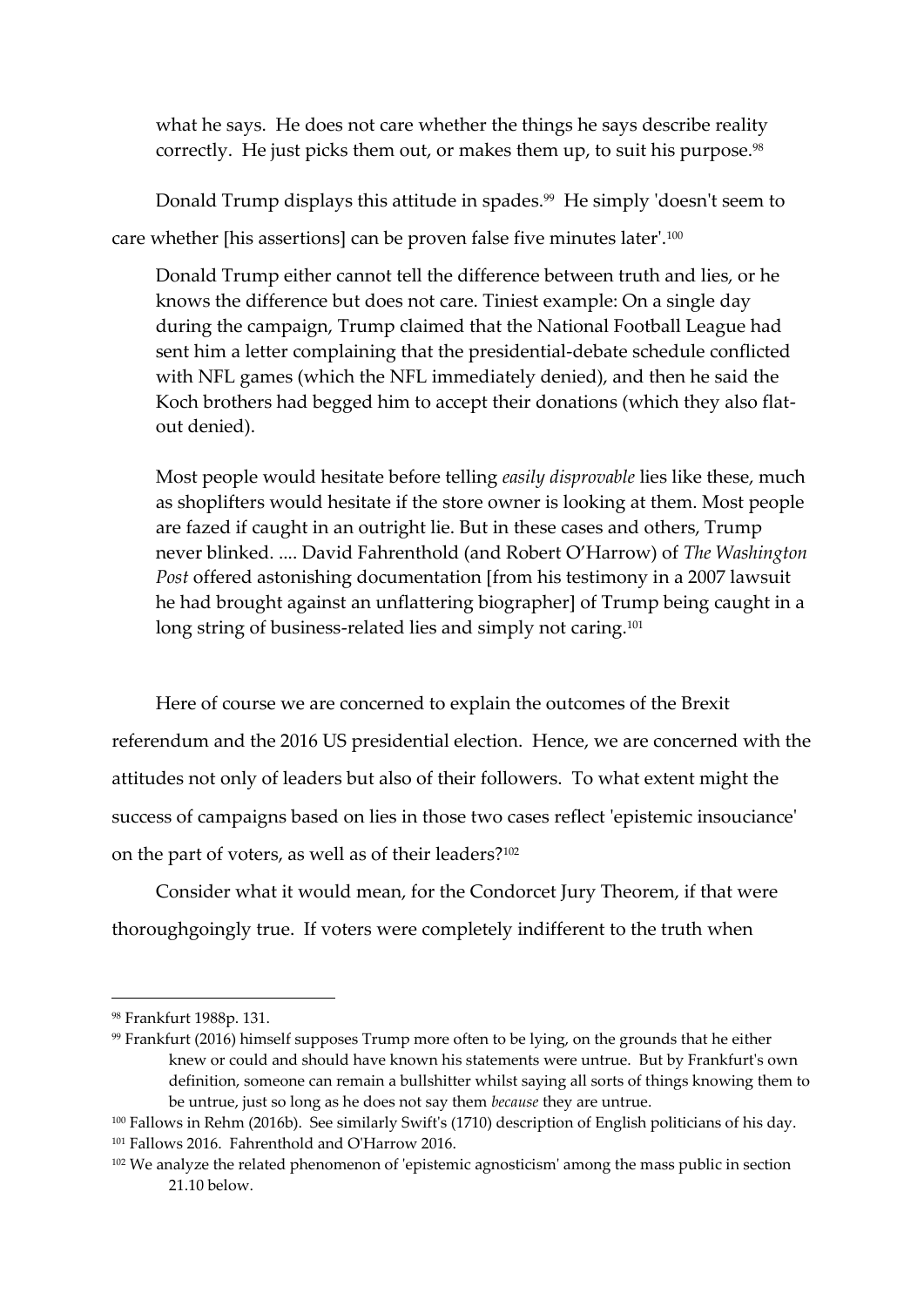casting their ballots, then no epistemic claims can be made on behalf of the outcome of the voting. The fact that the majority voted one way or another would be of epistemically no moment, if voters were not even trying to track the truth in the way that they voted.

To foreshadow: We shall show that voters may well have displayed a fair bit of epistemic insouciance in both the British referendum and the American election of 2016. As we shall also show, however, there are various different ways of and reasons for being indifferent to the truth of politicians' utterances. If voters displayed epistemic insouciance toward some facts but not others, then there might be ways in which some modest CJT-style epistemic claims for the merits of the majority could be vindicated. We doubt that the empirical facts are such in order for them to be so; but we acknowledge it as possible.

# **21.7.1. Voters Were Indifferent on the Topics of the Lies**

One version of the epistemic insouciance argument connects with our discussion of people's 'different priorities' in section 21.4 above, and we can dismiss it equally quickly.

The speculation here is that voters may have been prepared to overlook certain of politicians' lies because they were indifferent to the things about which the politicians were caught lying. Perhaps people just did not care about those things; and they thought the politicians were actually telling truth on those matters that genuinely concerned them. As one commentator speculated, 'Who cared if Trump denied sexually harassing women, when he was so boldly telling the truth about the fear, rage, racism, xenophobia and misogyny that many of his supporters felt but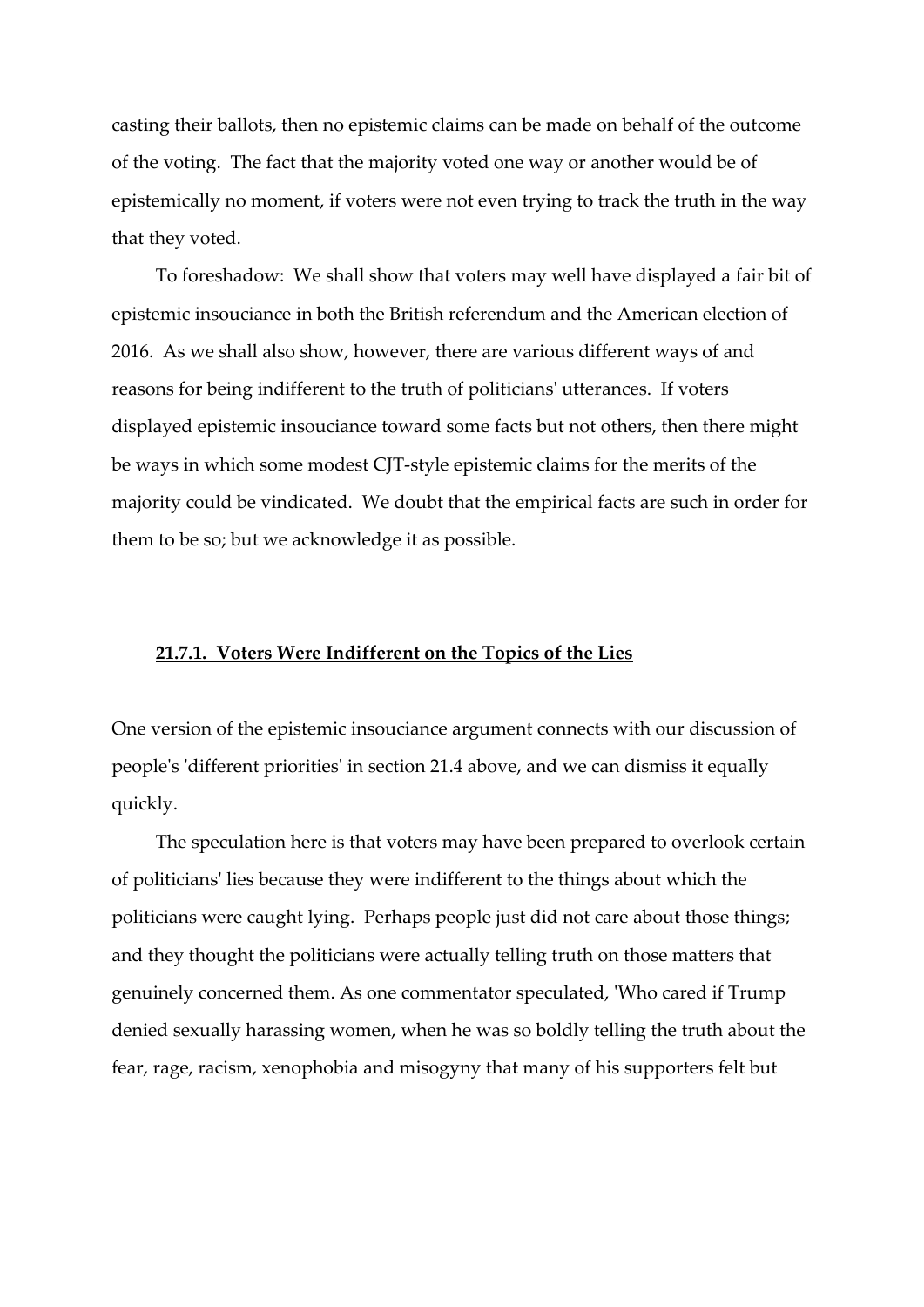had hesitated to voice?'103 This is an argument often advanced by Trump's surrogates (albeit sometimes in the face of overwhelming evidence to the contrary).<sup>104</sup>

That explanation does not particularly ring true of the 2016 American election, however. The reason is simply that Trump lied about so very many things, it is hard to believe that any given voter simply did not care about *any* of them. Indeed, impartial factcheckers caught him lying about virtually every issue central to his campaign.<sup>105</sup> Trump did not lie just about things of peripheral interest to his supporters. His lies would have undercut all the central messages of his own campaign, or anyway they would have done so for anyone prepared to accept incontrovertible evidence from impartial factcheckers.

Neither does this explanation ring particularly true of the Brexit referendum. According to post-referendum polling, the lie upon which we have here been focusing – that the UK was sending £350m per week to the EU – was the principal reason behind the votes of fully one in five of Leave voters, and presumably at least a secondary consideration for a great many others.<sup>106</sup> Again, what was being lied about was hardly a peripheral issue for Leave voters.

<sup>&</sup>lt;sup>103</sup> Quoted in Prose 2016. Another woman, asked 'about the impact on her daughter of potentially having someone in the White House who brags about groping women's genitals', replied: 'I'll teach my own daughter to be independent and stand up for herself; that's my job, not the president's' (quoted in Pilkington 2016).

<sup>&</sup>lt;sup>104</sup> Reneging on Trump's campaign promise to release his tax returns as soon as his IRS audit was over, his spokesperson Kellyanne Conway announced two days after his inauguration that 'he's not going to release his tax returns' explaining, 'People don't care'. A Washington Post-ABC poll just the week before 'showed that Trump's continued refusal to release his tax returns continued to be an unpopular decision, with 74 percent of Americans saying he should make the documents public, including 53 percent of Republicans' (Wagner 2017). Perhaps more plausibly, Newt Gingrich said in response to Trump's disastrous first week in office, 'The average American isn't paying attention to this stuff. They are going to look around in late 2019 and early 2020 and ask themselves if they are doing better. If the answer's yes, they are going to say, "Cool, give me some more." .... There are two things he's got to do between now and 2020: He has to keep America safe and create a lot of jobs.... If he does those two things, everything else is noise' (quoted in Baker et al. 2017).

<sup>105</sup> Kessler et al. 2016.

<sup>106</sup> Luck 2016.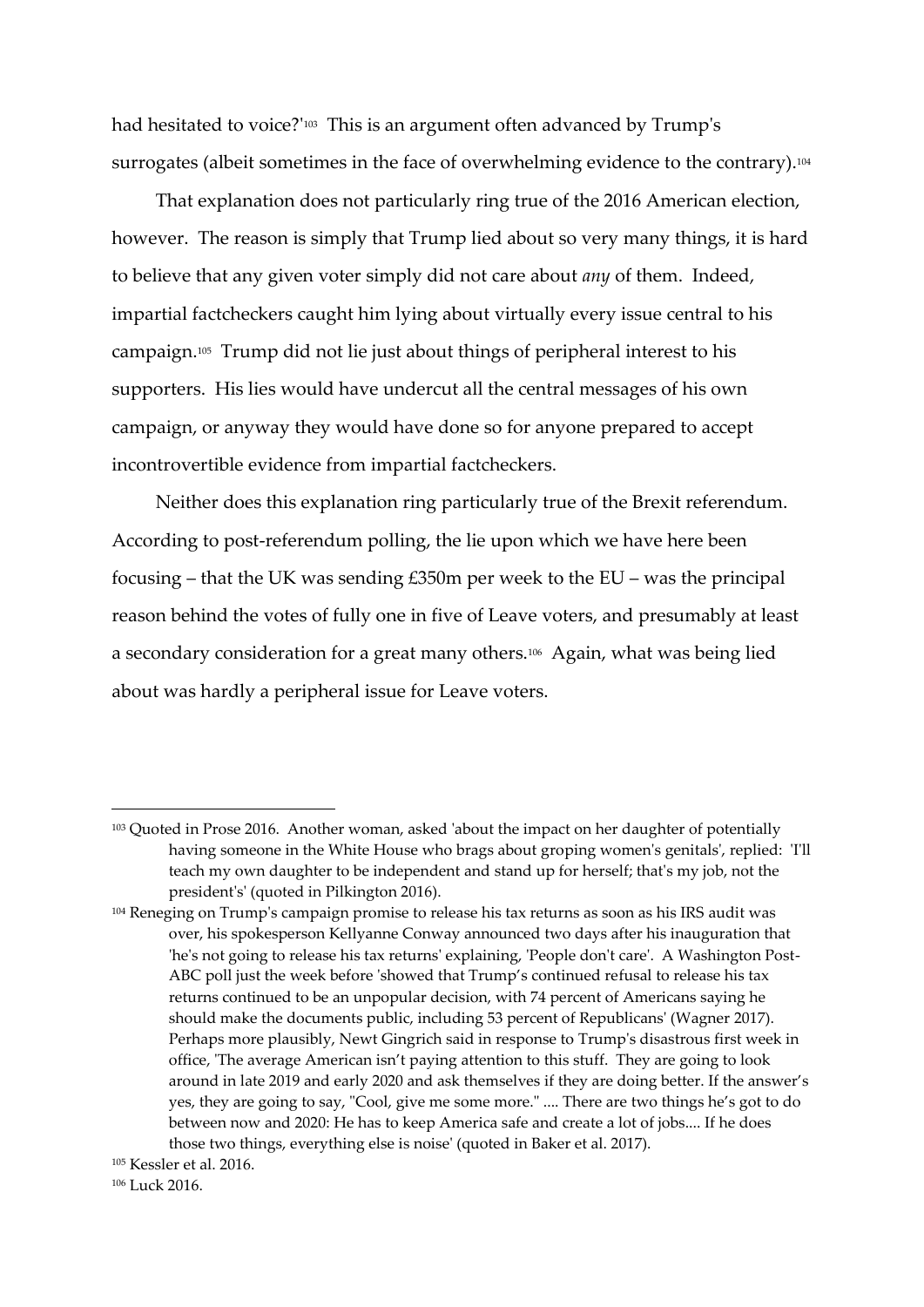# **21.7.2. True Fictions**

A second version of the epistemic insouciance argument turns on a notion of 'true fictions'.

Ronald Reagan – to whom Donald Trump bears many biographical and behavioural similarities, despite their stark ideological differences<sup>107</sup> – was a master of 'true fictions'. Reagan was forever couching his political points in terms of anecdotes.<sup>108</sup> Often they were made up or half-remembered plots of movies he had once seen.<sup>109</sup> The stories were apocryphal – 'of doubtful authenticity; spurious, fictitious, false; fabulous, mythical'.<sup>110</sup> But they spoke to a deeper truth. They were stories that 'should be true', even they were not. Like 'myths', Reagan's false stories evocatively encapsulated some generalities that were arguably true, even if the particular anecdotes themselves were not.<sup>111</sup>

Trump's falsehoods are importantly different in many ways from Reagan's anecdotes, however.<sup>112</sup> The latter were offered purely as illustrative of some more general principles that were supposed to stand in their own right. The truth of those general principles did not depend in any way on the truth of the anecdotes. The propositions espoused in Trump's lies, in contrast, purport to provide evidentiary

<sup>107</sup> Rich 2016.

<sup>108</sup> As did, famously, Lincoln before him (Masur 2012).

<sup>&</sup>lt;sup>109</sup> As in the case of a story he told to a 1983 meeting of Congressional Medal of Honor winners, of a World War II pilot who remained in his crippled airplane as it crashed rather than letting his injured gunner die alone. It was in fact the storyline of a 1944 move, *A Wing and a Prayer*. When 'asked if anyone bothered to check the accuracy of accounts presented as factual in presidential speeches', Reagan's Press Secretary replied: 'If you tell the same story five times, it's true' (Cannon 1991, p. 39-40).

<sup>110</sup> As in the *Oxford English Dictionary* definition.

<sup>111</sup> Hanska 2012. For an insightful appreciation of the role that 'fanciful imagination' might play in 'the growth of empirical knowledge' see Novitz (1980). See Wilson and Sperber (2012) on the related phenomenon of 'loose uses of language'.

<sup>112</sup> Among them, 'Reagan's stories were often about the distant past or unspecified people illustrating themes he wanted to stress. Trump's tweets, by contrast, often include falsehoods about recent, clearly specified events. And, unlike Trump, the more upbeat Reagan didn't use his words as retribution for personal slights' (Decker 2016).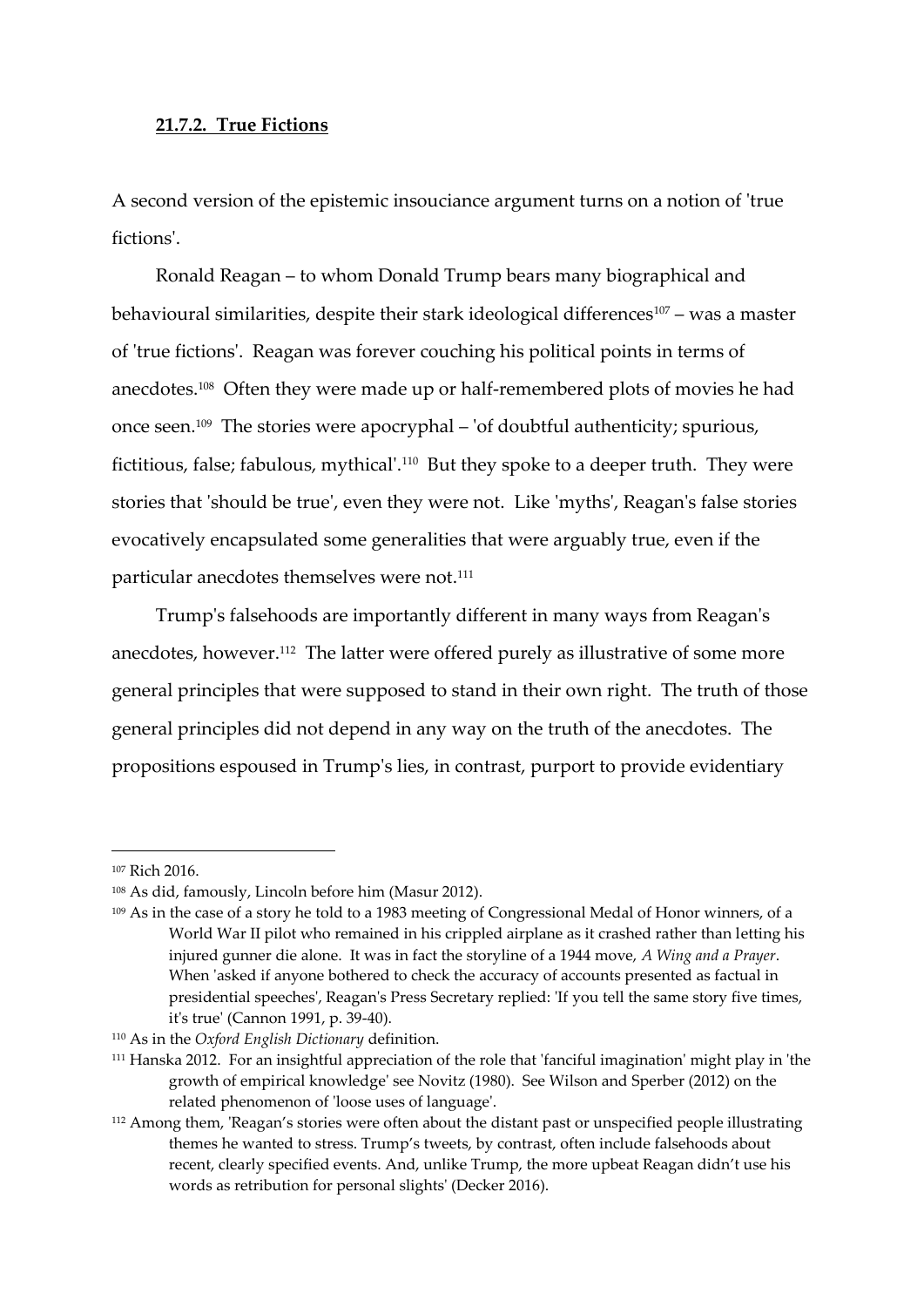support for the positions he espouses, in which case it genuinely *does* matter if (as is so often the case) they are palpably false.

Another version of that sort of argument might be offered to vindicate Trump's lies, after a fashion. That version is based on the notion of 'truthful hyperbole' – a non-sequitur that Trump (or his ghostwriter) coined in his book *The Art of the Deal*. 113 'The ... key to the way I promote', Trump writes, 'is bravado. I play to people's fantasies.... People want to believe that something is the biggest and the greatest and the most spectacular. I call it truthful hyperbole. It's an innocent form of exaggeration....'<sup>114</sup> As Aristotle says in the *Poetics*, when appealing to 'the vulgar' it is necessary for a person to 'overact his parts'.<sup>115</sup>

At the traditional Harvard post-mortem on the 2016 US Election, Trump's former campaign manager Corey Lewandowski explained that 'the problem with the media' is that 'you guys took everything that Donald Trump said so literally. The American people didn't. They understood it.'<sup>116</sup> As another commentator elaborates:

When Donald Trump says he wants to build a huge wall, the media and his critics seem to think he is imagining something like the Great Wall of China stretching from Tijuana to Brownsville. But Trump's supporters interpret his words differently. They hear him saying that he's going to take a hard-line approach to border security and illegal immigration. He's not going to mess around. So when his supporters hear him walking it back a bit—for instance, saying it could be a fence not a wall at places—they knew what he meant all along. They understood he was speaking figuratively about the wall.

When he talks about ripping up trade deals, he's not saying that he is going to shred the 741-page North American Free Trade Agreement and 348 pages of annexes. His supporters take him to mean that he is going to take a much tougher approach to NAFTA and other trade deals, that he is going to enforce trade agreements much more rigorously, and that the U.S. wasn't going to be a chump any longer.<sup>117</sup>

<sup>113</sup> Mayer 2016. On the interpretation of hyperbole see Wilson and Sperber (2012, pp. 50-1)

<sup>114</sup> Quoted in Lozada 2015.

<sup>115</sup> Aristotle 1965, 1461b-1462a.

<sup>116</sup> Tumulty and Rucker 2016.

<sup>117</sup> Cook 2016.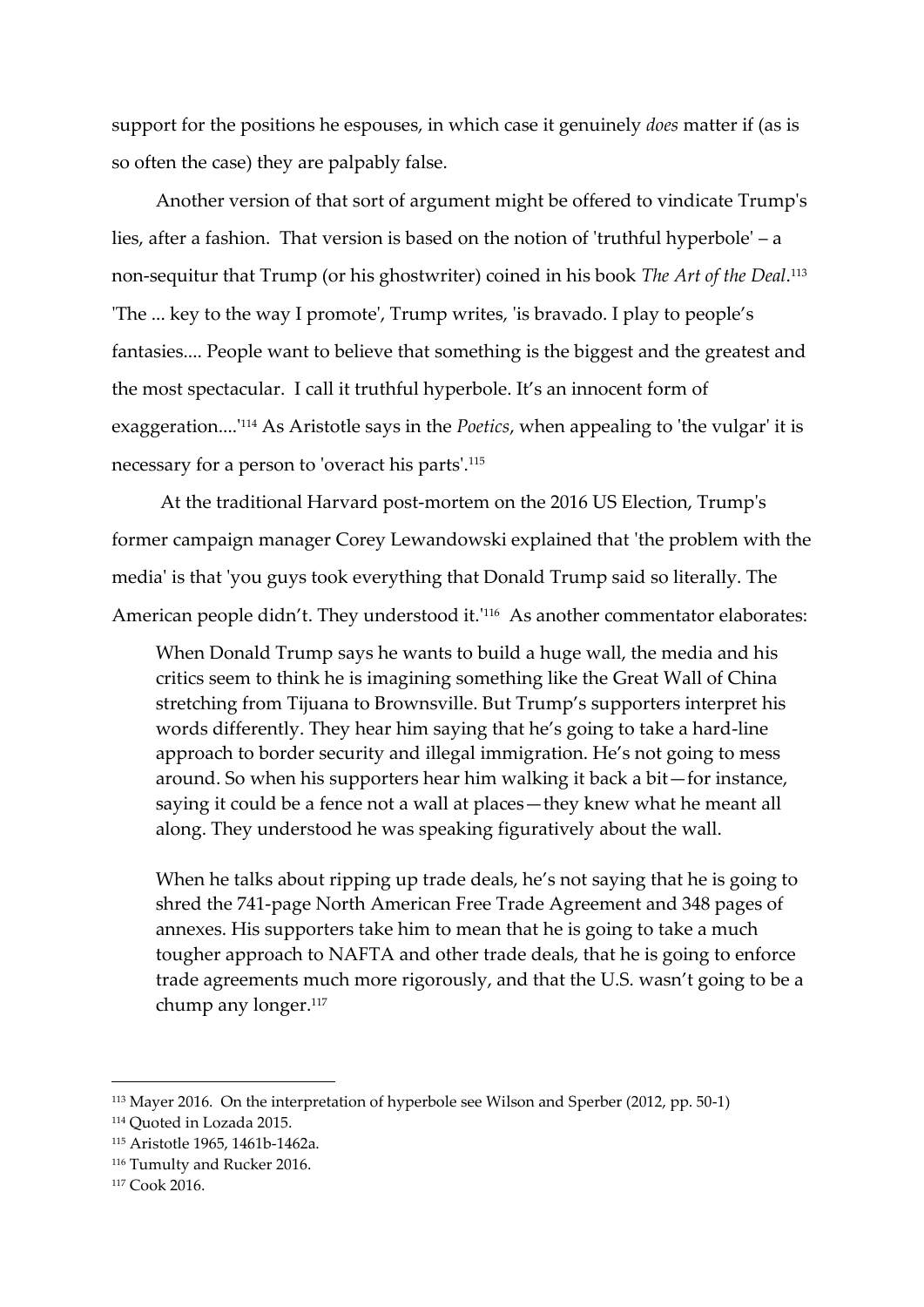As one commentator pithily puts it, 'The press takes him literally, but not seriously; his supporters take him seriously, but not literally.'<sup>118</sup> Trump's supporters understand that he may not do everything he says, but they think he will nonetheless 'try to stay in the spirit of the original statement'.<sup>119</sup> Reinforcing that message, Trump pledged to his legions in his unprecedentedly partisan Inaugural Address, 'I will never let you down.'<sup>120</sup>

The trouble with 'truthful hyperbole' from an epistemic point of view, of course, is that one can never know what is the 'truthful' bit and what is the 'hyperbole'. Does the defence of 'truthful hyperbole' as a form of 'true fiction' amount to a claim that the direction of the vector is as described, and only its length is exaggerated? Or is the claim that its length is as stated, but the direction might be a little off? Or is the suggestion that both might be off? And in all cases, by how much? It is anyone's guess – and when the 'truthful hyperboles' are surrounded by a tissue of other lies, one's best guess could well be worse than random.

### **21.7.3. Actions, Not Words, Are What Matter**

A final version of the epistemic insouciance analysis might build on the 'trust me' motif discussed above. In a catchphrase associated with Richard Nixon, a previous US president driven from office for duplicity, 'Watch what we do, not what we say'.<sup>121</sup> It is a phrase that Trump himself obliquely invoked during the campaign in

<sup>118</sup> Zito 2016.

<sup>119</sup> Cook 2016.

<sup>120</sup> Trump 2017a.

<sup>121</sup> The actual words were those of John Mitchell, Nixon's law partner and later his Attorney General (Safire 1988).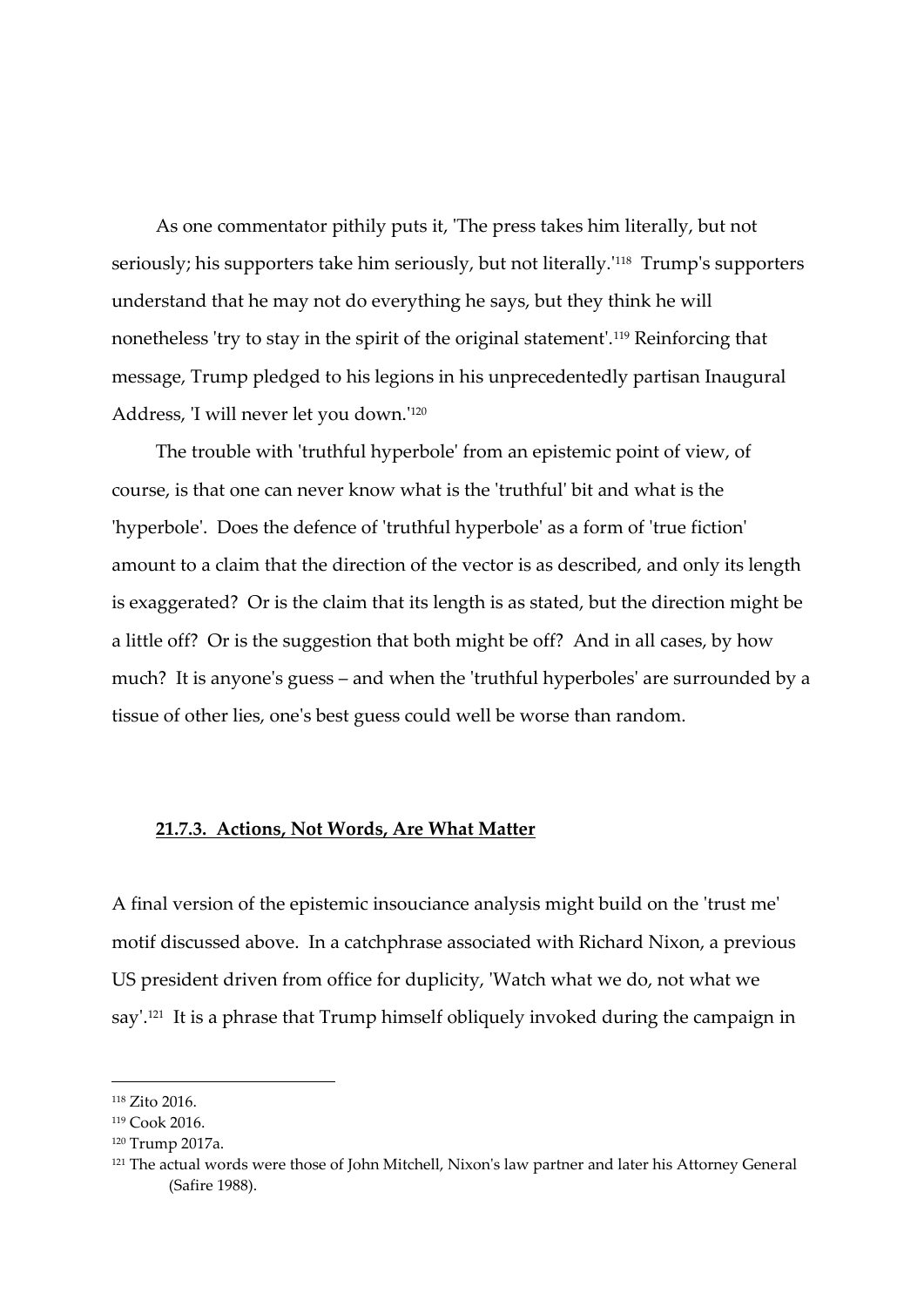order to deliberately contrast himself with 'politicians who are all talk and no action'.<sup>122</sup> He set about earning the 'Man of Action' sobriquet conferred on him by the Speaker of the House of Representatives after their first post-election meeting by signing a flurry of Executive Orders during his first days in office.<sup>123</sup>

Something like that might also have been at work behind the Brexit campaign. After all, referendum voters had no way of knowing what exact terms, if any, might be negotiated as the terms of divorce between the UK and the EU.<sup>124</sup> Referendum voters might have perfectly reasonably discounted the propositional content of Leave campaigners (on the grounds that 'they had to say that') and instead have been trusting what its leaders would actually do, once the referendum campaign was over and their victory won.

A similar story might be told about at least some of Trump's backers. Here is one telling piece of evidence. The Kaiser Foundation convened post-election focus groups involving Trump voters in Rust Belt states to discuss their views on health care plans. Participants were initially asked what they disliked about Obamacare and what they wanted to see in any replacement plans. Then conversations turned to actual Republican proposals for replacing Obamacare.

When told Mr. Trump might embrace a plan that included these elements [of which they disapproved], and particularly very high deductibles, they expressed disbelief. They were also worried about what they called 'chaos' if there was a gap between repealing and replacing Obamacare. But most did not think that, as one participant put it, 'a smart businessman like Trump would let that happen'.<sup>125</sup>

1

<sup>122</sup> Trump 2017a.

<sup>123</sup> Trump 2016b. S. Jones 2017. Much of that action was more symbolic than real, at least in the first instance, insofar as many of those Executive Orders require the action of others in order to be implemented, and it was far from certain that that would be forthcoming (Parker and Sullivan 2017).

<sup>&</sup>lt;sup>124</sup> Furthermore, as we said in section 21.3 above, some might have voted strategically to Leave merely to strengthen the UK's hand in negotiations to remain in or anyway affiliated with the EU.

<sup>125</sup> Altman 2017.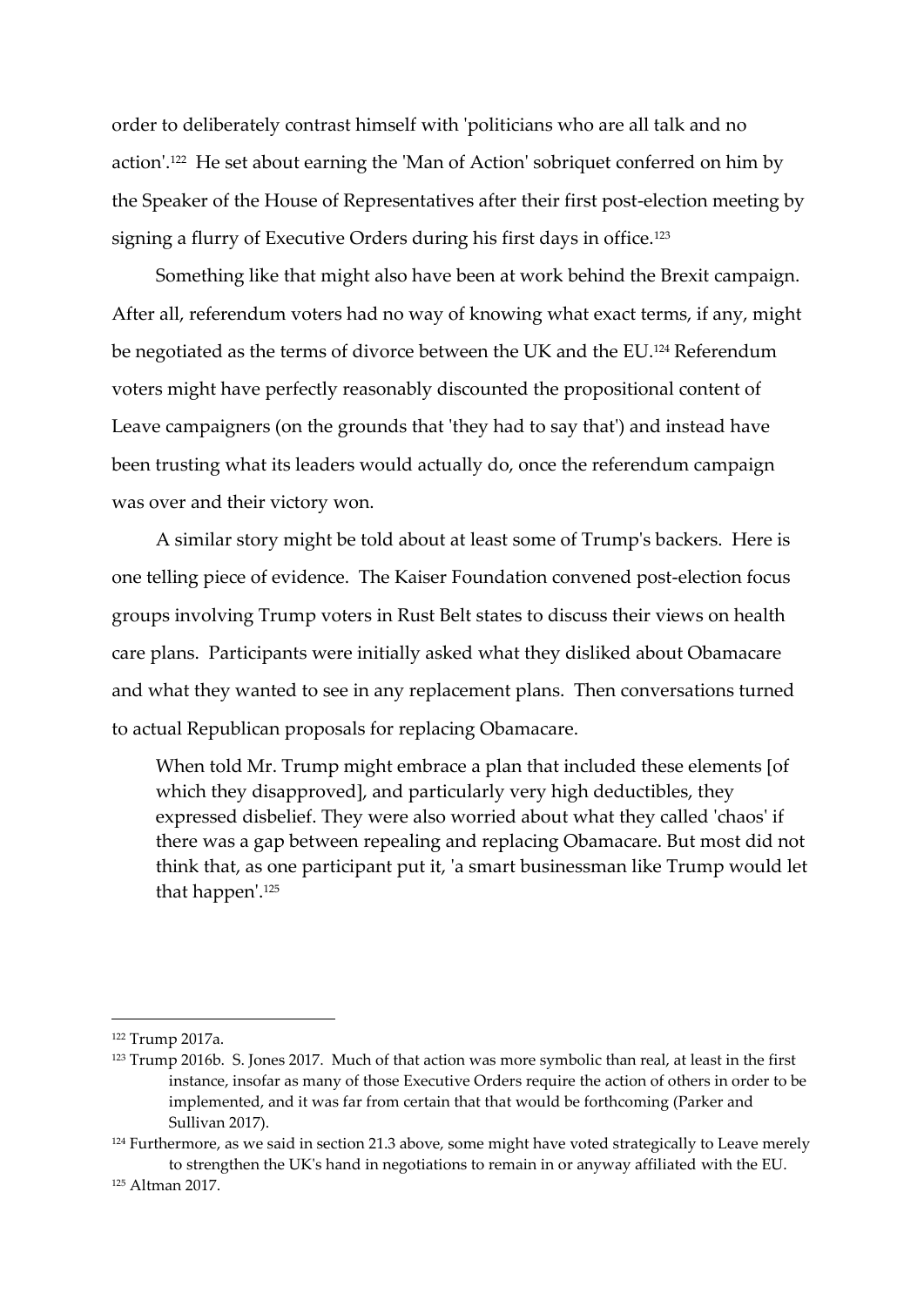Much of Trump's rhetoric has a 'trust me' character to it, and clearly many of his voters do.

Asked to explain her vote for Trump the day after the election, one of his supporters said, 'My vote was my only way to say: I am here and I count.'<sup>126</sup> In both his speech accepting the Republican nomination and in his Inaugural address, Trump appealed to that old Roosevelt-Nixon trope, 'the forgotten men and women', promising that they 'will be forgotten no longer'.<sup>127</sup> But what exactly he would do, having remembered them, was always left pretty radically unspecified.<sup>128</sup> His appeal was always substantially, 'trust me!'<sup>129</sup>

In a pre-inauguration interview Kellyanne Conway, Trump's former campaign manager and Counselor-designate, urged people to think about Trump in just that way. 'Why is everything taken at face value?' she asked. 'You always want to go by what's come out of his mouth rather than look at what's in his heart.'<sup>130</sup> The interviewer rudely but rightly interjected, 'How do I know what's in his heart except by what comes out of his mouth?' But Trump's supporters think they know.<sup>131</sup>

Again, there is a rational gloss that could be put on that sort of claim. After all, candidates always promise many things, but as president they inevitably have to

<sup>126</sup> Diana Maus (61, Suffern, NY) in Kelly 2016; Garrison Keillor (2016a) quipped in reply, 'People who shoot up theaters may feel the same way.' A propos the Brexit referendum, a 62-year-old London jobseeker explained that he ordinarily would not have voted: 'I couldn't really care less about the EU. [But] people are sick and tired of being ignored. I don't suppose I'm the only one to use this opportunity. It was a chance to kick the whole establishment where it hurt, for us to send pain the other way. And we took it' (Martin Parker, quoted in Ryan 2016).

<sup>127</sup> Trump 2017a. Schrag 1969.

<sup>128</sup> In his RNC acceptance speech Trump (2016a) said, 'I have visited the laid-off factory workers, and the communities crushed by our horrible and unfair trade deals. These are the forgotten men and women of our country.' He said he would strike better trade deals and bring manufacturing jobs back to America. But how, exactly, would he do that? That is what is always left awfully vague.

<sup>129</sup> As Joe Lockhart, President Clinton's former press secretary, observed, Trump's message in every post-election interviews was, 'People out there, trust me. Don't trust what you read or you see' (in NBC Meet the Press 2017).

<sup>130</sup> Blake 2017a.

<sup>&</sup>lt;sup>131</sup> As one woman at a Trump rally replied when asked about some of his more questionable statements: 'words come out in the wrong way at times; you put your foot in your mouth' (quoted in Pilkington 2016)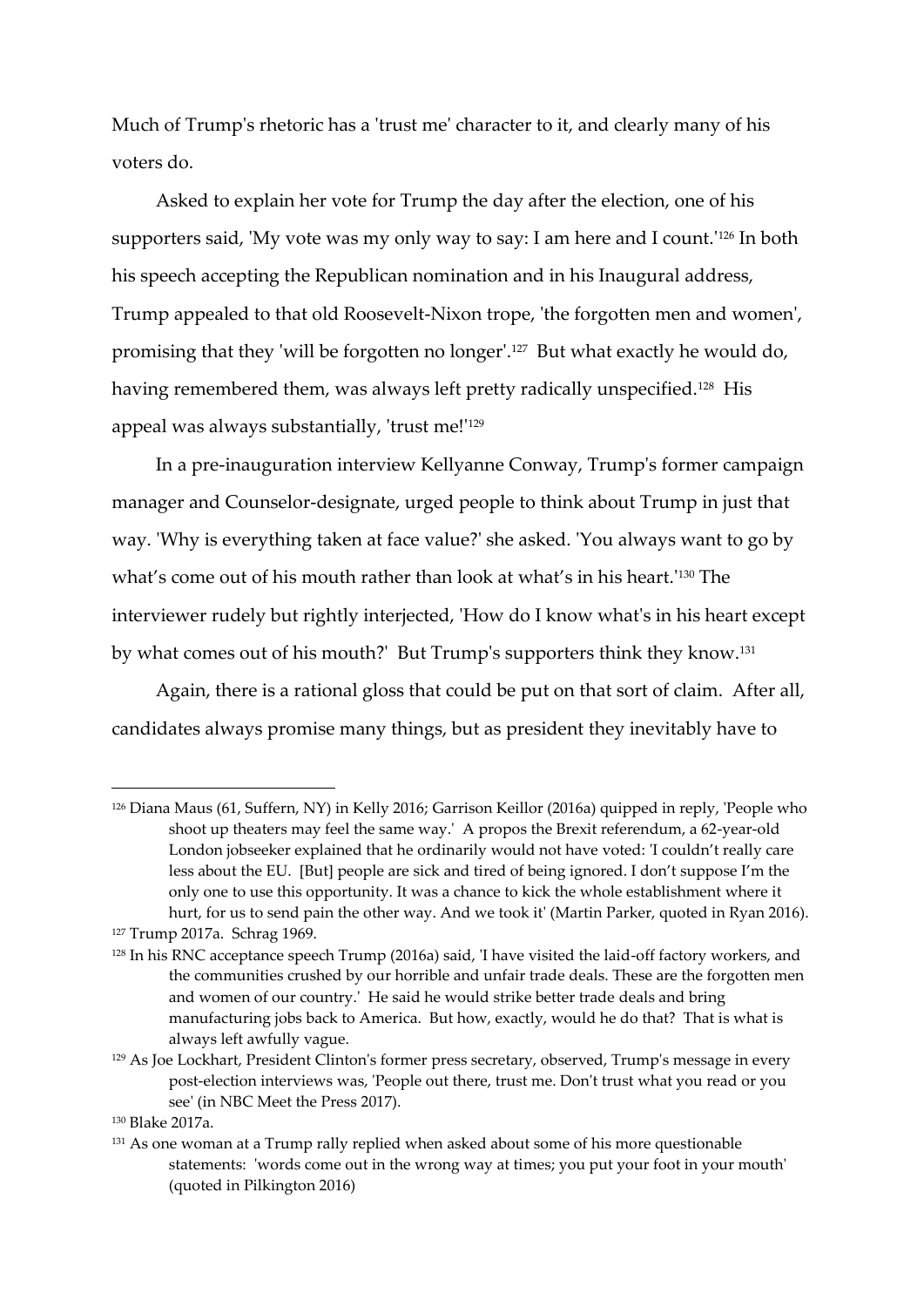face situations no one could have anticipated during the campaign. Therefore, it is only sensible for voters to assess candidates as much, or more, on their 'character' than on their specific policy proposals. Of course their assessment of a candidate's 'character' is adduced, in no small part, from what specific policy proposals that candidate makes during the campaign. But the voters' real task is to elect a person whom they can trust to do what they would have wanted in circumstances neither they nor the candidate could have foreseen.<sup>132</sup>

Of course, in the case of Trump the standard political science term 'character' is unfortunate, since he is a man of reprehensible character (as even many of his most ardent supporters might concede).<sup>133</sup> But on the analysis just offered, 'character' is anyway something of a misnomer. It is not a question of whether the candidate is a good Boy Scout, or even someone you would seat next to your daughter. 'Character', on the analysis offered above, is really much less moralistic than that, and much more just a matter of 'political dispositions' – how he is likely to react in unanticipated political circumstances.

Trump's voters thought that they knew the answer to that. We have our doubts, given the scarcity of specifics in Trump's election campaign promises, the history of his firms' bankruptcies and other broken promises. We have similar doubts whether Brexit voters had any good grounds for any beliefs whatsoever about what form Brexit might take or for trusting politicians to negotiate the deal that they themselves would have preferred. But no matter. What we are trying to do here is merely to explain why some voters might have fallen for Trump and Brexit,

<sup>132</sup> Barber 1972. Hardy 2017.

<sup>&</sup>lt;sup>133</sup> '[T]here is something brutally, refreshingly realistic about Trump's manner, or about the whole Trump persona. He is a deeply flawed man, but he doesn't try very hard to pretend otherwise. Even his most enthusiastic supporters, or many of the ones I've talked to, are happy to acknowledge Trump's failings. They may argue about which traits are failings and which are mere foibles hyped by his critics, but they did not vote for him because they thought him scrupulously honest or because they believed his character to be unimpeachable. Indeed, there must be very few people on either side who believe Trump to be a thoroughly good man. Effective in his way, maybe. Capable of disrupting what ought to be disrupted, almost certainly. But good?' (Swaim 2017).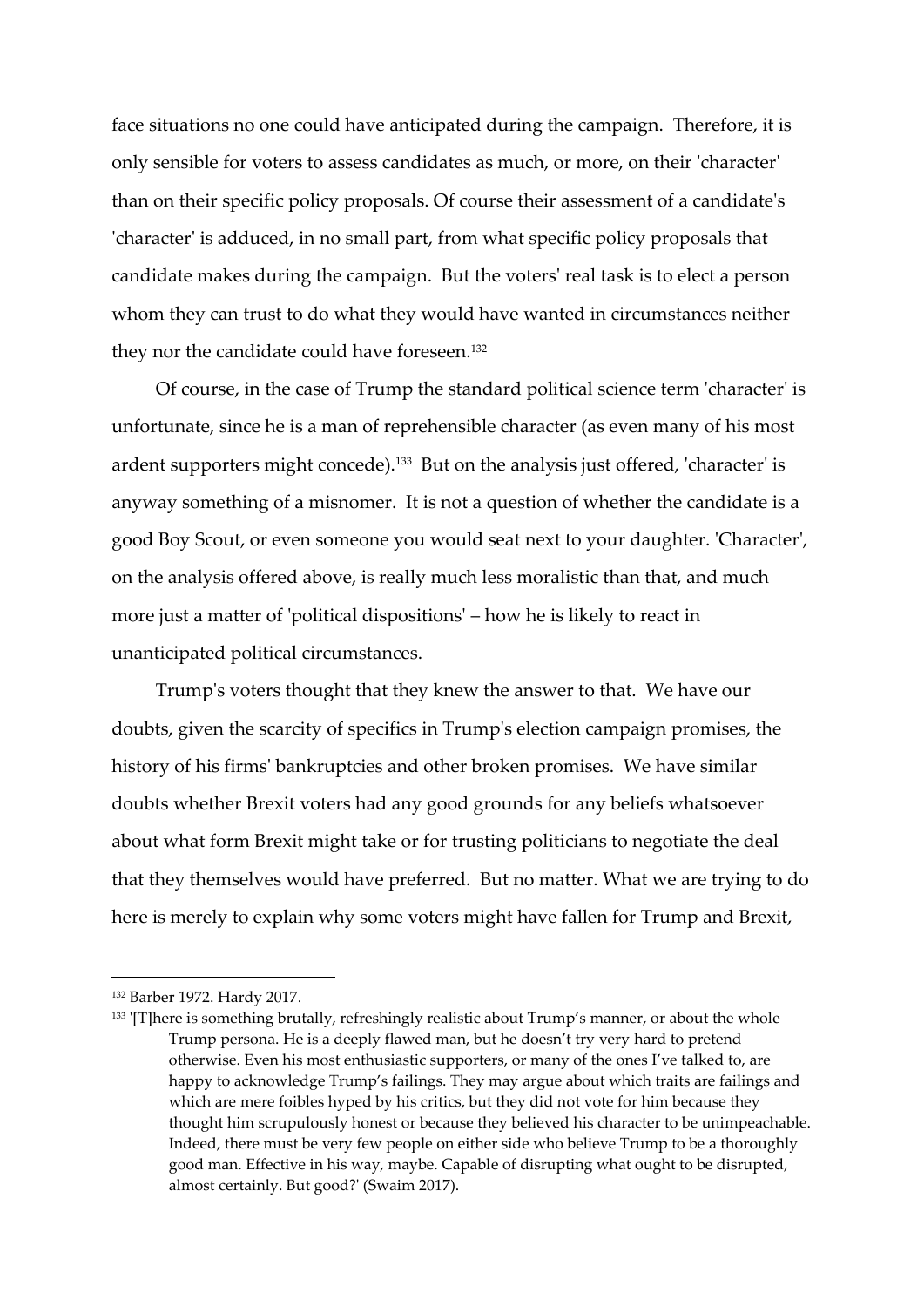and what it might mean for the CJT if that were indeed the true explanation of their victories.

#### **21.8. Everyone on Facebook Agrees With Me**

 $\overline{a}$ 

There are many ways in which the truth might come under threat. Some of them are politically innocent. Others are more politically charged.

First, let us consider some more innocuous versions of the story, based purely on natural tendencies at work within the new media environment upon which people increasingly depend for their news. Perhaps it was like that way all along in some places (Britain with its tabloid press, for example); perhaps it was like that in other eras.<sup>134</sup> But in mid-twentieth-century America, anyway, everyone tended to get their news primarily from the same handful of broadcast and print media, which by and large held to high standards of neutrality and impartiality; their reports were authoritative, and generally taken to be such by the population at large.<sup>135</sup> With the rise of the internet and especially of platforms, however, that is decreasingly true.<sup>136</sup>

<sup>134</sup> Newton and Brynin 2001. Francis Bacon commented similarly in 1620 about his generation's equivalent of 'information bubbles' in *Novum Organum* (Floridi 2016).

<sup>&</sup>lt;sup>135</sup> Thus, after Walter Cronkite's 1968 post-Tet broadcast saying that he thought the Vietnamese war would not be won, President Johnson said to his aides, 'If I've lost Cronkite I've lost middle America' (Martin 2009). Cross-national studies continue to show that exposure to public service broadcasting increases citizens' knowledge of current affairs, compared to exposure to commercial broadcasting (Soroka et al. 2013).

<sup>136</sup> Berry and Sobieraj 2011. Indeed, 'In the final three months of the US presidential campaign, the top-performing fake election news stories on Facebook generated more engagement than the top stories from major news outlets such as the *New York Times*, *Washington Post*, *Huffington Post*, NBC News, and others.... During these critical months of the campaign, 20 topperforming false election stories from hoax sites and hyperpartisan blogs generated 8,711,000 shares, reactions, and comments on Facebook. Within the same time period, the 20 bestperforming election stories from 19 major news websites generated a total of 7,367,000 shares, reactions, and comments on Facebook' (Silverman 2016). According to its preamble, this is what motivated a bill introduced into the California state legislature immediately after the 2016 US election to require school children be taught how to recognize fake news (Dodd 2017).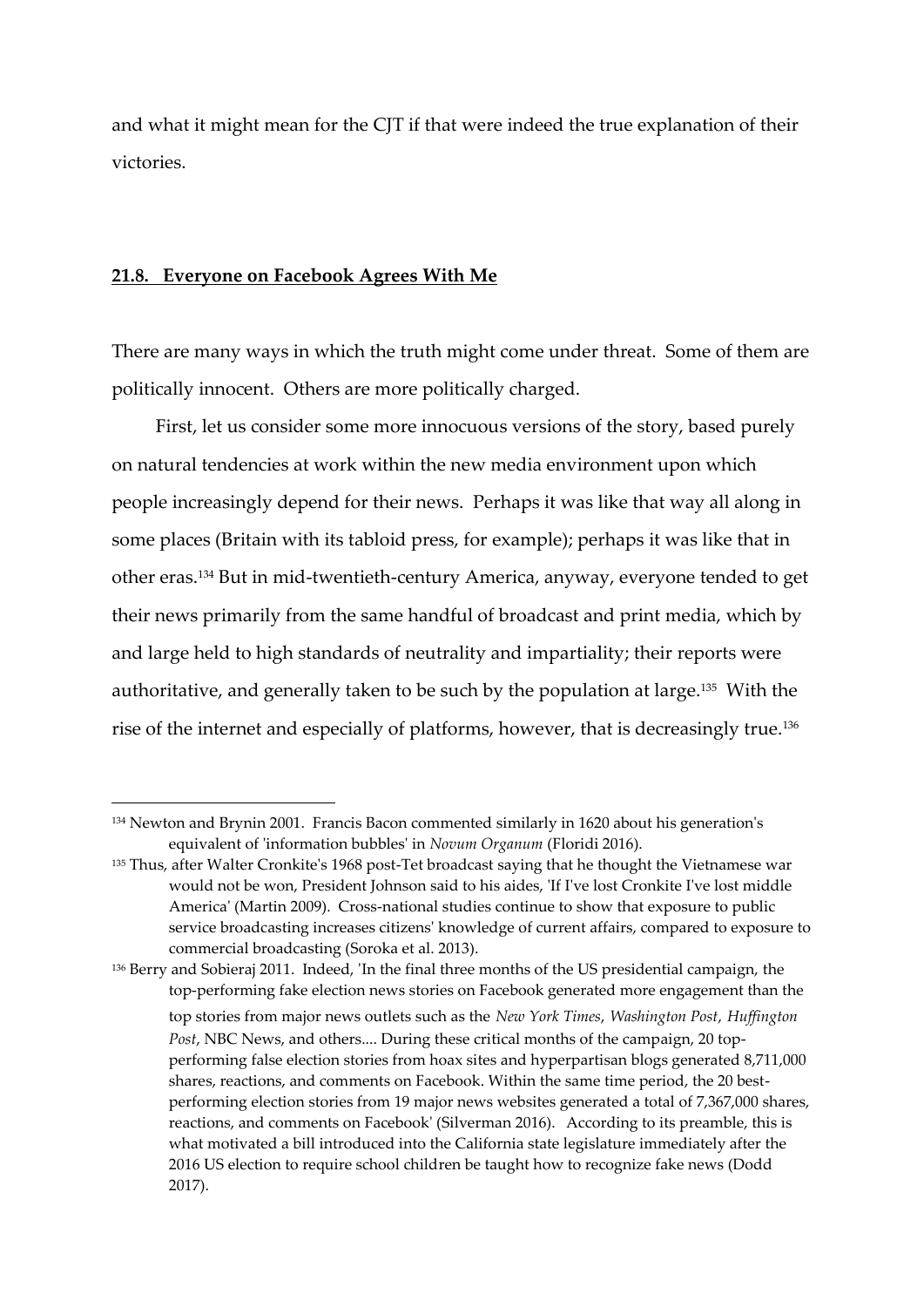People now get much of their 'news' from more boutique sources, tailored to their own particular interests and perspectives. To some extent they do so deliberately. Cass Sunstein entered a prescient warning that future internet users would be able to construct their very own personalized news feed, 'Daily Me', that told them only what they were interested in and wanted to hear.<sup>137</sup> Today, search engine and social network algorithms (more of which below) do that for you. But people still deliberately choose, in similar fashion, whom to include as their Facebook friends and which Twitter feeds to follow.<sup>138</sup>

In part, it is merely a matter of people's 'likes'. You can obviously 'like' something (find it interesting or amusing) without believing for a moment that it is true. But self-sorting based on 'likes' sometimes has an epistemic side to it as well. People are not unreasonably inclined to give more credibility to reports coming from people they deem to be trustworthy, understood as believing other things that they themselves also believe to be true.<sup>139</sup>

Another driver of that phenomenon is purely commercial. The algorithms underpinning Google and other search engines are designed to show people web pages that are similar in relevant respects to those that they have previously viewed – in no small part in the hopes someone who has purchased something from a previous web site will be tempted to make similar purchases from subsequent ones as well, or at least stay on similar pages to see more adverts controlled by the engine or network. Commercially, that makes perfectly good sense. And from the point of view of the customer – or even those who are just using the search engine to find related material, with no intention of buying anything – that feature of the search engine is genuinely to be welcomed.

<sup>137</sup> Sunstein 2001, pp. 3-23; 2017a. Jamieson and Cappella 2008. Lelkes, Sood and Iyengar 2017.

<sup>138</sup> And, at least on some evidence (Bakshy et al. 2015), that reduces exposure to differing political perspectives even more than the operation of algorithms alone – although still far from eliminating it completely.

<sup>139</sup> This is a variation on Hume's (1777) argument 'On Miracles': if someone tells you he just saw someone walking on water, do you upgrade your belief in miracles or downgrade your estimation of that person's credibility as a reporter of true facts?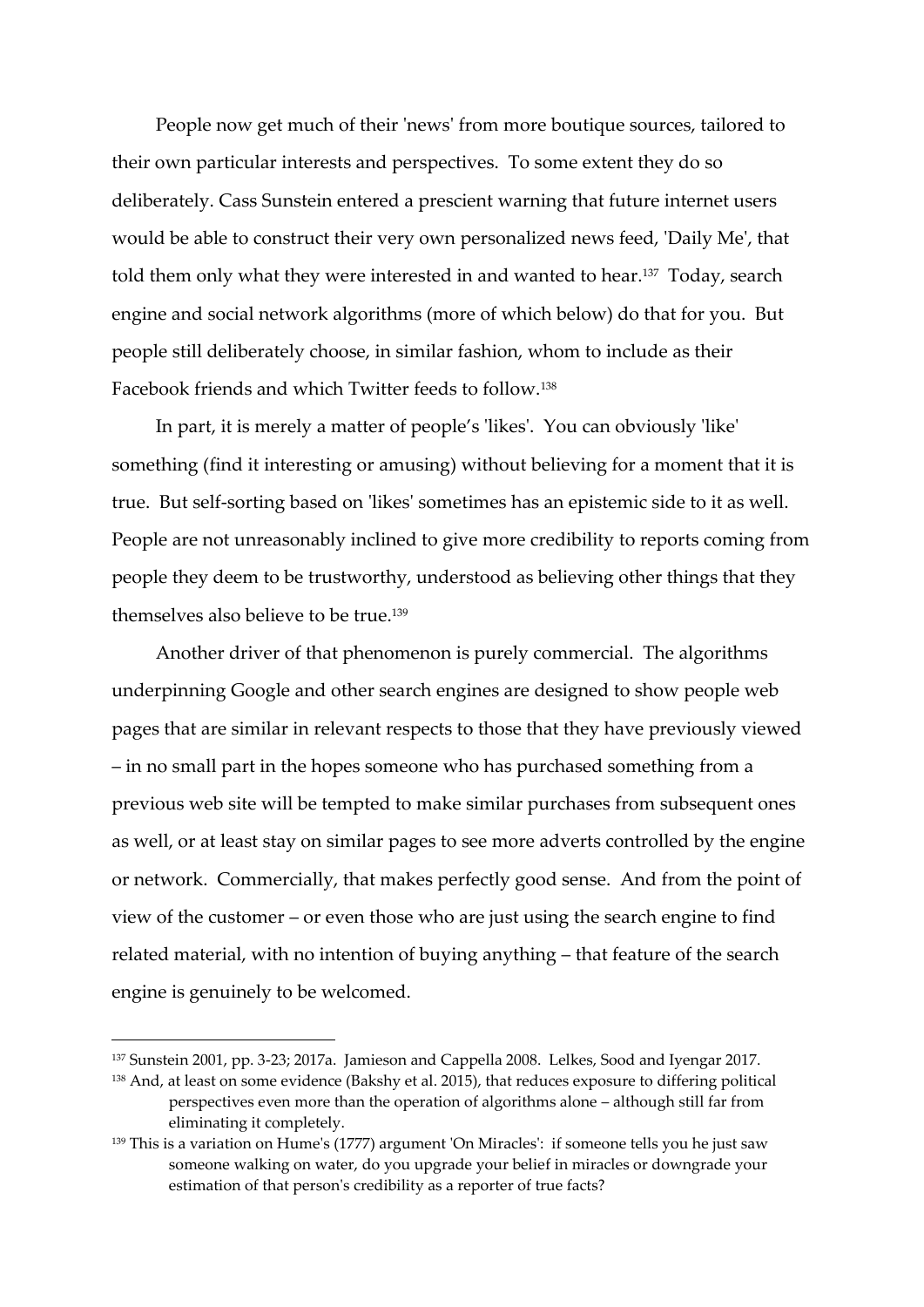From an epistemic point of view, however, those search engine algorithms are a disaster. They create information 'bubbles', in which a person perpetually gets fed new information that reinforces the information he initially received, however idiosyncratic and unrepresentative the original bit of information.<sup>140</sup> People who once searched for information on conspiracy theories keep getting fed more and more conspiracy theories, and so on. 'The net result', as the inventor of the internet Tim Berners-Lee observes, 'is that these sites show us content they think we'll click on – meaning that misinformation, or fake news, which is surprising, shocking, or designed to appeal to our biases can spread like wildfire.<sup>'141</sup>

The strength of those algorithms is well captured by this anecdote from internet activist Tom Steinberg, posted on Facebook immediately after the Brexit referendum result was announced:

I am actively searching through Facebook for people celebrating the Brexit leave victory, but the filter bubble is SO strong, and extends SO far into things like Facebook's custom search that I can't find anyone who is happy \*despite the fact that over half the country is clearly jubilant today\* and despite the fact that I'm \*actively\* looking to hear what they are saying.<sup>142</sup>

There is another driver of that phenomenon which, while not exactly 'innocent', is at least not politically motivated. People are rewarded more, both psychologically and financially, the more other people who click on their websites or share their internet postings. That incentivizes people to post fabulous, sensational, incredible stories – whether true or not – purely as 'clickbait'.<sup>143</sup>

<sup>140</sup> Pariser (2011) coined the term 'filter bubble', but nowadays the term is rife. See, e.g., Ash (2016) and more generally O'Neil (2016). For a rich empirical analysis of how a 'Breitbart-led rightwing media ecosystem' created an almost hermetically sealed bubble for Trump supporters during the 2016 US presidential election, see Benkler et al. (2017).

<sup>&</sup>lt;sup>141</sup> Quoted in Solon 2017. For a sustained analysis of how homogenous clusters of users ('echo chambers') facilitate the spread of misinformation on the internet, see Vicario et al. (2016). <sup>142</sup> Steinberg 2016.

<sup>&</sup>lt;sup>143</sup> Ohlheiser 2016. Stories abound. One is of two unemployed restaurant workers who signed on as writers to the alt-right website LibertyWritersNews with 300,000 Facebook followers in the month before the 2016 election, and who 'say they are making so much money that they feel uncomfortable talking about it because they don't want people to start asking for loans'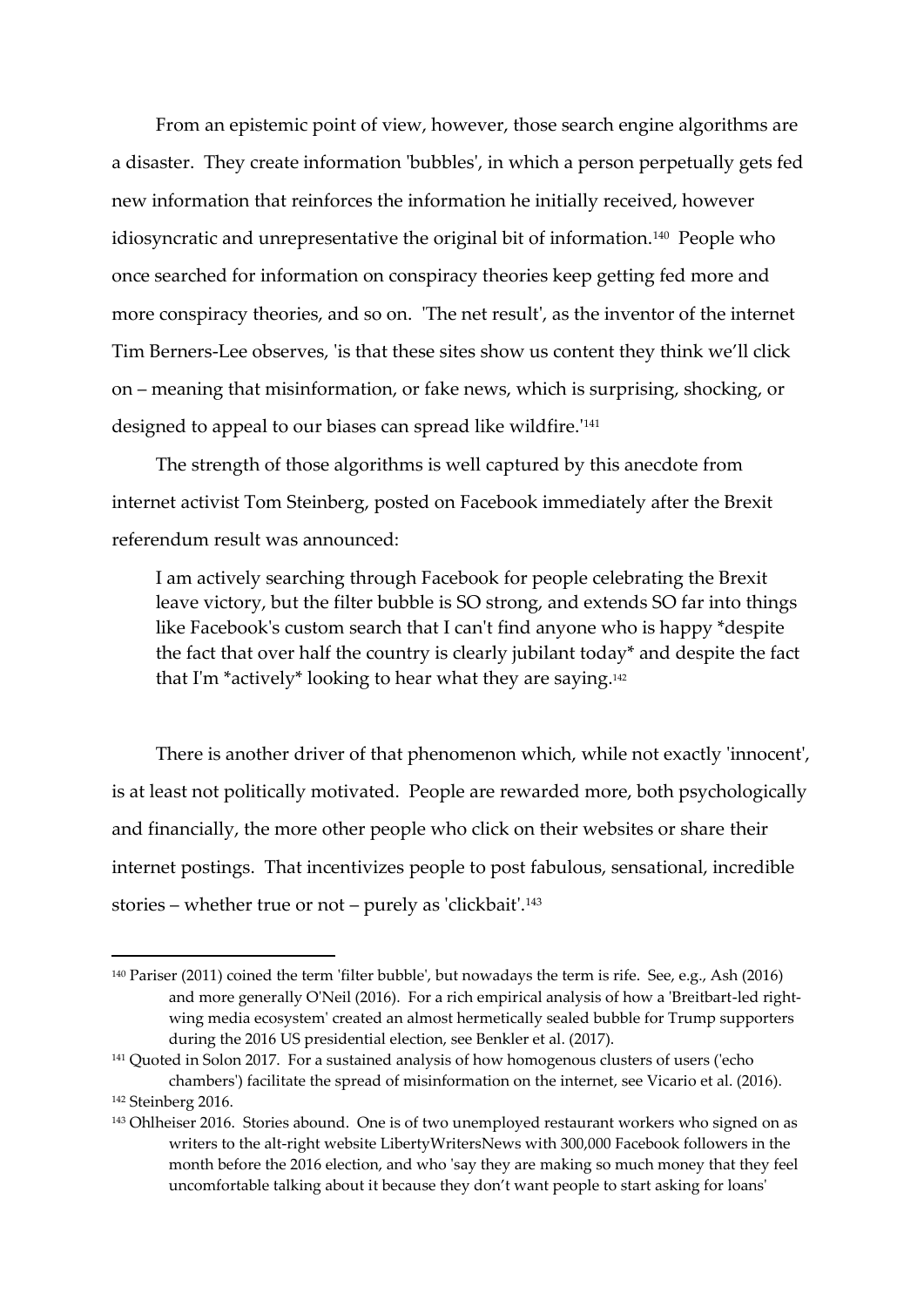Such clickbaiters are pure 'bullshitters', in Harry Frankfurt's sense above. Unlike others (who will be the subject of section 21.9 below), these clickbaiters do not deliberately post stories that they know to be false – certainly anyway they do not deliberately post them *because* of their known falsehood. Instead, those clickbaiters simply do not care about the truth of their posts, one way or another.<sup>144</sup> But in not caring, of course, they end up posting a good deal of information that is patently false.<sup>145</sup>

Shortly after the 2016 US presidential election, Google and Facebook announced they were taking steps to ban fake news sites and deprive them of advertising revenue.<sup>146</sup> If successful, such steps may help ameliorate this particular part of the problem for future elections. Obviously, however, the damage they did in the 2016 elections is already done. And laudatory though it may be for Facebook to flag that some post is 'Disputed by 3rd party factcheckers', 'the damage of a popular fake-news story is usually well done by the time it is fact-checked and flagged'. 147

<sup>(</sup>McCoy 2016). Another is of the small Macedonian town of Veles, home to 'more than 150 domains' dedicated to generating fake news for profit.

<sup>144</sup> As Neetzan Zimmerman, a sometime Gawker specialist in viral stories, says, 'Nowadays it is not important if a story's real. The only thing that really matters is whether people click on it. If a person is not sharing a news story, it is, at its core, not news' (quoted in Viner 2016).

<sup>&</sup>lt;sup>145</sup> One prominent hoaxter, Paul Horner, posted false news hoping it would get picked up by Trump supporters, exposed and then make then look bad. Needless to say, that backfired. As he explained, 'I just wanted to make fun of that insane belief, but it took off. They actually believed it. I thought they'd fact-check it, and it'd make them look worse.... [T]hat's how this always works: someone posts something I write, then they find out it's false, then they look like idiots. But Trump supporters — they just keep running with it! They never fact-check anything! Now he's in the White House. Looking back, instead of hurting the campaign, I think I helped it. And that feels [bad]' (quoted in Dewey 2016).

<sup>146</sup> Isaac 2016. Wingfield et al. 2016. Naughton 2017. Persily 2017, pp. 72-5. Weedon, Nuland and Stamos 2017.

<sup>&</sup>lt;sup>147</sup> Persily 2017, p. 73. That is particularly likely because of the slow process by which Facebook refers items for factchecking: 'Facebook is working with five fact-checking organizations – ABC News, AP, [FactCheck.org,](http://factcheck.org/) Politifact and Snopes – to launch the initiative. If enough of Facebook's users report a story as fake, the social network will pass it onto these third parties to scrutinize. If a story is deemed to fail the fact check, it will be publicly flagged as "disputed by 3rd party fact-checkers" whenever it appears on the social network' (Jamieson and Solon 2017).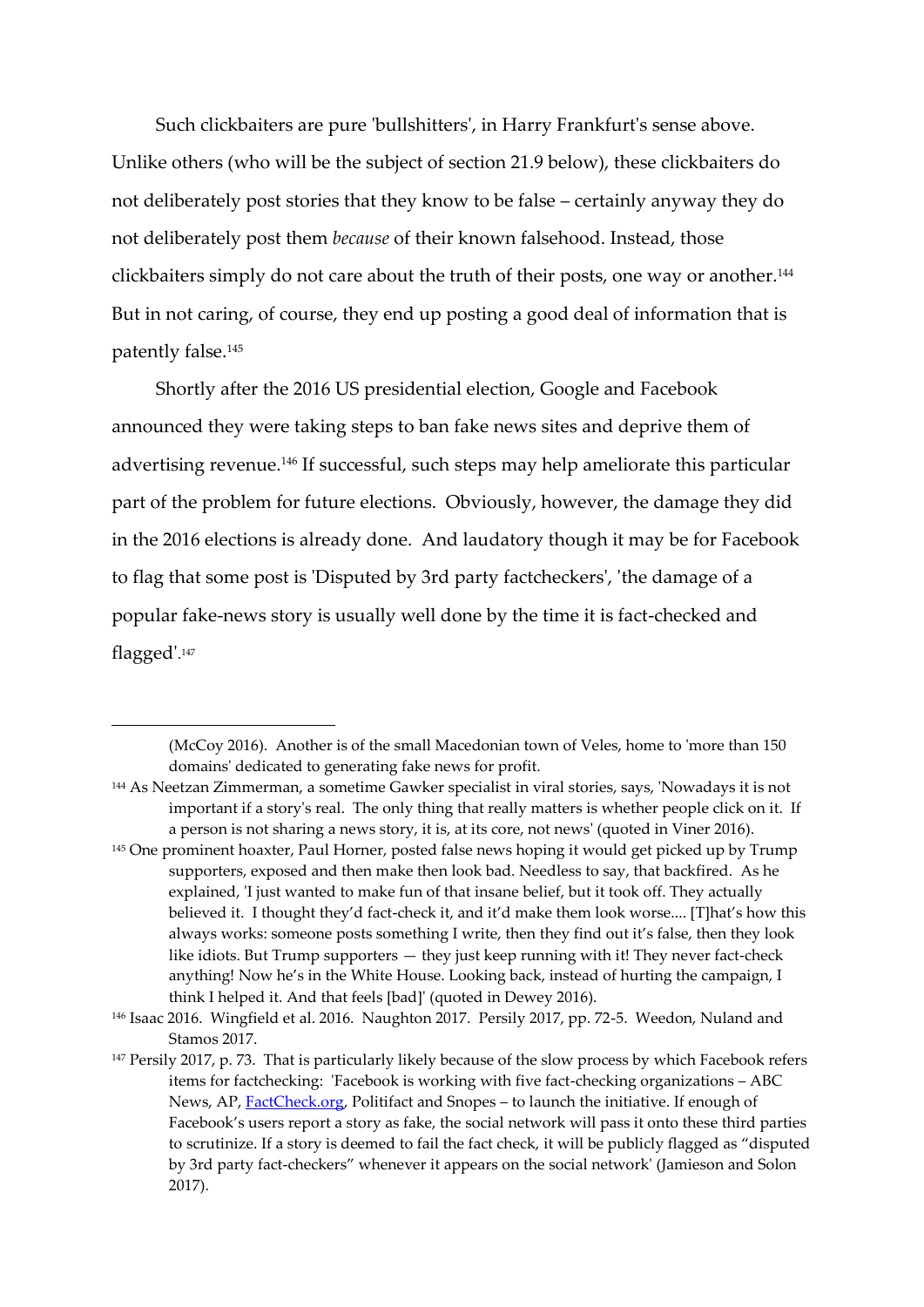In consequence of all these factors, people experience 'alternative realities' on the internet. What one person reasonably believes, given the information that he obtains there, can be radically different to what another person with a different internet experience might equally reasonably believe. As President Obama once quipped, 'If I watched Fox *I* wouldn't vote for me!'<sup>148</sup> In his Farewell Address, Obama bemoaned the creation of these 'alternative realities' in the following terms:

[I]ncreasingly we become so secure in our bubbles that we start accepting only information, whether it's true or not, that fits our opinions, instead of basing our opinions on the evidence that is out there.... In the course of a healthy debate, we [rightly] prioritize different goals, and the different means of reaching them. But without some common baseline of facts, without a willingness to admit new information and concede that your opponent might be making a fair point, and that science and reason matter, ... we're going to keep talking past each other.<sup>149</sup>

This is indeed an unfortunate outcome. But, as we have here seen, there are some relatively innocent reasons that it might have occurred. There are also, however, some much less innocent drivers, to which we now turn**.**

# **21.9. Epistemic Malevolence**

There are various more politically charged ways in which the truth can come under threat. One familiar way is through 'epistemic populism' – political leaders telling people to ignore reliable sources of information and to trust their own instincts.<sup>150</sup>

<sup>148</sup> Obama 2016.

<sup>&</sup>lt;sup>149</sup> He went on to say that the 'selective sorting of the facts. It's self-defeating because, as my mom used to tell me, reality has a way of catching up with you'; one can but hope it is so (Obama 2017; see similarly Obama 2016).

<sup>&</sup>lt;sup>150</sup> That is what was involved when Trump told people to ignore the mainstream news media and to trust whatever they find on the internet (Borchers 2016; Swan 2016). That pattern appears in a pre-Brexit referendum interview with Michael Gove: the interviewer challenged Gove to defend his advocacy of Leaving the EU when so many economists, business and labour leaders and even the Chief Executive of the NHS 'all say that you... are wrong'; Gove's reply was that 'I think the people of this country have had enough of experts' (quoted in Islam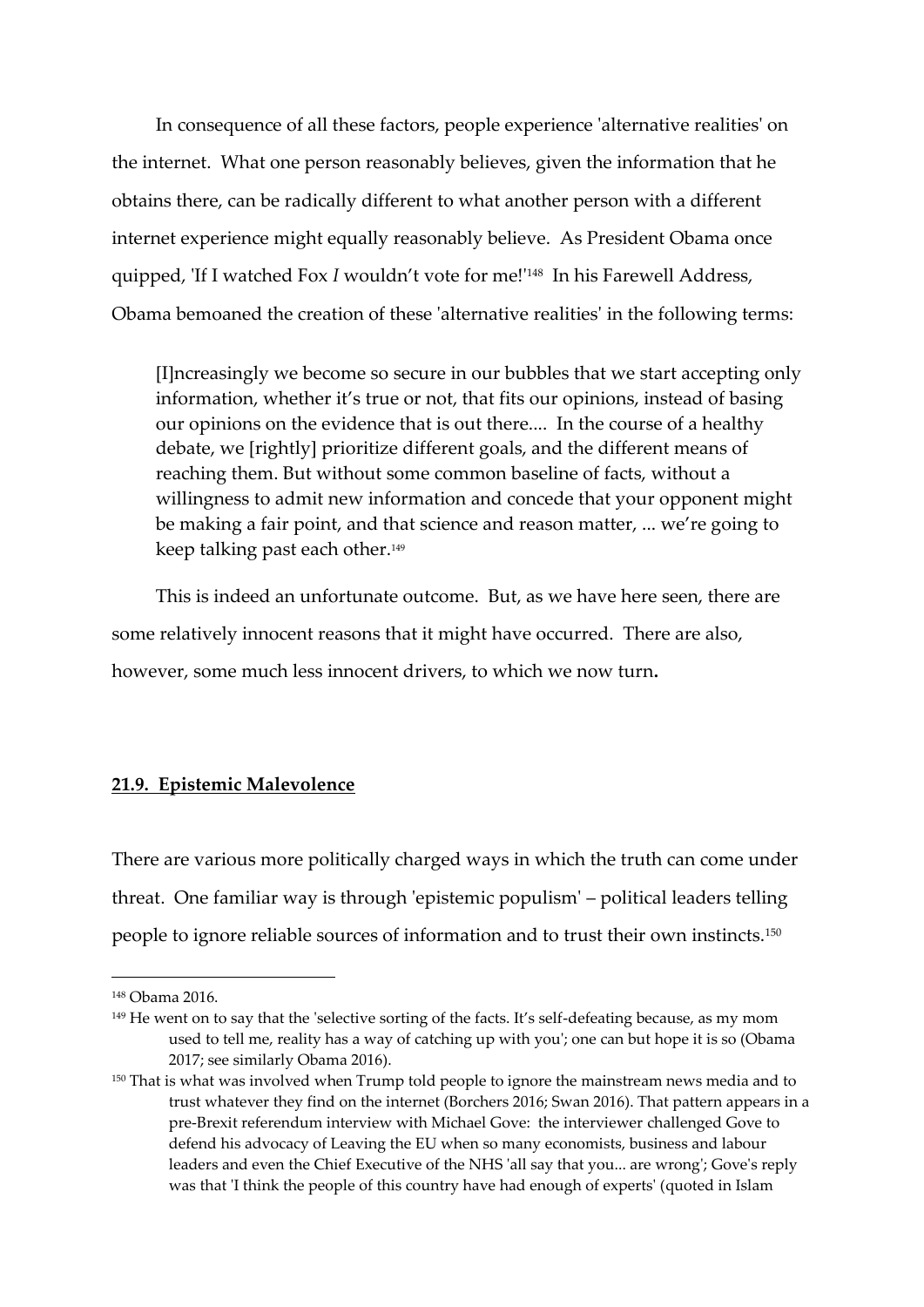Another familiar way is through 'epistemic authoritarianism' – a political leader telling people, after the fashion of Orwell's *Nineteen Eighty-four*, that the truth just is whatever he or she says it is.<sup>151</sup> Here we shall concentrate on a third way, which we call 'epistemic malevolence'.<sup>152</sup> The malevolence here in view is instead targeted at facts as such—it is the aim to prevent true facts from emerging at all, or to prevent them from getting widespread currency if they do.

On the first full day of his presidency, Trump went to the CIA and gave a rambling address that was highly inappropriate in ever so many ways. Among other things, he claimed in it that more people attended his inauguration than any other – which was blatantly untrue, as was evident from photographs that had already been published offering a side-by-side comparison of his inaugural audience and Obama's first.<sup>153</sup> Later that day, his press secretary went down to the White House pressroom and reiterated that lie in no uncertain terms.<sup>154</sup>

The next day, Trump's former campaign manager and new White House Counselor, Kellyanne Conway, was asked: 'Why put [the Press Secretary] out there for the very first time... to utter a provable falsehood' about the size of the crowd at the inauguration? 'It's a small thing. But the first time he confronts the public it's a falsehood?' Conway offered this memorable reply: 'You're saying it's a falsehood....

<sup>2016</sup>b). The British Election Study's (2016) post-referendum survey showed that Gove's reading of the mood of the electorate, or at least of Leave voters, was indeed correct: the probability of voting to Leave was strongly associated with agreement to the proposition, 'I'd rather put my trust in the wisdom of ordinary people than the opinions of experts.'

<sup>151</sup> Putin today (Kovalev 2017), and Stalin before him (Arendt 1967/1977), are perhaps the clearest exemplars. But Trump's insistently reasserting claims that have been factchecked and shown to be clearly false smacks of that. So too does the comment of his former campaign manager and Counselor-designate, Kellyanne Conway, when replying to a question at the Harvard post-election conference about whether Trump's behaviour really is 'presidential behaviour': 'He's the president elect so that's presidential behavior' (quoted in Sullivan 2016). But perhaps former *New York Times* editor Bill Keller is right to suggest that the most chilling evidence is to be found in Trump's bare-faced lying in his January 2017 speech at the CIA: 'He was spouting obvious falsehoods to an audience for whom facts are matters of life and death. The implicit, and truly dangerous, message to the intelligence community was "don't bring me bad news; just tell me we're winning"' (quoted in Farhi 2017b).

<sup>152</sup> Baehr 2010. Cassam 2016.

<sup>153</sup> Trump 2017c. Rucker et al. 2017.

<sup>154</sup> Kessler 2017c.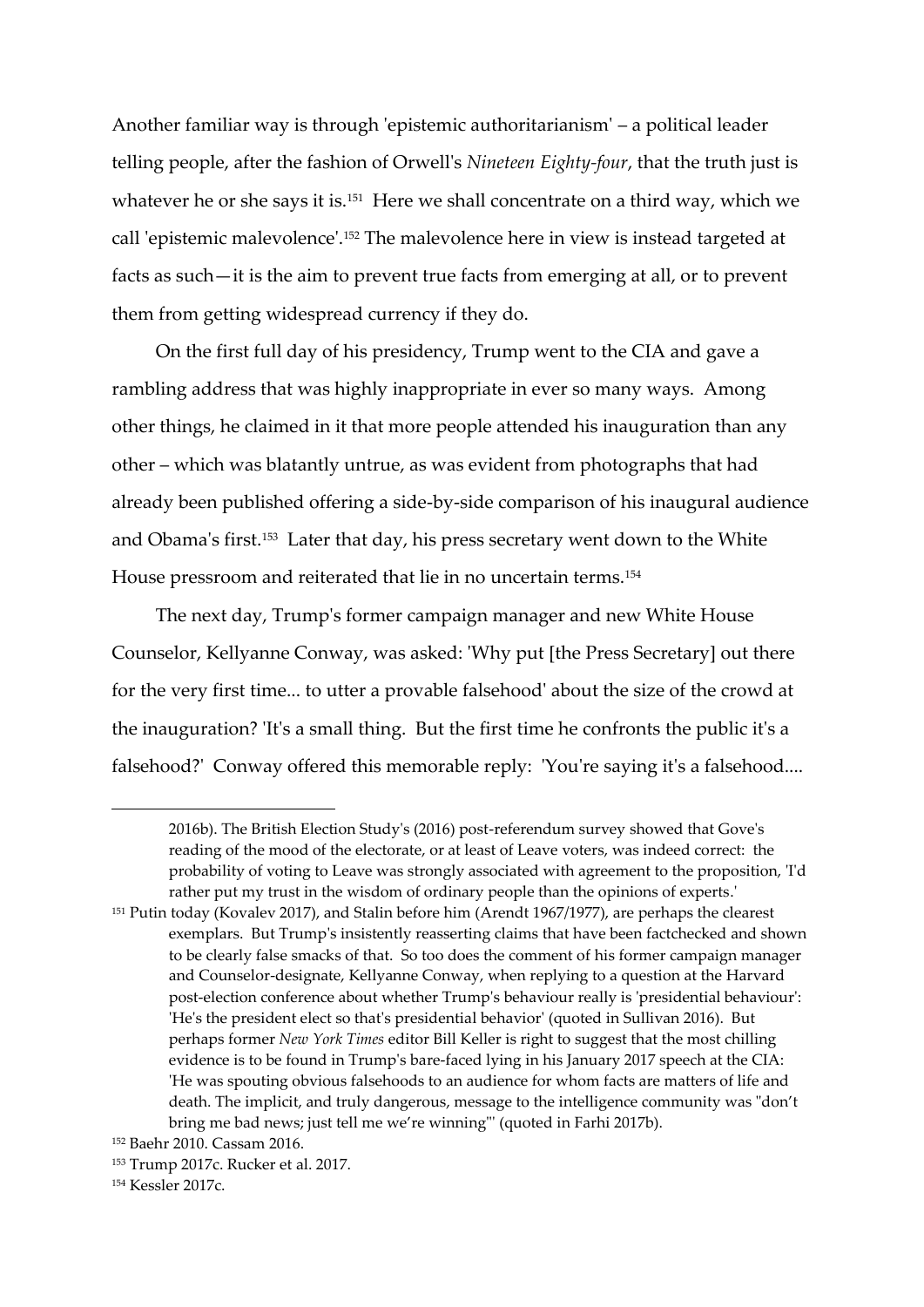[O]ur press secretary gave alternative facts to that.' The incredulous interviewer rightly pressed her on that: 'Wait a minute. Alternative facts? ... Four of the five facts he uttered were just not true. Look, alternative facts are not facts. They are falsehoods.'<sup>155</sup> And clearly they were: the claims of the president and press secretary were contradicted by the photographs<sup>156</sup>; they were contradicted by official Metrorail ridership statistics<sup>157</sup>; and so on.

Why on earth would any president deliberately engage in such behaviour, in his very first day in office?<sup>158</sup> With Trump, who knows? It might be that a fragile *nouveau riche* ego, already deeply suspecting it is somewhere it does not belong, simply cannot bear the thought of being associated with anything demeaned as 'small'.<sup>159</sup> Or maybe Trump really believes his own lies – maybe his grip on reality truly is just that infirm.<sup>160</sup> Or maybe he is using his preposterous tweets as a smokescreen to distract from the many nefarious policies put in place through executive orders signed on the same days.<sup>161</sup> Or perhaps Trump is just deploying the political equivalent of 'an old sports strategy: foul so much in the first 5 min of the

<sup>&</sup>lt;sup>155</sup> Sinderbrand 2017. Sean Spicer, the White House press secretary, made a similar Freudian slip in a news conference, saying, 'I think sometimes we can disagree with the facts'; but it seems clear from context that what he really meant to say was that we can disagree *about* the facts (Blake 2017c). It is far less clear from context that what Conway really means to say was 'additional' (rather than 'alternative') facts, as she subsequently rather disingenuously claimed (Pengelly 2017).

<sup>156</sup> Kessler 2017b.

<sup>157</sup> The press secretary admitted as much in his first formal news conference – the first one in which he actually took questions rather than merely having a rant – two days later (Blake 2017c).

<sup>158</sup> Cowen (2017) offers yet another speculation: 'By requiring subordinates to speak untruths, a leader can undercut their independent standing, including their standing with the public, with the media and with other members of the administration. That makes those individuals grow more dependent on the leader and less likely to mount independent rebellions against the structure of command.'

<sup>159</sup> Amis 2016.

<sup>160</sup> Rubin 2017. His first television interview post-inauguration, imploring the interviewer to examine all his framed photos of his inauguration crowd, certainly sounded like Nixon at his most needful petitioning Kissinger to join him on his knees in prayer (Johnson 2017). Freeman (2017) comments similarly on Trump's 'neediness', jocularly via a commentary on the length of his neckties.

<sup>161</sup> Balz 2017. Dionne 2017.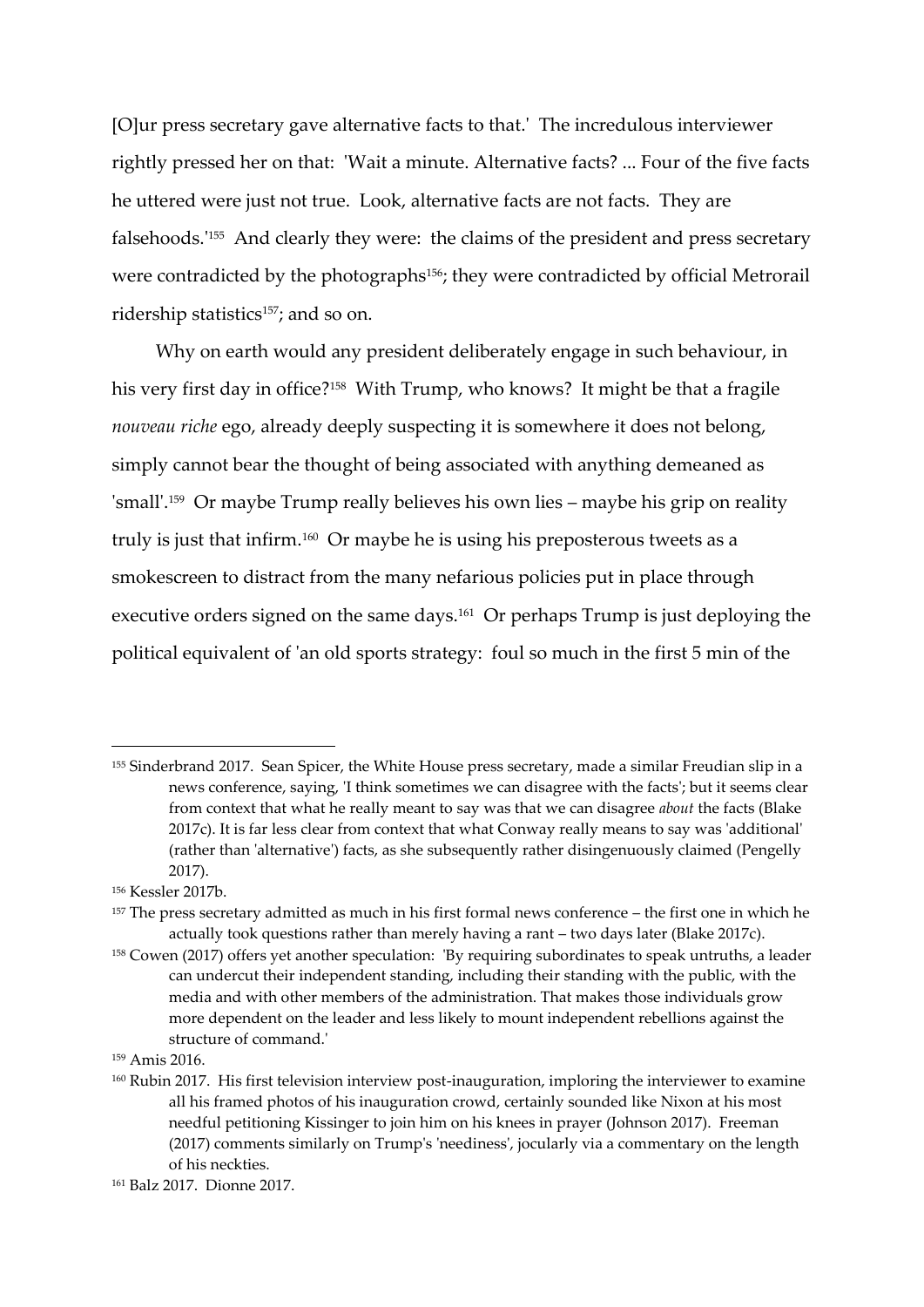game that the refs can't call them all. From then on, [you're free to play] a more physical game.'<sup>162</sup>

Another far more nefarious explanation is also consistent with much that Trump has done and said, however. That explanation certainly seems to fit the intentions of many of Trump's protégées and backers. Conspicuous among them is Stephen Bannon, Trump's campaign manager who became for a time Chief Strategist in his White House, who had previously been chief executive of the alt-right 'news' site Breitbart. Also included among 'Trump's backers' deploying this strategy are Russian officials and agents, if the US Director of National Intelligence's report is to be trusted.<sup>163</sup>

The strategy in question involves the intentional promulgation of false stories, knowing them to be false, and doing so precisely because you know them to be false.<sup>164</sup> If people actually believe the false story in support of your preferred position, so much the better.<sup>165</sup> But the larger aim of promulgating fake news is

<sup>162</sup> Sally Jenkins, quoted in Cillizza 2017.

<sup>163</sup> US Director of National Intelligence 2017.

<sup>164</sup> For just one example, from literally thousands, consider the 'fake news masterpiece' concocted by Cameron Harris, since fired from his position as an aide to a Republican state legislator in Maryland. During the autumn of 2016 when Trump was behind in the polls and preparing his supporters for defeat by asserting the election was being rigged, Harris concocted the story, 'Tens of thousands of fraudulent Clinton votes found in Ohio warehouse'. Harris was himself surprised by the success of the story that netted him \$1000 per hour he invested in it: 'Given the severe distrust of the media among Trump supporters, anything that parroted Trump's talking points people would click. Trump was saying "rigged election, rigged election". People were predisposed to believe... At first it kind of shocked me — the response I was getting. How easily people would believe it. It was almost like a sociological experiment' (Shane 2017).

<sup>165</sup> Allcott and Gentzkow (2017) find that 'of the known false news stories that appeared in the three months before the election, those favoring Trump were shared a total of 30 million times on Facebook, while those favoring Clinton were shared eight million times' and that 'the average American saw and remembered 0.92 pro-Trump fake news stories and 0.23 pro-Clinton fake news stories, with just over half of those who recalled seeing fake news stories believing them'. They attempt to minimize the impact of that fake news, however, by saying, 'for fake news to have changed the outcome of the election, a single fake article would need to have had the same persuasive effect as 36 television campaign ads'. But that may not be as implausible as it sounds. People notoriously discount paid political advertisements. And, in any case, they see an awful lot of them. The same source upon which Allcott and Gentzkow (2017) base their calculation also reports that, on average, each person in the study saw 75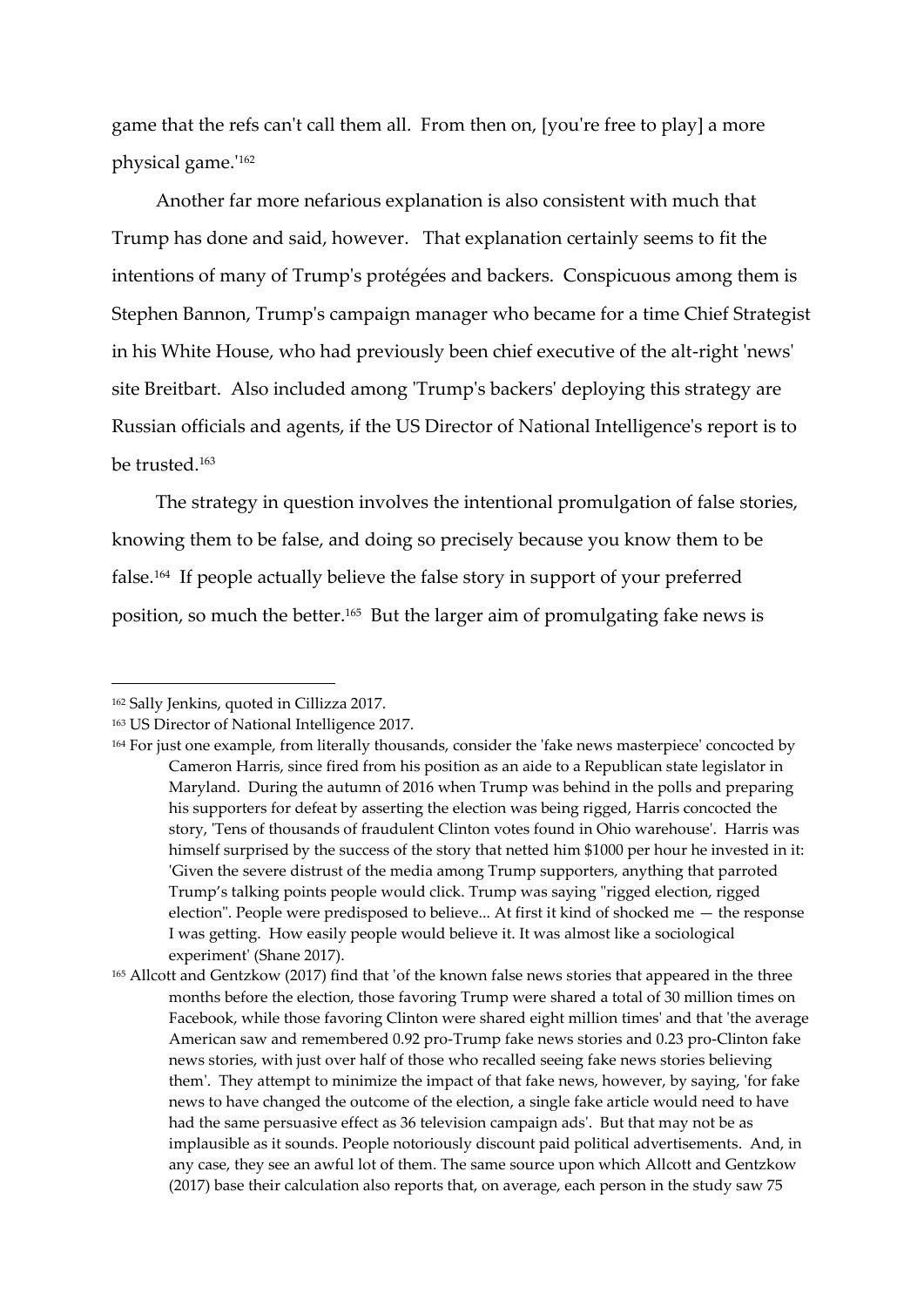independent of people actually believing it. The aim is instead simply to discredit, in the eyes of your followers, all sources of information, true or false. As one commentator puts it, 'It's not an information war. It's a war on information.'<sup>166</sup>

This is a strategy that has been pursued by certain fragments of the American right for some time, and with devastating effect on public trust in the mainstream media.<sup>167</sup> The strategy was taken to even further extremes by Breitbart 'News' under the leadership of Stephen Bannon.<sup>168</sup> Trump powerfully associated himself with that strategy, not only during the campaign but also as president when declaring – in the first official non-ceremonial fixture of his presidency, an address to the CIA no less – that 'I have a running war with the media. They are among the most dishonest human beings on Earth.'<sup>169</sup>

No doubt in part this is an attempt at muzzling the press. In an interview with the *New York Times* the very first week of the Trump Administration, Bannon declared – telling the interviewer 'I want you to quote this' – that the media is 'the opposition party'. He added, 'the media should... keep its mouth shut and just listen

advertisements during a presidential election campaign and 'in some areas..., voting-aged adults see as many as 339 spots' (Spenkuch and Toniatti 2016, p. 11).

<sup>166</sup> Peter Pomerantsev, quoted in Ignatius 2016.

<sup>167</sup> Jamieson and Cappella 2008. Gallup Polls have a series of polls asking Americans, 'How much trust and confidence do you have in the mass media – such as newspapers, TV and radio – when it comes to reporting the news fully, accurately and fairly?' The proportion of respondents saying 'a great deal' or 'a fair amount' ranged in the low-to-mid 50% range until 2004, at which point it dropped to 44%; it trended downward since then, dipping particularly in election years, standing at just 40% in 2015 (Riffkin 2015).

<sup>168</sup> As the former spokesperson for Breitbart said in interview, 'There is no question that Trump's confrontational and combative tone towards the media is choreographed by Bannon. It's textbook Breitbart. If the facts aren't on your side, attack the gatekeepers of the facts. ... From Team Trump's perspective, ...their objective will be to cast as much doubt as possible on traditional sources of information to ensure the environment is ripe for them to win in 2020' (Kurt Bardella, quoted in Farhi 2017b).

<sup>169</sup> Trump (2017b), echoing rhetoric throughout his campaign (Baron 2016).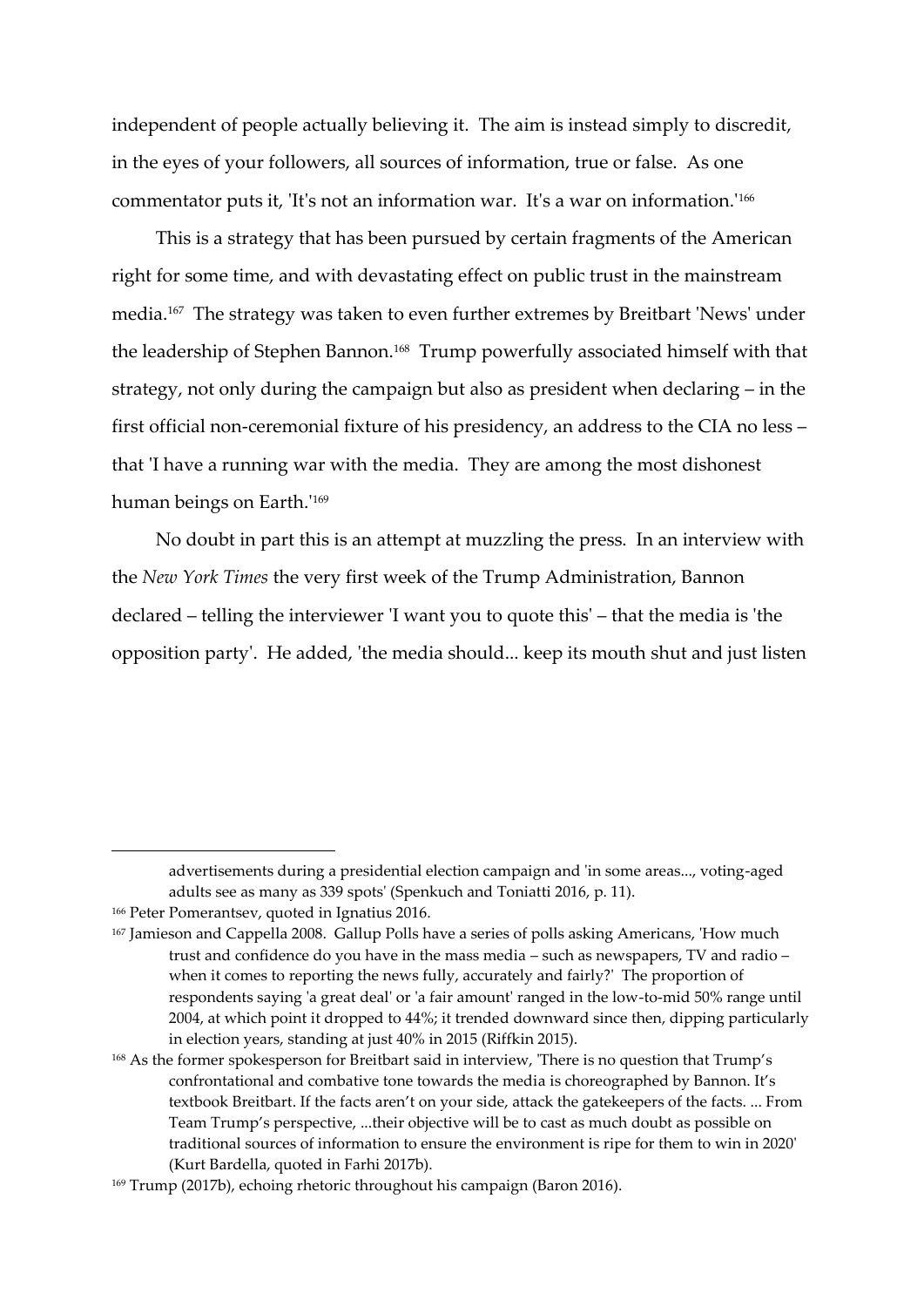for a while'.<sup>170</sup> In an interview the next day the president himself endorsed Bannon's sentiments.<sup>171</sup>

But the success of the larger strategy does not depend in any way upon the media itself going silent. Nor does it depend upon succeeding in persuading people to get their news from the internet, which is much more of a hotbed of Trumpfriendly fake news, rather than the mainstream media (although Trump encourages that, too<sup>172</sup>). The larger strategy is simply to instill widespread distrust in all sources of information – including the evidence of one's own eyes (as in the case of the sideby-side photos of the crowds at Trump's and Obama's inaugurations). $^{\rm 173}$ 

From the perspective of this strategy, that is the real point of generating false news as was so widely done by various agents throughout the 2016 US election campaign and around the world, perhaps by Russian agents among many others.<sup>174</sup> The point is not so much to persuade people to believe them (although perhaps so much the better, from the point of view of the purveyors, if people do) as to dull people's sensitivity to truth in any form.<sup>175</sup> It is a strategy that, in US politics, dates

<sup>170</sup> Grynbaum 2017b.

<sup>&</sup>lt;sup>171</sup> Wagner 2017. Trump followed up on that, tweeting: 'Somebody with aptitude and conviction should buy the FAKE NEWS and failing @nytimes and either run it correctly or let it fold with dignity' (Farhi 2017a).

<sup>172</sup> Trump constantly told his rallies, 'Forget the press, read the internet.... I... get a lot of honesty over the internet... Study over things. Don't go for the mainstream media' (Borchers 2016).

<sup>&</sup>lt;sup>173</sup> This particular variant on the strategy has come to be known as 'gaslighting' after the 1938 play and later movie of the same name (Gibson 2017).

<sup>&</sup>lt;sup>174</sup> Connolly et al. 2016. Reuters 2017. The Pope himself equated 'fake news' to "'coprophilia – an abnormal interest in excrement. Those reading or watching such stories risked behaving like coprophagics, people who eat faeces, he added' (Sherwood 2016).

<sup>&</sup>lt;sup>175</sup> According to a RAND Corporation analysis, that is how the current Russian propaganda model works: 'either through more direct persuasion and influence or by engaging in obfuscation, confusion and the disruption or diminution of truthful reporting and messaging' (Paul and Matthews 2016, pp. 1-2). 'They're not trying to say that their version of events is the true one. They're saying: "Everybody's lying! Nobody's telling you the truth!"' (Richard Stengel, sometime managing editor of *Time* magazine and US Under Secretary of State for Public Diplomacy and Public Affairs, quoted in Ignatius 2016).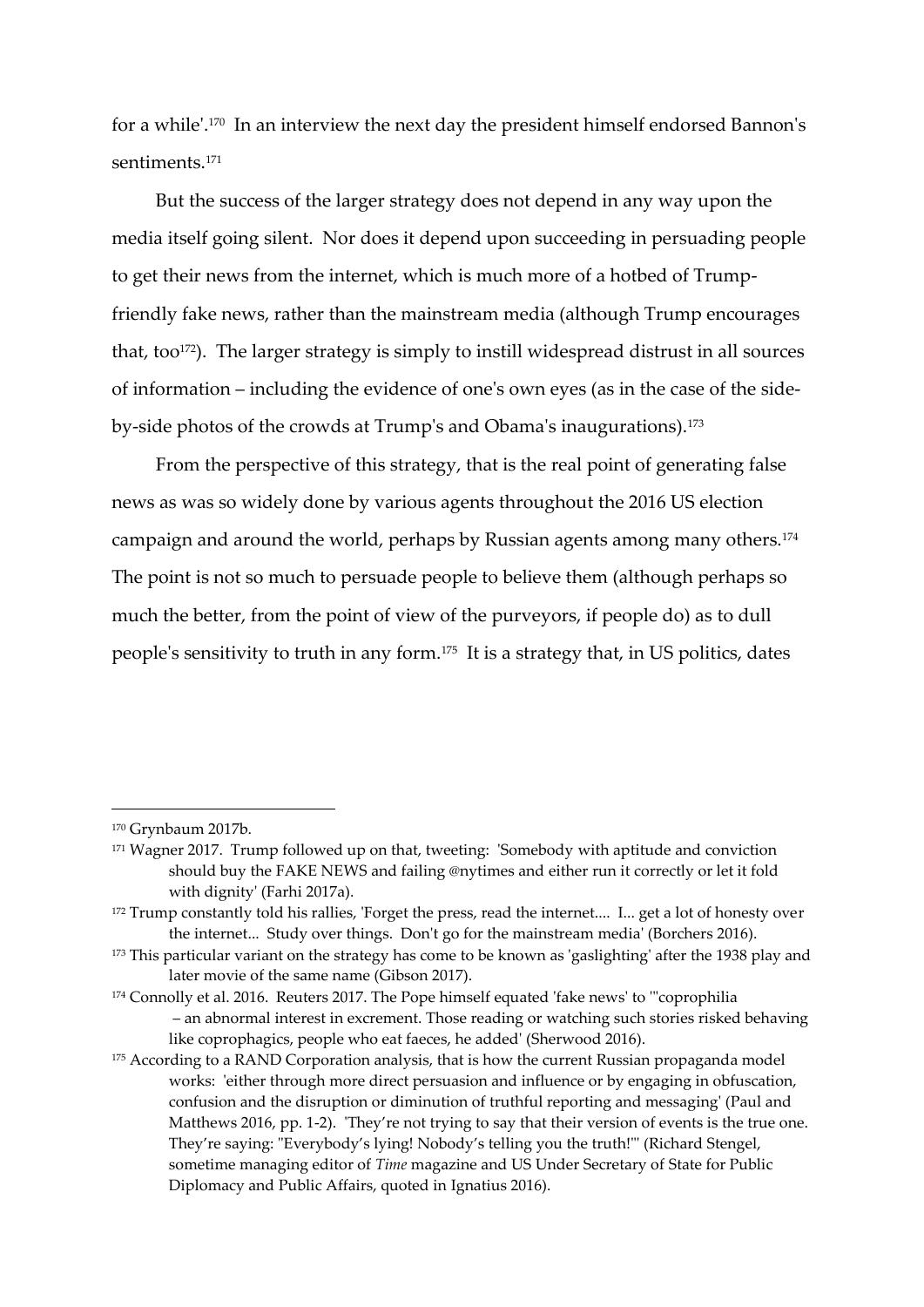back at least to George W. Bush's White House and its public relations guru, Karl Rove.<sup>176</sup>

What James Fallows calls 'the chaos-generating logic of Trump's seemingly illogical stream of nonstop lies big and small' can be traced, more recently, 'to reality TV, to Breitbart and Steve Bannon, and to Vladimir Putin's advisor Vladislav Surkov'.<sup>177</sup> The latter's strategy is particularly instructive:

[O]riginally from the *avant-garde* art world...., [w]hat Surkov has done is to import ideas from conceptual art into the very heart of politics. His aim is to undermine peoples' perceptions of the world, so they never know what is really happening. Surkov turned Russian politics into a bewildering, constantly changing piece of theater. ...[N]o one was sure what was real or fake. As one journalist put it: "It is a strategy of power that keeps any opposition constantly confused." [He creates] a ceaseless shape-shifting that is unstoppable because it is undefinable.<sup>178</sup>

That is of a cloth with Trump's media strategy: the combination of empty spectacle, empty words, discrediting everyone, crediting conspiracy theories without any evidence, hogging attention and 'gaslighting' makes it hard for people to know what, if anything, to believe to be true.<sup>179</sup>

The clearest expression of this attitude came in a post-election panel discussion on NPR in which CNN commentator and ardent Trump advocate Scottie Nell Hughes famously said: 'facts, they're not really facts... There's no such thing... anymore [as] facts'.<sup>180</sup> Although she subsequently claimed she had misspoken, the *Atlantic*'s James Fallows rightly replied, 'I think it actually is an intended result of

<sup>176</sup> Whom Fallows (2016) assumes to be the unnamed 'senior advisor to Bush' who belittled 'what we call the reality-based community', saying: 'That's not the way the world really works anymore," he continued. "We're an empire now, and ... we create our own reality. And while you're studying that reality – judiciously, as you will – we'll act again, creating other new realities, which you can study too, and that's how things will sort out. We're history's actors ... and you, all of you, will be left to just study what we do' (Suskind 2004).

<sup>177</sup> Fallows 2016.

<sup>178</sup> Curtis 2014.

<sup>179</sup> Yuhas 2017.

<sup>180</sup> Quoted in Rehm (2016b).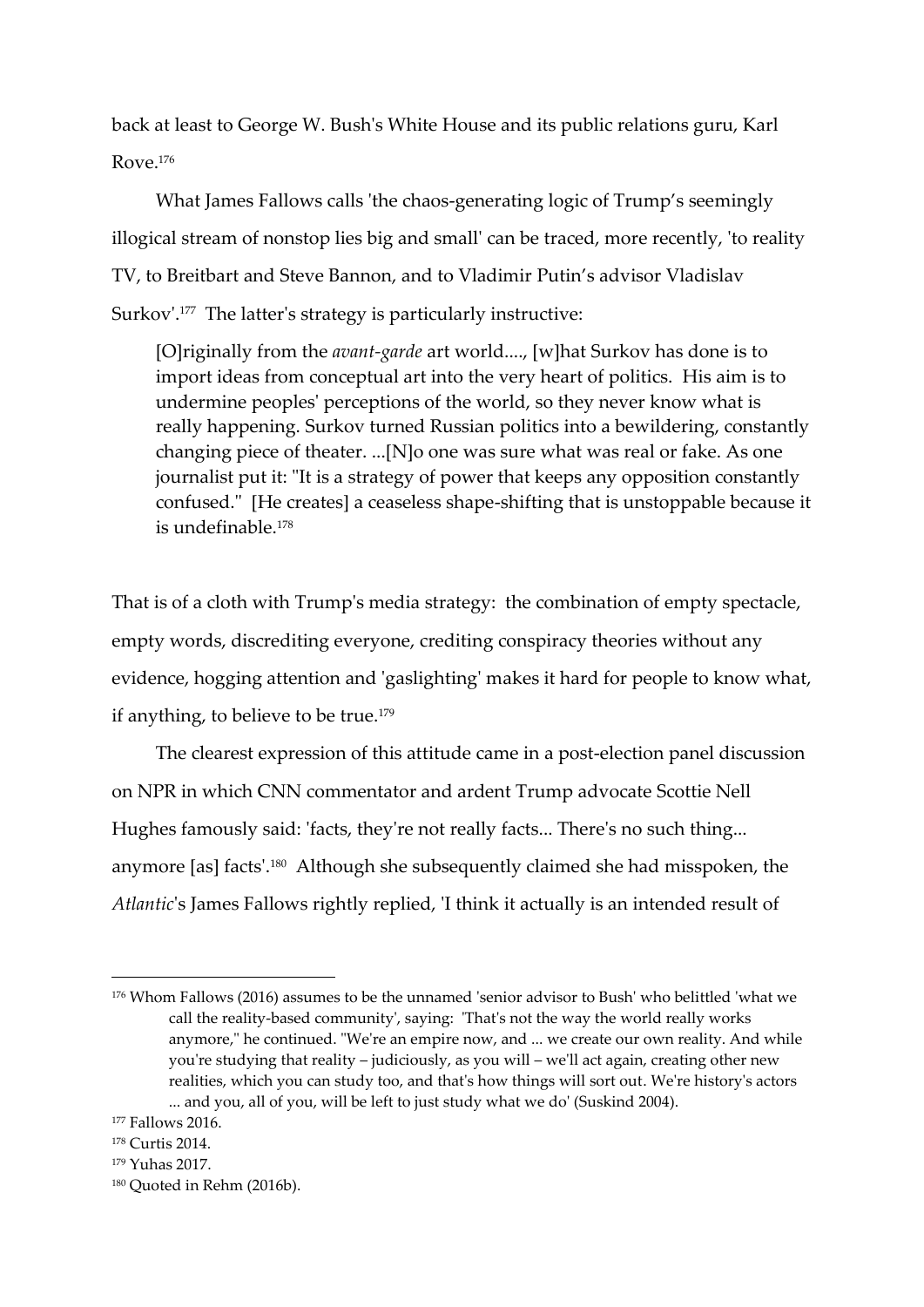this campaign and administration to [make people] think, well, really there aren't any facts, it's all opinion... I believe that the job for the media and civil society now is essentially to say there are such things as facts. So the line may be drawn here.'<sup>181</sup>

The larger strategy is to 'disempower institutions that protect the truth'.<sup>182</sup> President Trump took to Twitter to declare, 'The FAKE NEWS media... is not my enemy, it is the enemy of the American people'183; and among those who had voted for him, 88% agreed.<sup>184</sup> Retired Gen. Michael Hayden, one time head of both the CIA and NSA, describes this as 'a systematic effort to invalidate and delegitimize all the institutions, governmental and nongovernmental, that create the factual basis for action ... so they won't push back against arbitrary moves'.<sup>185</sup>

Part and parcel of that strategy is for its practitioners to appropriate the term 'false news' themselves and to apply it indiscriminately to any reports that they do not like, be they true or false.<sup>186</sup> Thus, for example, when CNN reported that

<sup>&</sup>lt;sup>181</sup> Fallows in Rehm (2016b). Later in the discussion Hughes backed off the 'no facts' claim to say that 'any facts that they might be able to report nobody believes because [the reporter has] interlaced his opinion' in his reports of the facts. She gives an example: 'look at reports ... [in outlets] like Daily Caller, Breitbart, *Washington Times*, ... and you will say those are not facts. Well guess what? It's a two-sided mirror because they say the same about your reporting.' And in a subsequent follow-up she added, 'My comment was that if you were a Trump supporter, you believed the words his campaign was saying were fact. If you were a Clinton supporter, you believed the words her campaign were stating was fact. However, both sides did not believe nor acknowledge the other as fact. Just like in a court of law where both sides honestly believe they are right. When a prosecutor comes in he states his "facts" of the case. The Defense Attorney does the same. It is up to the jury to decide what is the truth. Of course I believe there are facts in this world; what I was referencing, as I stated, was in regards to this campaign cycle. Facts to one side were seen as opinion or untrue to the other' (Hughes, in Stelter 2016).

<sup>182</sup> Douglas 2017. And it works, at least according to the editor of one small-town Michigan newspaper, who said, 'You can give readers 50 facts that show that Trump is wrong, but when he portrays us in the media industry as the bad guys, that seems to outweigh all those facts' (Jeff Payne quoted in Pilkington 2017).

<sup>183</sup> Grynbaum 2017a.

<sup>184</sup> Sargent 2017b.

<sup>185</sup> Gersen 2017.

<sup>186</sup> President Trump candidly tweeted, 'Any negative polls are fake news' (Marcus 2017). In response to this sort of behaviour, the *Washington Post* (2017) editorialized, 'So overused and misused is the phrase ['fake news'] – by those seeking to disparage things they simply dislike or disagree with – that it loses real meaning.' See similarly: Blake 2017b; Borchers 2017; Sullivan 2017b.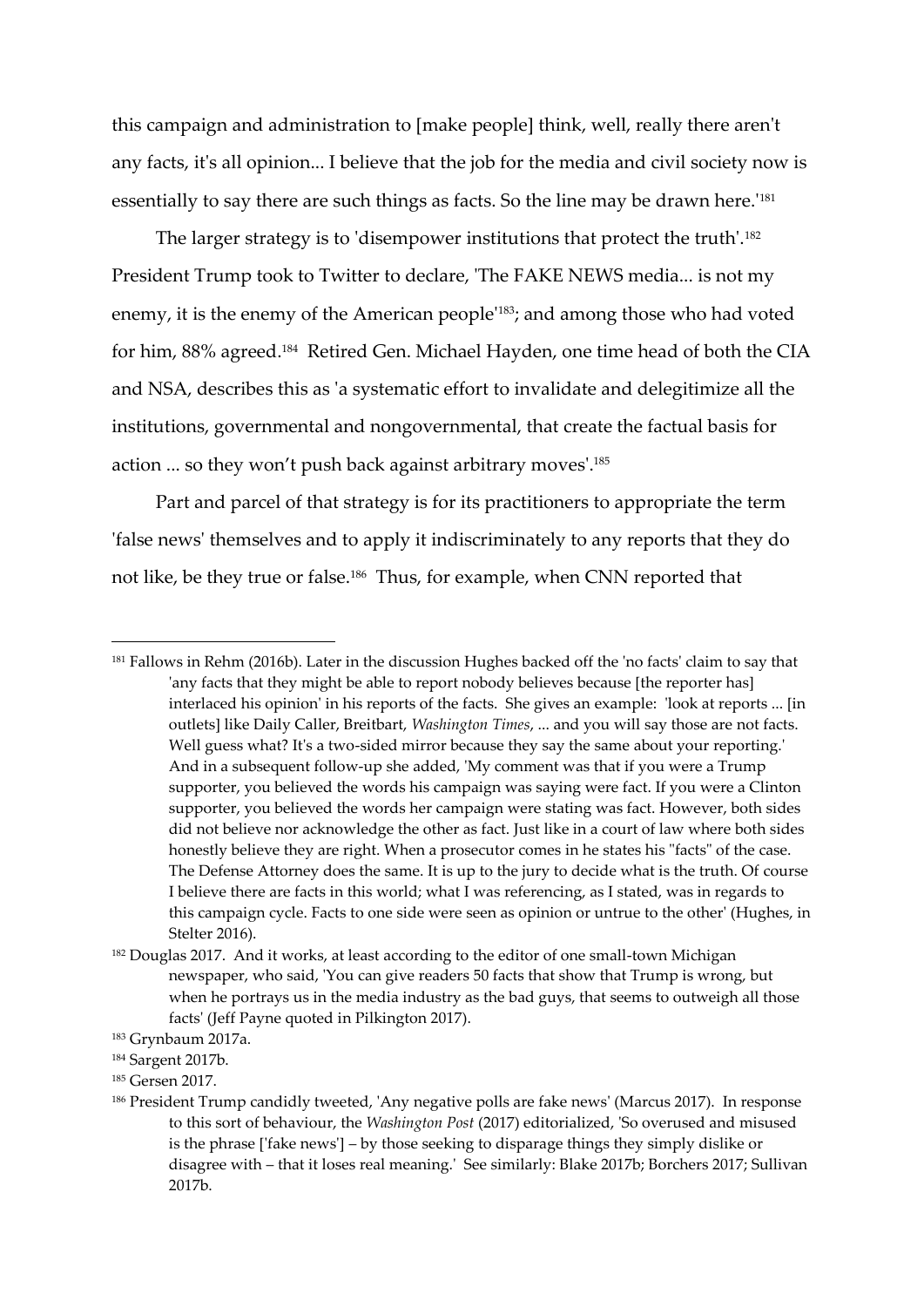President-Elect Trump had been briefed by the US intelligence community that Russia had assembled a dossier of embarrassing material that might render him vulnerable to blackmail, Trump responded by accusing CNN of promulgating 'fake news'.<sup>187</sup> While it may well be the case that the contents of the dossier are not true (the CNN made no claim that they were), there was nothing remotely 'fake' about the news report of the indisputable fact that Trump had received just such a briefing. For Trump to say otherwise simply devalues the language – which is part of this strategy. Once inaugurated, Trump doubled down on his insistence that anything unflattering to him appearing in the mainstream media was 'fake news'.<sup>188</sup>

A final element of the strategy of undermining truth claims altogether is for purveyors of lies to insist that others must accord equal epistemic respect to their fabrications as to the genuine evidence. The mainstream media's traditions of impartiality and 'equal time' serve us well epistemically when everyone honestly and honorably asserts only what they genuinely believe to be true. But they serve us ill when people deliberately lie, asserting propositions they know to be false for some strategic purpose unconnected to any quest for truth.<sup>189</sup>

There has been much debate within the mainstream media as to how best to cover someone like Trump. Many old-school editors insist that 'more and better of the same sort of journalism as always' – more and more fact checking and so on – would be the best response.<sup>190</sup> But factchecking of such transparent falsehoods is a soul-destroying time-suck that diverts journalists from investigations that might be of more consequence.<sup>191</sup> In any case, there is a fair bit of evidence that factchecking pays decreasing dividends – once someone has been caught in fifty whoppers,

<sup>187</sup> Trump 2017b. Nossel 2017. Wemple 2017a.

<sup>188</sup> Sargent 2017a. Similarly in Sweden, a right-wing Facebook group, Mediakollen, emerged pretending to be a fact checker but actually serving as 'itself a tool of disinformation..., in effect, a fake fact checker' (Jackson 2017). Breitbart similarly posted partial truths and patent falsehoods in ostensibly fact-checking the *Guardian* reporting about illegal immigration, which it disingenuously described as 'fake news' (Carroll 2016).

<sup>189</sup> Patterson 2016.

<sup>190</sup> Baron 2016. Hiatt 2017.

<sup>191</sup> Wemple 2017b.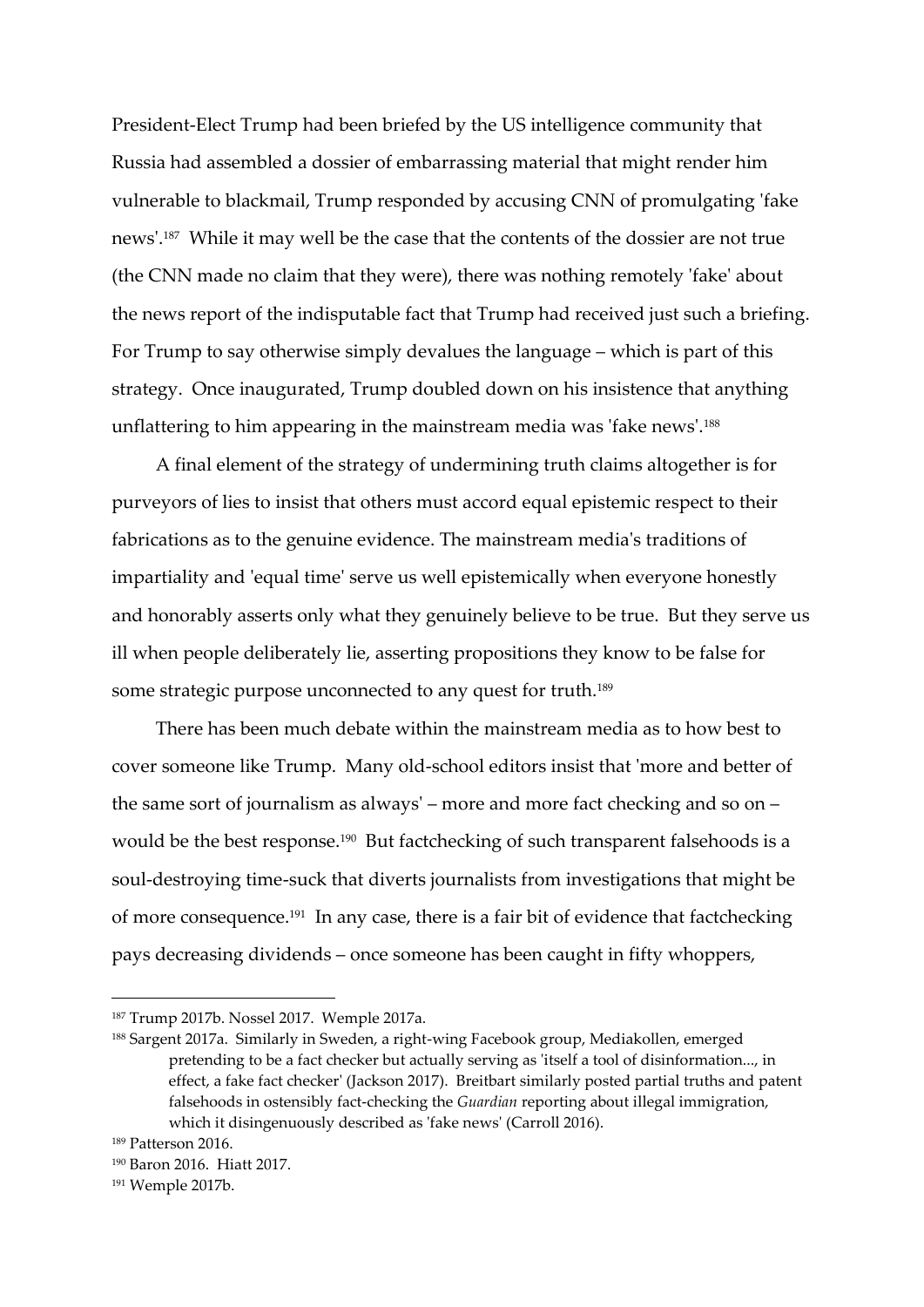reports of a fifty-first (even if the substance is such that, objectively, it really should be a very big deal) evokes very little response from the public at large.<sup>192</sup> Factchecking might even backfire, insofar as further reporting of the falsehood (if only to refute it) helps the falsehood stick in people's minds.<sup>193</sup>

Others advise, second, that we to 'get out there with true facts first' before liars have a chance to spin their falsehoods.<sup>194</sup> But liars are creative (who could have imagined all the sorts of falsehoods Trump would come up with?), so it seems impossibly hard to implement that strategy in such a way that would forestall all successful political lies.

A third approach that has been mooted, but not seriously (or anyway systematically) attempted, would be for the press simply to boycott the White House pressroom of a proven liar. But that would be hard to organize a successful boycott among all the media actors in such a highly competitive environment. And of course even if the mainstream media boycotted the White House pressroom, rightwing media like Fox News and Breitbart would remain.<sup>195</sup>

A fourth approach is to educate the public in how better to detect falsehoods. Shortly after the 2016 election a bill was introduced into the California state legislature along those lines, for example.<sup>196</sup> The OECD's director of education agrees that 'exposing fake news' by helping students learn how to 'distinguish...

<sup>192</sup> Cook and Lewandowsky 2011; Nyhan and Reifler 2010; 2015; Harford 2017. Or worse: Major Garrett of CBS News recounted how, during the 2016 presidential campaign, 'Any fact checking I did ... was prima facie evidence that I was biased. And that I was wrong. So fact checking Trump was proof, not that he was wrong, but that he was right, and that anyone who would raise a question about the underlying relationship between what he said in the facts was biased. And therefore, [it can be] legitimately disregarded from the beginning. So it wasn't as if there was a conversation about this. It wasn't as if facts were litigated back and forth. The very raising of a question about the factual basis of a Trump assertion was proof you were wrong and biased. And that is the atmosphere that I found myself existing in as a reporter' (Garrett in Rehm 2016a).

<sup>193</sup> Cook and Lewandowsky 2011, p. 2.

<sup>194</sup> Paul and Matthews 2016, pp. 9-10.

<sup>195</sup> Rosen, Wemple and Downie 2017.

<sup>196</sup> Bever 2017. Dodd 2017. The idea, if not the specific legislation, was endorsed by the CEO of Apple, Tim Cook (Rawlinson 2017).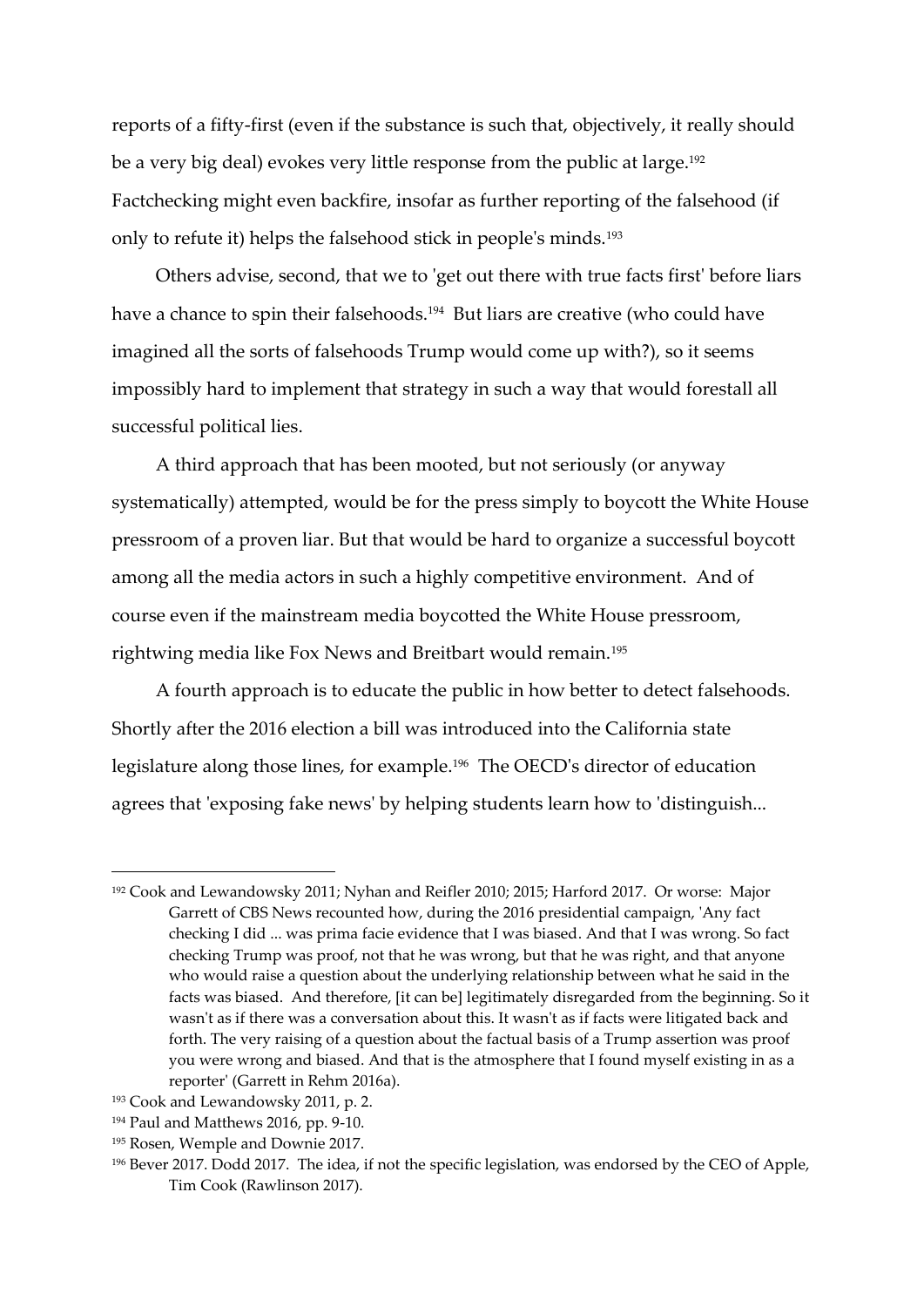what is true from what is not... is something that ... schools can do something about'; and Sweden has already instigated such a policy.<sup>197</sup> In the US, the <u>Washington Post</u> Fact Checker has provided an easy 'guide for detecting fake news'.<sup>198</sup>

A fifth approach is to follow the lead of Germany and legislate to 'compel large outlets such as Facebook and Twitter to rapidly remove fake news that incites hate, as well as other "criminal" content, or face fines as high as 50 million euros (\$53 million)'.<sup>199</sup>

A sixth approach is simply to reset the default assumption of how to respond to someone who has persistently been caught lying. Whereas we ordinarily ought to assume that people are telling the truth unless we have evidence to the contrary, once we have enough evidence that some particular person persistently lies we to ought assume that that person is lying unless evidence is produced to the contrary.<sup>200</sup>

#### **21.10. Epistemic Agnosticism**

The success of the strategy of epistemic malevolence just discussed depends crucially upon listeners mistaking epistemic saboteurs who are actually strategically lying to them for genuine epistemic peers.

<sup>197</sup> Andreas Schleicher, quoted in Siddique 2017. Priest and Birnbaum 2017.

<sup>198</sup> Kessler 2016b. Sullivan 2017a.

<sup>199</sup> Faiola and Kirchner 2017. See further Priest and Birnbaum 2017.

<sup>200</sup> As one commentator says, 'I don't believe a word he says, and neither should you' (Bernstein 2017; see similarly Fallows 2016). Kellyanne Conway, Trump's former campaign manager and subsequently White House Counselor, said in one interview, 'We believe in a free and fair media, but with freedom comes responsibility. It would be great for the media to be less presumptively negative and skeptical and more open and honest about their past unfair and untoward coverage of [Trump].... I was really astonished to see respected print and electronic journalists outwardly admit during the campaign that Donald Trump forces them to suspend the objective standards of journalism' (Heim 2017). But on this analysis, through his own behaviour Trump has forfeited any claim (either moral or epistemic) to be presumed to be a truth teller.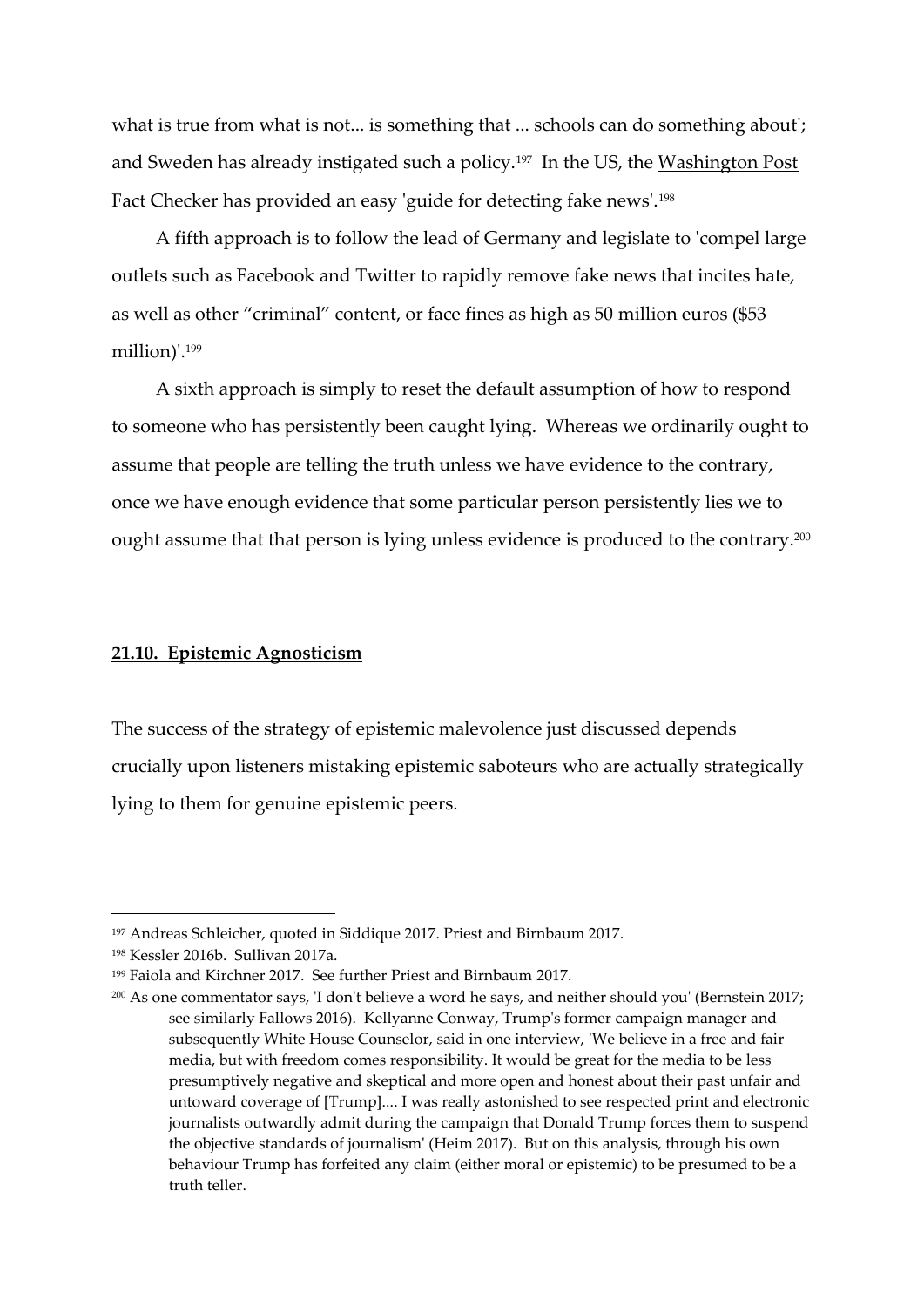The right response, when confronted with conflicting reports on some matter of fact that come from people whom you rightly regard as epistemic peers is often thought to be to 'split the difference' when you can or, when you cannot, to 'suspend judgment' and treat the matter as an 'open question'.<sup>201</sup> When out of a misplaced sense of fairness or impartiality, or respect for someone's official position, people treat reports from deliberate liars in that same way, they are led – quite wrongly, from an epistemic point of view – to the same state of epistemic agnosticism, treating as open questions matters of fact that are really firmly settled.<sup>202</sup>

The tendency to take into account false claims from others, even against your own better judgment, has various sources. Some are sociological and psychological.<sup>203</sup> Some may even be neurophysiological. In fMRI studies, evidence has been found to suggest that the neurophysiological mechanisms that ordinarily inhibit lying weaken the more lies one tells.<sup>204</sup> Extrapolating from those studies, we might imagine that related neurophysiological mechanisms making us resent being lied to weaken the more often we have been lied to.

Be all that as it may, there is clear evidence of deep skepticism among both the US and UK electorates about any and all purported truth claims politicians made during the 2016 campaigns. Nearly half of UK voters believed that both sides were

<sup>201</sup> Such was the classical approach anyway, culminating perhaps with Sidgwick's *Methods of Ethics*: 'the denial by another of a proposition that I have affirmed has a tendency to impair my confidence in its validity.... And it will be easily seen that the absence of such disagreement must remain an indispensable negative condition of the certainty of our beliefs. For if I find any of my judgements, intuitive or inferential, in direct conflict with a judgement of some other mind, there must be error somewhere: and if I have no more reason to suspect error in the other mind than in my own, reflective comparison between the two judgements necessarily reduces me...to a state of neutrality' (Sidgwick 1907, bk 3, ch 11, § 2, iv). Contemporary commentators take more varied views on the matter; for an overview see Goldman and Blanchard (2015).

<sup>&</sup>lt;sup>202</sup> Relentlessly negative reporting, of the sort that has become increasingly common, can have the same effect. As Patterson (2016) writes, 'indiscriminate criticism has the effect of blurring important distinctions. Were the allegations surrounding Clinton of the same order of magnitude as those surrounding Trump? It's a question that journalists made no serious effort to answer during the 2016 campaign.'

<sup>&</sup>lt;sup>203</sup> See for example Asch (1955), Janis (1972) and the many studies that have followed on from them. <sup>204</sup> Garrett et al. 2016. Engelmann and Fehr 2016.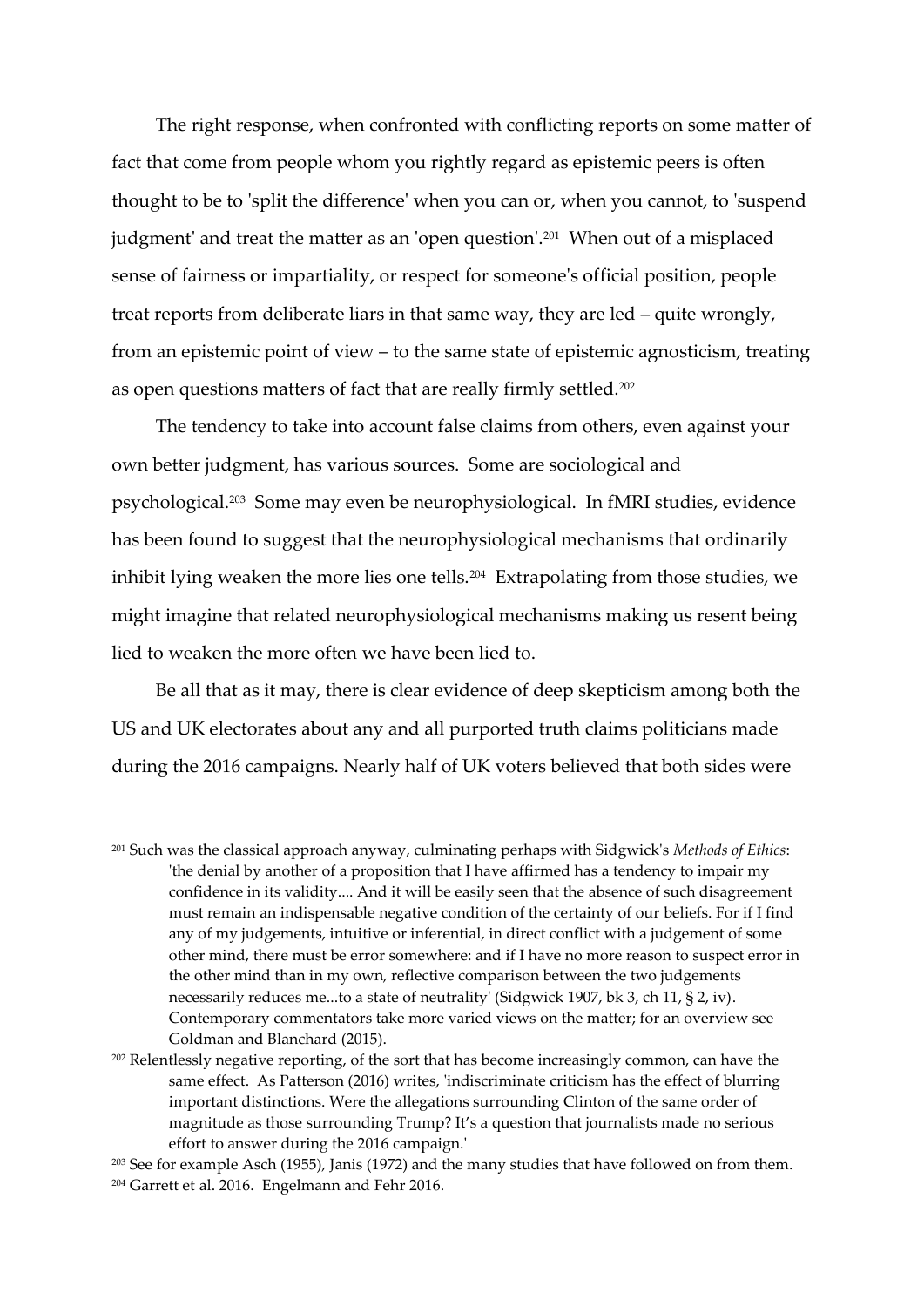'mostly telling lies' in the Brexit referendum campaign. $^{205}$  Similarly in the US election, a *Washington Post* correspondent's analysis of why repeated reports of Trump's serial lying gained no traction among his supporters was that those people were thinking, 'So what if he doesn't all the time tell the truth? Politicians never do.'<sup>206</sup>

Right-wing activists have mounted a concerted effort, through pseudoscientific 'shadow statistics' websites, to discredit even official government statistics. Judging from a poll released a month before the 2016 US election, that strategy seems to have worked wonders: 44% of Americans said they distrust official US government economic data.<sup>207</sup> The *Washington Post* commentator reporting this story describes this as 'part of his broader narrative of numerical nihilism' – and it is hard to see how it could be described as anything else.

Inducing people to take an agnostic attitude toward all factual claims can be epistemically almost as damaging instilling beliefs in the truth of false facts. It liberates those in power to implement policies that could only be justified – if they had to be justified, which in an environment of general epistemic agnosticism they do not have to be at all – by arguments based on falsehoods.

# **21.11. Conclusion: Epistemic Democracy under Threat**

<sup>205</sup> Ipsos MORI 2016, p. 5. In a post-referendum comment, Minister for Brexit, David Davis, dismissed the importance 'the  $£350m$  on the side of the bus' lie promulgated by the Leave campaign (discussed in section 21.1.1 above), saying that the voters 'dismissed those things [and] made their judgment on other things' (Stone 2016a).

<sup>206</sup> Margaret Sullivan in Rehm (2016b). Hochschild and Einstein (2015b, pp. 607-8) quote one conservative commentator explaining Trump's long-standing claim that Obama was born in Kenya rather than the US in this way: 'what Donald Trump is doing is questioning things and saying, "Why do we have to just accept everything?" To hold the birther view is to affiliate oneself with an attitude, not a truth claim.... Your average Trump supporter may [simply] think that the proper attitude to have toward America's politicians is contempt.'

<sup>&</sup>lt;sup>207</sup> Among those who reported themselves as likely to vote for Trump, 'the share is 60%, with nearly half saying they don't trust government economic data "at all"' (Rampell 2016).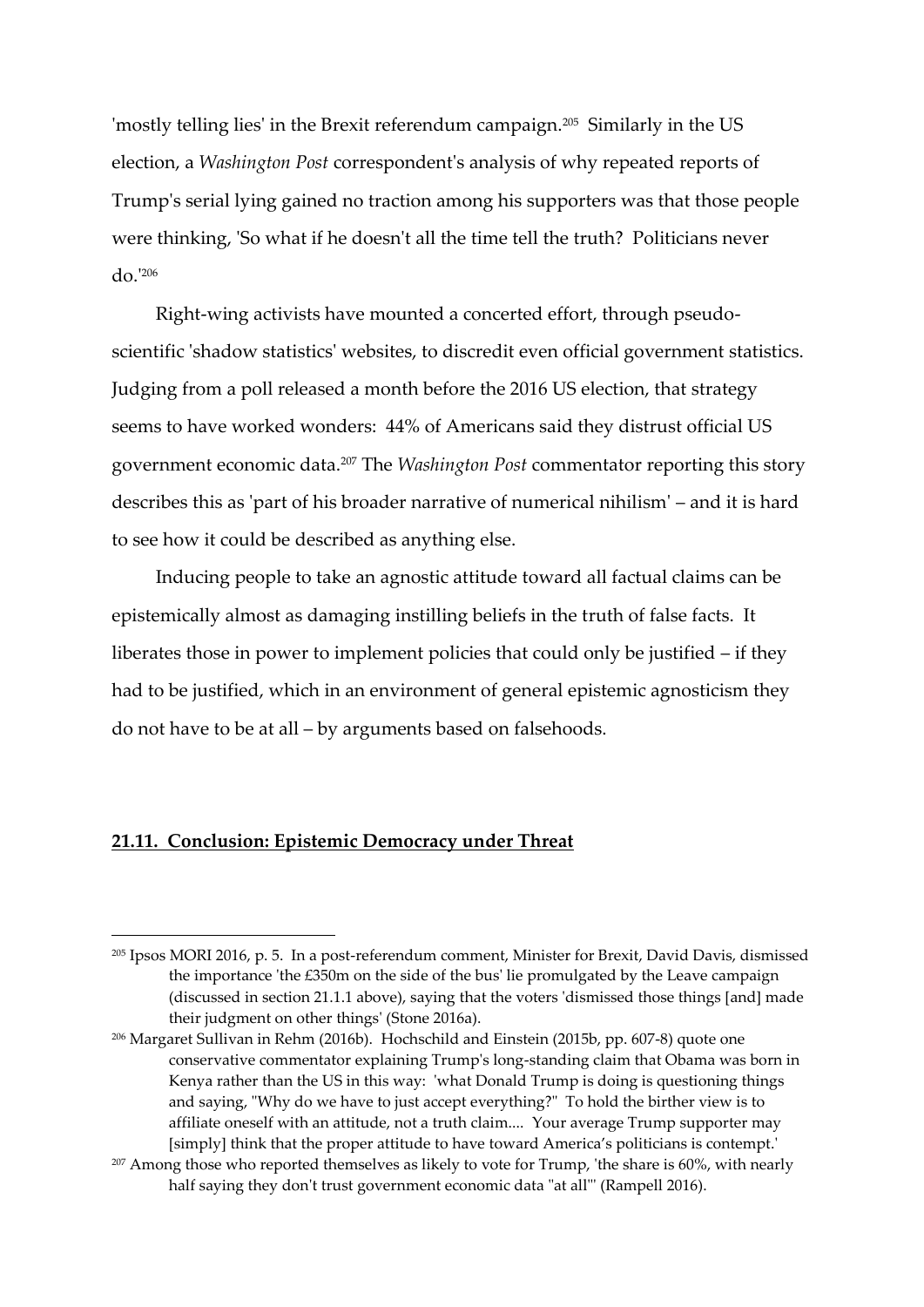What, then, is the real explanation for the Trump and Brexit victories? Probably all of the above, in some measure. Our best guess (and we would claim no more authority for it than that) is this. In the UK, differing priorities, values and interests (likely misperceived) were probably the dominant drivers. In the US, 'fools led by knaves' is probably a larger part of the story – with voters being made more foolish by the malicious undermining of all standards of truth, and knaves being more knavish for their deliberate role in so doing. But as we say, there were almost certainly elements of all the explanations canvassed above at work in both countries.

What are the implications for epistemic theories of democracy? That voters might make mistakes has been part of that story all along. And it has also long been recognized that even large groups of people might be mistaken when they all follow too uncritically the same opinion leaders. What the events of 2016 have brought home with particular force is how much each of those standard caveats must be amplified when voters are systematically subjected to deliberate misinformation and efforts to undermine all bases of information.

The next step in elaborating the epistemic theory democracy lies in finding ways to overcome the deleterious effects of such deliberate lies in politics. But that is not a challenge for epistemic theories alone. It is a challenge for democratic theory of all forms.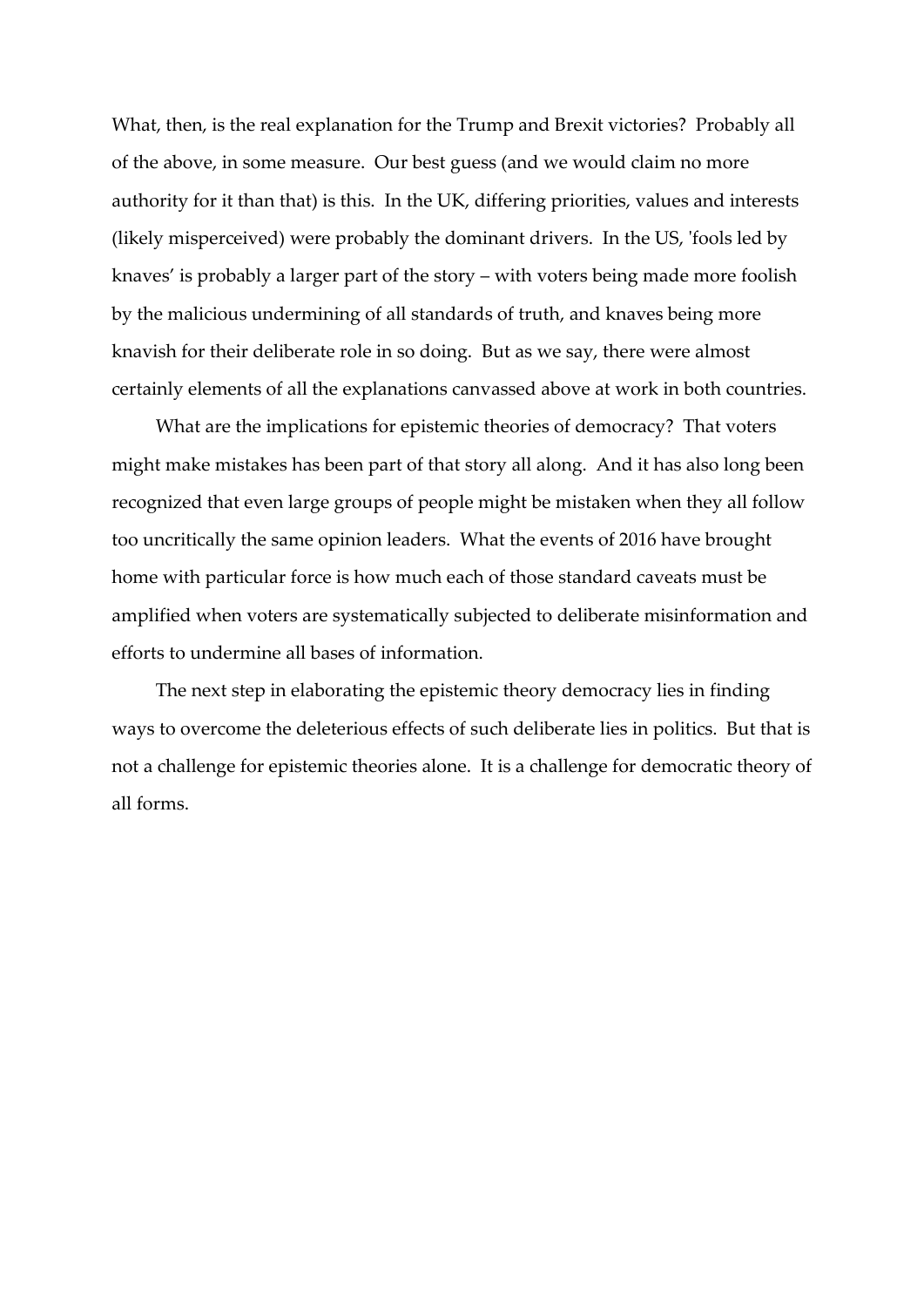# **References**

- Allcott, Hunt and Matthew Gentzkow. 2017. Social media and fake news in the 2016 election. NBER Working Paper No. 23089. Available at <http://www.nber.org/papers/w23089> or <https://web.stanford.edu/~gentzkow/research/fakenews.pdf>.
- Altman, Drew. 2017. The health care plan Trump voters really want. New York Times, 5 Jan.; available at <http://www.nytimes.com/2017/01/05/opinion/thehealth-care-plan-trump-voters-reallywant.html?action=click&pgtype=Homepage&clickSource=storyheading&module=opinion-c-col-right-region&region=opinion-c-col-rightregion&WT.nav=opinion-c-col-right-region&\_r=2>.
- Amis, Martin. 2016. Don the realtor: the rise of Trump. Harper's Magazine, 13 Feb.; available at < http://harpers.org/archive/2016/08/don-the-realtor/>.
- Arendt, Hannah. 1967/1977. Truth and politics. New Yorker, 25 Feb., pp. 49-88. Reprinted pp. 227-64 in Between Past and Future. New York: Penguin, 1977.
- Aristotle. 1965. Poetics, trans R. Kassel. Vol. 2, pp. 2316-40 in The Complete Works of Aristotle, ed. Jonathan Barnes. Princeton, NJ: Princeton University Press, 1984.
- Asch, Solomon E. 1955. Opinions and social pressure. Scientific American, 193 (#5: Nov.): 31-5.
- Ash, Timothy Garton. 2016. Do you live in a Trump bubble or a Clinton bubble? Guardian, 29 Sept.; available at <https://www.theguardian.com/commentisfree/2016/sep/29/trump-clintonmedia-left-right-democracy>.
- Ashthana, Anushka and Rowena Mason. 2016. Gove: I did almost everything to avoid Tory leadership bid. Guardian, 1 July; available at <https://www.theguardian.com/politics/2016/jul/01/michael-gove-launchestory-leadership-bid-with-brexit-promise>.
- Atlantic. 2013. What missile gap? The Atlantic, Aug; available at <http://www.theatlantic.com/magazine/archive/2013/08/what-missilegap/309484/>.
- Australia Senate Select Committee on the Scrafton Evidence. 2004. Report. Available at <http://www.aph.gov.au/Parliamentary\_Business/Committees/Senate/Forme r\_Committees/scrafton/report/index>.
- Baehr, Jason. 2010. Epistemic malevolence. Metaphilosophy, 41: 189-213.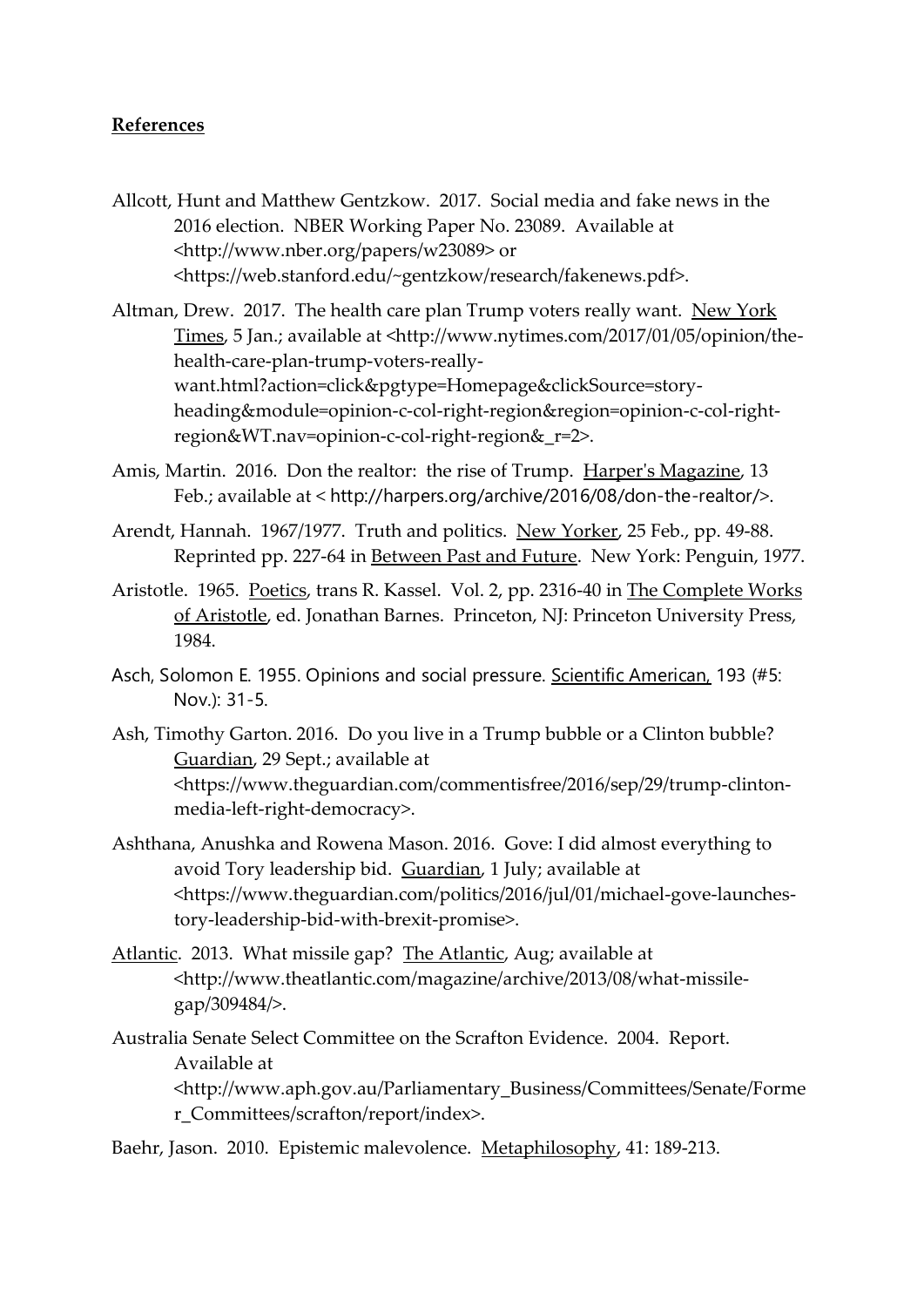- Baker, Gerard. 2017. Trump, 'lies' and honest journalism: why editors should be careful about making selective more judgments about false statements. Wall Street Journal, 4 Jan.; available at <http://www.wsj.com/articles/trump-liesand-honest-journalism-1483557700>.
- Baker, Peter; Glenn Thrush and Maggie Haberman. 2017. Rocky first weekend for Trump troubles even his top aides. New York Times, 22 Jan.; available at <https://www.nytimes.com/2017/01/22/us/politics/donald-trump-aidesrocky-firstweekend.html?hp&action=click&pgtype=Homepage&clickSource=story-

heading&module=first-column-region&region=top-news&WT.nav=topnews&\_r=0>.

- Bakshy, Eytan; Solomon Messing; and Lada Adamic. 2015. Exposure to ideologically diverse news and opinion on Facebook. Science, 348 (#6239): 1130-2.
- Balz, Dan. 2017. Amid distractions he created, Trump moves quickly to change the country dramatically. Washington Post, 28 Jan.; available at < https://www.washingtonpost.com/politics/amid-distractions-he-createdtrump-moves-swiftly-to-change-the-countrydramatically/2017/01/28/2f84f884-e4e3-11e6-ba11- 63c4b4fb5a63\_story.html?hpid=hp\_hp-cards\_hp-cardpolitics%3Ahomepage%2Fcard&utm\_term=.086172255968>.
- Baquet, Dean. 2016. 'New York Times' executive editor on the new terrain of covering Trump. NPR Fresh Air, 8 Dec.; available at <http://www.npr.org/2016/12/08/504806512/new-york-times-executive-editoron-the-new-terrain-of-covering-trump>.
- Barber, James David. 1972. The Presidential Character. Englewood Cliffs, NJ: Prentice-Hall.
- Barstow, David. 2016. Donald Trump's deals rely on being creative with the truth. New York Times, 16 July; available at <https://www.nytimes.com/2016/07/17/us/politics/donald-trumpbusiness.html>.
- Bernstein, Jared. 2017. You can't believe what President Trump says. Washington Post, 23 Jan.; available at <https://www.washingtonpost.com/posteverything/wp/2017/01/23/breakingnews-you-cant-believe-what-president-trump-says/?hpid=hp\_hp-cards\_hpcard-posteverything%3Ahomepage%2Fcard&utm\_term=.b461501d5687>.
- Berry, Jeffrey M. and Sarah Sobieraj. 2011. Understanding the rise of talk radio. PS: Political Science and Politics, 44: 762-67.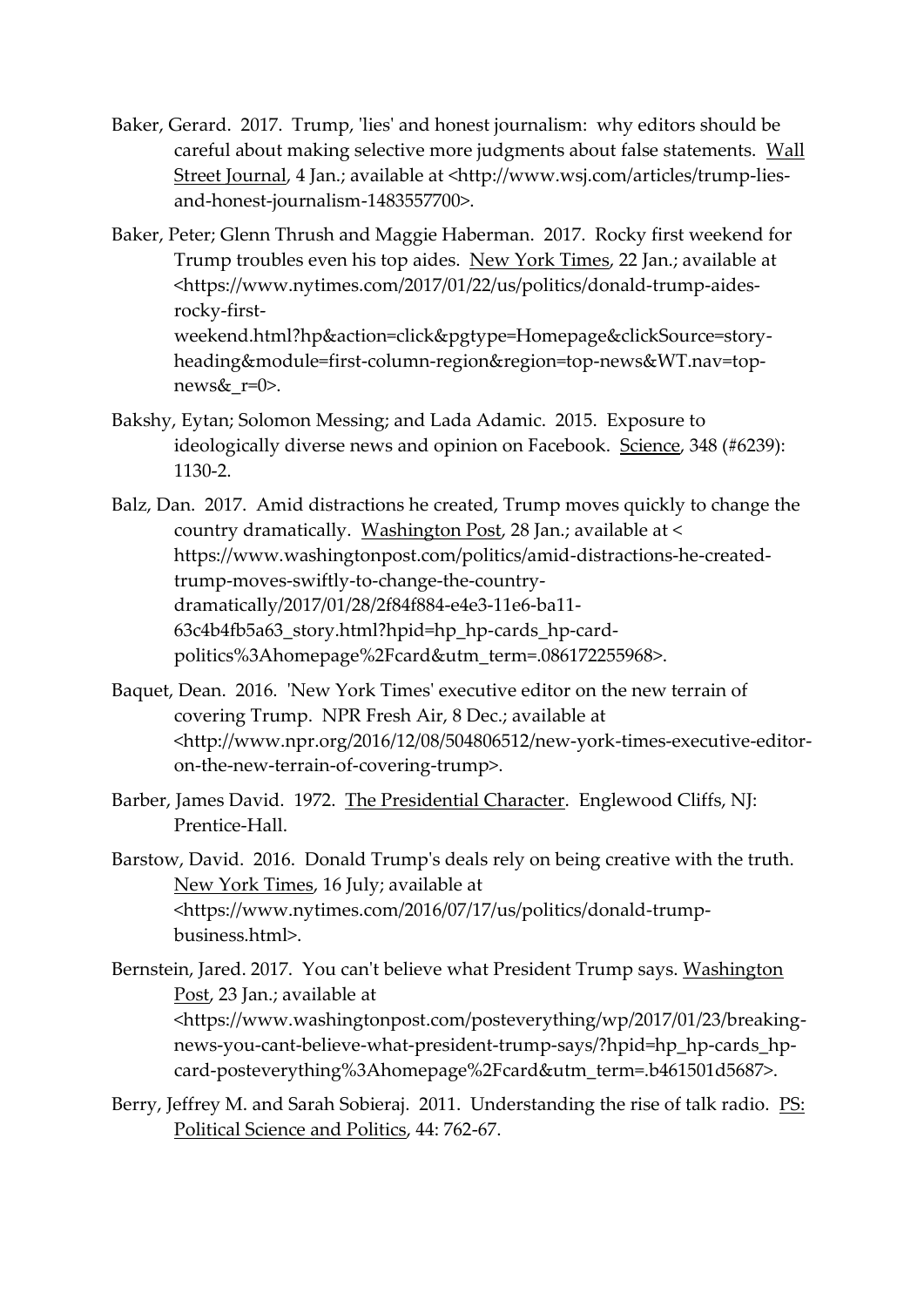- Bever, Lindsey. 2017. If state lawmakers have their way, California schoolchildren may be taught how to spot 'fake news'. Washington Post, 12 Jan.; available at <https://www.washingtonpost.com/news/the-fix/wp/2017/01/12/if-statelawmakers-have-their-way-california-schoolchildren-may-be-taught-how-tospot-fake-news/?utm\_term=.61266fc9c619>.
- Blake, Aaron. 2016. Do Republicans have buyer's remorse on repealing Obamacare? Washington Post, 1 Dec.; available at <https://www.washingtonpost.com/news/the-fix/wp/2016/12/01/dorepublicans-have-buyers-remorse-on-repealingobamacare/?utm\_term=.653a60e45125 >.
- Blake, Aaron. 2017a. Kellyanne Conway's laughable 'look at what's in is heart' defense of Donald Trump. Washington Post, 9 Jan.; available at <https://www.washingtonpost.com/news/the-fix/wp/2017/01/09/kellyanneconways-laughable-look-at-whats-in-his-heart-defense-oftrump/?utm\_term=.356b32c7e297>.
- Blake, Aaron. 2017b. President Trump's simplistic, illogical worldview, in one tweet. Washington Post, 6 Feb.; available at <https://www.washingtonpost.com/news/the-fix/wp/2017/02/06/presidenttrumps-simplistic-illogical-worldview-in-one-tweet/?hpid=hp\_hp-top-tablemain fix-fake-polls-1pm%3Ahomepage%2Fstory&utm\_term=.67ce356edd01>.
- Blake, Aaron. 2017c. Sean Spicer's defense of himself and explanation of Donald Trump's sensitivity, annotated. Washington Post, 23 Jan.; available at <https://www.washingtonpost.com/news/the-fix/wp/2017/01/23/sean-spicersdefense-of-himself-and-explanation-of-donald-trumps-sensitivityannotated/?utm\_term=.95931c679d93>.
- Blake, Aaron. 2017d. Trump voters don't have buyer's remorse. But some Hillary Clinton voters do. Washington Post, 23 April; available at <https://www.washingtonpost.com/news/the-fix/wp/2017/04/23/trump-votersdont-have-buyers-remorse-but-some-hillary-clinton-voters-do/?hpid=hp\_hpcards\_hp-card-politics%3Ahomepage%2Fcard&utm\_term=.6e75a1871a59>.
- Blumenthal, Sidney. 2016. Abraham Lincoln would have recognized the con man Trump. Newsweek, 14 Aug.; available at <http://europe.newsweek.com/abraham-lincoln-would-have-recognisedconman-trump-489841?rm=eu>.
- Booth, Robert; Alan Trais; and Amelia Gentleman. 2016. Leave donor plans new party to replace UKIP – possibly without Farage in charge. Guardian, 29 June; available at <https://www.theguardian.com/politics/2016/jun/29/leavedonor-plans-new-party-to-replace-ukip-without-farage>.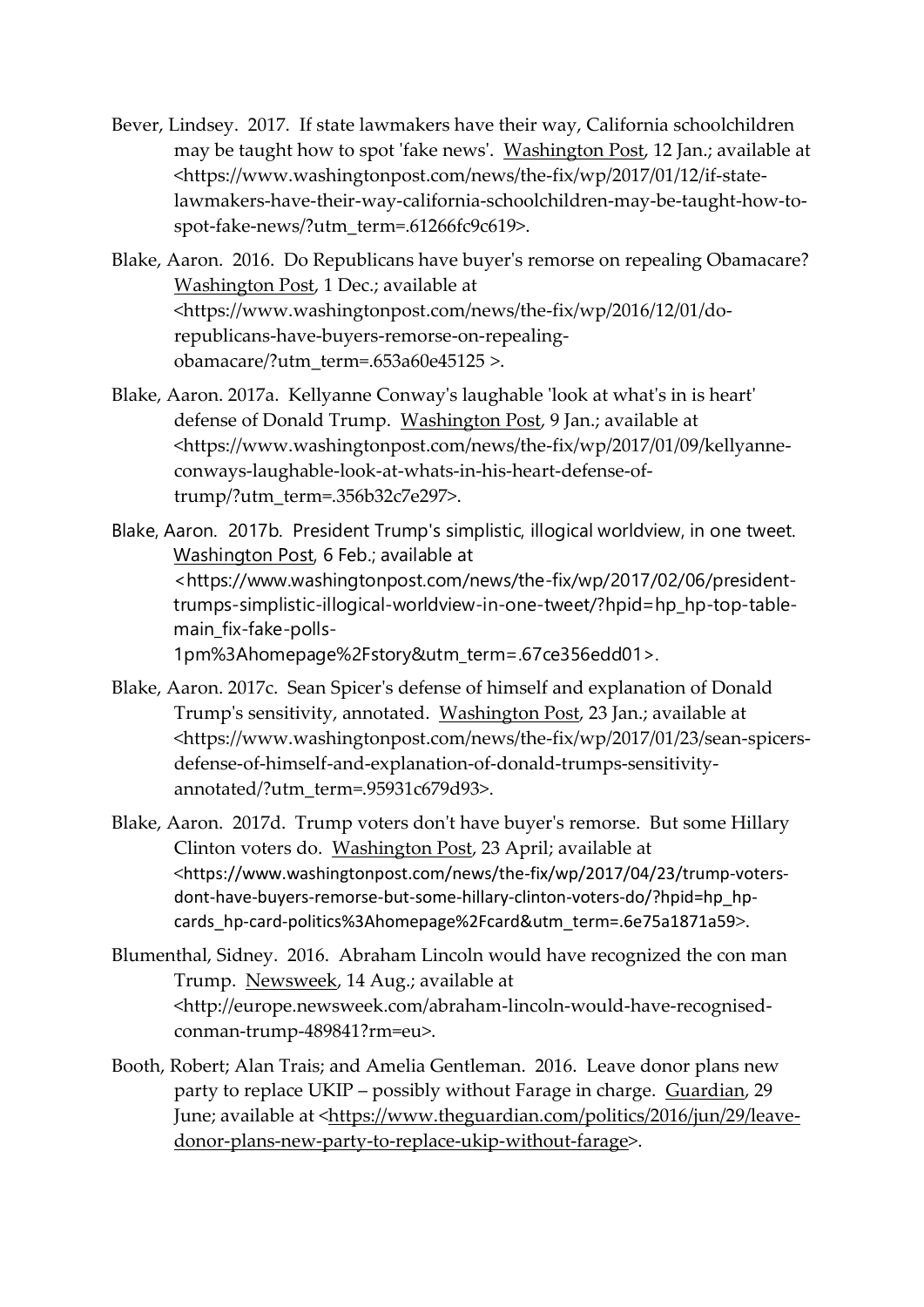- Borchers, Callum. 2016. 4 threats to the media under President Trump. Washington Post, 10 Nov.; available at <https://www.washingtonpost.com/news/thefix/wp/2016/11/10/4-threats-to-the-media-under-presidenttrump/?utm\_term=.30bfd3f8af9c>.
- Borchers, Callum. 2017. 'Fake news' has now lost all meaning. Washington Post, 9 Feb.; available at < https://www.washingtonpost.com/news/thefix/wp/2017/02/09/fake-news-has-now-lost-all-meaning/?hpid=hp\_hp-moretop-stories\_fake-news-9am%3Ahomepage%2Fstory&utm\_term=.3240db16bdf2>.
- British Broadcasting Corporation (BBC). 2016. EU Referendum reality check: would Brexit mean extra £350m a week for NHS? <http://www.bbc.com/news/uk-politics-eu-referendum-36040060>.
- British Election Study. 2016. Brexit Britain: British Election Study insights from the post-EU referendum wave of the BES internet panel. Available at <http://www.britishelectionstudy.com/bes-resources/brexit-britain-britishelection-study-insights-from-the-post-eu-referendum-wave-of-the-besinternet-panel/#.WHQKqdaYV\_k>.
- Bump, Philip. 2016. It's hard to imagine a much worse pitch Donald Trump could have made for the black vote. Washington Post, 20 Aug.; available at <https://www.washingtonpost.com/news/the-fix/wp/2016/08/20/its-hard-toimagine-a-much-worse-pitch-donald-trump-could-have-made-for-the-blackvote/?utm\_term=.a6956fc09e58>.
- Cannon, Lou. 1991. Ronald Reagan: The Role of a Lifetime. New York: Simon & Schuster.
- Capehart, Jonathan. 2017. Arthur Brooks: the word dignity explains why Trump is president. Washington Post, 24 Jan.; available at <https://www.washingtonpost.com/blogs/postpartisan/wp/2017/01/24/arthur-brooks-the-word-dignity-explains-whytrump-is-president/?hpid=hp\_no-name\_opinion-cardc%3Ahomepage%2Fstory&utm\_term=.ceca525c0b59>.
- Carroll, Rory. 2016. How Breitbart and the conservative right opened a new front in the war over fake news. Guardian, 15 Dec.; available at <https://www.theguardian.com/us-news/2016/dec/15/breitbart-fake-newsright-trump>.
- Casarett, David. 2016. The science of choosing wisely overcoming the therapeutic illusion. New England Journal of Medicine, 374: 1203-5.
- Cassam, Quassim. 2016. Epistemic postures. Vice Epistemology. Mimeo., Department of Philosophy, University of Warwick.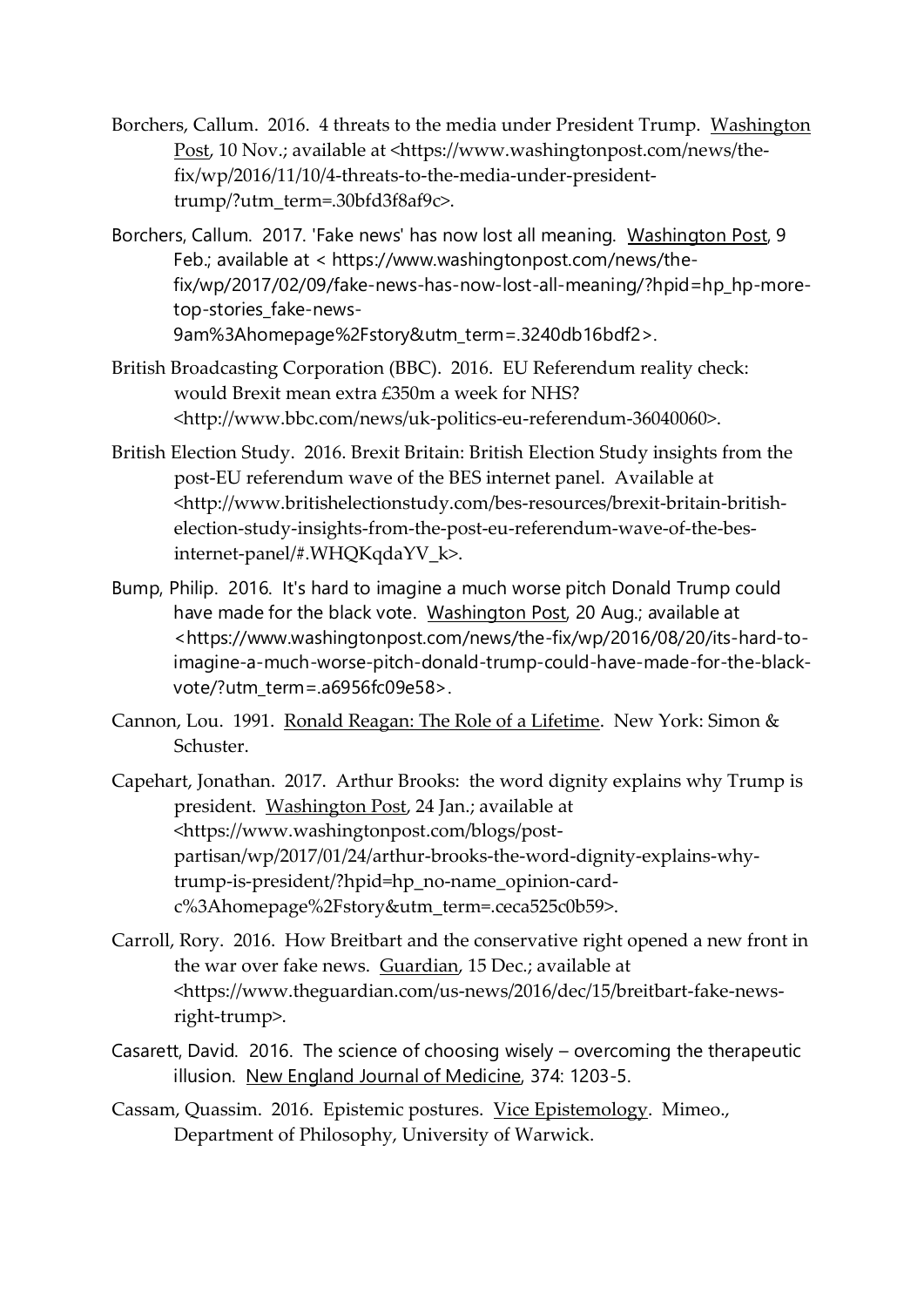- Central Intelligence Agency (CIA). 2013. Penetrating the Iron Curtain: Resolving the Missile Gap with Technology. Washington, DC: Government Printing Office for CIA. Available at <https://www.cia.gov/library/publications/coldwar/resolving-the-missile-gap-with-technology>.
- Charles, Ron. 2017. Why Orwell's '1984' matters so much now. Washington Post, 25 Jan.; available at <https://www.washingtonpost.com/entertainment/books/why-orwells-1984 matters-so-much-now/2017/01/25/3cf81964-e313-11e6-a453- 19ec4b3d09ba\_story.html?hpid=hp\_hp-more-top-stories\_bworwell552pm%3Ahomepage%2Fstory&utm\_term=.ec8f6783d173>.
- Cheney, Kyle; Isaac Arnsdorf; Daniel Lippman; Daniel Strauss; and Brent Griffiths. 2016. Donald Trump's week of misrepresentations, exaggerations and halftruths. Politico, 25 Sept.; available at <http://www.politico.com/magazine/story/2016/09/2016-donald-trump-factcheck-week-214287>.
- Cillizza, Chris. 2016. How the heck can voters think Donald Trump is more honest than Hillary Clinton? Washington Post, 2 Nov.; available at <https://www.washingtonpost.com/news/the-fix/wp/2016/11/02/donaldtrump-hasnt-told-the-truth-repeatedly-in-this-campaign-voters-still-thinkhe-is-more-honest-than-hillary-clinton/?utm\_term=.ac1c8206c351>.
- Cillizza, Chris. 2017. A fascinating theory from the world of sports about Donald Trump's first 7 days. Washington Post, 30 Jan.; available at <https://www.washingtonpost.com/news/the-fix/wp/2017/01/30/afascinating-theory-from-the-world-of-sports-about-donald-trumpsgoverning-style/?hpid=hp\_hp-cards\_hp-cardpolitics%3Ahomepage%2Fcard&utm\_term=.eb6ba4db337f>.
- CNN. 2016. Exit polls. CNN Politics, 23 Nov.; available at <http://edition.cnn.com/election/results/exit-polls>.
- Confessore, Nicholas and Karen Yourish. 2016. \$2 billion worth of free media for Donald Trump. New York Times, 16 Mar.; available at <https://www.nytimes.com/2016/03/16/upshot/measuring-donald-trumpsmammoth-advantage-in-free-media.html? r=0>.
- Congressional Budget Office (CBO). 2017. How repealing portions of the Affordable Care Act would affect health insurance coverage and premiums. Available at <https://www.cbo.gov/publication/52371>.
- Connolly, Kate; Angelinque Chrisafis; Poppy McPherson; Stephanie Kirchgaessner; Benjamin Haas, Dominic Phillips; Elle Hunt; and Michael Safi. 2016. Fake newws: an insidious trend that's fast becoming a global problem. Guardian, 2 Dec.; available at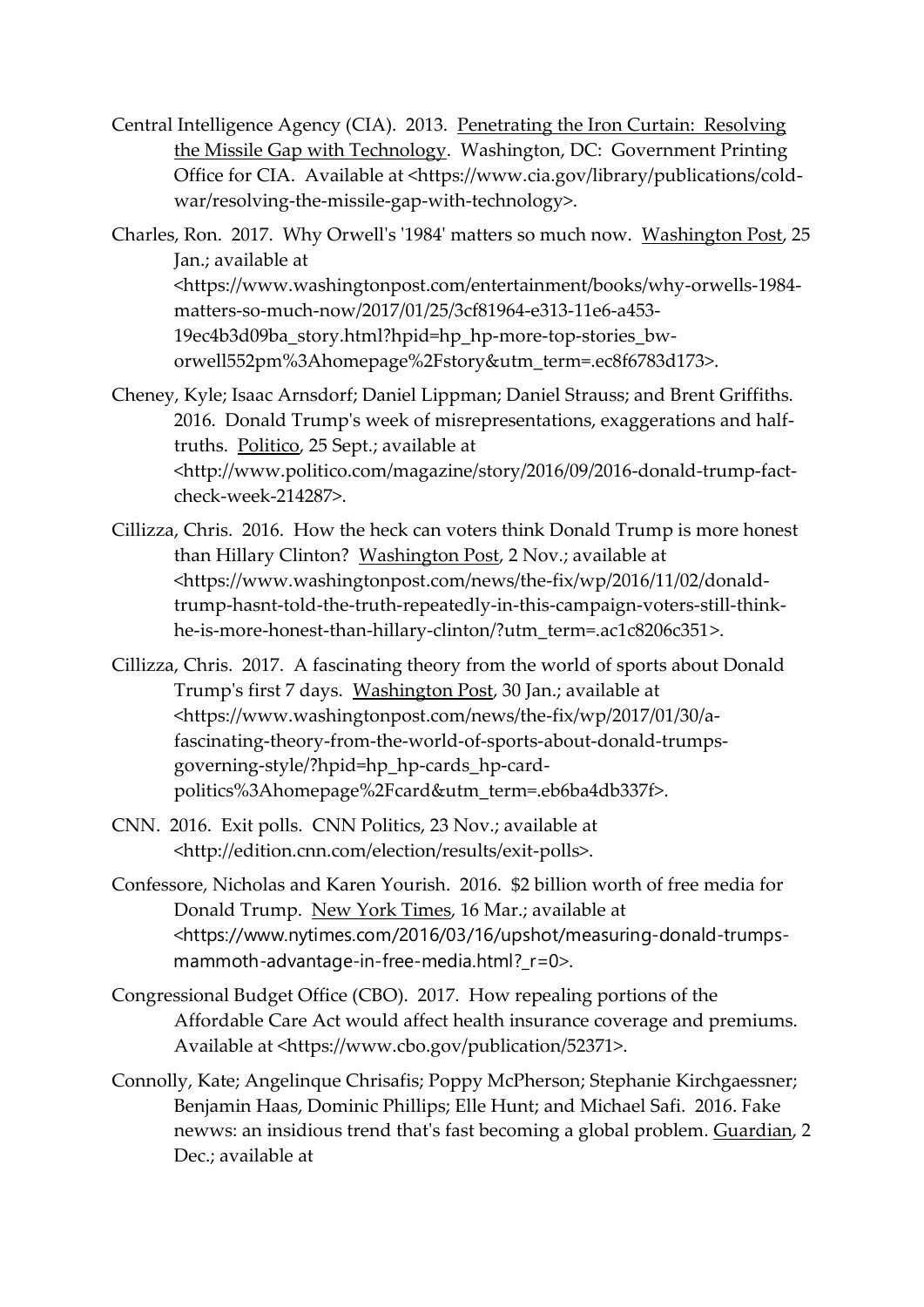<https://www.theguardian.com/media/2016/dec/02/fake-newsfacebook-us-election-around-the-world>.

- Cook, Charlie. 2016. The truthful hyperbole of Donald Trump. National Journal, 18 Nov.; available at <https://www.nationaljournal.com/s/645222/truthfulhyperbole-donald-trump> or < http://cookpolitical.com/story/10182>.
- Cook, John and Stephan Lewandowsky. 2011. The Debunking Handbook. St. Lucia, QLD: University of Queensland. Available at <http://sks.to/debunk>.
- Cowen, Tyler. 2017. Why Trump's staff is lying. Bloomberg View, 23 Jan.; available at <https://www.bloomberg.com/view/articles/2017-01-23/why-trump-sstaff-is-lying >.
- Curtis, Adam. 2014. Charlie Brooker's 2014 wipe: oh dearism II. BBC, 30 Dec.; available at <http://www.realclearpolitics.com/video/2014/12/31/bbcs\_adam\_curtis\_on\_th e\_contradictory\_vaudeville\_of\_post-modern\_politics.html>.
- Decker, Cathleen. 2016. Trump's Twitter falsehoods fire up his base, provoke opponents and distract from larger issues. Los Angeles Times, 15 Dec.; available at <http://www.latimes.com/politics/la-na-pol-trump-truth-20161215-story.html>.
- Dewey, Caitlin. 2016. Facebook fake-news writer: 'I think Donald Trump is in the White House because of me'. Washington Post, 17 Nov.; available at <https://www.washingtonpost.com/news/theintersect/wp/2016/11/17/facebook-fake-news-writer-i-think-donald-trump-isin-the-white-house-because-of-me/?utm\_term=.8e3b9f26071b>.
- Dickinson, Tim. 2011. How Roger Ailes built the Fox News fear factory. Rolling Stone, 25 May; available at <http://www.rollingstone.com/politics/news/howroger-ailes-built-the-fox-news-fear-factory-20110525>.
- Dilnot, Andrew. 2016a. Letter to The Rt Hon Norman Lamb MP. Available at <https://www.statisticsauthority.gov.uk/wp-content/uploads/2016/04/Letterfrom-Sir-Andrew-Dilnot-to-Norman-Lamb-MP-210416.pdf>.
- Dilnot, Andrew. 2016b. UK Statistics Authority statement on the use of official statistics on contributions to the European Union. Available at <https://www.statisticsauthority.gov.uk/news/uk-statistics-authoritystatement-on-the-use-of-official-statistics-on-contributions-to-the-europeanunion/>.
- Dionne, E. J. Jr. 2017. What's the method in Trump's madness? Washington Post, 25 Jan.; available at <https://www.washingtonpost.com/opinions/whats-themethod-in-trumps-madness/2017/01/25/3fafae32-e33c-11e6-ba11- 63c4b4fb5a63\_story.html?hpid=hp\_no-name\_opinion-cardc%3Ahomepage%2Fstory&utm\_term=.b01b7f271b04>.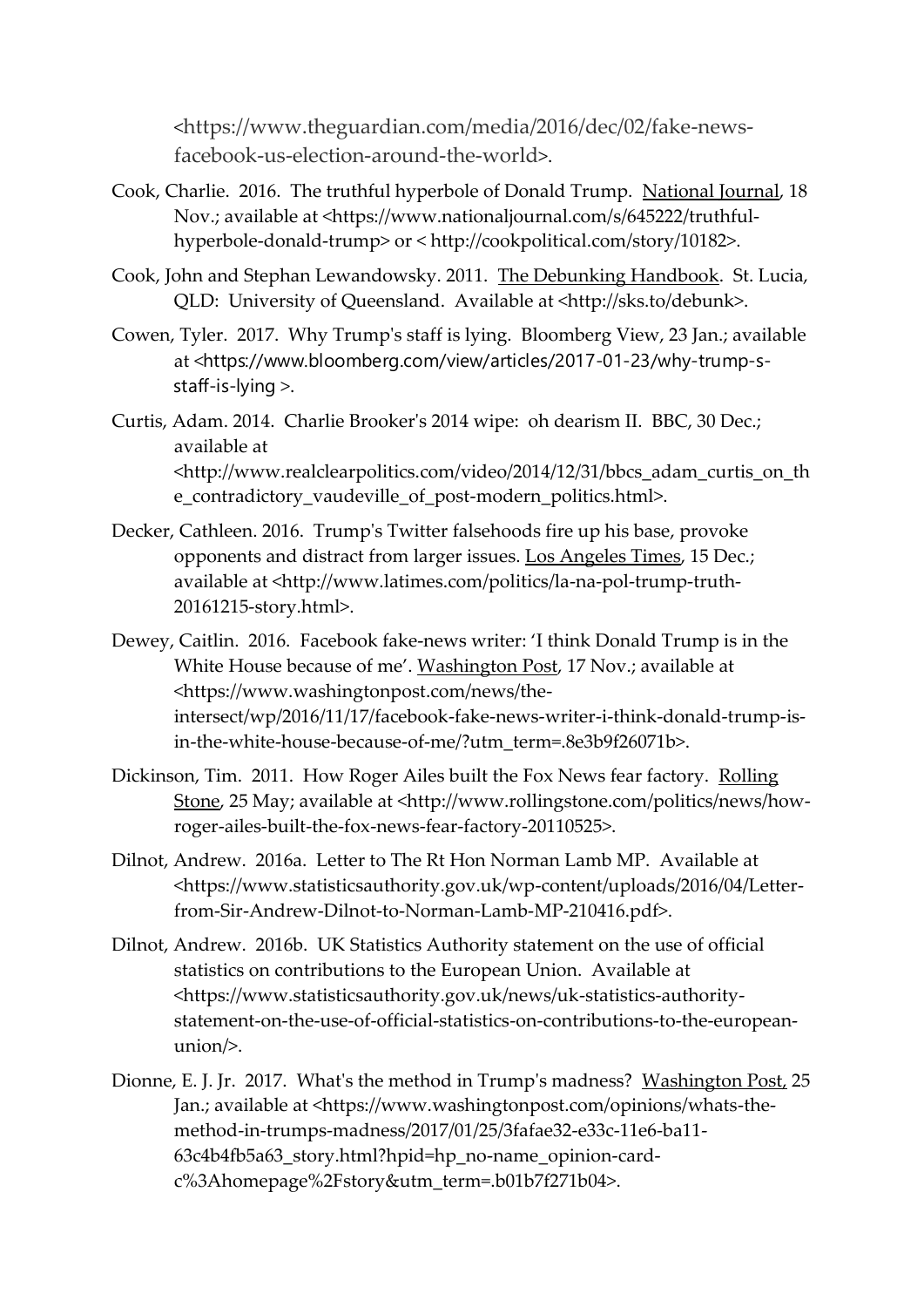- Dean, Alex. 2016. Which UK regions receive the most EU funding? And which of them voted for Brexit? Prospect, 7 Sept.; available at < http://www.prospectmagazine.co.uk/politics/which-uk-regions-receive-themost-eu-funding>.
- Dodd, Bill. 2017. Senate Bill No. 135, California Legislature 2017-2018 Regular Session. Available at <https://leginfo.legislature.ca.gov/faces/billNavClient.xhtml?bill\_id=20172018 0SB135>.
- Douglas, Lawrence. 2017. Why Trump wants to disempower institutions that protect the truth. Washington Post, 7 Feb.; available at <https://www.theguardian.com/commentisfree/2017/feb/07/trumpdisempower-institutions-protect-truth>.
- Economist. 2016. Brexit regret. Economist, 12 Oct.; available at <http://www.economist.com/blogs/graphicdetail/2016/10/daily-chart-6>.
- Ehrenfreund, Max. 2016. The problem with Trump's question to black voters, 'What the hell do you have to lose'. Washington Post, 24 Aug.; available at <https://www.washingtonpost.com/news/wonk/wp/2016/08/24/theproblem-with-trumps-question-to-black-voters-what-the-hell-do-you-haveto-lose/?utm\_term=.b5e4da776f21>.
- Engelmann, Jan B. and Ernst Fehr. 2016. The slippery slope of dishonesty. Nature Neuroscience, 19: 1543-4.
- Fahrenthold, David A. and Robert O'Harrow, Jr. 2016. Trump: a true story. Washington Post, 10 Aug.; available at <https://www.washingtonpost.com/graphics/politics/2016-election/trumplies/>.
- Faiola, Anthony and Stephanie Kirchner. 2017. How do you stop bake news? In Germany, with a law. Washington Post, 5 Ap.; available at <https://www.washingtonpost.com/world/europe/how-do-you-stop-fakenews-in-germany-with-a-law/2017/04/05/e6834ad6-1a08-11e7-bcc2- 7d1a0973e7b2\_story.html?hpid=hp\_hp-cards\_hp-cardworld%3Ahomepage%2Fcard&utm\_term=.dcf3a54ab5bb>.
- Fallows, James. 2016a. How to deal with the lies of Donald Trump: guidelines for the media. The Atlantic, 28 Nov.; available at <https://www.theatlantic.com/notes/2016/11/a-reflexive-liar-in-commandguidelines-for-the-media/508832/>.
- Fallows, James. 2016b. The daily Trump: filling a time capsule. Available at <http://www.theatlantic.com/notes/all/2016/05/the-daily-trump/484064/>.
- Farhi, Paul. 2017a. Trump has a love-hate relationship with the New York Times. Now he wishes it would die. Washington Post, 29 Jan.; available at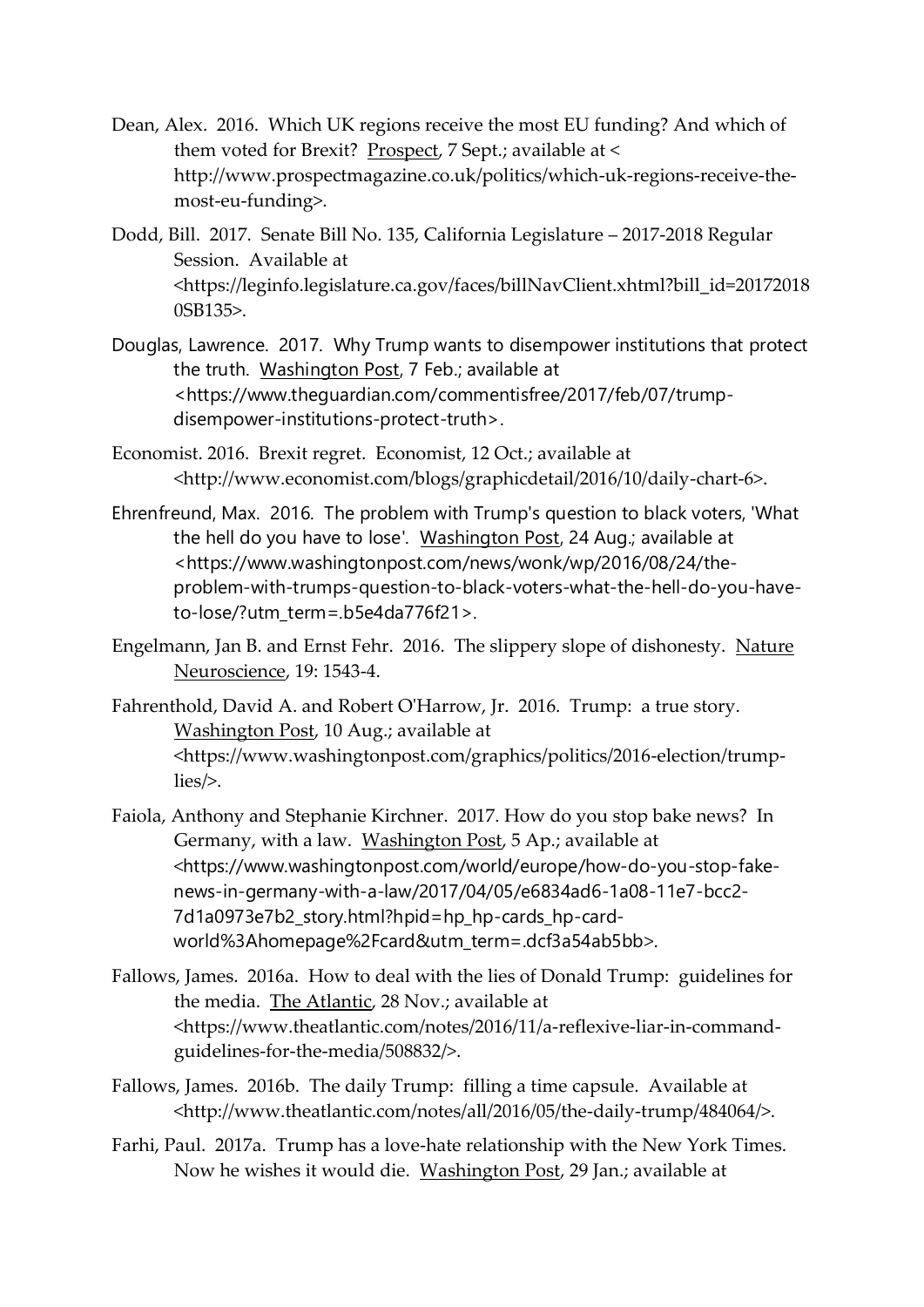<https://www.washingtonpost.com/lifestyle/style/trump-has-a-love-haterelationship-with-the-new-york-times-now-he-wishes-it-woulddie/2017/01/29/1f61e8d6-e63c-11e6-bf6f-301b6b443624\_story.html?hpid=hp\_hp-more-top-stories\_weekend-723pm%3Ahomepage%2Fstory&utm\_term=.de3ce5aebe01 >.

- Farhi, Paul. 2017b. Trump's 'war' with the media (and the facts) forced journalists to question their role. Washington Post, 26 Jan.; available at <https://www.washingtonpost.com/lifestyle/style/trumps-war-with-themedia-and-the-facts-forces-journalists-to-question-theirrole/2017/01/26/0b710f4c-e31b-11e6-ba11- 63c4b4fb5a63\_story.html?tid=a\_inl&utm\_term=.0bfd1d2013b5>.
- Fisher, Stephen D. 2004. Definition and measurement of tactical voting: the role of rational choice. British Journal of Political Science, 34: 152-66.
- Flood, Alison. 2016. 'Post-truth' named word of the year by Oxford Dictionaries. Guardian, 15 Nov.; available at <https://www.theguardian.com/books/2016/nov/15/post-truth-named-wordof-the-year-by-oxford-dictionaries>.
- Floridi, Luciano. 2016. Fake news and a 400-year-old problem: we need to resolve the 'post-truth' crisis. Guardian, 29 Nov.; available at <https://www.theguardian.com/technology/2016/nov/29/fake-news-echochamber-ethics-infosphere-internet-digital>.
- Flores, Reena. 2016. Donald Trump never threw a baby out of a rally. CBS News, 6 Aug.; available at <http://www.cbsnews.com/news/report-donald-trumpnever-threw-a-baby-out-of-a-rally/>.
- Forster, Katie. 2016. EU referendum: thousands of commuters affected by flooding. The Independent, 24 June; available at <http://www.independent.co.uk/news/uk/home-news/eu-referendumpolling-stations-travel-time-extension-latest-weather-disruptionsa7098466.html >.
- Frankfurt, Harry G. 1988. On bullshit. Pp. 117-34 in Frankfurt, The Importance of What We Care About. Cambridge: Cambridge University Press.
- Frankfurt, Harry G. 2016. Donald Trump is BS, says expert in BS. Time, 12 May; available at < http://time.com/4321036/donald-trump-bs/>.
- Frayer, Lauren. 2016. Boris Johnson: London's ex-mayor could be Britain's next prime minister. NPR, 25 June; available at <http://www.npr.org/sections/parallels/2016/06/25/483414071/boris-johnsonlondons-ex-mayor-could-be-britains-next-prime-minister>.
- Freedland, Jonathan. 2016. Post-truth politicians such as Donald Trump and Boris Johnson are no joke. Guardian, 14 May; available at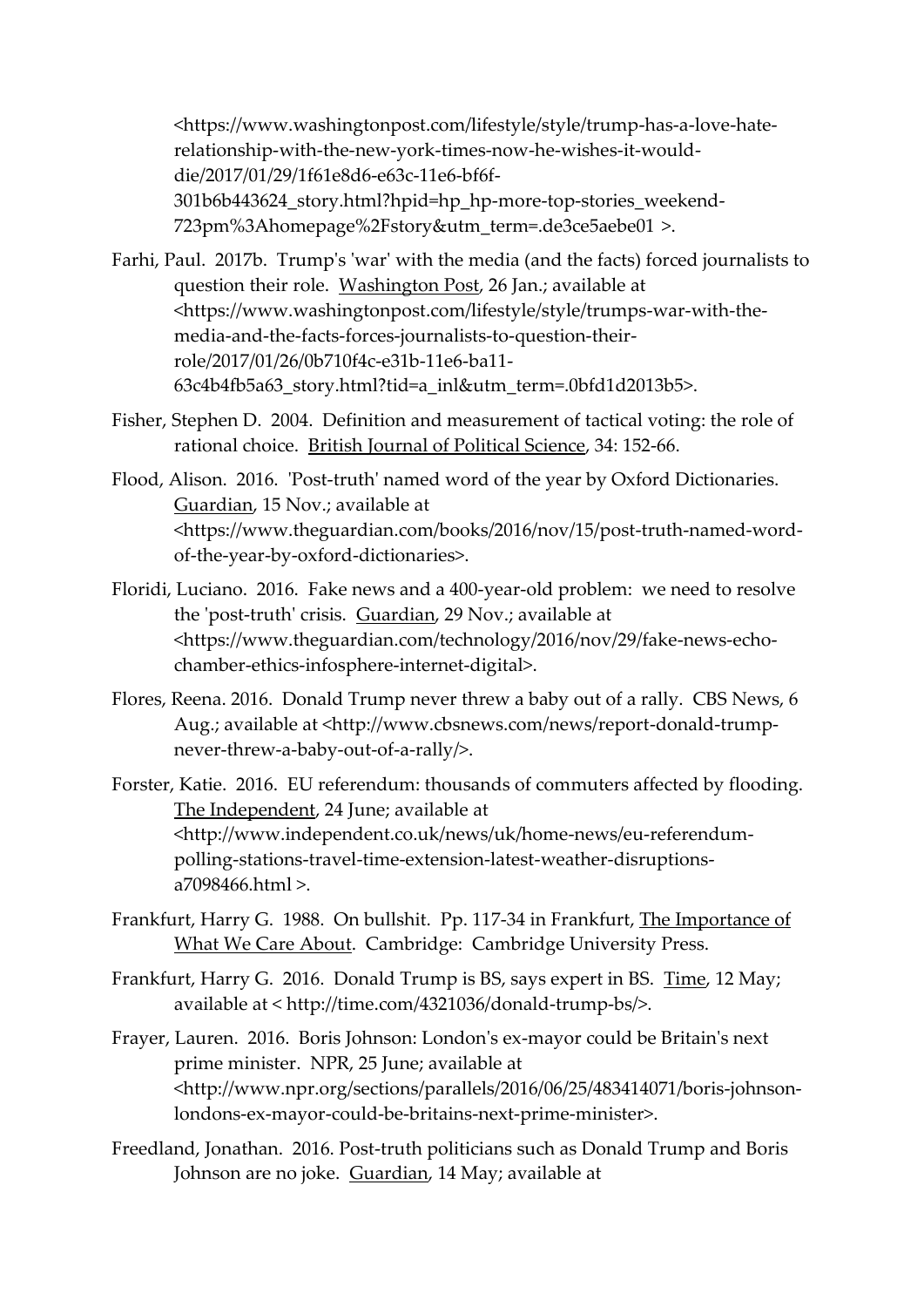<https://www.theguardian.com/commentisfree/2016/may/13/boris-johnsondonald-trump-post-truth-politician>.

- Freeman, Hadley. 2017. Tie length: a worrying guide to Trump's state of mind. Guardian, 30 Jan; available at <https://www.theguardian.com/fashion/2017/jan/30/tie-length-a-worryingguide-to-trumps-state-of-mind>.
- Fritz, Ben; Bryan Keefer; and Brenden Nyhan. 2004. All the President's Spin: George W. Bush, the Media and the Truth. New York: Simon & Schuster.
- Gabbatt, Adam. 2017. Even rightwing sites call out Trump administration over 'alternative facts'. Guardian, 24 Jan.; available at <https://www.theguardian.com/us-news/2017/jan/23/rightwing-sites-trumpadministration-alternative-facts>.
- Garrett, Neil; Stephanie C. Lazzaro; Dan Ariely; and Tali Sharot. 2016. The brain adapts to dishonesty. Nature Neuroscience, 19: 1727-32.
- Gersen, Michael. 2017. Reality will get its revenge on Donald Trump. Washington Post, 16 Feb.; available at <https://www.washingtonpost.com/opinions/reality-will-get-its-revenge-ondonald-trump/2017/02/16/b24eaea6-f46d-11e6-8d72- 263470bf0401\_story.html?hpid=hp\_no-name\_opinion-cardc%3Ahomepage%2Fstory&utm\_term=.28120022db7f>.

Gettier, Edmund L. 1963. Is justified true belief knowledge? Analysis, 23: 121-3.

- Gibson, Caitlin. 2017. What we talk about when we talk about Donald Trump and 'gaslighting'. Washington Post, 27 Jan.; available at <https://www.washingtonpost.com/lifestyle/style/what-we-talk-about-whenwe-talk-about-donald-trump-and-gaslighting/2017/01/27/b02e6de4-e330- 11e6-ba11-63c4b4fb5a63\_story.html?hpid=hp\_hp-more-top-stories\_gaslight-3pm%3Ahomepage%2Fstory&utm\_term=.9e4a2aaec61b>.
- Gillette, Felix. 2016. Tabloid's *Shocking LOVE AFFAIR* with Trump *Revealed*! Bloomberg, 29 Sept.; available at <https://www.bloomberg.com/features/2016-trump-national-enquirer/>.
- Gingrich, Newt. 2016. The principles of Trumpism, Heritage Foundation, 13 Dec. Available at < https://www.c-span.org/video/?c4637292/newt-gingrichheritage-foundation>.
- Godfrey, Elaine. 2016. Newt Gingrich tries to explain how Trump will remake America. Atlantic, 17 Dec.; available at < https://www.theatlantic.com/politics/archive/2016/12/gingrich-trumpelection/510983/>.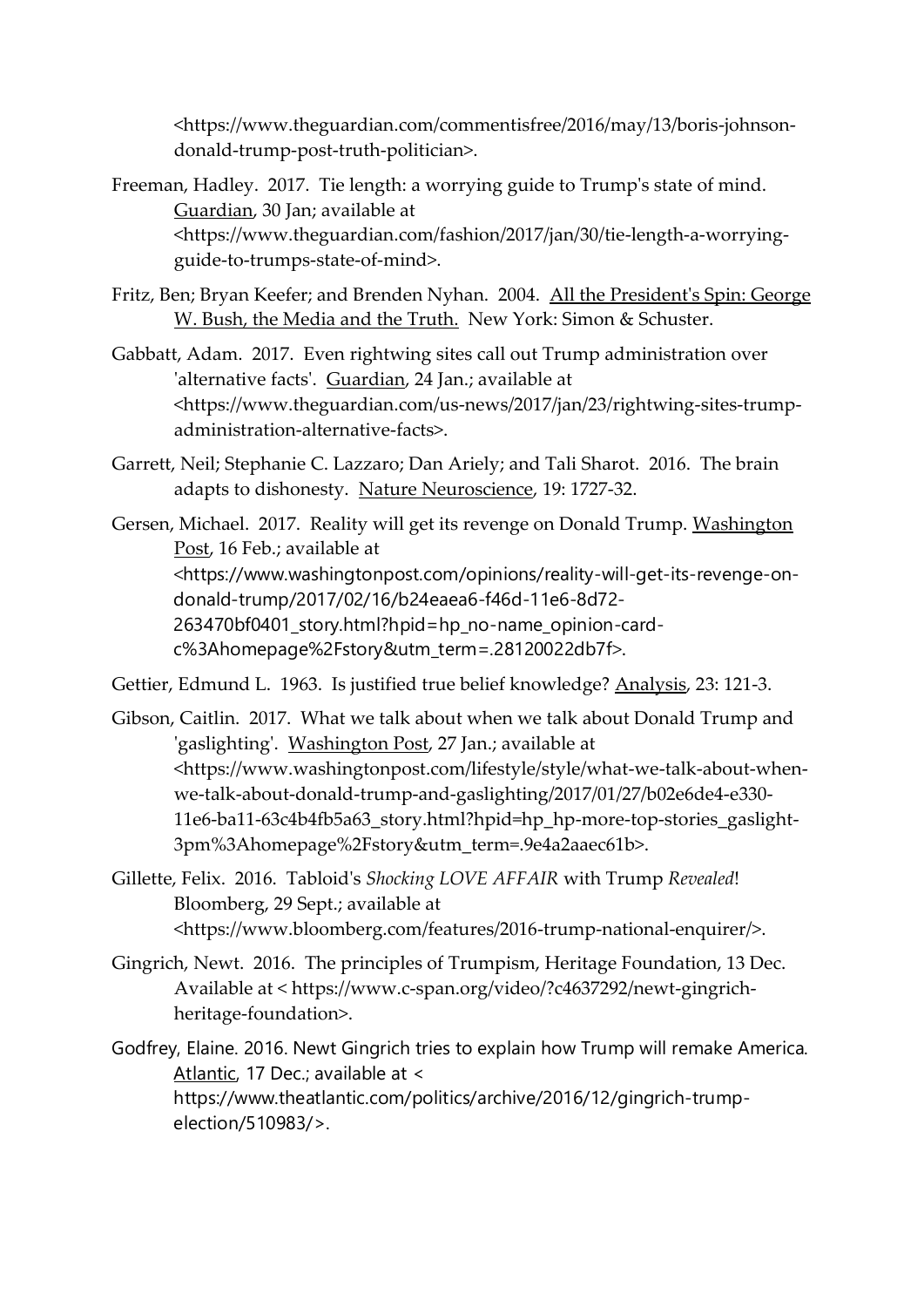- Goldman, Alvin and Thomas Blanchard. 2015. Social epistemology. Stanford Encyclopedia of Philosophy. Available at <https://plato.stanford.edu/entries/epistemology-social/>.
- Goodin, Robert E. 1980. Manipulatory Politics. New Haven, CT: Yale University Press.
- Goodin, Robert E. 2010. Perverting the course of politics. British Journal of Political Science, 40: 725-39.
- Grice, Andrew. 2017. Fake news handed Brexiters the referendum and now they have no idea what they're doing. Independent, 19 Jan.; available at <http://www.independent.co.uk/voices/michael-gove-boris-johnson-brexiteurosceptic-press-theresa-may-a7533806.html>.
- Griffin, Andrew. 2016. Brexit: Vote Leave wipes NHS £350m claim and rest of its website after EU referendum. Independent, 27 June; available at < http://www.independent.co.uk/news/uk/home-news/brexit-vote-leavewipes-nhs-350m-claim-and-rest-of-its-website-after-eu-referenduma7105546.html >.
- Grynbaum, Michael M. 2017a. Trump calls the news media the 'enemy of the American People'. New York Times, 17 Feb.; available at <https://www.nytimes.com/2017/02/17/business/trump-calls-the-newsmedia-the-enemy-of-the-people.html?\_r=0>.
- Grynbaum, Michael M. 2017b. Trump strategist Stephen Bannon says media should 'keep its mouth shut'. New York Times, 26 Jan.; available at <https://www.nytimes.com/2017/01/26/business/media/stephen-bannontrump-news-media.html>.
- Halloway, Daniel. 2016. Why TV news couldn't quit Donald Trump. Variety, 9 Nov.; available at <http://variety.com/2016/tv/news/donald-trump-tv-news-1201914147/>.
- Hanft, Adam. 2016. 140-character catharsis: the secret appeal of Trump's Rust Belt strategy. Huffington Post, 5 Dec.; available at <http://www.huffingtonpost.com/adam-hanft/140-character-catharsist\_b\_13441064.html>.
- Hanska, Jan. 2012. Reagan's Mythical America: Storytelling as Political Leadership. New York: Palgrave Macmillan.
- Hardy, Bruce W. 2014. Candidate traits and political choice. Oxford Handbook of Political Communication, ed. Kate Kenski and Kathleen Hall Jamieson. Oxford: Oxford University Press.
- Harford, Tim. 2017. The problem with facts. Financial Times, 9 Mar.; available at <https://www.ft.com/content/eef2e2f8-0383-11e7-ace0-1ce02ef0def9>.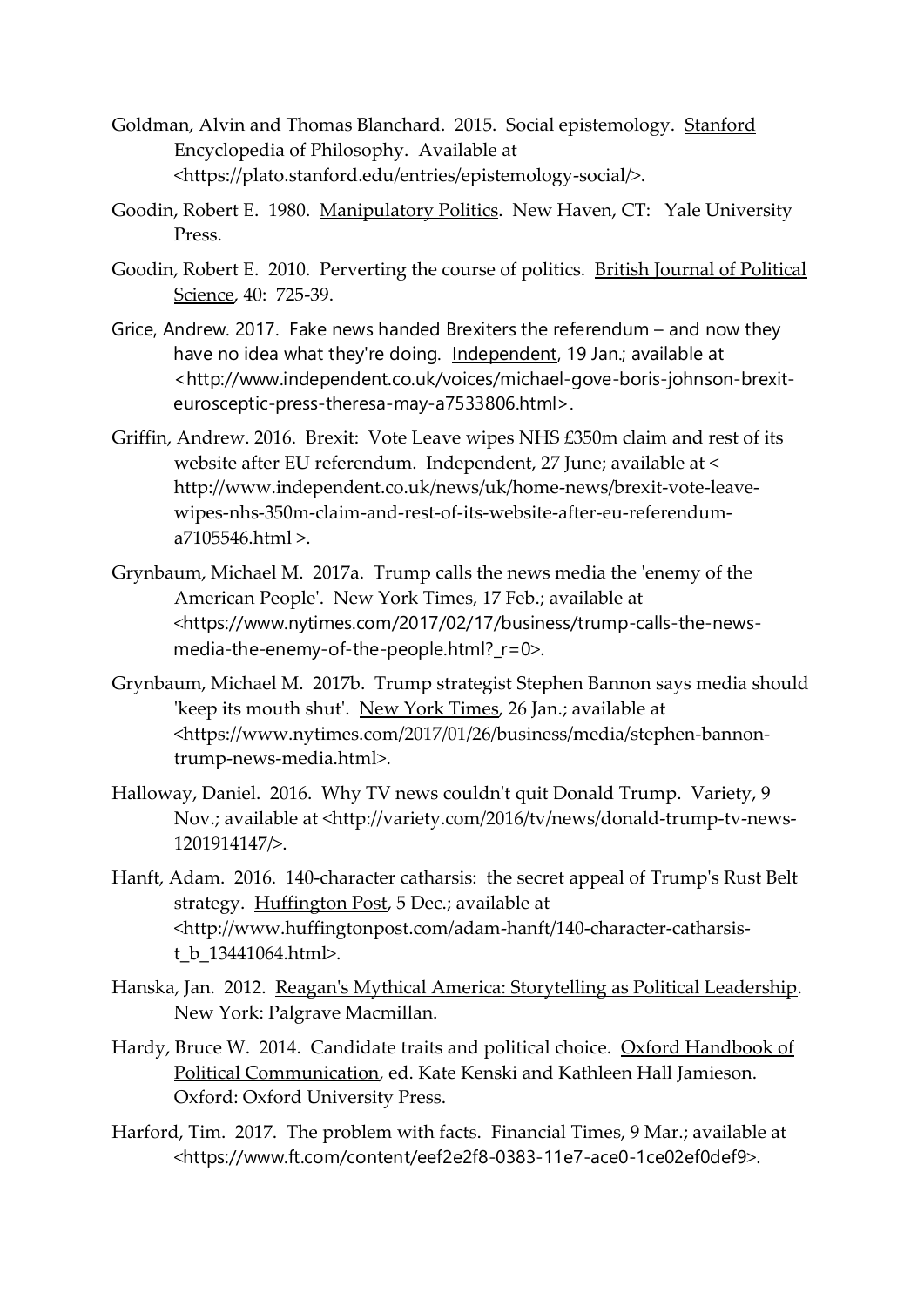- Heller, Steven. 2014. Bat boy, Hillary Clinton's alien baby, and a tabloid's glorious legacy. Atlantic, 16 Oct.; available at <http://www.theatlantic.com/entertainment/archive/2014/10/the-ingenioussensationalism-of-the-weekly-world-new/381525/>.
- Heim, Joe. 2017. 'They never saw this coming': a Q&A with Kellyanne Conway. Washington Post, 26 Jan.; available at <https://www.washingtonpost.com/lifestyle/magazine/they-never-saw-thiscoming-a-qanda-with-kellyanne-conway-on-trumpsvictory/2017/01/26/2bf64c10-da96-11e6-9a36- 1d296534b31e\_story.html?hpid=hp\_hp-top-table-main\_conway-1130pm%3Ahomepage%2Fstory&utm\_term=.fd286ff9001a>.
- Hermann, Peter; Susan Svrluga; and Michael E. Miller. 2016. Alleged gunman tells police he wanted to rescue children at D.C. pizza shop after haring fictional Internet accounts. Washington Post, 5 Dec.; available at <https://www.washingtonpost.com/local/public-safety/alleged-gunman-tellspolice-he-wanted-to-rescue-children-at-dc-pizza-shop-after-hearing-fictionalinternet-accounts/2016/12/05/cb5ebabc-bae8-11e6-ac85- 094a21c44abc story.html?hpid=hp\_hp-top-table-main\_noname%3Ahomepage%2Fstory&utm\_term=.aa30c6bc523f>.
- Hiatt, Fred. 2017. Trump considers the media his enemy. We shouldn't treat him as ours. Washington Post, 29 Jan.; available at <https://www.washingtonpost.com/opinions/trump-considers-the-mediahis-enemy-we-shouldnt-treat-him-as-ours/2017/01/29/43ac0702-e4b2-11e6 ba11-63c4b4fb5a63\_story.html?hpid=hp\_no-name\_opinion-cardb%3Ahomepage%2Fstory&utm\_term=.477a3d0e250f>.
- Hochschild, Arlie Russell. 2016. Strangers in Their Own Land: Anger and Mourning on the American Right. New York: New Press.
- Hochschild, Jennifer L. and Katherine Levine Einstein. 2015b. Do facts matter? Information and misinformation in American politics. Political Science Quarterly, 130 (4): 585-624.
- Hume, David. 1777. Of miracles. Sec 10 of Enquiry Concerning Human Understanding. London: T. Cadell.
- Ignatius, David. 2016. In today's world, the truth is losing. Washington Post, 29 Nov.; available at <https://www.washingtonpost.com/people/davidignatius/?utm\_term=.ad642900d112>.
- Ipsos MORI. 2016. Ipsos MORI June 2016 political monitor, Topline results, 16 June 2016. Available at <https://www.ipsos-mori.com/Assets/Docs/Polls/pm-16 june-2016-topline.pdf>.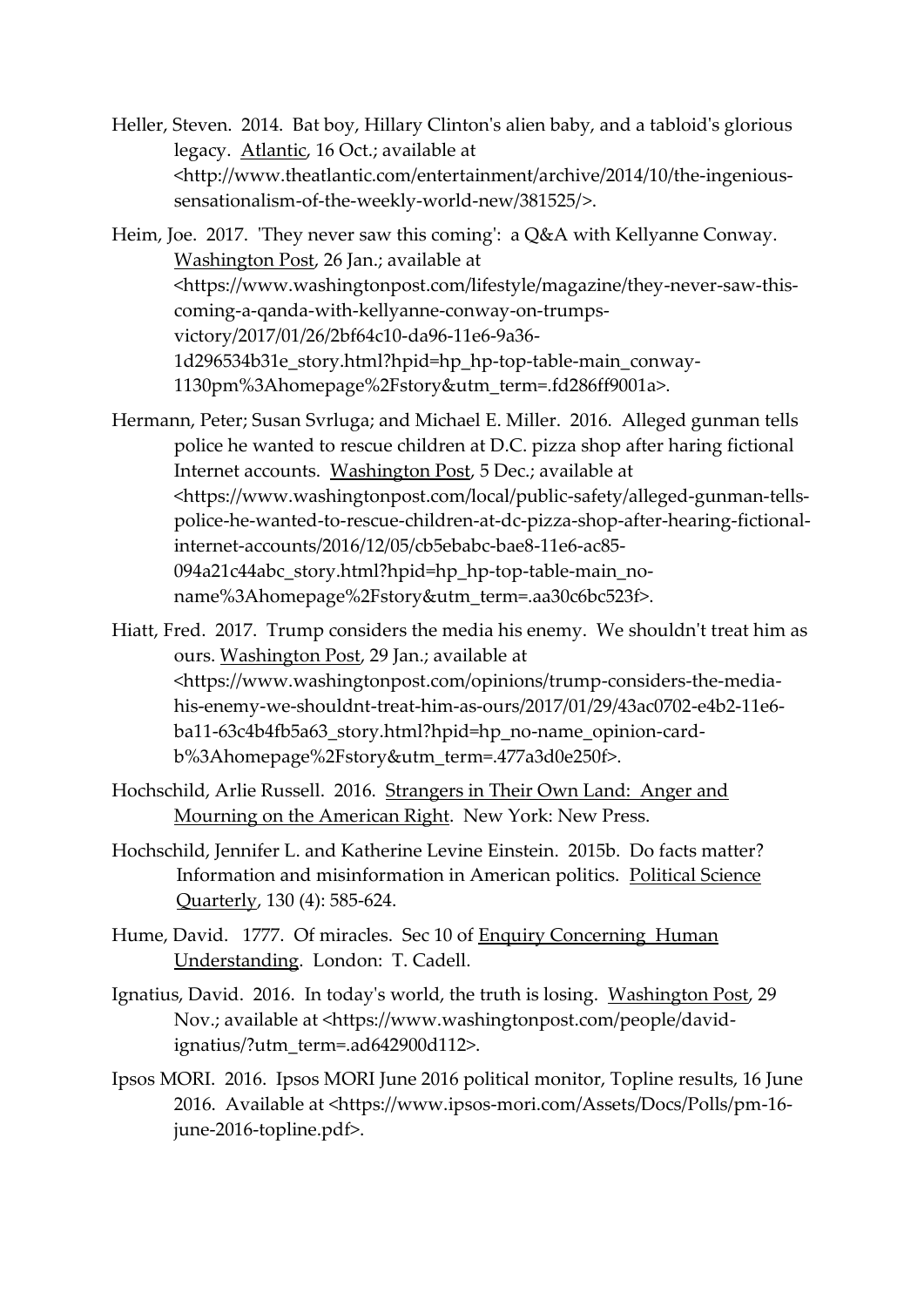- Isenberg, Nancy. 2016. White Trash: The 400-year Untold History of Class in America. New York: Viking.
- Islam, Faisal. 2016a. Can Wollaston call £450m Brexit claim a lie? Sky News, 9 June; available at < http://news.sky.com/story/can-wollaston-call-163350m-brexitclaim-a-lie-10308489>.
- Islam, Faisal. 2016b. EU: in or out? Faisal Islam interview with Michael Gove, 3 June 2016. Sky News, 3 June; available at <https://corporate.sky.com/mediacentre/media-packs/2016/eu-in-or-out-faisal-islam-interview-with-michaelgove,-30616-8pm>.
- Isaac, Mike. 2016. Facebook mounts effort to limit tide of fake news. New York Times, 15 Dec.; available at <https://www.nytimes.com/2016/12/15/technology/facebook-fakenews.html>.
- ITV. 2016. UK does get back some of the £350m it sends to EU, Boris Johnson admits. ITV Report, 11 May; available at <http://www.itv.com/news/2016-05- 11/uk-does-get-back-some-of-350m-it-sends-to-eu-boris-johnson-admits/>.
- Jacobs, Jennifer and Billy House. 2016. Trump: polls made me think 'we're not going to win'. Bloomberg News/Newsmax, 14 Dec.; available at <http://www.newsmax.com/Politics/trump-polls-electionlose/2016/12/14/id/763840/>.
- Jackson, Jasper. 2017. In the post-truth era Sweden's far right fake fact checker was inevitable. Guardian, 19 Jan.; available at <https://www.theguardian.com/media/2017/jan/19/in-the-post-truth-eraswedens-far-right-fake-fact-checker-was-inevitable>.
- James, Aaron. 2016. Assholes: A Theory of Donald Trump. New York: Doubleday.
- Jamieson, Amber and Olivia Solon. 2016. Facebook to begin flagging fake news in response to mounting criticism. Guardian, 16 Dec.; available at <https://www.theguardian.com/technology/2016/dec/15/facebook-flag-fakenews-fact-check>.
- Jamieson, Kathleen Hall and Joseph N. Cappella. 2008. Echo Chamber: Rush Limbaugh and the Conservative Media Establishment. New York: Oxford University Press.
- Janis, Irving L. 1972. Groupthink. Boston: Houghton Mifflin.
- Johnson, Jeena. 2017. In his first major TV interview as president, Trump is obsessed with his popularity. Washington Post, 26 Jan.; available at <https://www.washingtonpost.com/news/post-politics/wp/2017/01/26/in-hisfirst-major-tv-interview-as-president-trump-is-endlessly-obsessed-about-his-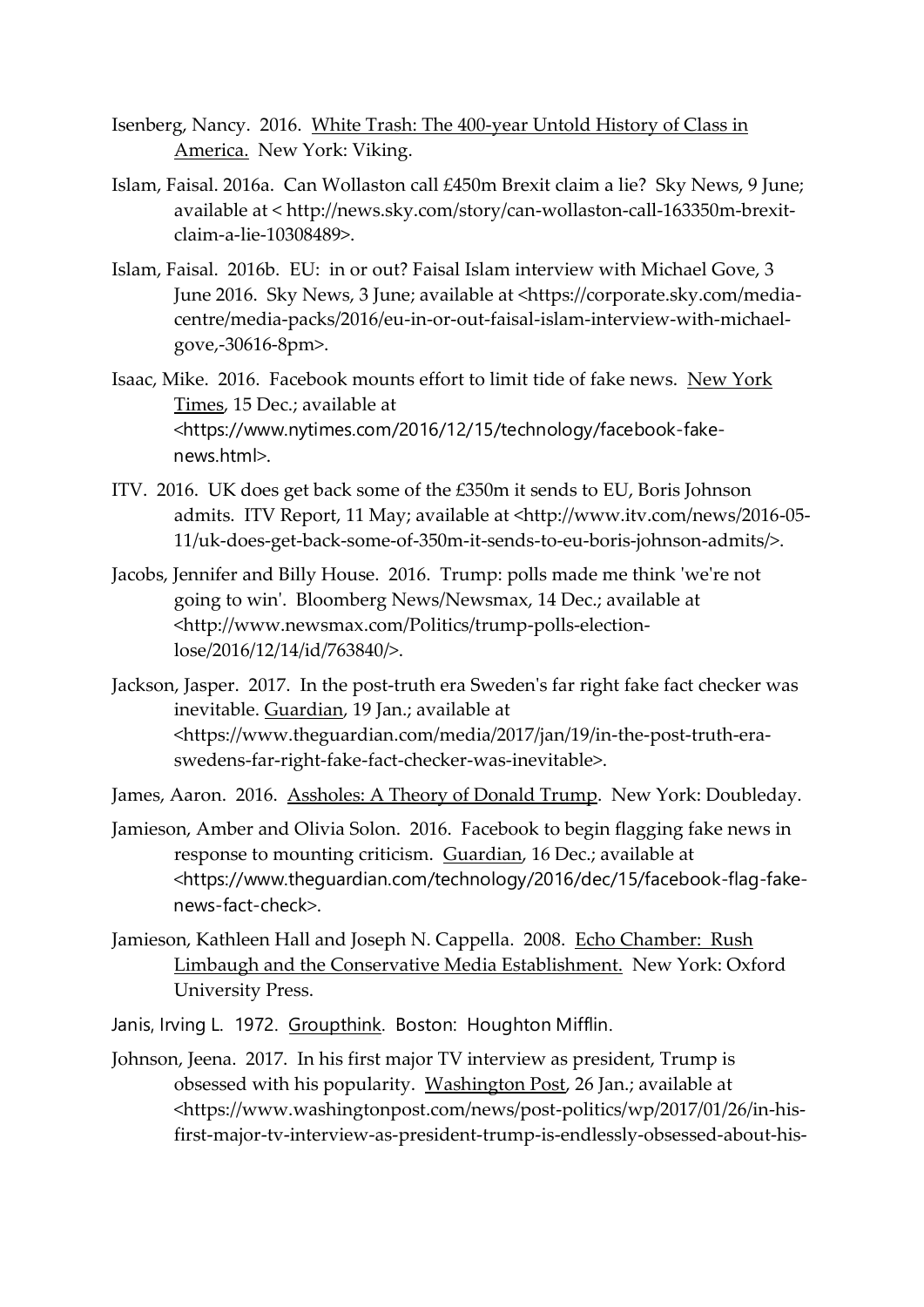popularity/?hpid=hp\_hp-top-table-main\_pp-trumptv-330am%3Ahomepage%2Fstory&utm\_term=.893744c74691 >.

- Johnson, Jenna and Matt Zapotosky. 2017. Trump seeks 'major investigation' into unsupported claims of voter fraud. Washington Post, 25 Jan.; available at <https://www.washingtonpost.com/news/post-politics/wp/2017/01/25/trumpseeks-major-investigation-into-unsupported-claims-of-voterfraud/?hpid=hp\_hp-top-table-main\_investigation-825a%3Ahomepage%2Fstory&utm\_term=.6cce33110c2a>.
- Jones, Chris. 2017. Alec Baldwin's quest to conquer Trump. Atlantic, 319 (#4: May): 46-58.
- Jones, Susan. 2017. Paul Ryan views Trump as 'a man of action, ready to get working'. CBS News, 11 Nov.; available at <http://www.cnsnews.com/news/article/susan-jones/paul-ryan-views-trumpman-actionready-get-working>.
- Jütten, Timo. 2017. Dignity, esteem and social contribution: a recognitiontheoretical view. Journal of Political Philosophy, forthcoming.
- Kahn, Chris. 2016. More Republicans expect Clinton, rather than Trump, to win U.S. election. Reuters, 26 Oct.; available at <http://www.reuters.com/article/us-usa-election-poll-idUSKCN12Q2WK>.
- Kassam, Ashifa. 2017. 'You scare the heck out of me': Twitter feed collects Trump voters' regrets. Guardian, 5 Feb.; available at <https://www.theguardian.com/us-news/2017/feb/05/trump-regrets-twittervoters-election-ashamed>.
- Keillor, Garrison. 2016a. Trump voters its not me, it's you. Washington Post, 21 Nov.; available at <https://www.washingtonpost.com/opinions/trumpvoters--its-not-me-its-you/2016/11/21/92d7c884-b005-11e6-be1c-8cec35b1ad25\_story.html?utm\_term=.4e48c9282626>.
- Keillor, Garrison. 2016b. Trump voters will not like what happens next. Washington Post, 9 Nov.; available at <https://www.washingtonpost.com/opinions/trump-voters-will-not-likewhat-happens-next/2016/11/09/e346ffc2-a67f-11e6-8fc0- 7be8f848c492\_story.html?utm\_term=.8a225db695e3 >.
- Kelly, Andrew. 2016. Why I voted for Donald Trump. Washington Post, 13 Nov.; available at <https://www.pressreader.com/>.
- Kelly, Paul. 2009. The March of Patriots: The Struggle for Modern Australia. Melbourne: Melbourne University Press.
- Kessler, Glenn. 2013. About the Fact Checker. Washington Post, 11 Sept.; available at < https://www.washingtonpost.com/news/fact-checker/about-the-factchecker/?utm\_term=.34e82f750bba>.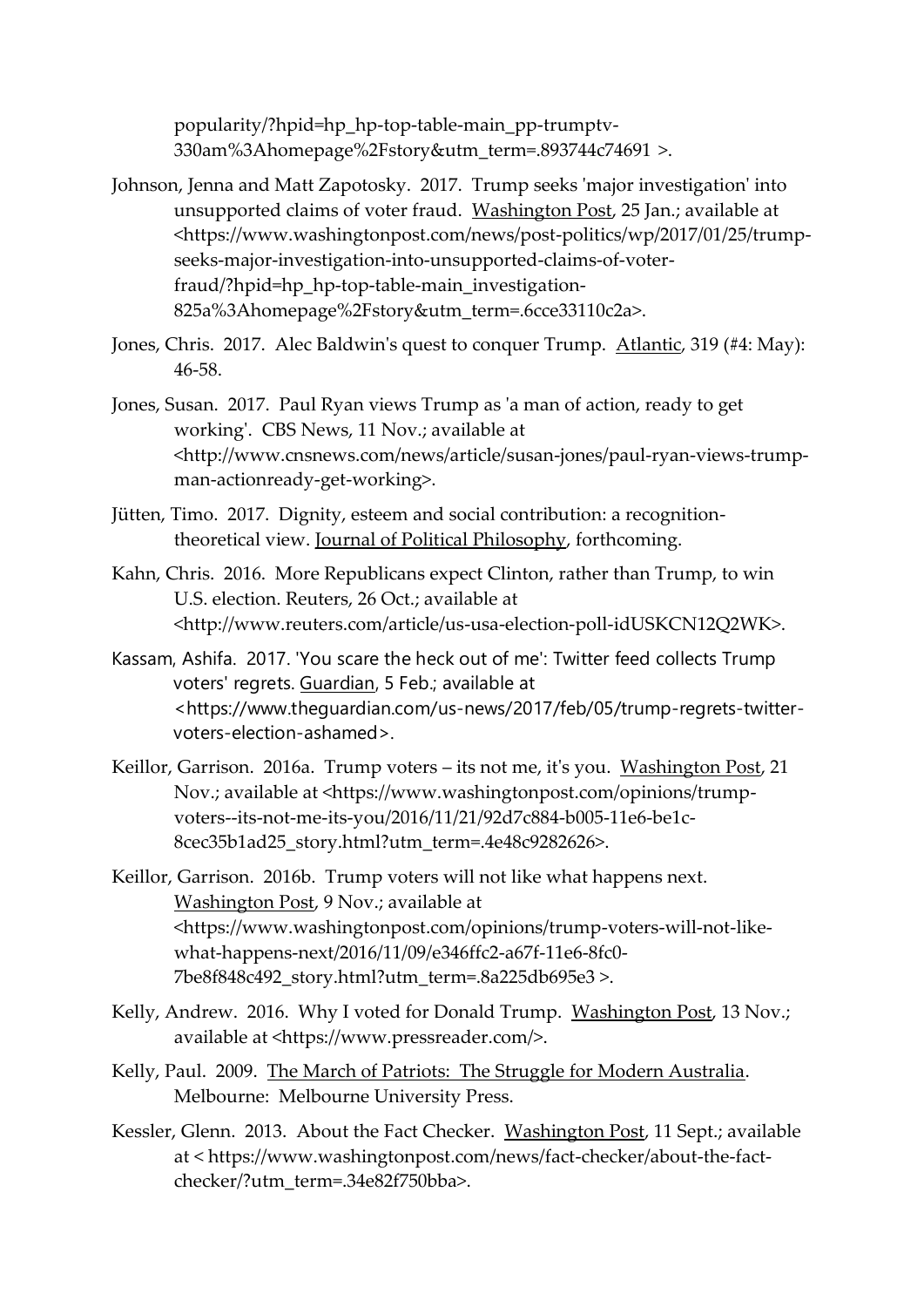Kessler, Glenn. 2015. Trump's absurd claim that the 'real' unemployment rate is 42 percent. Washington Post, 18 Aug.; available at <https://www.washingtonpost.com/news/factchecker/wp/2015/08/21/trumps-absurd-claim-the-real-unemployment-rate-is-42-percent/?tid=a\_inl&utm\_term=.bb95d53ec4f1>.

Kessler, Glenn. 2016a. The biggest Pinocchios of 2016. Washington Post, 16 Dec.; available at < https://www.washingtonpost.com/news/factchecker/wp/2016/12/16/the-biggest-pinocchios-of-2016/?hpid=hp\_hp-moretop-stories\_factchecker-2016roundup-310am%3Ahomepage%2Fstory&utm\_term=.4226cac14da4>.

Kessler, Glenn. 2016b. The Fact Checker's guide for detecting fake news. Washington Post, 22 Nov.; available at <https://www.washingtonpost.com/news/fact-checker/wp/2016/11/22/thefact-checkers-guide-for-detecting-fakenews/?tid=a\_inl&utm\_term=.10749890021d>.

- Kessler, Glenn. 2017a. Recidivism watch: Trump's claim that millions of people voted illegally. Washington Post, 24 Jan.; available at < https://www.washingtonpost.com/news/factchecker/wp/2017/01/24/recidivism-watch-trumps-claim-that-3-5-millionpeople-voted-illegally-in-the-election/?utm\_term=.e43104b3b61d>.
- Kessler, Glenn. 2017b. Spicer earns four Pinocchios for a series of false claims on inauguration crowd size. Washington Post, 22 Jan.; available at <https://www.washingtonpost.com/news/fact-checker/wp/2017/01/22/spicerearns-four-pinocchios-for-a-series-of-false-claims-on-inauguration-crowdsize/?hpid=hp\_hp-top-table-main\_fc-spicer-1203pm%3Ahomepage%2Fstory&utm\_term=.02ec8eae74c1>.
- Kessler, Glenn and Michelle Ye Hee Lee. 2016. Fact-checking Donald Trump's acceptance speech at the 2016 RNC. Washington Post, 22 July; available at < https://www.washingtonpost.com/news/fact-checker/wp/2016/07/22/factchecking-donald-trumps-acceptance-speech-at-the-2016 rnc/?utm\_term=.c32488ea2c17>.
- Kessler, Glenn and Michelle Ye Hee Lee. 2017. President Trump's cascade of false claims in Time's interview on his falsehoods. Washington Post, 23 Mar.; available at < https://www.washingtonpost.com/news/factchecker/wp/2017/03/23/president-trumps-cascade-of-false-claims-in-timesinterview-on-his-falsehoods/?hpid=hp\_hp-more-top-stories\_fact-checker-940am%3Ahomepage%2Fstory&utm\_term=.b1cdc60e5421>.
- Kessler, Glenn; Michelle Ye Hee Lee; Leslie Shapiro; and Aaron Williams. 2016. The 2016 election Fact Checker. Washington Post, 3 Nov.; available at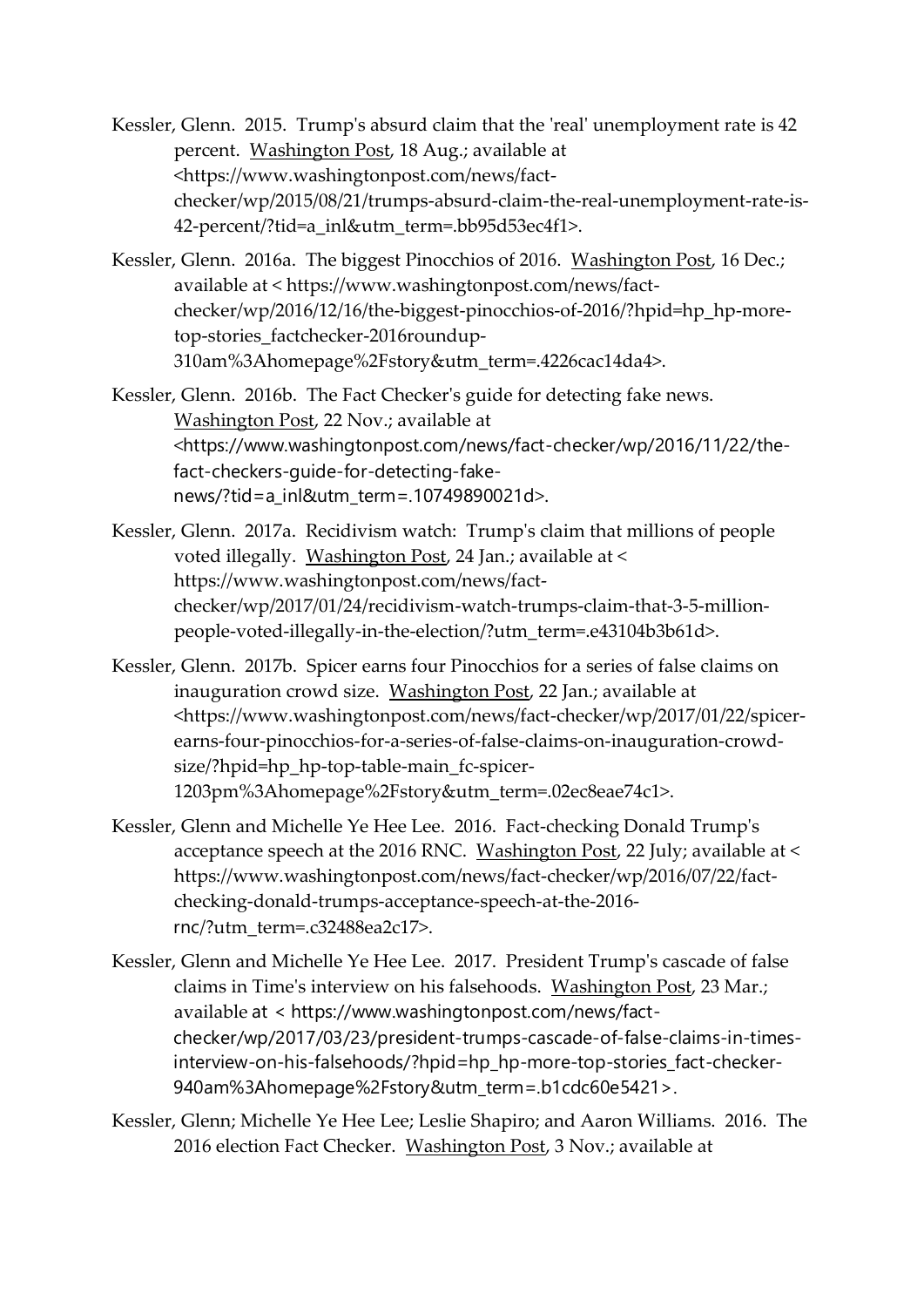<https://www.washingtonpost.com/graphics/politics/2016-election/factchecker/?tid=a\_inl>.

- Killick, Ana. 2017. Do people really lack knowledge about the economy? Political Quarterly, 88: 265-72.
- Kirzinger, Ashley; Elise Sugarman; and Mollyann Brodie. 2016. Kaiser Health Tracking Poll: November 2016. Available at <http://kff.org/healthreform/poll-finding/kaiser-health-tracking-poll-november-2016/>.
- Kizenko, Peter. 2016. Uncensored: an inside look at a Donald Trump rally. The Duran, 24 Oct.; available at <http://theduran.com/uncensored-an-inside-lookat-a-donald-trump-rally/>.
- Kovalev, Alexey. 2017. I've reported on Putin here are my tips for journalists dealing with Trump. Guardian, 23 Jan.; available at <https://www.theguardian.com/commentisfree/2017/jan/23/reported-putinjournalists-trump-media>.
- Lau, Richard R.; Lee Sigelman; Caroline Heldman; and Paul Babbit. 1999. The effects of negative political advertisements: a meta-analytic assessment. American Political Science Review, 93: 851-75.
- Lee, Michelle Ye Hee. 2017. Recidivism watch: Spicer uses repeatedly debunked citations for Trump's voter fraud claims. Washington Post, 24 Jan.; available at < https://www.washingtonpost.com/news/factchecker/wp/2017/01/24/recidivism-watch-spicer-uses-repeatedly-debunkedcitations-for-trumps-voter-fraud-claims/?utm\_term=.7cd16d4f44c3>.
- Lee, Michelle Ye Hee; Glenn Kessler; and Leslie Shapiro. 2017. 100 days of Trump claims. Washington Post, 21 Feb.; available at <https://www.washingtonpost.com/graphics/politics/trumpclaims/?utm\_term=.8558219038d6>.
- Lee, M.J.; Sara Murray; Jeremy Diamond; Noah Gray; and Tal Kopan. 2016. Why I'm voting for Trump: CNN talks to more than 150 people in 31 cities to explore what's driving the Trump phenomenon. CNN, 28 Jan.; available at < http://edition.cnn.com/2016/01/27/politics/donald-trump-voters-2016 election/>.
- Lelkes, Yphtach; Gaurav Sood; and Shanto Iyengar. 2017. The hostile audience: the effect of access to broadband internet on partisan affect. American Journal of Political Science, 61: 5-20.
- Loofbourow, Lili. 2016. Welcome to Trumplandia, where feelings trump facts. The Week, 20 Oct.; available at <http://theweek.com/articles/656455/welcometrumplandia-where-feelings-trump-facts>.
- Lozada, Carlos. 2015. How Donald Trump plays the press, in his own words. Washington Post, 17 June; available at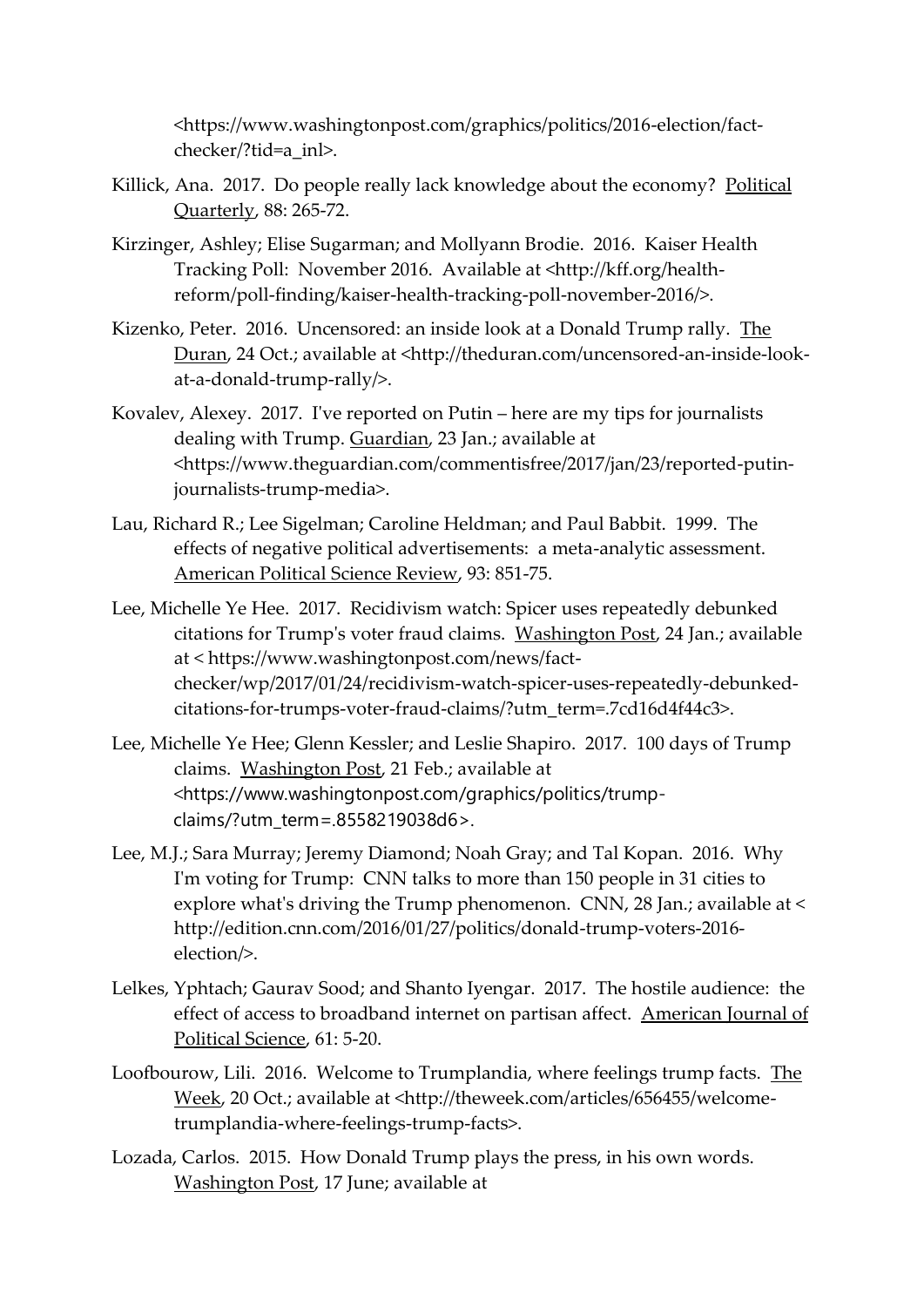<https://www.washingtonpost.com/news/book-party/wp/2015/06/17/howdonald-trump-plays-the-press-in-his-ownwords/?utm\_term=.262e91ba30db>.

- Lu, Rachel. 2016. You can make your protest vote count. Here's how. The Federalist, 31 Oct.; available at <http://thefederalist.com/2016/10/31/makeyour-protest-vote-count/>.
- Luck, Matthew. 2016. Polling lessons from Brexit: the reason the UK voted to leave the European Union and others could follow. Available at <http://addeurope.org/doc/POLLING\_LESSONS\_FROM\_BREXIT-THE\_REASON\_THE\_UK\_VOTED\_TO\_LEAVE\_THE\_EUROPEAN\_UNION \_AND\_HOW\_OTHERS\_COULD\_FOLLOW.pdf >.
- Major, Kirsty. 2016. Why are we so surprised that Boris Johnson lied when he's been sacked for lying twice before? Independent, 28 June; available at <http://www.independent.co.uk/voices/why-are-we-so-surprised-that-borisjohnson-lied-when-he-s-been-sacked-for-lying-twice-before-a7105976.html>.
- Marcus, Ruth. 2016. Welcome to the post-truth presidency. Washington Post, 2 Dec.; available at <https://www.washingtonpost.com/opinions/welcome-tothe-post-truth-presidency/2016/12/02/baaf630a-b8cd-11e6-b994 f45a208f7a73\_story.html?utm\_term=.2d96cf1e091f>.
- Marcus, Ruth. 2017. Forget the post-truth presidency. Welcome to the pre-truth presidency. Washington Post, 23 Mar.; available at <https://www.washingtonpost.com/opinions/welcome-to-the-pre-truthpresidency/2017/03/23/b35856ca-1007-11e7-9b0dd27c98455440\_story.html?utm\_term=.810ba1ae09c2>.
- Martin, Douglas. 2009. Walter Cronkite, 92, dies; trusted voice of TV news. New York Times, 17 July; available at <http://www.nytimes.com/2009/07/18/us/18cronkite.html?pagewanted=all&\_  $r=0$
- Maskin, Eric and Amartya Sen. 2016. How majority rule might have stopped Donald Trump. New York Times, 28 April; available at <http://www.nytimes.com/2016/05/01/opinion/sunday/how-majority-rulemight-have-stopped-donald-trump.html>.
- Masur, Louis P. 2012. Lincoln tells a story. New York Times, 27 Jan.; available at <https://opinionator.blogs.nytimes.com/2012/01/27/lincoln-tells-astory/? $r=0$ .
- Mayer, Jane. 2016. Donald Trump's ghostwriter tells all. New Yorker, 25 July; available at <http://www.newyorker.com/magazine/2016/07/25/donaldtrumps-ghostwriter-tells-all >.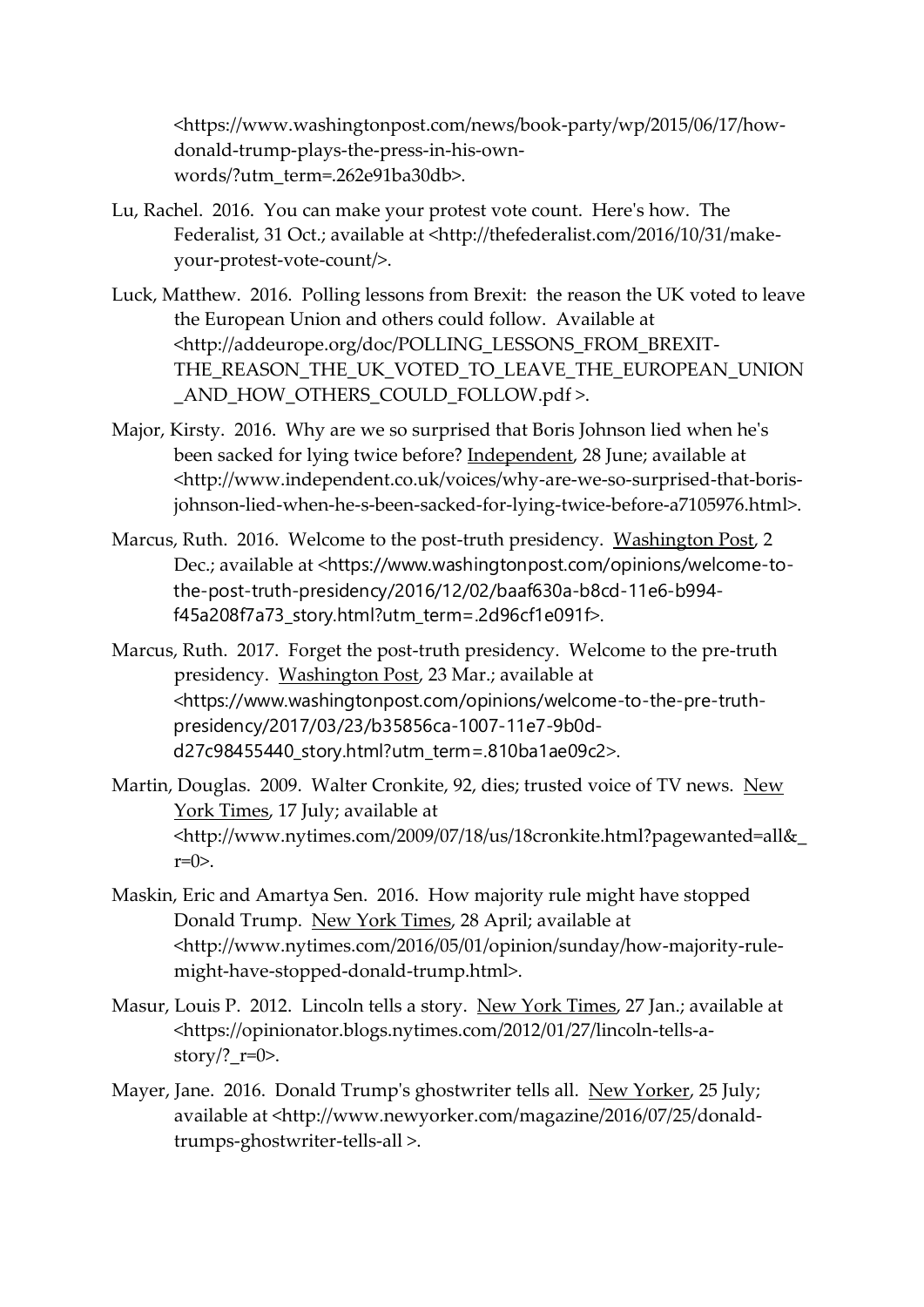- McAdams, Dan P. 2016. The mind of Donald Trump. Atlantic, June; available at < http://www.theatlantic.com/magazine/archive/2016/06/the-mind-of-donaldtrump/480771/>.
- McCarthy, Tom. 2017. Can Trump really make America great again? Guardian, 18 Jan.; available at <https://www.theguardian.com/usnews/2017/jan/17/donald-trump-america-great-again-northampton-countypennsylvania>.
- McCoy, Terrence. 2016. For the 'new yellow journalists,' opportunity comes in clicks and bucks. 20 Nov.; available at <https://www.washingtonpost.com/national/for-the-new-yellow-journalistsopportunity-comes-in-clicks-and-bucks/2016/11/20/d58d036c-adbf-11e6-8b45 f8e493f06fcd\_story.html?tid=a\_inl&utm\_term=.7d905ff067c7>.
- Merriman, Justin. 2016. Taking Trump seriously, not literally. Atlantic, Sept.; available at <http://www.theatlantic.com/politics/archive/2016/09/trumpmakes-his-case-in-pittsburgh/501335/>.
- Milbank, Dana. 2017. Shoker! Rediculous chocker Trump attaks and dishoners English with ever-dummer spellings. Washington Post, 7 Feb.; available at < https://www.washingtonpost.com/opinions/shoker-rediculous-chockertrump-attaks-and-dishoners-english-with-ever-dummerspellings/2017/02/07/9556faf4-ed58-11e6-9662- 6eedf1627882\_story.html?utm\_term=.bb888fef6c23>.
- Miller, Warren E. and Donald E. Stokes. 1963. Constituency influence in Congress. American Political Science Review, 57: 45-56.
- Moyer, Justin Wm.; Jenny Starrs; and Sarah Larimer. 2016. Trump supporter charged after sucker-punching protester at North Carolina rally. Washington Post, 11 Mar.; available at <https://www.washingtonpost.com/news/morningmix/wp/2016/03/10/trump-protester-sucker-punched-at-north-carolina-rallyvideos-show/?utm\_term=.6dd4483767ec>.
- Naughton, John. 2017. Is technology smart enough to fix the fake news frenzy? Guardian, 4 Feb.; available at <https://www.theguardian.com/commentisfree/2017/feb/04/technologyfake-news-frenzy-google-facebook-donald-trump>.
- NBC Meet the Press. 2017. Meet the Press 1/1/17. Available at <http://www.nbcnews.com/meet-the-press/meet-press-1-1-17-n702006>.
- Newton, Kenneth and Malcolm Brynin. 2001. The national press and party voting in Britain. Political Studies, 49: 265-85.
- Nossel, Suzanne. 2017. Donald Trump treats the press like an authoritarian thug. Guardian, 12 Jan.; available at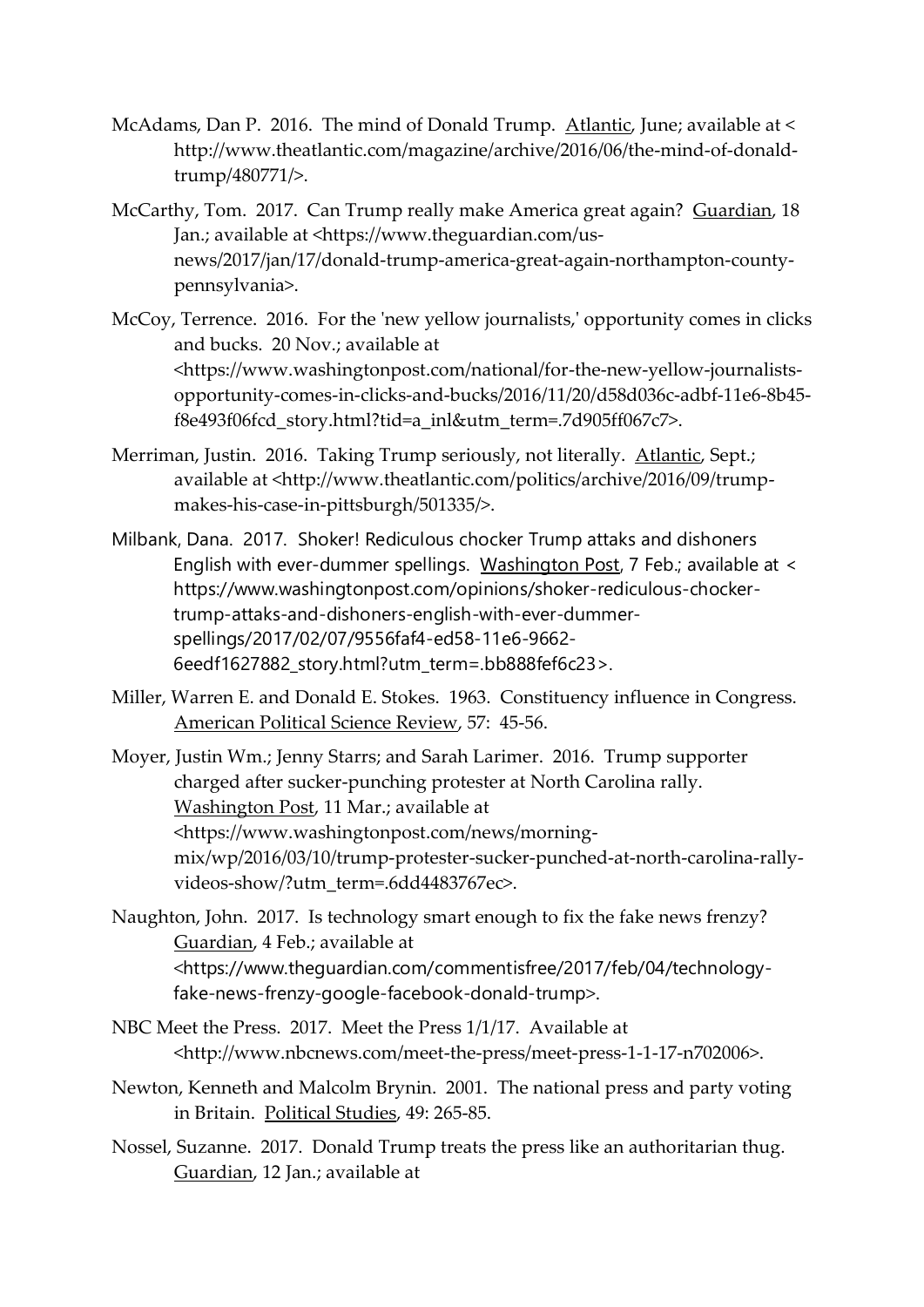<https://www.theguardian.com/commentisfree/2017/jan/12/donald-trumppress-conference-cnn-journalist-acosta>.

- Novitz, David. 1980. Of fact and fancy. American Philosophical Quarterly, 17: 143- 9.
- Nyhan, Brendan and Jason Reifler. 2010. When corrections fail: the persistence of political misperceptions. Political Behavior, 32: 303-30.
- Nyhan, Brendan and Jason Reifler. 2015. The effect of fact-checking on elites: a field experiment on U.S. state legislators. American Journal of Political Science, 59: 628-40.
- Obama, Barack. 2016. Obama reckons with a Trump presidency. New Yorker, 28 Nov.; available at <http://www.newyorker.com/magazine/2016/11/28/obamareckons-with-a-trump-presidency>.
- Obama, Barack. 2017. President Obama's Farewell Address: full text and video. New York Times, 10 Jan.; available at <https://www.nytimes.com/2017/01/10/us/politics/obama-farewell-addressspeech.html >.
- O'Harrow, Robert Jr. and Shawn Boburg. 2016. The man who showed Donald Trump how to exploit power and instill fear. Washington Post, 17 June; available at <https://www.washingtonpost.com/investigations/formermccarthy-aide-showed-trump-how-to-exploit-power-and-drawattention/2016/06/16/e9f44f20-2bf3-11e6-9b37- 42985f6a265c\_story.html?utm\_term=.d3ae78e4d781>.
- Ohlheiser, Abby. 2016. This is how Facebook's fake-news writers make money. Washington Post, 18 Nov.; available at <https://www.washingtonpost.com/news/the-intersect/wp/2016/11/18/this-ishow-the-internets-fake-news-writers-makemoney/?tid=a\_inl&utm\_term=.835b9f726f29>.
- Oliver, Eric and Thomas Wood. 2016. A new poll shows 52% of Republicans actually think Trump won the popular vote. Monkey Cage, 18 Dec.; available at <https://www.washingtonpost.com/news/monkeycage/wp/2016/12/18/a-new-poll-shows-an-astonishing-52-of-republicansthink-trump-won-the-popular-vote/?hpid=hp\_hp-top-table-main\_mcgoppoll-1114am%3Ahomepage%2Fstory&utm\_term=.6ead01f6dce8>.
- O'Neil, Cathy. 2016. Weapons of Math Destruction: How Big Data Increases Inequality and Threatens Democracy. New York: Random House.
- Orwell, George. 1949. Nineteen Eighty-four. London: Secker & Warburg.
- Oxford Dictionaries. 2016. Word of the year 2016 is... Available at <https://en.oxforddictionaries.com/word-of-the-year/word-of-the-year-2016  $\geq$ .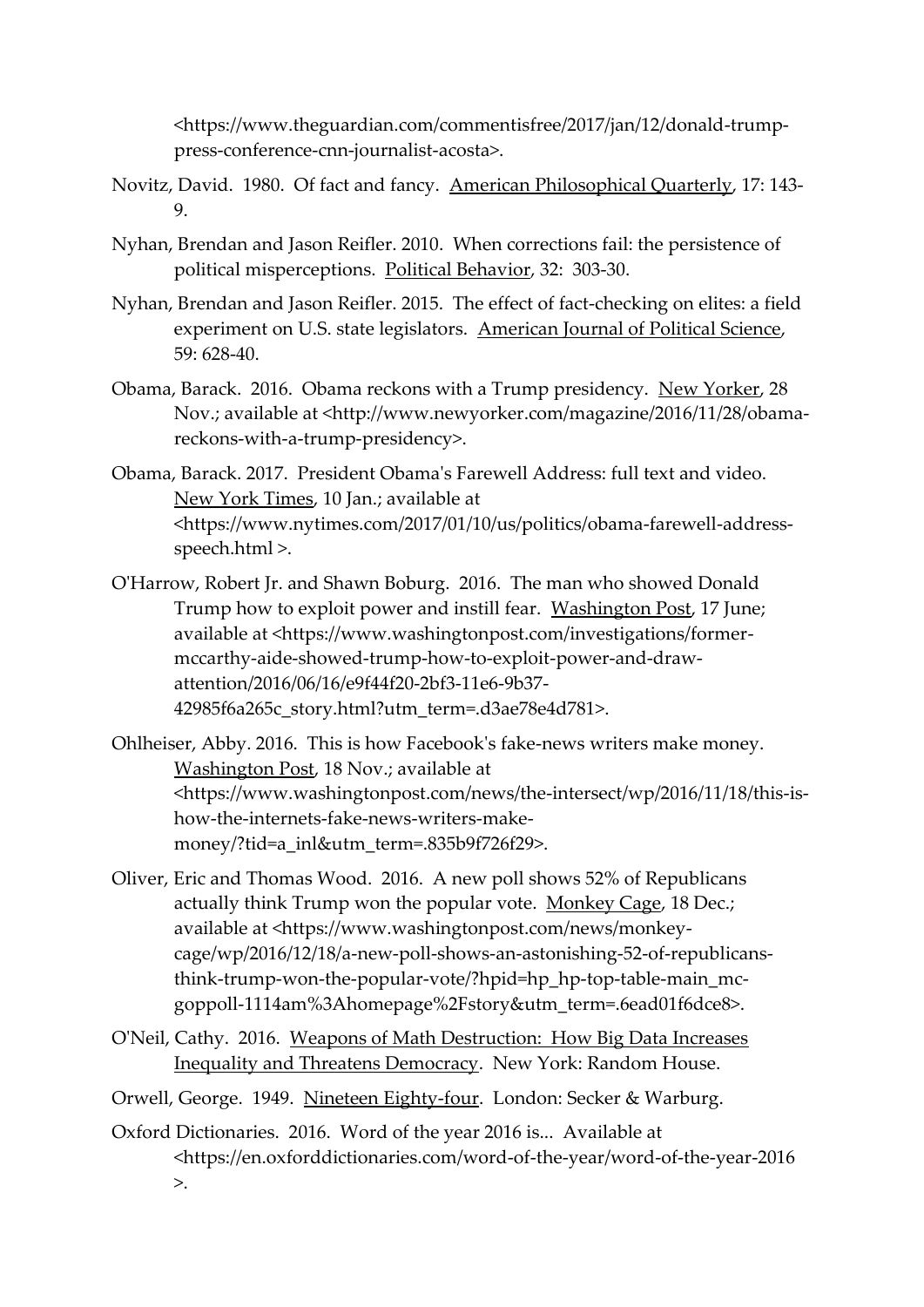- Pariser, Eli. 2011. The Filter Bubble: What the Internet Is Hiding from You. New York: Penguin.
- Parker, Ashley and Sean Sullivan. 2017. Reality check: many of Trump's early vows will probably never happen. Washington Post, 26 Jan.; available at <https://www.washingtonpost.com/politics/reality-check-many-of-trumpsearly-vows-will-never-actually-happen/2017/01/26/2d56bfda-e3e3-11e6-879b-356663383f1b\_story.html?hpid=hp\_hp-top-table-main\_trumpreality-7a%3Ahomepage%2Fstory&utm\_term=.d8b55d05bc99>.
- Paul, Christopher and Miriam Matthews. 2016. The Russian 'firehose of falsehood' propaganda model: why it might work and options to counter it. Perspective PE-198-OSD, RAND National Defense Research Institute. Available at <http://www.rand.org/pubs/perspectives/PE198.html>.
- Pengelly, Martin. 2017. Kellyanne Conway: 'alternative facts' was my Oscars La La Land blunder. Guardian, 3 Mar.; available at <https://www.theguardian.com/us-news/2017/mar/03/kellyanne-conwayalternative-facts-mistake-oscars>.
- Persily, Nathaniel. 2017. Can democracy survive the internet? Journal of Democracy, 28 (2: April): 63-76.
- Pilkington, Ed. 2016. Inside a Donald Trump rally: good people in a feedback loop of paranoia and hate. Guardian, 30 Oct.; available at <https://www.theguardian.com/us-news/2016/oct/30/donald-trump-votersrally-election-crowd>.
- Pilkington, Ed. 2017. Macomb v media: voters who read little news think Trump had a great first week. Guardian, 27 Jan.; available at <https://www.theguardian.com/us-news/2017/jan/27/donald-trumpmichigan-voters-media>.
- Poynter. 2017. International Fact-checking Network fact-checkers' code of principles. Available at < http://www.poynter.org/fact-checkers-code-ofprinciples/>.
- Prior, Markus; Gaurav sood; and Kabir Khanna. 2015. You cannot be serious: the impact of accuracy incentives on partisan bias in reports of economic perceptions. Quarterly Journal of Political Science, 10: 489-518.
- Prose, Francine. 2016. Truth is evaporating before our eyes. Guardian, 19 Dec.; available at <https://www.theguardian.com/commentisfree/2016/dec/19/truth-isevaporating-before-our-eyes>.
- Queenan, Joe. 2017. Mel Brooks: 'Donald Trump doesn't scare me. He's a songand-dance man'. Guardian, 10 Feb.; available at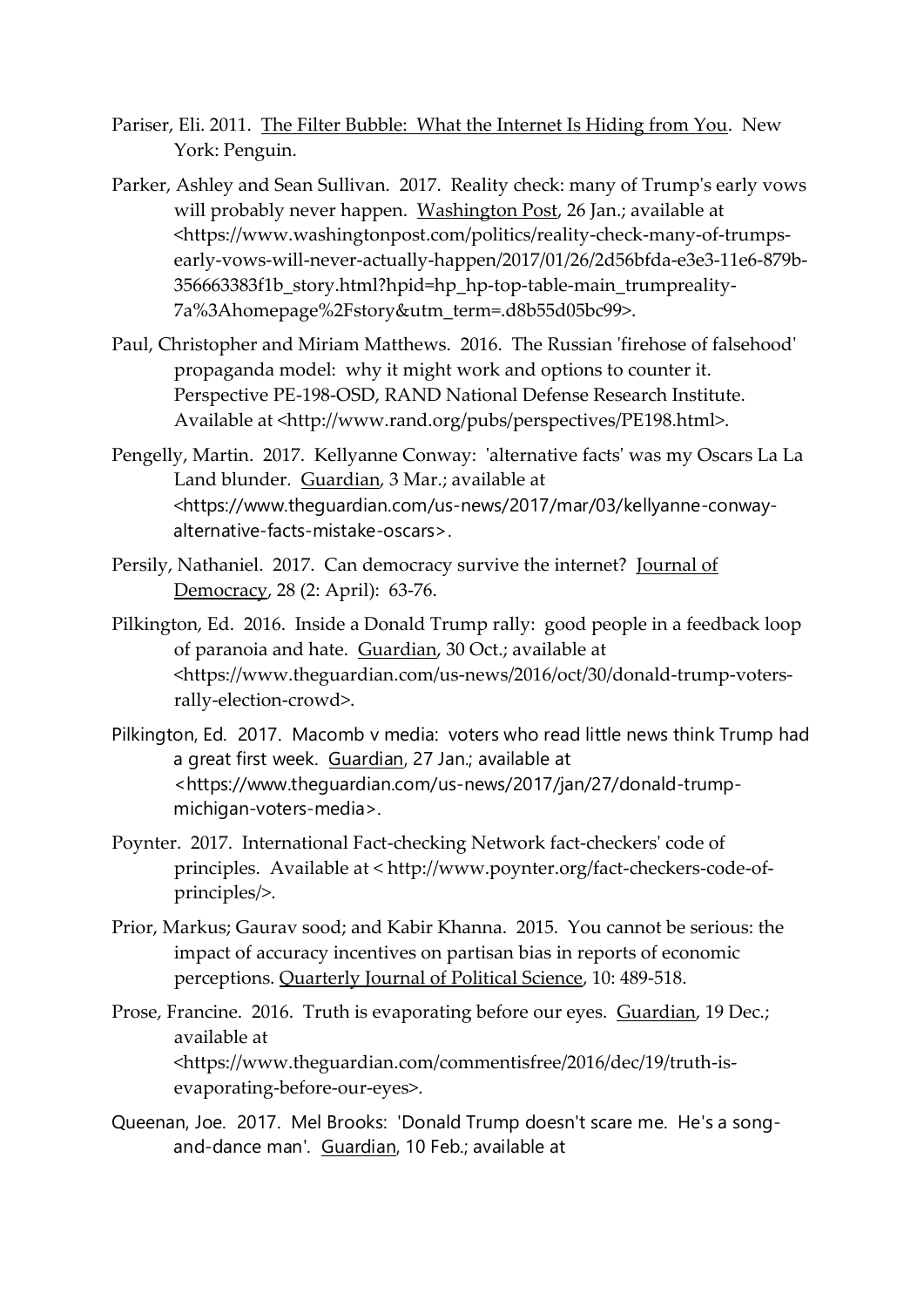<https://www.theguardian.com/film/2017/feb/10/mel-brooks-donald-trumpdoesnt-scare-me-hes-a-song-and-dance-man >.

- Rabin-Havt, Ari. 2016. Trump's outrageous lies come straight from big businesses' playbook. Washington Post, 16 Dec.; available at <https://www.washingtonpost.com/posteverything/wp/2016/12/16/trumpsoutrageous-lies-come-straight-from-big-businessess-playbook/?hpid=hp\_hpcards hp-cardposteverything%3Ahomepage%2Fcard&utm\_term=.1ac288a5445a>.
- Rampell, Catherine. 2016. When the facts don't matter, how can democracy survive? Washington Post, 17 Oct.; available at <https://www.washingtonpost.com/opinions/when-the-facts-dont-matterhow-can-democracy-survive/2016/10/17/560ff302-94a5-11e6-9b7c-57290af48a49\_story.html?tid=a\_inl&utm\_term=.729435a50d7e>.
- Rawlinson, Kevin. 2017. Fake news is 'killing people's minds' says Apple boss Tim Cook. Guardian, 11 Feb.; available at < https://www.theguardian.com/technology/2017/feb/11/fake-news-is-killingpeoples-minds-says-apple-boss-tim-cook>.
- Rehm, Diane; with Major Garrett, Abby Phillip, Olivier Knox. 2016a. Friday News Roundup – Domestic, Friday, Nov 18, 2016. The Diane Rehm Show, 18 Nov.; available at <http://thedianerehmshow.org/shows/2016-11-18/friday-newsroundup-domestic>.
- Rehm, Diane; with James Fallows, Margaret Sullivan, Glenn Thrush, Mark Baldwin and Scottie Nell Hughes. 2016b. How journalists are rethinking their role under a Trump presidency. The Diane Rehm Show, 30 Nov.; available at <http://thedianerehmshow.org/shows/2016-11-30/how-journalists-arerethinking-their-role-under-a-trump-presidency>.
- Reuters. 2017. Germany investigating unprecedented spread of fake news online. Guardian, 9 Jan.; available at <https://www.theguardian.com/world/2017/jan/09/germany-investigatingspread-fake-news-online-russia-election >.
- Rich, Frank. 2016. Ronald Reagan was once Donald Trump. New York Magazine, 30 May; available at <http://nymag.com/daily/intelligencer/2016/05/ronaldreagan-was-once-donald-trump.html>.
- Riffkin, Rebecca. 2015. Americans' trust in media remains at historical low. Gallup, 15 Sept.; available at <http://www.gallup.com/poll/185927/americans-trustmedia-remains-historical-low.aspx>.
- Rosen, Jay; Erik Wemple; and James Downie. 2017. Should the media boycott the White House? Washington Post, 1 Mar.; available at <https://www.washingtonpost.com/opinions/should-the-media-boycott-the-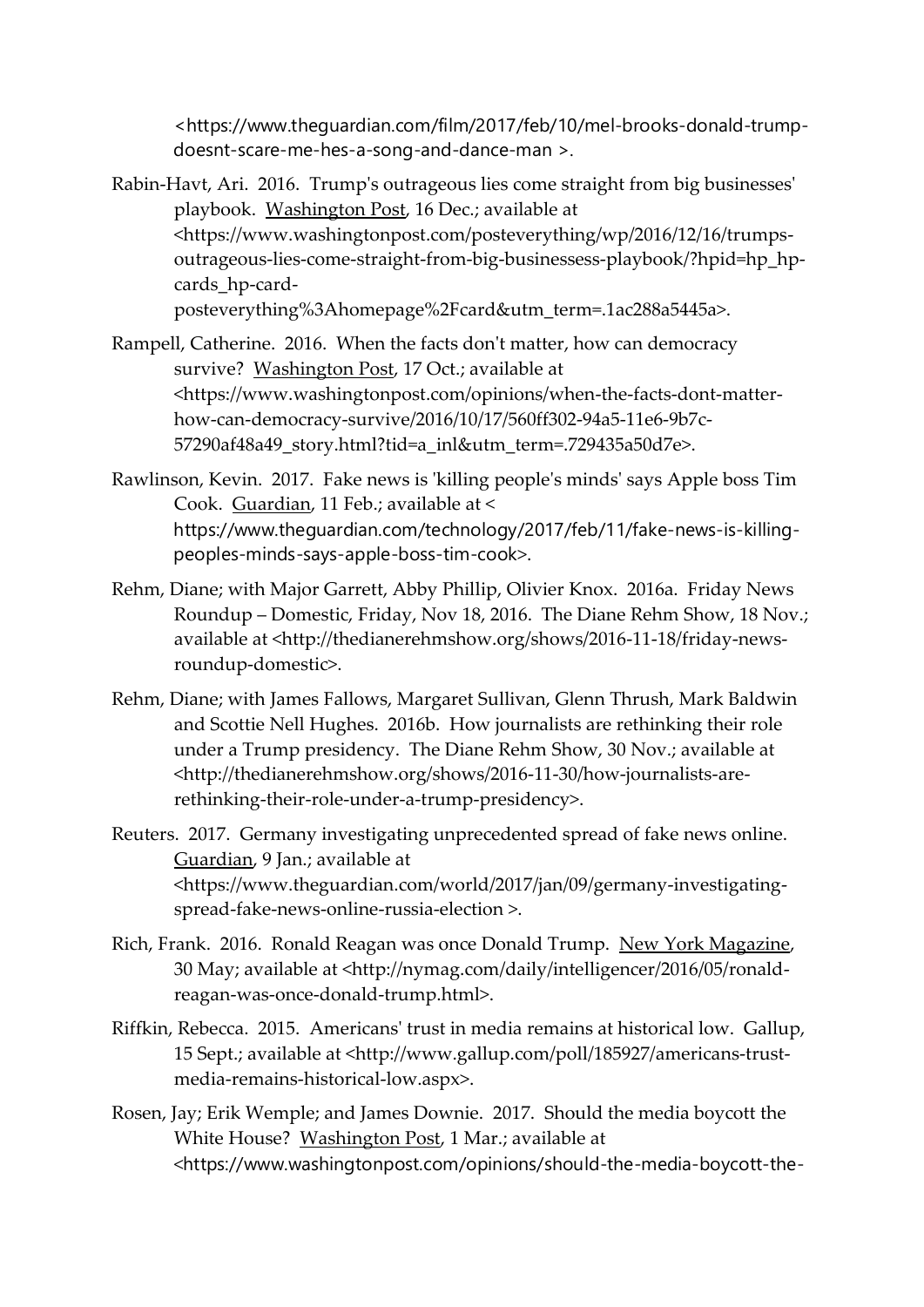white-house/2017/03/01/57d3968e-fed2-11e6-8ebe-6e0dbe4f2bca\_story.html?hpid=hp\_no-name\_opinion-cardf%3Ahomepage%2Fstory&utm\_term=.2ff3d3e90b12>.

- Rubin, Jennifer. 2017. Maybe Trump isn't 'lying'. Washington Post, 25 Jan.; available at <https://www.washingtonpost.com/blogs/rightturn/wp/2017/01/25/maybe-trump-isnt-lying/?hpid=hp\_no-name\_opinioncard-e%3Ahomepage%2Fstory&utm\_term=.b61a454e07d8>.
- Rucker, Philip; Jo0hn Wagner; and Greg Miller. 2017b. Trump, in CIA visit, attacks media for coverage of his inaugural crowds. Washington Post, 21 Jan.; available at <https://www.washingtonpost.com/politics/trump-in-cia-visitattacks-media-for-coverage-of-his-inaugural-crowds/2017/01/21/f4574dcae019-11e6-ad42-f3375f271c9c\_story.html?hpid=hp\_hp-bignews3\_pp-cia-1141am%3Ahomepage%2Fstory&utm\_term=.50f428a5db9d >.
- Ryan, Frances. 2016. Martin's already lost almost everything he voted leave to spread the pain. Guardian, 30 June; available at <https://www.theguardian.com/commentisfree/2016/jun/30/martin-nothinglose-vote-leave-unemployed-benefits-sanctioned>.
- Saad, Lydia. 2017. Approval of Trump transition still low as inauguration ears. Gallup, 12 Jan.; available at <www.gallup.com/poll/201833/approval-trumptransition-low-inauguration-nears.aspx >.
- Safire, William. 1988. Watch what we do. New York Times, 14 Nov.; available at < http://www.nytimes.com/1988/11/14/opinion/essay-watch-what-wedo.html>.
- Saletan, William. 2016. Trump's voters don't support deportation -- and other surprises from the 2016 exit polls. Slate, 9 Nov.; available at <http://www.slate.com/articles/news\_and\_politics/politics/2016/11/debunkin g\_myths\_about\_trump\_voters\_with\_exit\_polls.html>.
- Sargent, Greg. 2017a. GOP voters know Trump is telling them the truth, and the media is lying. Washington Post, 22 Feb.; available at <https://www.washingtonpost.com/blogs/plum-line/wp/2017/02/22/gopvoters-know-trump-is-telling-them-the-truth-and-the-media-is-lying-tothem/?hpid=hp\_no-name\_opinion-cardf%3Ahomepage%2Fstory&utm\_term=.a7f2d3cb0411>.

Sargent, Greg. 2017b. Trump's lies are working brilliantly. This new poll proves it. Washington Post, 27 Ap.; available at <https://www.washingtonpost.com/blogs/plum-line/wp/2017/04/27/trumpslies-are-working-brilliantly-this-new-poll-proves-it/?hpid=hp\_noname\_opinion-card-f%3Ahomepage%2Fstory&utm\_term=.dd5bee4f7032>.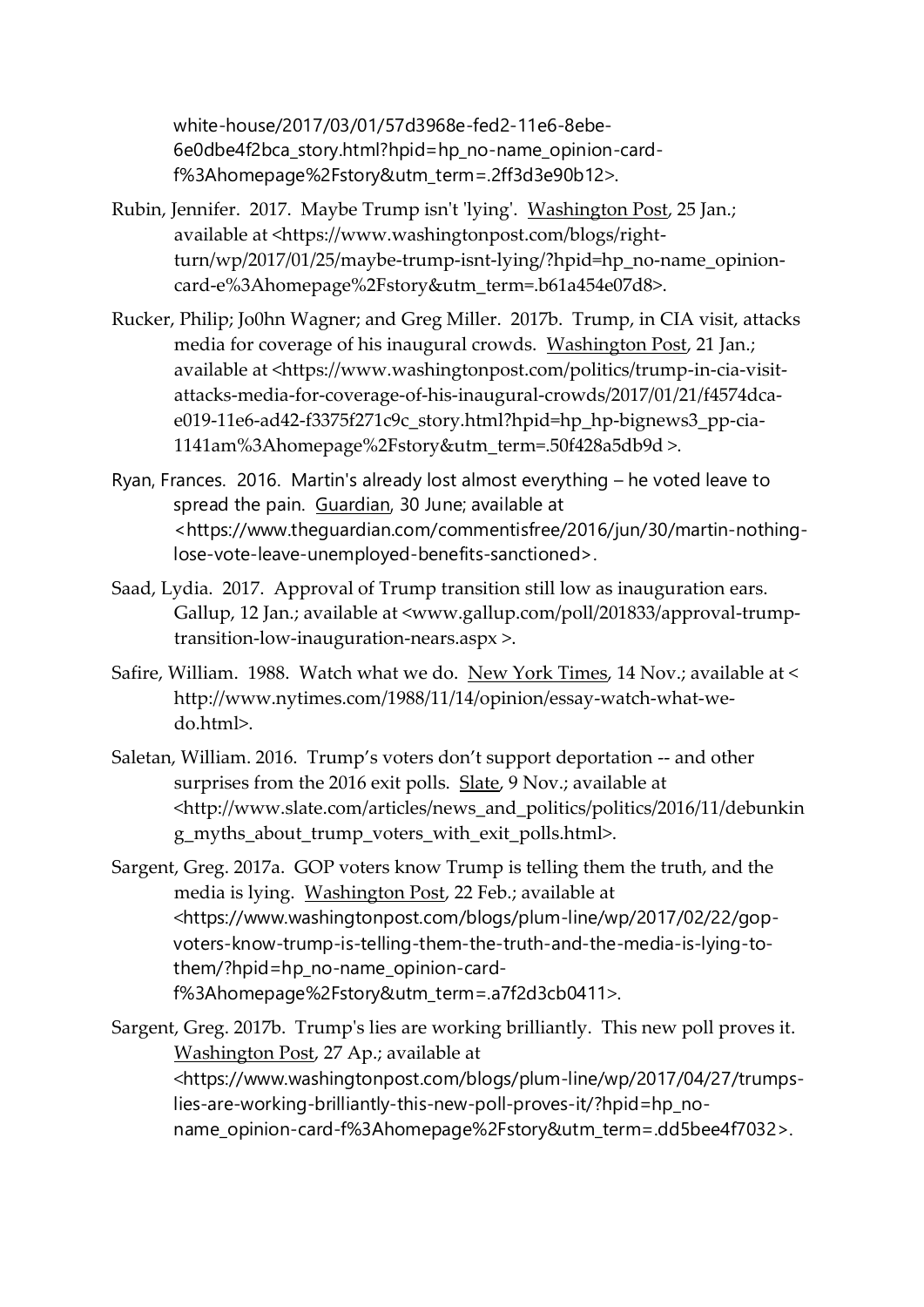- Schaffner, Brian and Samantha Luks. 2017. This is what Trump voters said when asked to compare his inauguration crowd with Obama's. Monkey Cage, 25 Jan.; available at <https://www.washingtonpost.com/news/monkeycage/wp/2017/01/25/we-asked-people-which-inauguration-crowd-wasbigger-heres-what-they-said/?hpid=hp\_hp-top-tablemain\_trumpfacts805p%3Ahomepage%2Fstory&utm\_term=.ac44a79ef094>.
- Schrag, Peter. 1969. The forgotten American. Harper's, Aug., pp. 27-34. Available at

<http://web.mit.edu/21h.102/www/Primary%20source%20collections/Vietna m/Schrag,%20Forgotten\_American.htm>.

- Schwartzman, Micah J. 2011. The sincerity of public reason. Journal of Political Philosophy, 19: 375-98.
- Ship, Chris. 2016. ITV EU referendum debate: Boris Johnson focus of 'Remain' attacks'. ITV News, 9 June; available at <http://www.itv.com/news/2016-06- 09/boris-focus-of-remain-attacks-in-fiery-eu-referendum-debate/>.
- Siddique, Haroon. 2017. Teach schoolchildren how to spot fake news, says OECD. Guardian, 18 Mar.; available at <https://www.theguardian.com/media/2017/mar/18/teach-schoolchildrenspot-fake-news-says-oecd >.
- Sidgwick, Henry. 1907. The Methods of Ethics, 7th edn. London: Macmillan.
- Silverman, Craig. 2016. This analysis shows how viral fake election news stories outperformed real news on Facebook. BuzzFeed, 17 Nov.; available at < https://www.buzzfeed.com/craigsilverman/viral-fake-election-news-outperformedreal-news-on-facebook?utm\_term=.idRXzGwDJz#.hkWvre5x6r>.
- Sennett, Richard and Jonathan Cobb. 1993. The Hidden Injuries of Class. New York: Norton.

Shane, Scott. 2017. From headline to photograph, a fake news masterpiece. New York Times, 18 Jan.; available at <https://www.nytimes.com/2017/01/18/us/fake-news-hillary-clintoncameronharris.html?hp&action=click&pgtype=Homepage&clickSource=storyheading&module=b-lede-package-region&region=top-news&WT.nav=topnews $&$ \_r=1>.

Sherwood, Harriet. 2016. Pope Francis compares fake news consumption to eating faeces. Guardian, 8 Dec.; available at <https://www.theguardian.com/world/2016/dec/07/pope-compares-fakenews-consumption-to-eating-faeces-coprophilia>.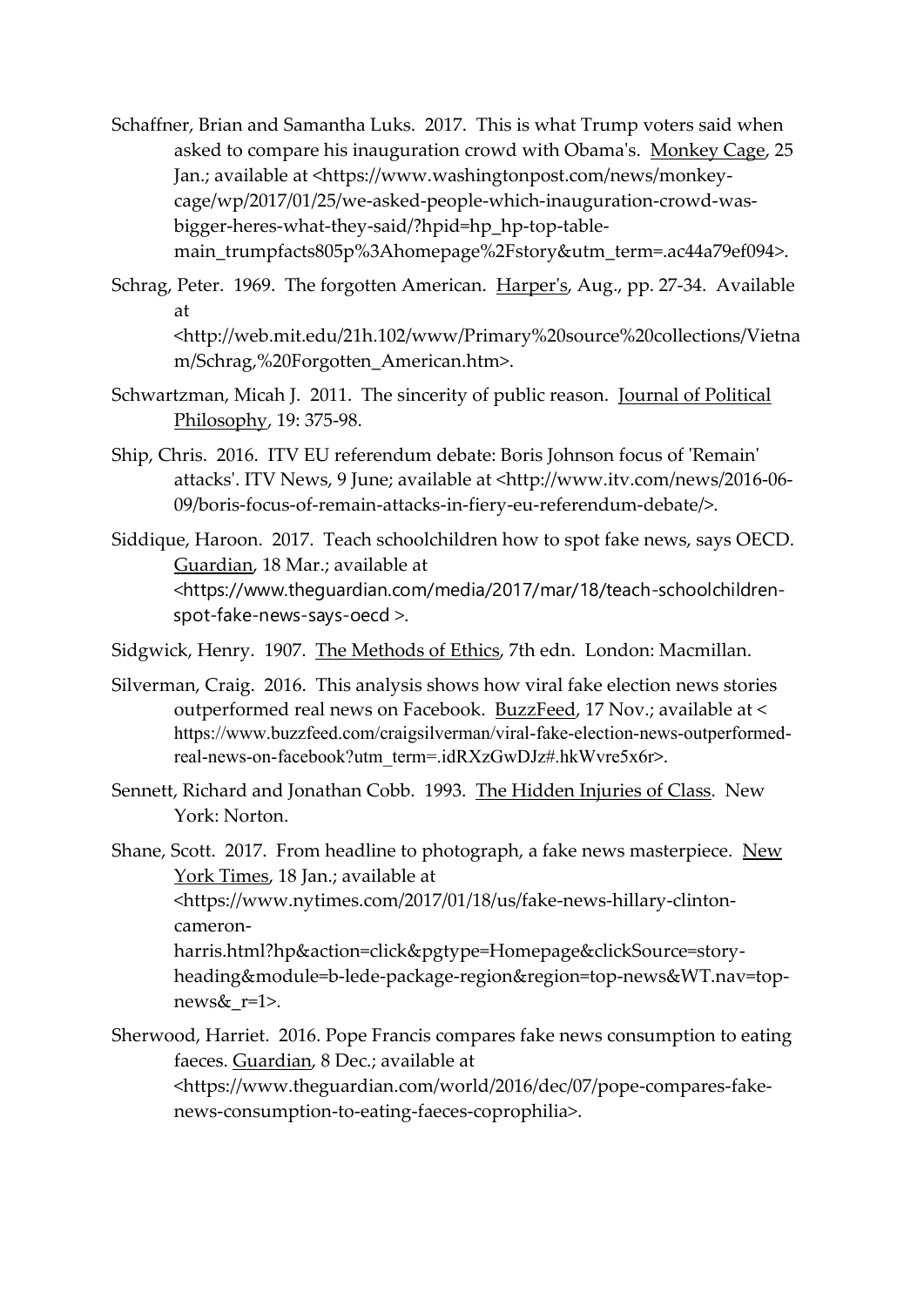- Silver, Nate. 2016. How much did Comey hurt Clinton's chances? 538 Politics, 6 Nov.; available at <https://fivethirtyeight.com/features/how-much-didcomey-hurt-clintons-chances/>.
- Sinderbrand, Rebecca. 2017. How Kellyanne Conway ushered in the era of 'alternative facts'. Washington Post, 22 Jan.; available at <https://www.washingtonpost.com/news/the-fix/wp/2017/01/22/howkellyanne-conway-ushered-in-the-era-of-alternative-facts/?hpid=hp\_hp-toptable-main\_fix-conwaytranscript-138pm%3Ahomepage%2Fstory&utm\_term=.6e9cfda619b6>.
- Solon, Olivia. 2017. Tim Berners-Lee calls for tighter regulation of online political advertising. Guardian, 12 Mar.; available at <https://www.theguardian.com/technology/2017/mar/11/tim-berners-leeonline-political-advertising-regulation>.
- Soroka, Stuart; Blake Andrew; Toril Aalberg; Shanto Iyengar; James Curran; Sharon Coen; Kaori Hayashi; Paul Jones; Bianpetro Mazzoleni; June Woong Rhee; David Row; and Rod Tiffen. 2013. Auntie knows best? Public broadcasters and current affairs knowledge. British Journal of Political Science, 43: 719-39.
- Sparrow, Andrew. 2016a. David Davis questioned by MPs over Brexit. Guardian, 14 Sept.; available at <https://www.theguardian.com/politics/blog/live/2016/sep/13/boundaryreview-corbyn-says-inner-city-seat-shouldnt-be-enlarged-politics-live>.
- Sparrow, Andrew. 2016b. Thirty things you didn't know about the EU referendum. Guardian, 22 Dec.; available at <https://www.theguardian.com/politics/blog/2016/dec/22/thirty-things-youdidnt-know-about-the-eu-referendum>.
- Spenkuch, Jörg L. 2015. (Ir)rational voters? Mimeo., Northwestern University. Available at <http://www.kellogg.northwestern.edu/faculty/spenkuch/research/voting.pd f>.
- Spenkuch, Jörg L. and David Toniatti. 2016. Political advertising and election outcomes. CESinf Working Paper Series No. 5780. Available at <https://papers.ssrn.com/sol3/papers.cfm?abstract\_id=2753512>.
- Steinberg, Tom. 2016. Facebook post, 24 June. Available at <https://www.facebook.com/tom.steinberg.503/posts/10157028566365237>.
- Stelter, Biran. 2016. Following up with Scottie Nell Hughes about facts. CNN Money: Reliable Sources; available at < http://us11.campaignarchive1.com/?u=47c9040f6ff957a59bd88396e&id=781d6ae935>.
- Stone, Jon. 2016a. Brexit Secretary David Davis says EU referendum campaign untruths 'not important'. The Independent, 5 Oct.; available at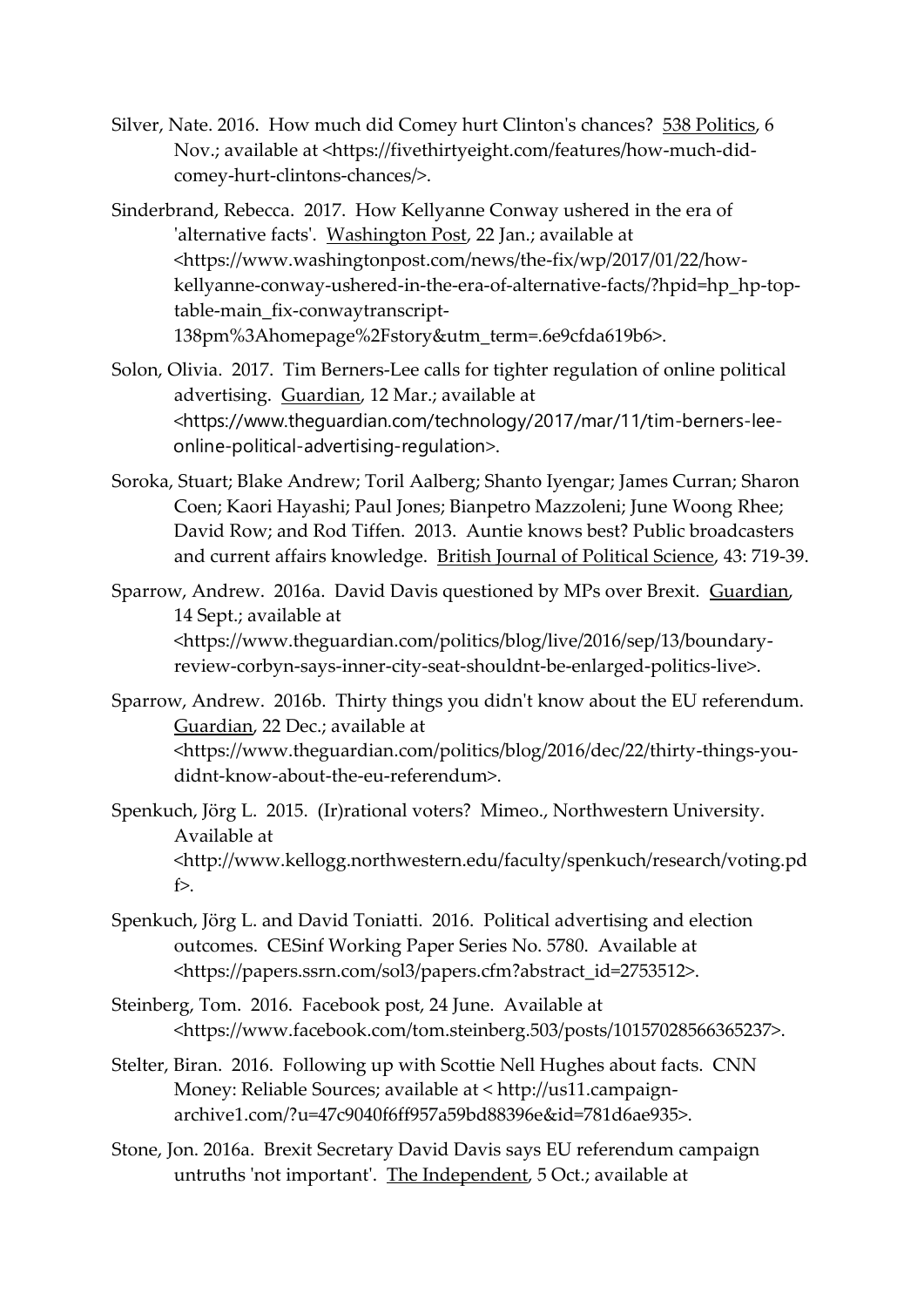<http://www.independent.co.uk/news/uk/politics/david-davis-brexitsecretary-eu-referendum-campaign-lies-a7344611.html>.

- Stone, Jon. 2016b. Nigel Farage backtracks on Leave campaign's '£350m for the NHS' pledge hours after result. The Independent, 24 June; available at <http://www.independent.co.uk/news/uk/politics/eu-referendum-resultnigel-farage-nhs-pledge-disowns-350-million-pounds-a7099906.html>.
- Sullivan, Margaret. 2016. The post-truth world of the Trump administration is scarier than you think. Washington Post, 4 Dec.; available at <https://www.washingtonpost.com/lifestyle/style/the-post-truth-world-ofthe-trump-administration-is-scarier-than-you-think/2016/12/02/ebda952ab897-11e6-b994-f45a208f7a73\_story.html?utm\_term=.fea321e6735e>.
- Sullivan, Margaret. 2017a. Don't get fooled again by bogus links, bots and pure bunk. Washington Post, 31 Mar.; available at <https://www.washingtonpost.com/lifestyle/style/dont-get-fooled-again-bybogus-links-bots-and-pure-bunk-heres-how/2017/03/31/b8758104-14bd-11e7-833c-503e1f6394c9\_story.html?hpid=hp\_hp-more-top-stories\_sullivan-1125am%3Ahomepage%2Fstory&utm\_term=.98816e4ad387>.

Sullivan, Margaret. 2017b. It's time to retire the tainted term 'fake news'. Washington Post, 8 Jan.; available at <https://www.washingtonpost.com/lifestyle/style/its-time-to-retire-thetainted-term-fake-news/2017/01/06/a5a7516c-d375-11e6-945a-76f69a399dd5 story.html?hpid=hp\_hp-top-table-main\_sullivan-435pm%3Ahomepage%2Fstory&utm\_term=.e44981fb8ccc>.

Sunstein, Cass R. 2001. Republic.com. Princeton, NJ: Princeton University Press.

- Suskind, Ron. 2004 Faith, certainty and the presidency of George W. Bush. New York Times Magazine, 17 Oct.; available at <http://www.nytimes.com/2004/10/17/magazine/faith-certainty-and-thepresidency-of-george-w-bush.html?\_r=0>.
- Swaim, Barton. 2017. At least this time we don't have to pretend the president's good. Washington Post, 19 Jan.; available at <https://www.washingtonpost.com/blogs/post-partisan/wp/2017/01/19/atleast-this-time-we-dont-have-to-pretend-the-presidents-good/?hpid=hp\_noname\_opinion-card-e%3Ahomepage%2Fstory&utm\_term=.0e5d516ae904>.
- Swan, Jonathan. 2016. Trump: 'forget the press, read the internet'. The Hill, 18 Oct.; available at <http://thehill.com/blogs/blog-briefing-room/news/301634 trump-forget-the-press-read-the-internet>.
- Swift, Jonathan. 1710. The art of political lying. The Examiner, 9 Nov. Reprinted in Swift, Works, ed. Thomas Roscoe (London: George Bell & Sons, 1880), vol. 2, pp. 402-5.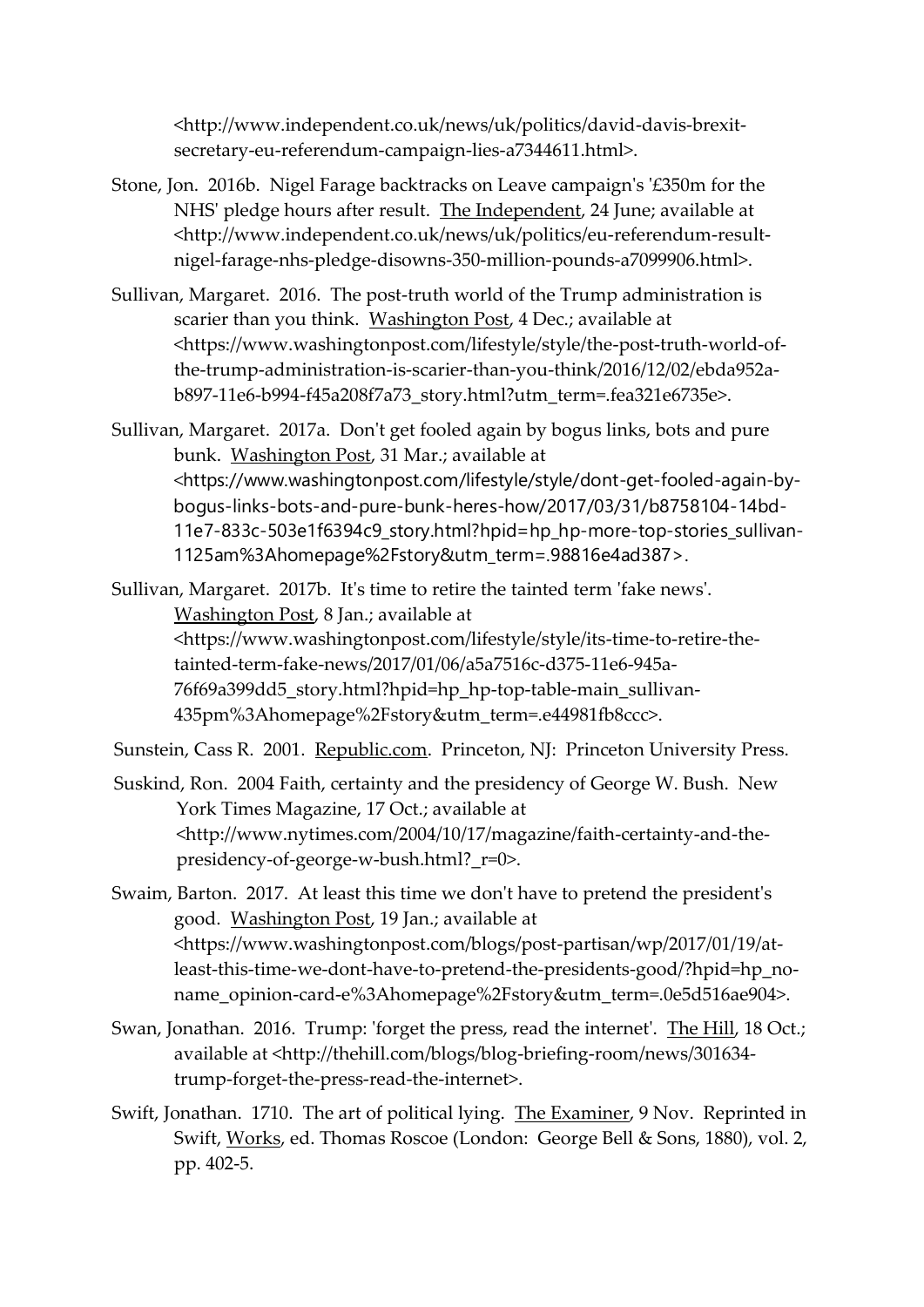- Trump, Donald J. 2016a. Full text: Donald Trump 2016 RNC draft speech transcript. Available at: <http://www.politico.com/story/2016/07/full-transcript-donaldtrump-nomination-acceptance-speech-at-rnc-225974>.
- Trump, Donald J. 2016b. Transcript of speech at Roanoke, Virginia, rally, Sept 24. WHSV 3; available at <http://www.whsv.com/content/news/WATCH-Liveraw-video-of-Trump-rally-in-Virginia-394694121.html>.
- Trump, Donald J. 2017a. Donald Trump's full inauguration speech transcript, annotated. Washington Post, 20 Jan.; available at <https://www.washingtonpost.com/news/the-fix/wp/2017/01/20/donaldtrumps-full-inauguration-speech-transcriptannotated/?utm\_term=.3ac8ad9f0b1d>.
- Trump, Donald J. 2017b. Donald Trump's news conference: full transcript and video. New York Times, 11 Jan.; available at <https://www.nytimes.com/2017/01/11/us/politics/trump-press-conferencetranscript.html>.
- Trump, Donald J. 2017c. Trump CIA speech transcript. CBS News, 21 Jan.; available at <http://www.cbsnews.com/news/trump-cia-speech-transcript/>.

Tumulty, Karen and David Nakamura. 2017. Trump's rallying cry: fear itself. Washington Post, 3 Feb.; available at <https://www.washingtonpost.com/politics/trumps-rallying-cry-fearitself/2017/02/03/7d2a0432-ea4a-11e6-bf6f-301b6b443624\_story.html?hpid=hp\_hp-cards\_hp-cardpolitics%3Ahomepage%2Fcard&utm\_term=.8177986689cd>.

Tumulty, Karen and Philip Rucker. 2016. Shouting match erupts between Clinton and Trump aides. Washington Post, 1 Dec: available at <https://www.washingtonpost.com/politics/shouting-match-erupts-betweenclinton-and-trump-aides/2016/12/01/7ac4398e-b7ea-11e6-b8df-600bd9d38a02\_story.html?hpid=hp\_rhp-top-tablemain\_election750p%3Ahomepage%2Fstory&tid=a\_inl&utm\_term=.e65e05554 98e>.

TwitterCounter. 2017. Donald Trump Twitter stats. Available at <http://twittercounter.com/realDonaldTrump?utm\_expid=102679131- 118.LzR3SMUURL24X3MIRd\_FA.0&utm\_referrer=http%3A%2F%2Fwww.google.com.au%2Furl%3Fsa% 3Dt%26rct%3Dj%26q%3D%26esrc%3Ds%26source%3Dweb%26cd%3D13%26 ved%3D0ahUKEwjg7ZXlmcrRAhULzLwKHUxVBdEQFghQMAw%26url%3 Dhttp%253A%252F%252Ftwittercounter.com%252FrealDonaldTrump%26us g%3DAFQjCNENEdgsIForJmhhEnJZx961c4P9gw >.

Tynan, Dan. 2016. How Facebook powers money machines for obsure political 'news' sites. Guardian, 25 Aug.; available at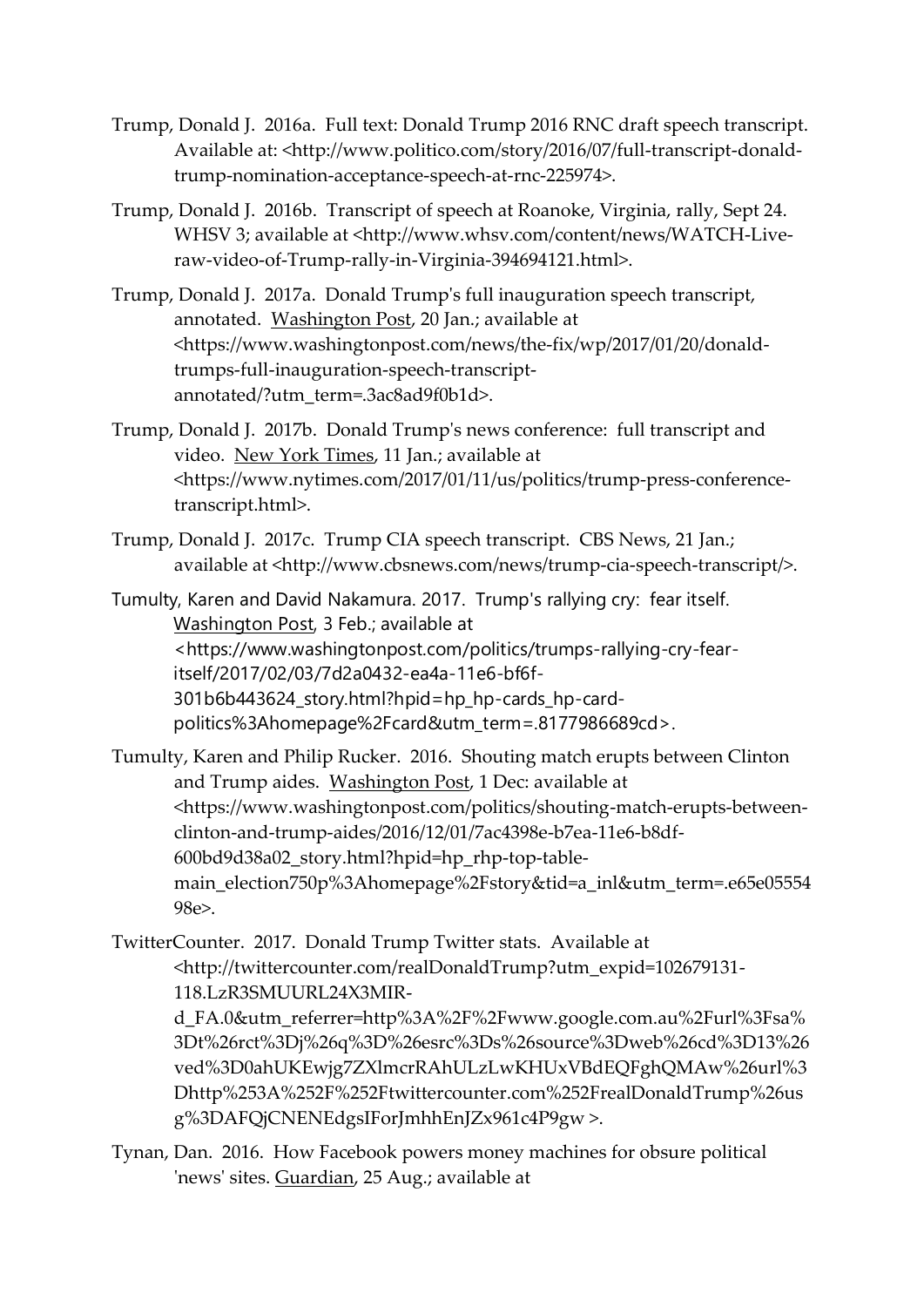<https://www.theguardian.com/technology/2016/aug/24/facebook-clickbaitpolitical-news-sites-us-election-trump>.

- UK Electoral Commission. 2016a. Electoral Commission designates 'Vote Leave Ltd' and 'The In Campaign Ltd' as lead campaigners at EU Referendum. Available at <http://www.electoralcommission.org.uk/i-ama/journalist/electoral-commission-media-centre/news-releasesreferendums/electoral-commission-designates-vote-leave-ltd-and-the-incampaign-ltd-as-lead-campaigners-at-eu-referendum>.
- UK Electoral Commission. 2016b. EU referendum results. Available at <http://www.electoralcommission.org.uk/find-information-bysubject/elections-and-referendums/past-elections-and-referendums/eureferendum/electorate-and-count-information >.
- UK Statistics Authority. 2016. The UK contribution to the EU budget. Available at <http://visual.ons.gov.uk/uk-perspectives-2016-the-uk-contribution-to-theeu-budget/>.
- US Director of National Intelligence. 2017. Assessing Russian Activities and Intentions in Recent US Elections. Intelligence Community Assessment ICA 2017-01D, 6 January 2017. Washington, DC: Office of the Director of National Intelligence, National Intelligence Council. Available at <https://www.dni.gov/files/documents/ICA\_2017\_01.pdf>.
- Vicario, Michela Del; Alessandro Bessi; Fabiana Zollo; Fabio Petroni; Antonio Scala; Guido Caldarelli; H. Eugene Stanley; and Walter Quattrociocchi. 2016. The spreading of misinformation online. Proceedings of the National Academy of Sciences, 113: 554-9.
- Vine, Sarah. 2016. 'Gosh, I suppose I better get up!' Sarah Vine (aka Mrs Gove) reveals what her husband said when he learned Leave had won the referendum... and how PM's resignation was 'absolutely' not intended. Daily Mail, 29 June; available at <http://www.dailymail.co.uk/news/article-3665146/SARAH-VINE-Victory-vitriol-craziest-days-life.html>.
- Viner, Katharine. 2016. How technology disrupted the truth. Guardian, 12 July; available at <https://www.theguardian.com/media/2016/jul/12/howtechnology-disrupted-the-truth>.
- Voss, Stephen. 2016. Hitchens Prize: Washington Post editor Marty Baron has a message to journalists in the Trump era. Washington Post, 30 Nov.; available at <http://www.vanityfair.com/news/2016/11/washington-post-editor-martybaron-message-to-journalists>.
- Vyse, Graham. 2016. Newt Gingrich is already deifying Donald Trump. New Republic, 14 Dec.; available at <https://newrepublic.com/article/139321/newtgingrich-already-deifying-donald-trump>.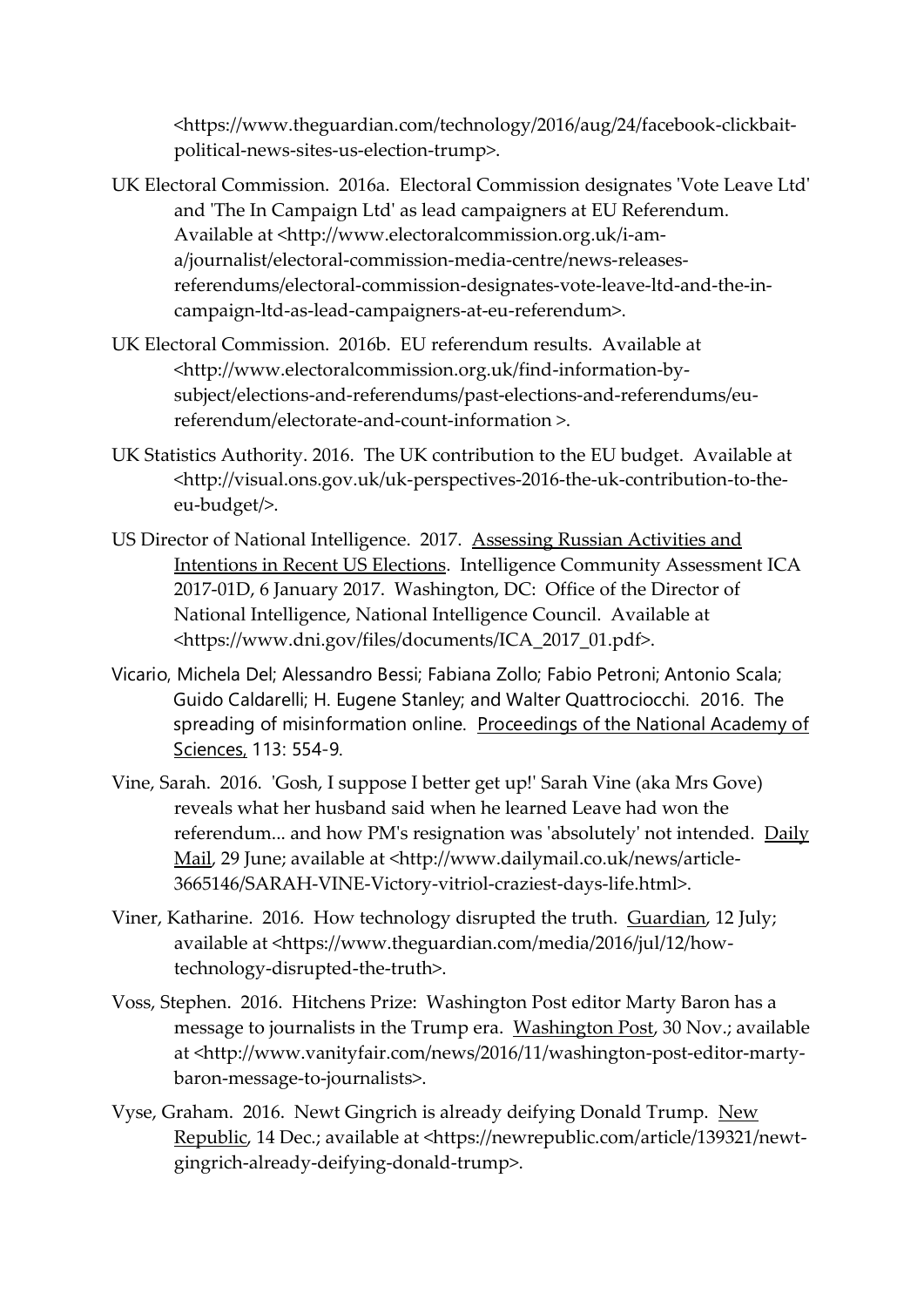- Wagner, John. 2017. Trump agrees with Bannon's assessment that the media is the 'opposition party'. Washington Post, 27 Jan.; available at <https://www.washingtonpost.com/news/post-politics/wp/2017/01/27/trumpagrees-with-bannons-assessment-that-the-media-is-the-oppositionparty/?hpid=hp\_hp-cards\_hp-cardpolitics%3Ahomepage%2Fcard&utm\_term=.4f0881e0a70d>.
- Wang, Amy B. 2016. 'Post-truth' named 2016 word of the year by Oxford Dictionaries. Washington Post, 16 Nov.; available at <https://www.washingtonpost.com/news/the-fix/wp/2016/11/16/post-truthnamed-2016-word-of-the-year-by-oxforddictionaries/?utm\_term=.281432aa9404>.
- Washington Post Editorial Board. 2016. D.C. pizzeria is casualty of Trump's safe zone for fact-free discourse. Washington Post, 6 Dec.; available at <https://www.washingtonpost.com/opinions/dc-pizzeria-is-a-casualty-oftrumps-safe-zone-for-fact-free-discourse/2016/12/06/b68708ba-bb1f-11e6 ac85-094a21c44abc\_story.html?utm\_term=.1a53d69df803>.
- Washington Post Editorial Board. 2017. The absurd conspiracy theory around Seth Rich's death causes real harm. Washington Post, 22 May; available at < https://www.washingtonpost.com/opinions/the-absurd-conspiracy-theoryaround-seth-richs-death-causes-real-harm/2017/05/22/520ba572-3f21- 11e7-9869-bac8b446820a\_story.html?hpid=hp\_no-name\_opinion-cardd%3Ahomepage%2Fstory&utm\_term=.b791a4a3c2f2>.
- Wasserman, David. 2017. 2016 popular vote tracker: the certified results for all 50 states and Washington D.C. The Cook Political Report, 3 Jan; available at < http://cookpolitical.com/story/10174>.
- Weedon, Jen; William Nuland; and Alex Stamos. 2017. Information Operations and Facebook. Mountain View, CA: Facebook. Available at: <https://fbnewsroomus.files.wordpress.com/2017/04/facebook-andinformation-operations-v1.pdf>.
- Wemple, Erik. 2017a. Guess who's now accusing others of spreading 'fake news'. Washington Post, 11 Jan.; available at <https://www.washingtonpost.com/blogs/erik-wemple/wp/2017/01/11/guesswhos-now-accusing-others-of-spreading-fakenews/?utm\_term=.ada825fdcabd>.
- Wemple, Erik. 2017b. The life-sucking tedium of covering official lies. Washington Post, 9 Feb.; available at <https://www.washingtonpost.com/blogs/erikwemple/wp/2017/02/09/the-life-sucking-tedium-of-covering-official-